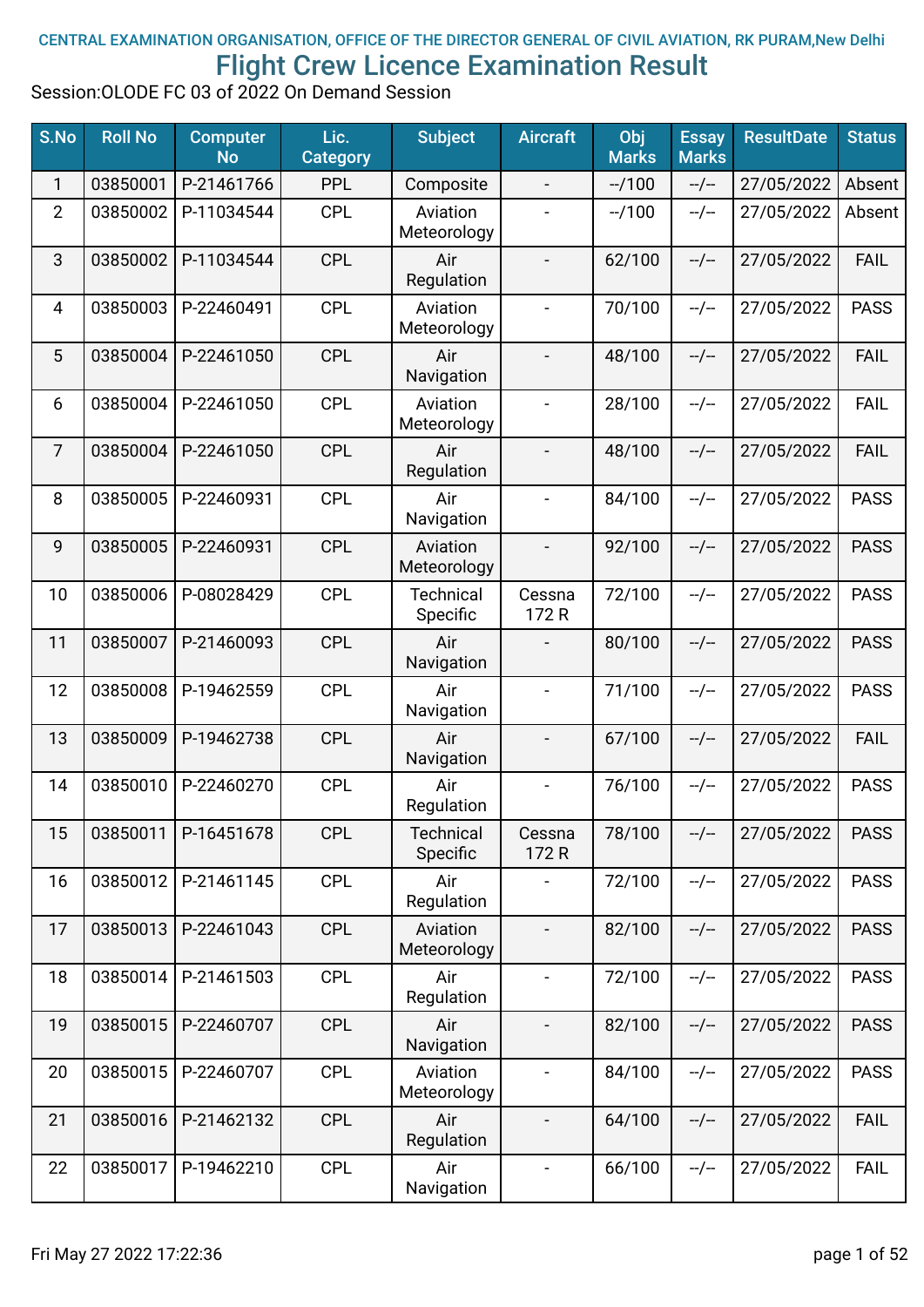| S.No | <b>Roll No</b> | <b>Computer</b><br><b>No</b> | Lic.<br><b>Category</b>      | <b>Subject</b>               | <b>Aircraft</b>              | Obj<br><b>Marks</b> | <b>Essay</b><br><b>Marks</b> | <b>ResultDate</b> | <b>Status</b> |
|------|----------------|------------------------------|------------------------------|------------------------------|------------------------------|---------------------|------------------------------|-------------------|---------------|
| 23   | 03850018       | P-21461301                   | <b>CPL</b>                   | Air<br>Navigation            |                              | 75/100              | $-/-$                        | 27/05/2022        | <b>PASS</b>   |
| 24   | 03850019       | P-22460649                   | <b>CPL</b>                   | Air<br>Regulation            | $\qquad \qquad \blacksquare$ | 66/100              | $-/-$                        | 27/05/2022        | <b>FAIL</b>   |
| 25   | 03850020       | P-21462338                   | <b>CPL</b>                   | Air<br>Navigation            | $\blacksquare$               | 81/100              | $-/-$                        | 27/05/2022        | <b>PASS</b>   |
| 26   | 03850020       | P-21462338                   | <b>CPL</b>                   | Aviation<br>Meteorology      | $\qquad \qquad \blacksquare$ | 32/100              | $-/-$                        | 27/05/2022        | <b>FAIL</b>   |
| 27   | 03850021       | P-17453049                   | <b>CPLCG</b><br>(Conversion) | Air<br>Regulation            | $\overline{\phantom{0}}$     | 82/100              | $-/-$                        | 27/05/2022        | <b>PASS</b>   |
| 28   | 03850022       | P-21462507                   | <b>CPL</b>                   | Air<br>Navigation            | $\overline{\phantom{a}}$     | 70/100              | $-/-$                        | 27/05/2022        | <b>PASS</b>   |
| 29   | 03850023       | P-15450878                   | <b>CPL</b>                   | Air<br>Regulation            |                              | 46/100              | $-/-$                        | 27/05/2022        | <b>FAIL</b>   |
| 30   | 03850023       | P-15450878                   | <b>CPL</b>                   | <b>Technical</b><br>General  | $\qquad \qquad -$            | 31/100              | $-/-$                        | 27/05/2022        | <b>FAIL</b>   |
| 31   | 03850024       | P-22460658                   | <b>CPL</b>                   | Aviation<br>Meteorology      | $\overline{\phantom{a}}$     | 86/100              | $-/-$                        | 27/05/2022        | <b>PASS</b>   |
| 32   | 03850025       | P-21462423                   | <b>CPL</b>                   | Air<br>Regulation            | $\blacksquare$               | 74/100              | $-/-$                        | 27/05/2022        | <b>PASS</b>   |
| 33   | 03850026       | P-21461309                   | <b>CPL</b>                   | Air<br>Navigation            | $\frac{1}{2}$                | 70/100              | $-/-$                        | 27/05/2022        | <b>PASS</b>   |
| 34   | 03850027       | P-21461648                   | <b>CPL</b>                   | Air<br>Regulation            | $\overline{\phantom{a}}$     | 80/100              | $-/-$                        | 27/05/2022        | <b>PASS</b>   |
| 35   | 03850028       | P-22461071                   | <b>CPL</b>                   | Aviation<br>Meteorology      |                              | 64/100              | $-/-$                        | 27/05/2022        | <b>FAIL</b>   |
| 36   | 03850029       | P-18460351                   | <b>CPL</b>                   | Aviation<br>Meteorology      | $\overline{a}$               | 72/100              | $-/-$                        | 27/05/2022        | <b>PASS</b>   |
| 37   | 03850030       | P-20460377                   | <b>CPL</b>                   | Air<br>Navigation            |                              | 68/100              | $-/-$                        | 27/05/2022        | <b>FAIL</b>   |
| 38   | 03850031       | P-21460653                   | <b>CPL</b>                   | Air<br>Navigation            | $\blacksquare$               | 68/100              | $-/-$                        | 27/05/2022        | <b>FAIL</b>   |
| 39   | 03850032       | P-22460322                   | <b>CPL</b>                   | Air<br>Regulation            | $\overline{\phantom{a}}$     | 70/100              | $-/-$                        | 27/05/2022        | <b>PASS</b>   |
| 40   | 03850033       | P-20460632                   | <b>CPL</b>                   | Air<br>Navigation            | $\blacksquare$               | 71/100              | $-/-$                        | 27/05/2022        | <b>PASS</b>   |
| 41   | 03850034       | P-14449507                   | <b>CPL</b>                   | <b>Technical</b><br>Specific | Cessna<br>152 A              | 88/100              | $-/-$                        | 27/05/2022        | <b>PASS</b>   |
| 42   | 03850035       | P-22460494                   | <b>CPL</b>                   | Aviation<br>Meteorology      |                              | 52/100              | $-/-$                        | 27/05/2022        | <b>FAIL</b>   |
| 43   | 03850035       | P-22460494                   | <b>CPL</b>                   | Air<br>Regulation            |                              | 60/100              | $-/-$                        | 27/05/2022        | <b>FAIL</b>   |
| 44   | 03850036       | P-21461736                   | <b>CPL</b>                   | Air<br>Navigation            |                              | 78/100              | $-/-$                        | 27/05/2022        | <b>PASS</b>   |
| 45   | 03850037       | P-22460554                   | <b>CPL</b>                   | Air<br>Navigation            | $\overline{\phantom{a}}$     | 83/100              | $-/-$                        | 27/05/2022        | <b>PASS</b>   |
| 46   | 03850038       | P-22460294                   | <b>CPL</b>                   | Aviation<br>Meteorology      | $\blacksquare$               | 72/100              | $-/-$                        | 27/05/2022        | <b>PASS</b>   |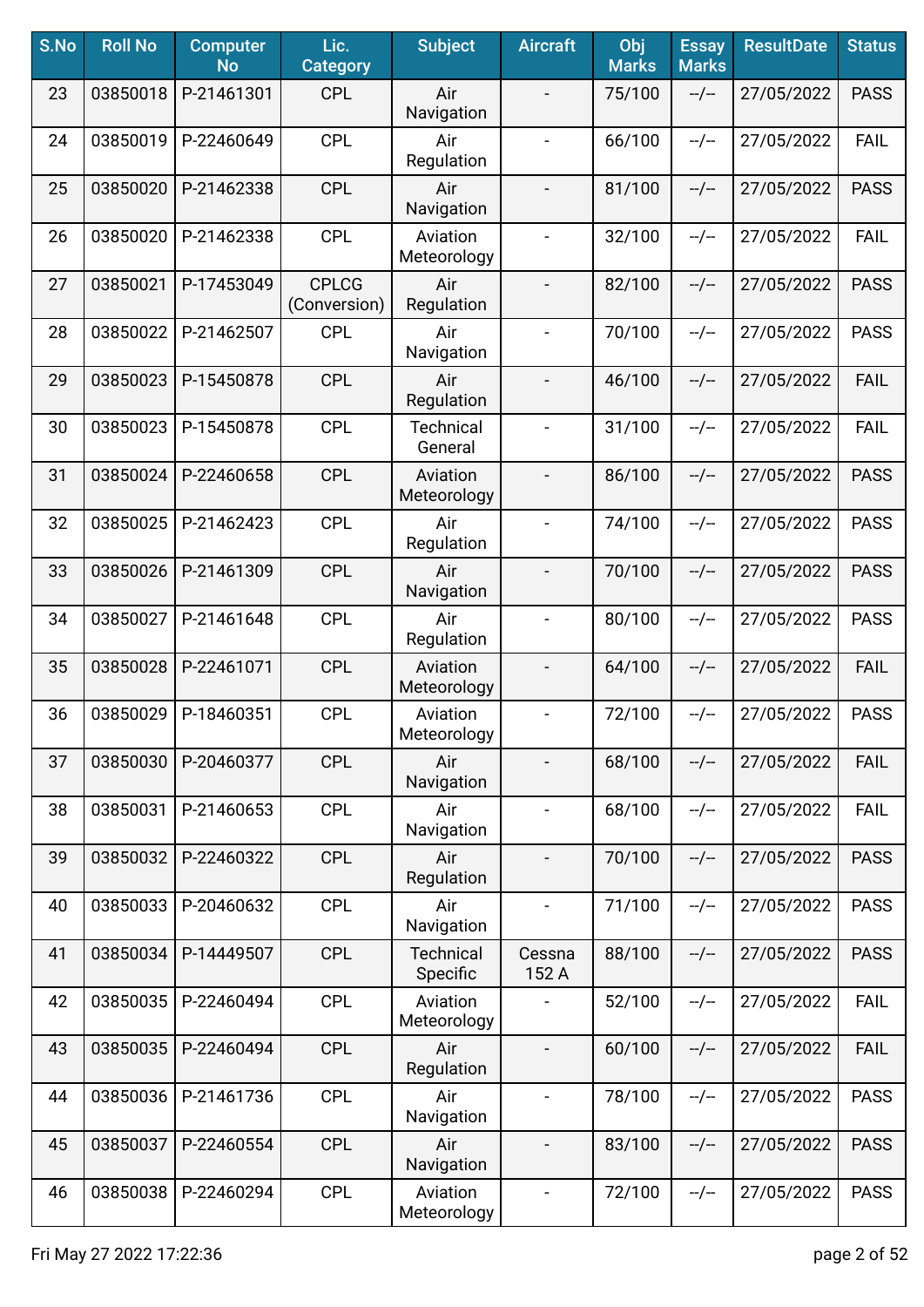| S.No | <b>Roll No</b> | <b>Computer</b><br><b>No</b> | Lic.<br><b>Category</b>      | <b>Subject</b>               | <b>Aircraft</b>               | Obj<br><b>Marks</b> | <b>Essay</b><br><b>Marks</b> | <b>ResultDate</b> | <b>Status</b> |
|------|----------------|------------------------------|------------------------------|------------------------------|-------------------------------|---------------------|------------------------------|-------------------|---------------|
| 47   | 03850039       | P-22461049                   | <b>CPL</b>                   | Air<br>Navigation            |                               | 70/100              | $-/-$                        | 27/05/2022        | <b>PASS</b>   |
| 48   | 03850039       | P-22461049                   | <b>CPL</b>                   | Aviation<br>Meteorology      | $\blacksquare$                | 86/100              | $-/-$                        | 27/05/2022        | <b>PASS</b>   |
| 49   | 03850039       | P-22461049                   | <b>CPL</b>                   | Air<br>Regulation            | $\overline{\phantom{0}}$      | 82/100              | $-/-$                        | 27/05/2022        | <b>PASS</b>   |
| 50   | 03850040       | P-20460348                   | <b>CPL</b>                   | Air<br>Navigation            | $\blacksquare$                | 52/100              | $-/-$                        | 27/05/2022        | <b>FAIL</b>   |
| 51   | 03850041       | P-21462086                   | <b>CPL</b>                   | Air<br>Regulation            | $\overline{\phantom{a}}$      | $-1100$             | $-/-$                        | 27/05/2022        | Absent        |
| 52   | 03850042       | P-21460697                   | <b>CPL</b>                   | <b>Technical</b><br>Specific | Cessna<br>172 R               | 62/100              | $-/-$                        | 27/05/2022        | <b>FAIL</b>   |
| 53   | 03850043       | P-21461482                   | <b>CPL</b>                   | Air<br>Regulation            |                               | 72/100              | $-/-$                        | 27/05/2022        | <b>PASS</b>   |
| 54   | 03850044       | P-21462481                   | <b>CPL</b>                   | Air<br>Navigation            | $\overline{\phantom{a}}$      | 50/100              | $-/-$                        | 27/05/2022        | <b>FAIL</b>   |
| 55   | 03850044       | P-21462481                   | <b>CPL</b>                   | Aviation<br>Meteorology      | $\overline{\phantom{a}}$      | 64/100              | $-/-$                        | 27/05/2022        | <b>FAIL</b>   |
| 56   | 03850045       | P-18455144                   | <b>CPL</b>                   | Aviation<br>Meteorology      | $\blacksquare$                | 68/100              | $-/-$                        | 27/05/2022        | <b>FAIL</b>   |
| 57   | 03850046       | P-21462355                   | <b>CPL</b>                   | Air<br>Navigation            | $\blacksquare$                | 70/100              | $-/-$                        | 27/05/2022        | <b>PASS</b>   |
| 58   | 03850047       | P-21460611                   | <b>CPL</b>                   | Air<br>Navigation            | $\blacksquare$                | 52/100              | $-/-$                        | 27/05/2022        | <b>FAIL</b>   |
| 59   | 03850048       | P-22460438                   | <b>CPL</b>                   | Air<br>Navigation            |                               | 43/100              | $-/-$                        | 27/05/2022        | <b>FAIL</b>   |
| 60   | 03850048       | P-22460438                   | <b>CPL</b>                   | Aviation<br>Meteorology      |                               | 44/100              | $-/-$                        | 27/05/2022        | <b>FAIL</b>   |
| 61   | 03850049       | P-21461936                   | <b>CPL</b>                   | Air<br>Navigation            |                               | $-1100$             | $-/-$                        | 27/05/2022        | Absent        |
| 62   | 03850050       | P-19461245                   | <b>CPLCG</b><br>(Conversion) | Air<br>Navigation<br>Comp    |                               | 41/100              | $-/-$                        | 27/05/2022        | <b>FAIL</b>   |
| 63   | 03850050       | P-19461245                   | <b>CPLCG</b><br>(Conversion) | Air<br>Regulation            | $\overline{\phantom{a}}$      | 48/100              | $-/-$                        | 27/05/2022        | <b>FAIL</b>   |
| 64   | 03850051       | P-22460810                   | <b>CPLCG</b><br>(Defence)    | Air<br>Navigation<br>Comp    |                               | 77/100              | $-/-$                        | 27/05/2022        | <b>PASS</b>   |
| 65   | 03850052       | P-19461871                   | <b>CPL</b>                   | Air<br>Regulation            |                               | 70/100              | $-/-$                        | 27/05/2022        | <b>PASS</b>   |
| 66   | 03850053       | P-19461175                   | <b>CPL</b>                   | Air<br>Regulation            | $\blacksquare$                | $-1100$             | $-/-$                        | 27/05/2022        | Absent        |
| 67   | 03850054       | P-08027275                   | <b>CPL</b>                   | Air<br>Regulation            |                               | 74/100              | $-/-$                        | 27/05/2022        | <b>PASS</b>   |
| 68   | 03850055       | P-21460154                   | <b>CPL</b>                   | Air<br>Regulation            | $\overline{\phantom{a}}$      | 76/100              | $-/-$                        | 27/05/2022        | <b>PASS</b>   |
| 69   | 03850055       | P-21460154                   | <b>CPL</b>                   | <b>Technical</b><br>Specific | Diamond<br>D A 42<br>Lycoming | 78/100              | $-/-$                        | 27/05/2022        | <b>PASS</b>   |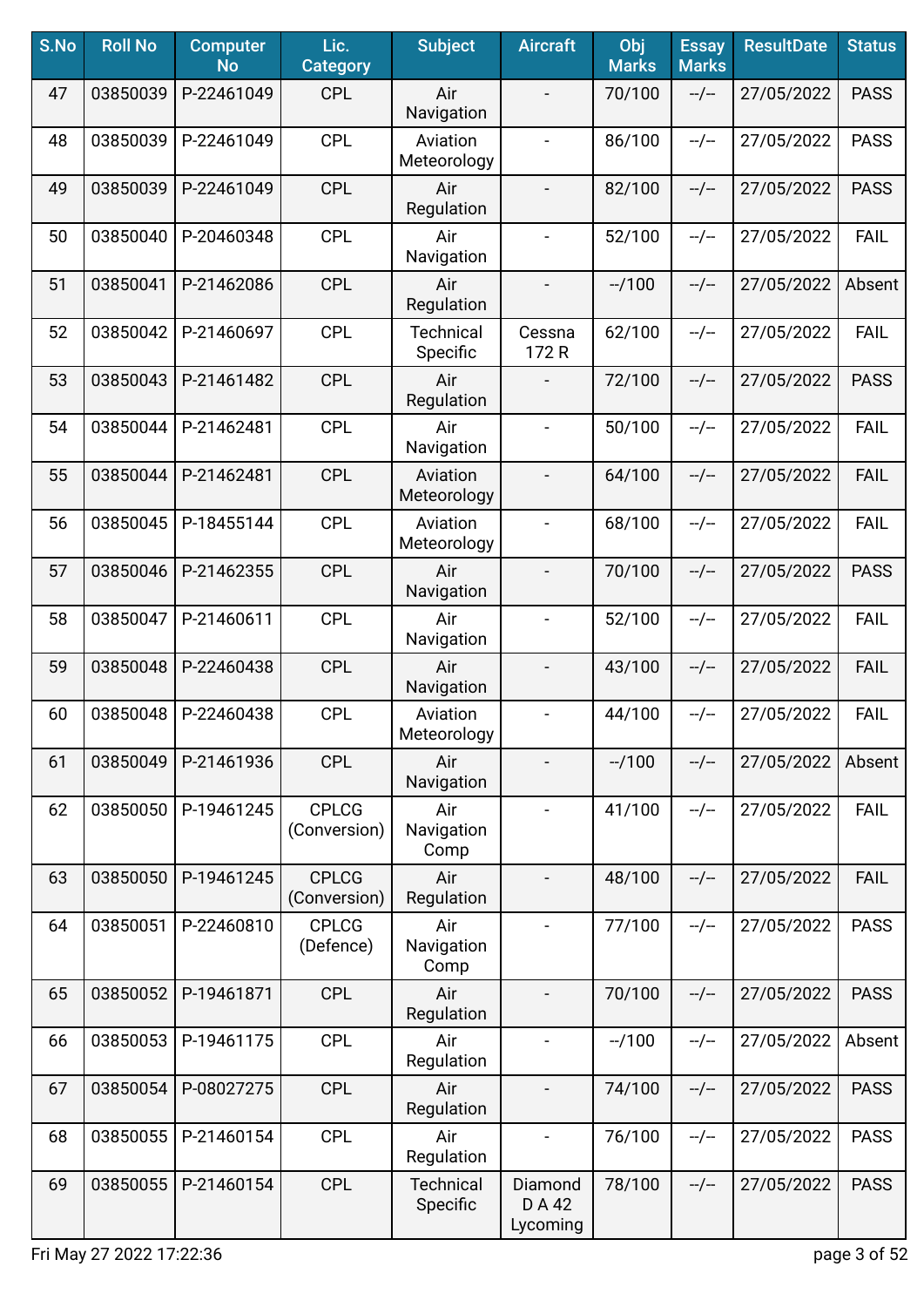| S.No | <b>Roll No</b> | <b>Computer</b><br><b>No</b> | Lic.<br><b>Category</b> | <b>Subject</b>               | <b>Aircraft</b>                     | Obj<br><b>Marks</b> | <b>Essay</b><br><b>Marks</b> | <b>ResultDate</b> | <b>Status</b> |
|------|----------------|------------------------------|-------------------------|------------------------------|-------------------------------------|---------------------|------------------------------|-------------------|---------------|
| 70   | 03850056       | P-16451652                   | <b>CPL</b>              | Aviation<br>Meteorology      | $\blacksquare$                      | 50/100              | $-/-$                        | 27/05/2022        | <b>FAIL</b>   |
| 71   | 03850056       | P-16451652                   | <b>CPL</b>              | Air<br>Regulation            | $\overline{\phantom{a}}$            | 66/100              | $-/-$                        | 27/05/2022        | <b>FAIL</b>   |
| 72   | 03850057       | P-19462685                   | <b>CPL</b>              | Air<br>Navigation            | $\blacksquare$                      | 80/100              | $-/-$                        | 27/05/2022        | <b>PASS</b>   |
| 73   | 03850058       | P-08025483                   | <b>CPL</b>              | Aviation<br>Meteorology      |                                     | 74/100              | $-/-$                        | 27/05/2022        | <b>PASS</b>   |
| 74   | 03850059       | P-18460429                   | <b>CPL</b>              | <b>Technical</b><br>General  | $\blacksquare$                      | $-1100$             | $-/-$                        | 27/05/2022        | Absent        |
| 75   | 03850060       | P-21461359                   | <b>CPL</b>              | Aviation<br>Meteorology      | $\overline{\phantom{a}}$            | 72/100              | $-/-$                        | 27/05/2022        | <b>PASS</b>   |
| 76   | 03850060       | P-21461359                   | <b>CPL</b>              | Air<br>Regulation            | $\overline{\phantom{a}}$            | 68/100              | $-/-$                        | 27/05/2022        | <b>FAIL</b>   |
| 77   | 03850061       | P-18460069                   | <b>CPL</b>              | Air<br>Regulation            | $\overline{\phantom{a}}$            | 78/100              | $-/-$                        | 27/05/2022        | <b>PASS</b>   |
| 78   | 03850062       | P-20460316                   | <b>CPL</b>              | <b>Technical</b><br>Specific | Cessna<br>172 R                     | $-1100$             | $-/-$                        | 27/05/2022        | Absent        |
| 79   | 03850063       | P-20460691                   | <b>CPL</b>              | Air<br>Navigation            |                                     | $-1100$             | $-/-$                        | 27/05/2022        | Absent        |
| 80   | 03850064       | P-22460730                   | <b>CPL</b>              | Aviation<br>Meteorology      | $\overline{\phantom{a}}$            | 40/100              | $-/-$                        | 27/05/2022        | <b>FAIL</b>   |
| 81   | 03850064       | P-22460730                   | <b>CPL</b>              | Air<br>Regulation            | $\overline{\phantom{a}}$            | 60/100              | $-/-$                        | 27/05/2022        | <b>FAIL</b>   |
| 82   | 03850065       | P-22460909                   | <b>CPL</b>              | Air<br>Navigation            | $\hbox{--}$                         | 39/100              | $-/-$                        | 27/05/2022        | <b>FAIL</b>   |
| 83   | 03850066       | P-21462434                   | <b>CPL</b>              | Air<br>Navigation            | $\overline{\phantom{a}}$            | 83/100              | $-/-$                        | 27/05/2022        | <b>PASS</b>   |
| 84   | 03850067       | P-15450469                   | <b>PPL</b>              | <b>Technical</b><br>General  |                                     | 76/100              | $-/-$                        | 27/05/2022        | <b>PASS</b>   |
| 85   | 03850068       | P-22461047                   | <b>CPL</b>              | Aviation<br>Meteorology      | $\overline{\phantom{a}}$            | 58/100              | $-/-$                        | 27/05/2022        | <b>FAIL</b>   |
| 86   | 03850069       | P-21461693                   | <b>CPL</b>              | Air<br>Navigation            | $\blacksquare$                      | 56/100              | $-/-$                        | 27/05/2022        | <b>FAIL</b>   |
| 87   | 03850070       | P-21461276                   | <b>CPL</b>              | Air<br>Navigation            | $\overline{\phantom{a}}$            | 78/100              | $-/-$                        | 27/05/2022        | <b>PASS</b>   |
| 88   | 03850071       | P-22460619                   | <b>CPL</b>              | Air<br>Regulation            | $\blacksquare$                      | 50/100              | $-/-$                        | 27/05/2022        | <b>FAIL</b>   |
| 89   | 03850071       | P-22460619                   | <b>CPL</b>              | Technical<br>Specific        | Diamond<br><b>DA 40</b><br>Thielert | 56/100              | $-/-$                        | 27/05/2022        | <b>FAIL</b>   |
| 90   | 03850072       | P-22460552                   | <b>CPL</b>              | Air<br>Regulation            |                                     | 62/100              | $-/-$                        | 27/05/2022        | <b>FAIL</b>   |
| 91   | 03850073       | P-19461693                   | <b>CPL</b>              | Air<br>Navigation            | $\overline{\phantom{a}}$            | 47/100              | $-/-$                        | 27/05/2022        | <b>FAIL</b>   |
| 92   | 03850073       | P-19461693                   | <b>CPL</b>              | Air<br>Regulation            | $\blacksquare$                      | 62/100              | --/--                        | 27/05/2022        | <b>FAIL</b>   |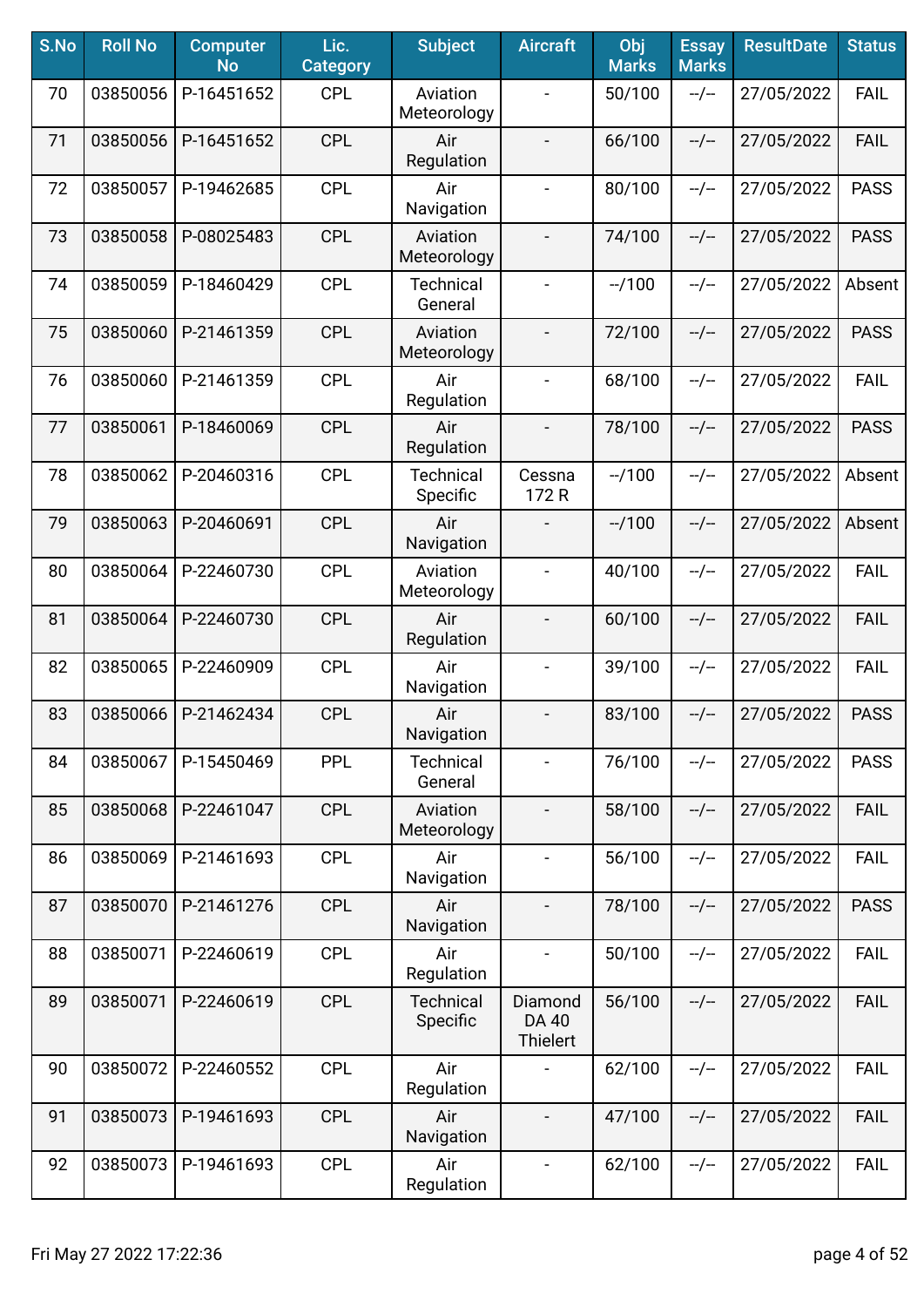| S.No | <b>Roll No</b> | <b>Computer</b><br><b>No</b> | Lic.<br><b>Category</b>      | <b>Subject</b>               | <b>Aircraft</b>              | Obj<br><b>Marks</b> | <b>Essay</b><br><b>Marks</b> | <b>ResultDate</b> | <b>Status</b> |
|------|----------------|------------------------------|------------------------------|------------------------------|------------------------------|---------------------|------------------------------|-------------------|---------------|
| 93   | 03850073       | P-19461693                   | <b>CPL</b>                   | <b>Technical</b><br>Specific | Cessna<br>172 R              | 66/100              | $-/-$                        | 27/05/2022        | <b>FAIL</b>   |
| 94   | 03850074       | P-22460068                   | <b>CPL</b>                   | Air<br>Regulation            |                              | 74/100              | $-/-$                        | 27/05/2022        | <b>PASS</b>   |
| 95   | 03850075       | P-15450823                   | <b>CPL</b>                   | <b>Technical</b><br>General  | $\overline{\phantom{a}}$     | 66/100              | $-/-$                        | 27/05/2022        | <b>FAIL</b>   |
| 96   | 03850076       | P-18454324                   | <b>CPL</b>                   | Air<br>Navigation            | $\qquad \qquad \blacksquare$ | 87/100              | $-/-$                        | 27/05/2022        | <b>PASS</b>   |
| 97   | 03850077       | P-21461394                   | <b>CPL</b>                   | Air<br>Regulation            | $\overline{\phantom{0}}$     | 62/100              | $-/-$                        | 27/05/2022        | <b>FAIL</b>   |
| 98   | 03850078       | P-21461267                   | <b>CPL</b>                   | Air<br>Navigation            | $\overline{\phantom{a}}$     | 60/100              | $-/-$                        | 27/05/2022        | <b>FAIL</b>   |
| 99   | 03850079       | P-21460872                   | <b>CPLCG</b><br>(Conversion) | Air<br>Regulation            |                              | 82/100              | $-/-$                        | 27/05/2022        | <b>PASS</b>   |
| 100  | 03850080       | P-21461629                   | <b>CPL</b>                   | Aviation<br>Meteorology      | $\qquad \qquad -$            | 60/100              | $-/-$                        | 27/05/2022        | <b>FAIL</b>   |
| 101  | 03850081       | P-19463273                   | <b>CPL</b>                   | Air<br>Regulation            | $\qquad \qquad -$            | 64/100              | $-/-$                        | 27/05/2022        | <b>FAIL</b>   |
| 102  | 03850082       | P-21461116                   | <b>CPL</b>                   | Aviation<br>Meteorology      | $\blacksquare$               | 60/100              | $-/-$                        | 27/05/2022        | <b>FAIL</b>   |
| 103  | 03850083       | P-21460887                   | <b>CPL</b>                   | Technical<br>Specific        | Cessna<br>172 R              | 64/100              | $-/-$                        | 27/05/2022        | <b>FAIL</b>   |
| 104  | 03850084       | P-21460489                   | <b>CPL</b>                   | <b>Technical</b><br>General  |                              | 78/100              | $-/-$                        | 27/05/2022        | <b>PASS</b>   |
| 105  | 03850085       | P-21462475                   | <b>CPL</b>                   | Aviation<br>Meteorology      |                              | 58/100              | $-/-$                        | 27/05/2022        | <b>FAIL</b>   |
| 106  | 03850086       | P-21461580                   | <b>CPL</b>                   | Air<br>Navigation            | $\blacksquare$               | 72/100              | $-/-$                        | 27/05/2022        | <b>PASS</b>   |
| 107  | 03850087       | P-21462485                   | <b>CPL</b>                   | Air<br>Regulation            |                              | 74/100              | $-/-$                        | 27/05/2022        | <b>PASS</b>   |
| 108  | 03850088       | P-21460823                   | <b>CPL</b>                   | Air<br>Navigation            | $\blacksquare$               | 60/100              | $-/-$                        | 27/05/2022        | <b>FAIL</b>   |
| 109  | 03850088       | P-21460823                   | <b>CPL</b>                   | <b>Technical</b><br>Specific | <b>TECNAM</b><br>P2006T      | 86/100              | $-/-$                        | 27/05/2022        | <b>PASS</b>   |
| 110  | 03850089       | P-19463212                   | <b>CPL</b>                   | Air<br>Navigation            | $\overline{a}$               | 71/100              | $-/-$                        | 27/05/2022        | <b>PASS</b>   |
| 111  | 03850090       | P-16451445                   | <b>CPL</b>                   | <b>Technical</b><br>General  | $\qquad \qquad \blacksquare$ | 56/100              | $-/-$                        | 27/05/2022        | <b>FAIL</b>   |
| 112  | 03850091       | P-22460145                   | <b>CPL</b>                   | Air<br>Regulation            | $\overline{\phantom{a}}$     | 64/100              | $-/-$                        | 27/05/2022        | <b>FAIL</b>   |
| 113  | 03850092       | P-21460008                   | <b>CPL</b>                   | Air<br>Navigation            |                              | 64/100              | $-/-$                        | 27/05/2022        | <b>FAIL</b>   |
| 114  | 03850093       | P-22460527                   | <b>CPL</b>                   | Aviation<br>Meteorology      |                              | 72/100              | $-/-$                        | 27/05/2022        | <b>PASS</b>   |
| 115  | 03850094       | P-20460428                   | <b>CPL</b>                   | <b>Technical</b><br>Specific | Cessna<br>172 R              | 88/100              | $-/-$                        | 27/05/2022        | <b>PASS</b>   |
| 116  | 03850095       | P-21460488                   | <b>CPL</b>                   | Aviation<br>Meteorology      | $\blacksquare$               | 74/100              | $-/-$                        | 27/05/2022        | <b>PASS</b>   |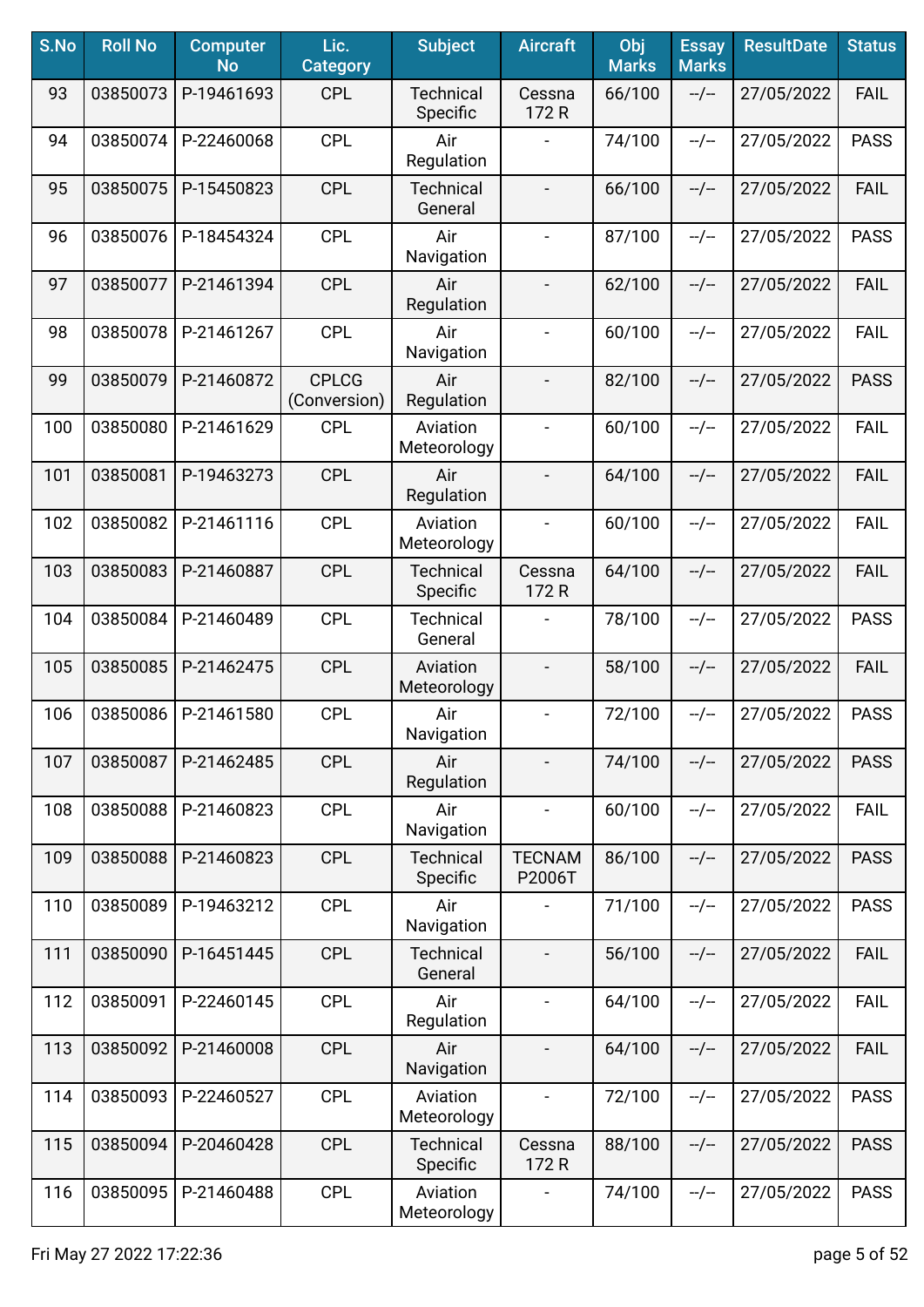| S.No | <b>Roll No</b> | <b>Computer</b><br><b>No</b> | Lic.<br><b>Category</b> | <b>Subject</b>               | <b>Aircraft</b>          | Obj<br><b>Marks</b> | <b>Essay</b><br><b>Marks</b> | <b>ResultDate</b> | <b>Status</b> |
|------|----------------|------------------------------|-------------------------|------------------------------|--------------------------|---------------------|------------------------------|-------------------|---------------|
| 117  | 03850095       | P-21460488                   | <b>CPL</b>              | Air<br>Regulation            | $\overline{\phantom{a}}$ | 80/100              | $-/-$                        | 27/05/2022        | <b>PASS</b>   |
| 118  | 03850096       | P-21461443                   | <b>CPL</b>              | Air<br>Navigation            | $\overline{\phantom{a}}$ | 71/100              | $-/-$                        | 27/05/2022        | <b>PASS</b>   |
| 119  | 03850097       | P-21462127                   | <b>CPL</b>              | Air<br>Regulation            | $\overline{\phantom{a}}$ | 66/100              | $-/-$                        | 27/05/2022        | <b>FAIL</b>   |
| 120  | 03850097       | P-21462127                   | <b>CPL</b>              | <b>Technical</b><br>General  | $\overline{\phantom{a}}$ | 64/100              | $-/-$                        | 27/05/2022        | <b>FAIL</b>   |
| 121  | 03850098       | P-20461325                   | <b>CPL</b>              | <b>Technical</b><br>General  | $\blacksquare$           | 83/100              | $-/-$                        | 27/05/2022        | <b>PASS</b>   |
| 122  | 03850098       | P-20461325                   | <b>CPL</b>              | <b>Technical</b><br>Specific | P-68 C                   | 88/100              | $-/-$                        | 27/05/2022        | <b>PASS</b>   |
| 123  | 03850099       | P-20460810                   | <b>CPL</b>              | <b>Technical</b><br>General  |                          | 68/100              | $-/-$                        | 27/05/2022        | <b>FAIL</b>   |
| 124  | 03850100       | P-21460143                   | <b>CPL</b>              | Air<br>Navigation            | $\overline{\phantom{a}}$ | 67/100              | $-/-$                        | 27/05/2022        | <b>FAIL</b>   |
| 125  | 03850101       | P-19461164                   | <b>CPL</b>              | Air<br>Regulation            | $\overline{\phantom{a}}$ | 48/100              | $-/-$                        | 27/05/2022        | <b>FAIL</b>   |
| 126  | 03850102       | P-21462206                   | <b>CPL</b>              | Aviation<br>Meteorology      | $\blacksquare$           | 54/100              | $-/-$                        | 27/05/2022        | <b>FAIL</b>   |
| 127  | 03850103       | P-22460227                   | <b>CPL</b>              | Aviation<br>Meteorology      | $\overline{\phantom{a}}$ | 46/100              | $-/-$                        | 27/05/2022        | <b>FAIL</b>   |
| 128  | 03850103       | P-22460227                   | <b>CPL</b>              | <b>Technical</b><br>General  | $\blacksquare$           | 55/100              | $-/-$                        | 27/05/2022        | <b>FAIL</b>   |
| 129  | 03850103       | P-22460227                   | <b>CPL</b>              | <b>Technical</b><br>Specific | P-68 C                   | 56/100              | $-/-$                        | 27/05/2022        | <b>FAIL</b>   |
| 130  | 03850104       | P-21461956                   | <b>CPL</b>              | Air<br>Navigation            | $\overline{\phantom{a}}$ | 57/100              | $-/-$                        | 27/05/2022        | <b>FAIL</b>   |
| 131  | 03850105       | P-21461215                   | <b>CPL</b>              | Aviation<br>Meteorology      |                          | 54/100              | $-/-$                        | 27/05/2022        | <b>FAIL</b>   |
| 132  | 03850106       | P-22460382                   | <b>CPL</b>              | Air<br>Navigation            | $\blacksquare$           | 46/100              | $-/-$                        | 27/05/2022        | <b>FAIL</b>   |
| 133  | 03850107       | P-17452335                   | <b>CPL</b>              | Aviation<br>Meteorology      | $\overline{\phantom{a}}$ | 70/100              | $-/-$                        | 27/05/2022        | <b>PASS</b>   |
| 134  | 03850108       | P-21462275                   | <b>CPL</b>              | Aviation<br>Meteorology      | $\overline{\phantom{a}}$ | 62/100              | $-/-$                        | 27/05/2022        | <b>FAIL</b>   |
| 135  | 03850109       | P-17453679                   | <b>CPL</b>              | Air<br>Navigation            | $\overline{\phantom{a}}$ | 59/100              | $-/-$                        | 27/05/2022        | <b>FAIL</b>   |
| 136  | 03850110       | P-21462522                   | <b>CPL</b>              | Air<br>Navigation            | $\blacksquare$           | 71/100              | $-/-$                        | 27/05/2022        | <b>PASS</b>   |
| 137  | 03850110       | P-21462522                   | <b>CPL</b>              | Aviation<br>Meteorology      |                          | 70/100              | $-/-$                        | 27/05/2022        | <b>PASS</b>   |
| 138  | 03850110       | P-21462522                   | <b>CPL</b>              | Air<br>Regulation            |                          | 80/100              | $-/-$                        | 27/05/2022        | <b>PASS</b>   |
| 139  | 03850111       | P-22460152                   | <b>CPL</b>              | Air<br>Navigation            | $\overline{\phantom{a}}$ | 58/100              | $-/-$                        | 27/05/2022        | <b>FAIL</b>   |
| 140  | 03850112       | P-18455022                   | <b>CPL</b>              | <b>Technical</b><br>General  | $\blacksquare$           | 69/100              | --/--                        | 27/05/2022        | <b>FAIL</b>   |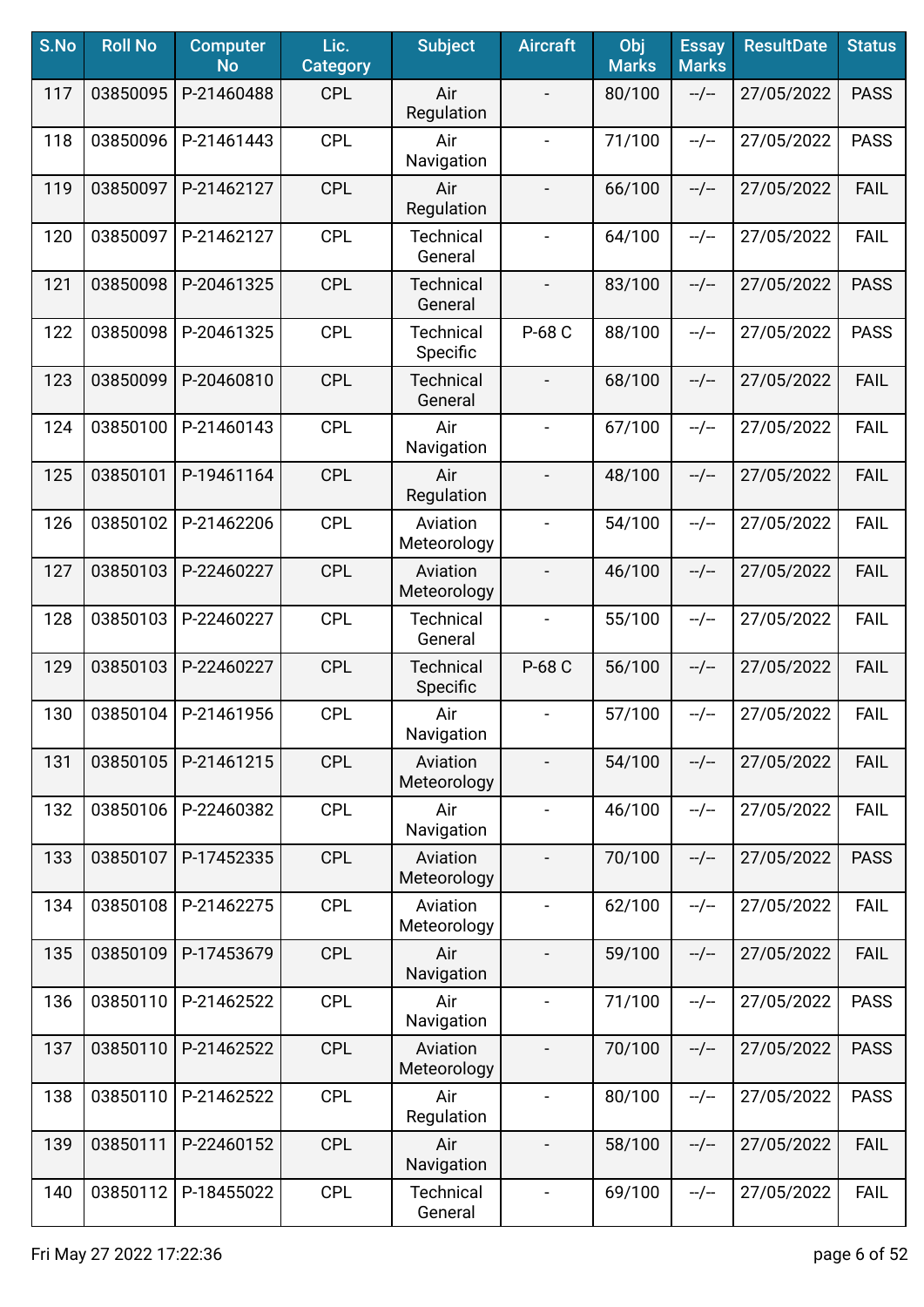| S.No | <b>Roll No</b> | <b>Computer</b><br><b>No</b> | Lic.<br><b>Category</b>      | <b>Subject</b>               | <b>Aircraft</b>              | Obj<br><b>Marks</b> | <b>Essay</b><br><b>Marks</b> | <b>ResultDate</b> | <b>Status</b> |
|------|----------------|------------------------------|------------------------------|------------------------------|------------------------------|---------------------|------------------------------|-------------------|---------------|
| 141  | 03850113       | P-21461272                   | <b>CPL</b>                   | Air<br>Navigation            |                              | 73/100              | $-/-$                        | 27/05/2022        | <b>PASS</b>   |
| 142  | 03850114       | P-22460662                   | <b>CPL</b>                   | Aviation<br>Meteorology      | $\blacksquare$               | 42/100              | $-/-$                        | 27/05/2022        | <b>FAIL</b>   |
| 143  | 03850115       | P-22460773                   | <b>CPL</b>                   | Air<br>Regulation            | $\overline{\phantom{a}}$     | 66/100              | $-/-$                        | 27/05/2022        | <b>FAIL</b>   |
| 144  | 03850116       | P-21460212                   | <b>CPL</b>                   | Air<br>Navigation            | $\blacksquare$               | $-1100$             | $-/-$                        | 27/05/2022        | Absent        |
| 145  | 03850117       | P-21461603                   | <b>CPL</b>                   | Air<br>Navigation            | $\overline{\phantom{a}}$     | 72/100              | $-/-$                        | 27/05/2022        | <b>PASS</b>   |
| 146  | 03850118       | P-17452965                   | <b>CPL</b>                   | <b>Technical</b><br>Specific | Cessna<br>172 R              | 64/100              | $-/-$                        | 27/05/2022        | <b>FAIL</b>   |
| 147  | 03850119       | P-16451107                   | <b>CPL</b>                   | Air<br>Navigation            |                              | 58/100              | $-/-$                        | 27/05/2022        | <b>FAIL</b>   |
| 148  | 03850119       | P-16451107                   | <b>CPL</b>                   | Air<br>Regulation            | $\overline{\phantom{a}}$     | 70/100              | $-/-$                        | 27/05/2022        | <b>PASS</b>   |
| 149  | 03850119       | P-16451107                   | <b>CPL</b>                   | <b>Technical</b><br>General  | $\overline{\phantom{a}}$     | 67/100              | $-/-$                        | 27/05/2022        | <b>FAIL</b>   |
| 150  | 03850120       | P-21460235                   | <b>CPL</b>                   | Aviation<br>Meteorology      | $\blacksquare$               | 72/100              | $-/-$                        | 27/05/2022        | <b>PASS</b>   |
| 151  | 03850120       | P-21460235                   | <b>CPL</b>                   | Air<br>Regulation            |                              | 72/100              | $-/-$                        | 27/05/2022        | <b>PASS</b>   |
| 152  | 03850121       | P-21460827                   | <b>CPL</b>                   | Air<br>Regulation            | $\blacksquare$               | 80/100              | $-/-$                        | 27/05/2022        | <b>PASS</b>   |
| 153  | 03850122       | P-20460979                   | <b>CPL</b>                   | Air<br>Navigation            |                              | 57/100              | $-/-$                        | 27/05/2022        | <b>FAIL</b>   |
| 154  | 03850122       | P-20460979                   | <b>CPL</b>                   | Aviation<br>Meteorology      | $\qquad \qquad \blacksquare$ | 54/100              | $-/-$                        | 27/05/2022        | <b>FAIL</b>   |
| 155  | 03850122       | P-20460979                   | <b>CPL</b>                   | Air<br>Regulation            |                              | 70/100              | $-/-$                        | 27/05/2022        | <b>PASS</b>   |
| 156  | 03850123       | P-09029825                   | <b>CPL</b>                   | <b>Technical</b><br>Specific | P-68 C                       | $-1100$             | --/--                        | 27/05/2022        | Absent        |
| 157  | 03850124       | P-18460314                   | <b>CPLCG</b><br>(Conversion) | Air<br>Regulation            | $\overline{\phantom{a}}$     | 78/100              | $-/-$                        | 27/05/2022        | <b>PASS</b>   |
| 158  | 03850125       | P-22460402                   | <b>CPL</b>                   | Air<br>Regulation            | $\overline{\phantom{a}}$     | 68/100              | $-/-$                        | 27/05/2022        | <b>FAIL</b>   |
| 159  | 03850126       | P-21461732                   | <b>CPL</b>                   | Aviation<br>Meteorology      |                              | 74/100              | $-/-$                        | 27/05/2022        | <b>PASS</b>   |
| 160  | 03850127       | P-21462366                   | <b>CPL</b>                   | Air<br>Navigation            | $\overline{\phantom{a}}$     | 76/100              | $-/-$                        | 27/05/2022        | <b>PASS</b>   |
| 161  | 03850128       | P-21462533                   | <b>CPL</b>                   | Air<br>Navigation            |                              | 80/100              | $-/-$                        | 27/05/2022        | <b>PASS</b>   |
| 162  | 03850129       | P-21462547                   | <b>CPL</b>                   | Air<br>Navigation            | $\blacksquare$               | 61/100              | $-/-$                        | 27/05/2022        | <b>FAIL</b>   |
| 163  | 03850130       | P-19462236                   | <b>CPL</b>                   | Air<br>Navigation            | $\overline{\phantom{a}}$     | 69/100              | $-/-$                        | 27/05/2022        | <b>FAIL</b>   |
| 164  | 03850131       | P-22460213                   | <b>CPL</b>                   | Aviation<br>Meteorology      | $\blacksquare$               | 46/100              | --/--                        | 27/05/2022        | <b>FAIL</b>   |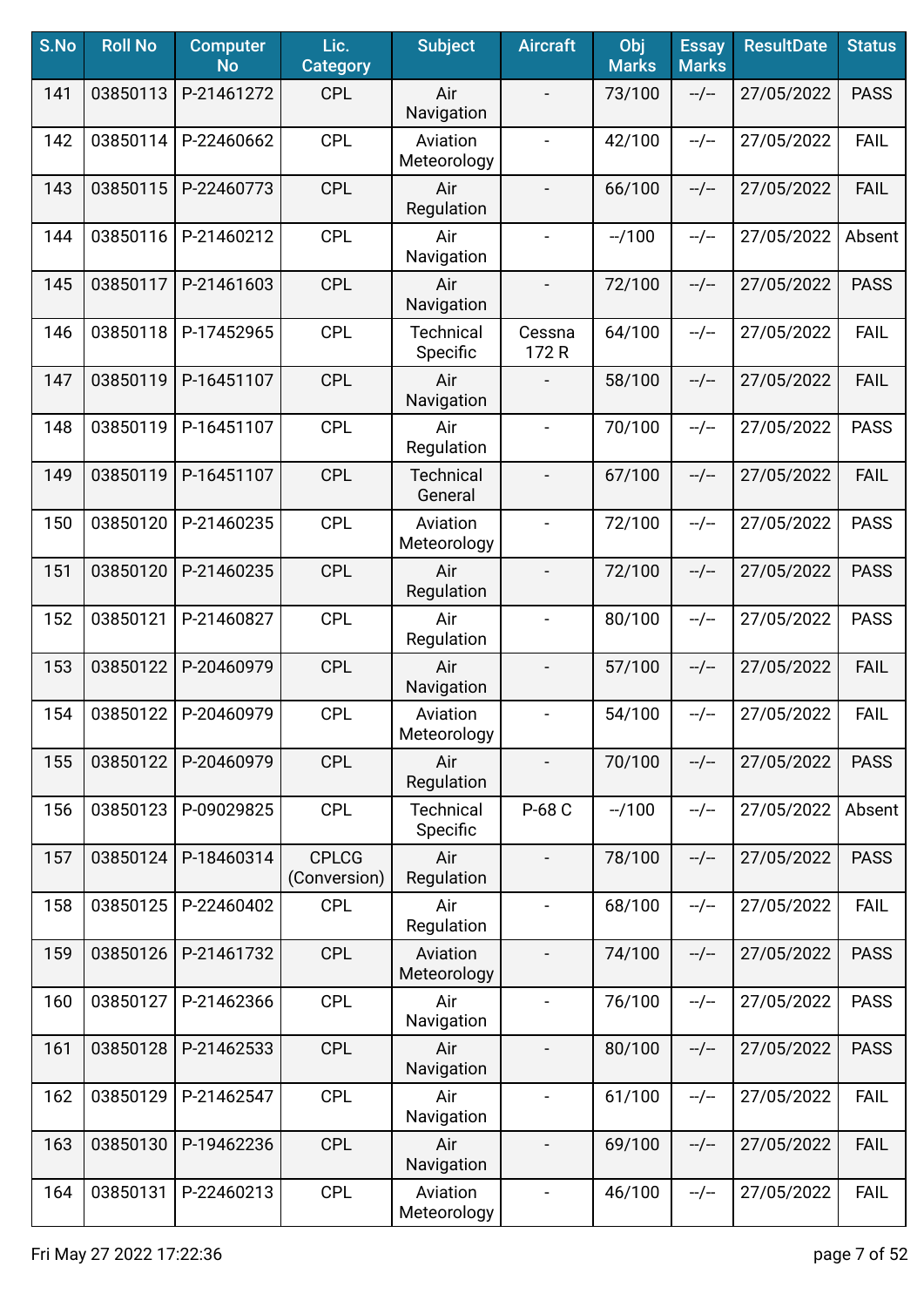| S.No | <b>Roll No</b> | <b>Computer</b><br><b>No</b> | Lic.<br><b>Category</b> | <b>Subject</b>              | <b>Aircraft</b>              | Obj<br><b>Marks</b> | <b>Essay</b><br><b>Marks</b> | <b>ResultDate</b> | <b>Status</b> |
|------|----------------|------------------------------|-------------------------|-----------------------------|------------------------------|---------------------|------------------------------|-------------------|---------------|
| 165  | 03850131       | P-22460213                   | <b>CPL</b>              | Air<br>Regulation           |                              | 52/100              | $-/-$                        | 27/05/2022        | <b>FAIL</b>   |
| 166  | 03850132       | P-19462595                   | <b>CPL</b>              | Air<br>Regulation           | $\blacksquare$               | 68/100              | $-/-$                        | 27/05/2022        | <b>FAIL</b>   |
| 167  | 03850132       | P-19462595                   | <b>CPL</b>              | Technical<br>General        | $\overline{\phantom{a}}$     | 55/100              | $-/-$                        | 27/05/2022        | <b>FAIL</b>   |
| 168  | 03850133       | P-21462562                   | <b>CPL</b>              | Air<br>Navigation           | $\blacksquare$               | 74/100              | $-/-$                        | 27/05/2022        | <b>PASS</b>   |
| 169  | 03850133       | P-21462562                   | <b>CPL</b>              | Air<br>Regulation           |                              | 82/100              | $-/-$                        | 27/05/2022        | <b>PASS</b>   |
| 170  | 03850134       | P-21462414                   | <b>CPL</b>              | Air<br>Navigation           | $\overline{\phantom{a}}$     | 50/100              | $-/-$                        | 27/05/2022        | <b>FAIL</b>   |
| 171  | 03850134       | P-21462414                   | <b>CPL</b>              | Air<br>Regulation           |                              | 62/100              | $-/-$                        | 27/05/2022        | <b>FAIL</b>   |
| 172  | 03850135       | P-19463151                   | <b>CPL</b>              | Air<br>Regulation           | $\overline{\phantom{a}}$     | 76/100              | $-/-$                        | 27/05/2022        | <b>PASS</b>   |
| 173  | 03850136       | P-22460287                   | <b>CPL</b>              | Aviation<br>Meteorology     | $\overline{\phantom{a}}$     | 68/100              | $-/-$                        | 27/05/2022        | <b>FAIL</b>   |
| 174  | 03850136       | P-22460287                   | <b>CPL</b>              | Air<br>Regulation           | $\blacksquare$               | 74/100              | $-/-$                        | 27/05/2022        | <b>PASS</b>   |
| 175  | 03850137       | P-21461073                   | <b>CPL</b>              | Aviation<br>Meteorology     |                              | $-1100$             | $-/-$                        | 27/05/2022        | Absent        |
| 176  | 03850137       | P-21461073                   | <b>CPL</b>              | Air<br>Regulation           | $\blacksquare$               | 70/100              | $-/-$                        | 27/05/2022        | <b>PASS</b>   |
| 177  | 03850138       | P-22460803                   | <b>CPL</b>              | Aviation<br>Meteorology     |                              | 54/100              | $-/-$                        | 27/05/2022        | <b>FAIL</b>   |
| 178  | 03850138       | P-22460803                   | <b>CPL</b>              | Air<br>Regulation           | $\overline{\phantom{a}}$     | 60/100              | $-/-$                        | 27/05/2022        | <b>FAIL</b>   |
| 179  | 03850139       | P-21462018                   | <b>CPL</b>              | Air<br>Navigation           |                              | 57/100              | $-/-$                        | 27/05/2022        | <b>FAIL</b>   |
| 180  | 03850140       | P-18460087                   | <b>CPL</b>              | Aviation<br>Meteorology     | $\overline{\phantom{a}}$     | 62/100              | --/--                        | 27/05/2022        | <b>FAIL</b>   |
| 181  | 03850140       | P-18460087                   | <b>CPL</b>              | <b>Technical</b><br>General | $\overline{\phantom{a}}$     | 58/100              | $-/-$                        | 27/05/2022        | <b>FAIL</b>   |
| 182  | 03850141       | P-21462061                   | <b>CPL</b>              | Air<br>Navigation           | $\overline{\phantom{a}}$     | 77/100              | $-/-$                        | 27/05/2022        | <b>PASS</b>   |
| 183  | 03850142       | P-22460854                   | <b>CPL</b>              | Air<br>Regulation           |                              | 84/100              | $-/-$                        | 27/05/2022        | <b>PASS</b>   |
| 184  | 03850143       | P-22460017                   | <b>CPL</b>              | Aviation<br>Meteorology     |                              | 54/100              | $-/-$                        | 27/05/2022        | <b>FAIL</b>   |
| 185  | 03850144       | P-21462229                   | <b>CPL</b>              | Air<br>Regulation           | $\overline{\phantom{a}}$     | $-1100$             | $-/-$                        | 27/05/2022        | Absent        |
| 186  | 03850145       | P-19462992                   | <b>CPL</b>              | Air<br>Navigation           | $\blacksquare$               | 61/100              | $-/-$                        | 27/05/2022        | <b>FAIL</b>   |
| 187  | 03850145       | P-19462992                   | <b>CPL</b>              | <b>Technical</b><br>General | $\overline{\phantom{a}}$     | 64/100              | $-/-$                        | 27/05/2022        | <b>FAIL</b>   |
| 188  | 03850146       | P-21461565                   | <b>CPL</b>              | <b>Technical</b><br>General | $\qquad \qquad \blacksquare$ | 84/100              | --/--                        | 27/05/2022        | <b>PASS</b>   |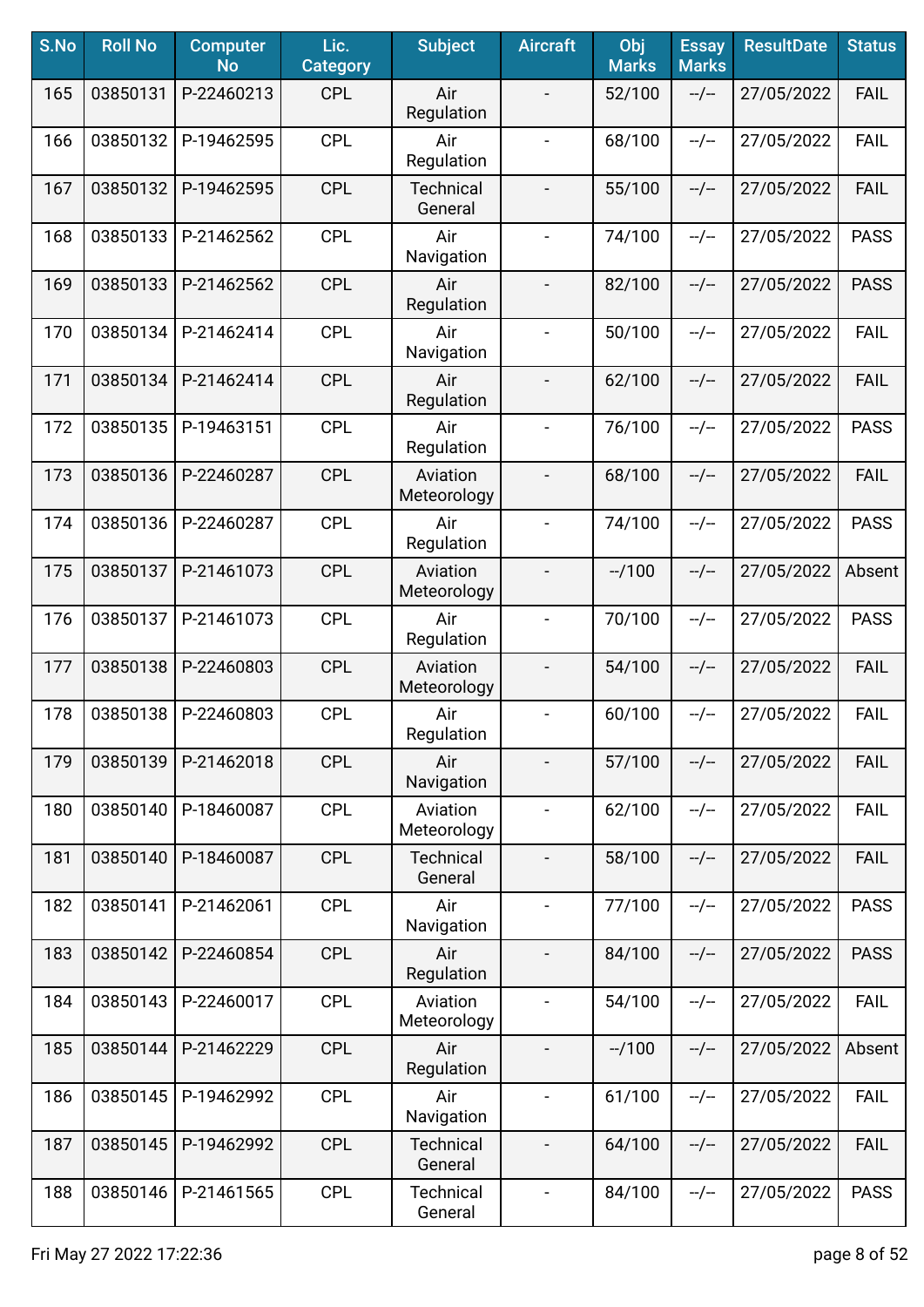| S.No | <b>Roll No</b> | <b>Computer</b><br><b>No</b> | Lic.<br><b>Category</b> | <b>Subject</b>               | <b>Aircraft</b>          | Obj<br><b>Marks</b> | <b>Essay</b><br><b>Marks</b> | <b>ResultDate</b> | <b>Status</b> |
|------|----------------|------------------------------|-------------------------|------------------------------|--------------------------|---------------------|------------------------------|-------------------|---------------|
| 189  | 03850147       | P-20460614                   | <b>CPL</b>              | Air<br>Navigation            |                          | $-1100$             | $-/-$                        | 27/05/2022        | Absent        |
| 190  | 03850148       | P-21462409                   | <b>CPL</b>              | Air<br>Navigation            | $\overline{\phantom{a}}$ | 59/100              | $-/-$                        | 27/05/2022        | <b>FAIL</b>   |
| 191  | 03850149       | P-22461036                   | <b>CPL</b>              | Aviation<br>Meteorology      |                          | 84/100              | $-/-$                        | 27/05/2022        | <b>PASS</b>   |
| 192  | 03850149       | P-22461036                   | <b>CPL</b>              | Air<br>Regulation            | $\blacksquare$           | 92/100              | $-/-$                        | 27/05/2022        | <b>PASS</b>   |
| 193  | 07850001       | P-18460245                   | <b>CPL</b>              | Air<br>Regulation            |                          | 72/100              | $-/-$                        | 27/05/2022        | <b>PASS</b>   |
| 194  | 07850002       | P-19463143                   | <b>CPL</b>              | Air<br>Navigation            | $\overline{\phantom{a}}$ | 51/100              | $-/-$                        | 27/05/2022        | <b>FAIL</b>   |
| 195  | 07850002       | P-19463143                   | <b>CPL</b>              | Aviation<br>Meteorology      |                          | 58/100              | $-/-$                        | 27/05/2022        | <b>FAIL</b>   |
| 196  | 07850003       | P-19462843                   | <b>CPL</b>              | Aviation<br>Meteorology      | $\overline{\phantom{a}}$ | 46/100              | $-/-$                        | 27/05/2022        | <b>FAIL</b>   |
| 197  | 07850004       | P-18454045                   | <b>CPL</b>              | Air<br>Regulation            | $\overline{\phantom{a}}$ | 86/100              | $-/-$                        | 27/05/2022        | <b>PASS</b>   |
| 198  | 07850005       | P-21461417                   | <b>CPL</b>              | Air<br>Regulation            | $\blacksquare$           | 78/100              | $-/-$                        | 27/05/2022        | <b>PASS</b>   |
| 199  | 07850006       | P-21462471                   | <b>CPL</b>              | Air<br>Navigation            | $\overline{\phantom{a}}$ | 56/100              | $-/-$                        | 27/05/2022        | <b>FAIL</b>   |
| 200  | 07850007       | P-18454142                   | <b>CPL</b>              | <b>Technical</b><br>Specific | King Air<br>$C-90$       | 84/100              | $-/-$                        | 27/05/2022        | <b>PASS</b>   |
| 201  | 07850008       | P-18460261                   | <b>CPL</b>              | Air<br>Navigation            |                          | 67/100              | $-/-$                        | 27/05/2022        | <b>FAIL</b>   |
| 202  | 07850009       | P-21460455                   | <b>CPL</b>              | Aviation<br>Meteorology      | $\overline{\phantom{a}}$ | 64/100              | $-/-$                        | 27/05/2022        | <b>FAIL</b>   |
| 203  | 07850010       | P-18455704                   | <b>CPL</b>              | Air<br>Navigation            |                          | 68/100              | $-/-$                        | 27/05/2022        | <b>FAIL</b>   |
| 204  | 07850011       | P-22460949                   | <b>CPL</b>              | Aviation<br>Meteorology      | $\qquad \qquad -$        | 64/100              | $-/-$                        | 27/05/2022        | <b>FAIL</b>   |
| 205  | 07850011       | P-22460949                   | <b>CPL</b>              | Air<br>Regulation            | $\overline{\phantom{a}}$ | 66/100              | $-/-$                        | 27/05/2022        | <b>FAIL</b>   |
| 206  | 07850012       | P-22460512                   | <b>CPL</b>              | Aviation<br>Meteorology      | $\overline{\phantom{a}}$ | 80/100              | $-/-$                        | 27/05/2022        | <b>PASS</b>   |
| 207  | 07850012       | P-22460512                   | <b>CPL</b>              | Air<br>Regulation            |                          | 78/100              | $-/-$                        | 27/05/2022        | <b>PASS</b>   |
| 208  | 07850013       | P-22460104                   | <b>CPL</b>              | Aviation<br>Meteorology      | $\blacksquare$           | 66/100              | $-/-$                        | 27/05/2022        | <b>FAIL</b>   |
| 209  | 07850014       | P-19461237                   | <b>CPL</b>              | Air<br>Regulation            |                          | 80/100              | $-/-$                        | 27/05/2022        | <b>PASS</b>   |
| 210  | 07850015       | P-22460937                   | <b>CPL</b>              | Air<br>Navigation            |                          | 58/100              | $-/-$                        | 27/05/2022        | <b>FAIL</b>   |
| 211  | 07850015       | P-22460937                   | <b>CPL</b>              | Aviation<br>Meteorology      |                          | 46/100              | --/--                        | 27/05/2022        | <b>FAIL</b>   |
| 212  | 07850015       | P-22460937                   | <b>CPL</b>              | Air<br>Regulation            | $\blacksquare$           | 70/100              | $-/-$                        | 27/05/2022        | <b>PASS</b>   |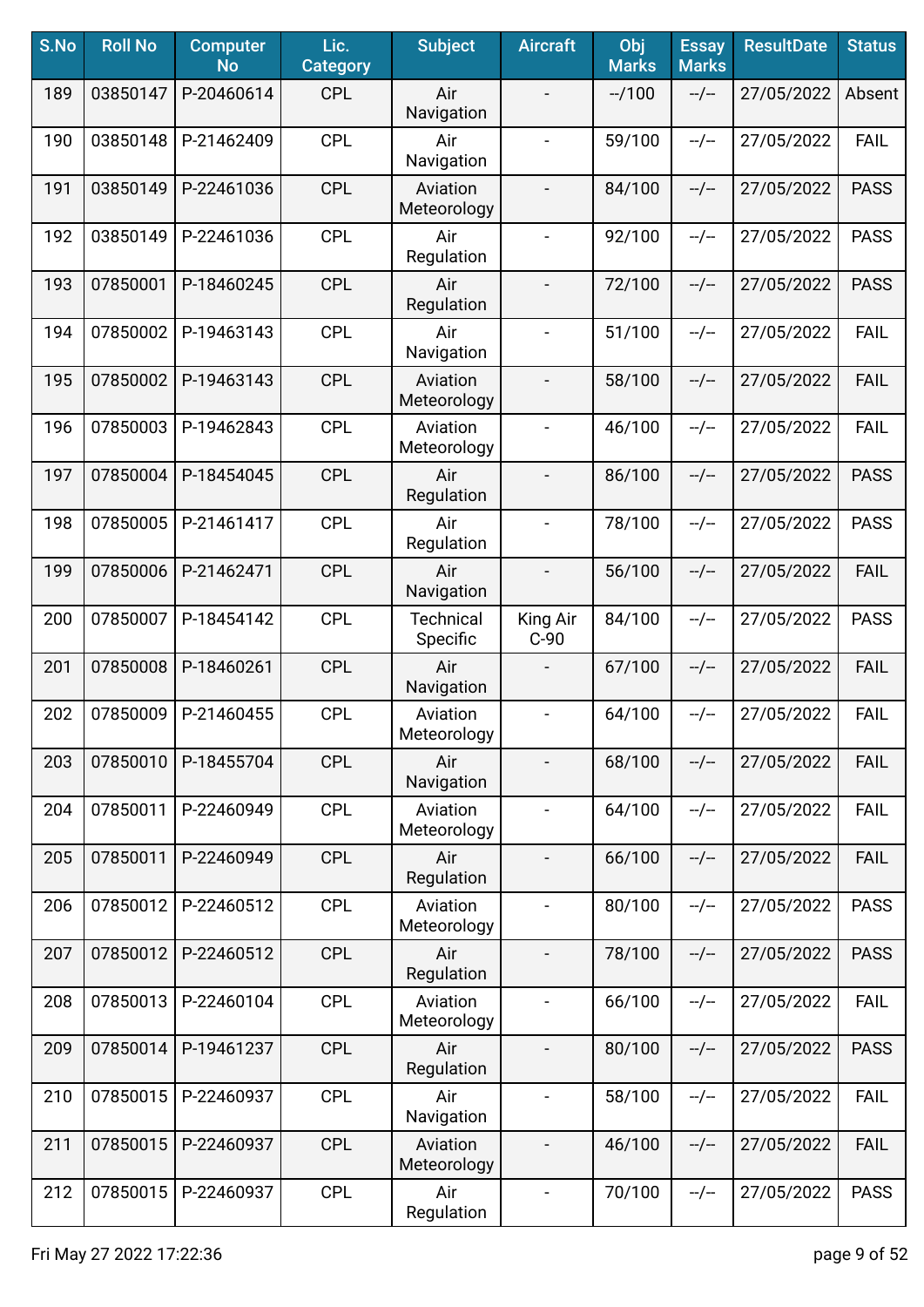| S.No | <b>Roll No</b> | <b>Computer</b><br><b>No</b> | Lic.<br><b>Category</b> | <b>Subject</b>               | <b>Aircraft</b>           | Obj<br><b>Marks</b> | <b>Essay</b><br><b>Marks</b> | <b>ResultDate</b> | <b>Status</b> |
|------|----------------|------------------------------|-------------------------|------------------------------|---------------------------|---------------------|------------------------------|-------------------|---------------|
| 213  | 07850016       | P-22460353                   | <b>CPL</b>              | Air<br>Regulation            |                           | 78/100              | $-/-$                        | 27/05/2022        | <b>PASS</b>   |
| 214  | 07850017       | P-19460190                   | <b>CPL</b>              | Aviation<br>Meteorology      | $\overline{\phantom{a}}$  | 70/100              | $-/-$                        | 27/05/2022        | <b>PASS</b>   |
| 215  | 07850018       | P-21462074                   | <b>CPL</b>              | <b>Technical</b><br>General  | $\overline{\phantom{a}}$  | 73/100              | $-/-$                        | 27/05/2022        | <b>PASS</b>   |
| 216  | 07850019       | P-22460740                   | <b>CPL</b>              | Aviation<br>Meteorology      | $\overline{\phantom{a}}$  | 56/100              | $-/-$                        | 27/05/2022        | <b>FAIL</b>   |
| 217  | 07850019       | P-22460740                   | <b>CPL</b>              | Air<br>Regulation            | $\overline{\phantom{a}}$  | 60/100              | $-/-$                        | 27/05/2022        | <b>FAIL</b>   |
| 218  | 07850020       | P-22460318                   | <b>CPL</b>              | Air<br>Navigation            | $\overline{\phantom{a}}$  | 65/100              | $-/-$                        | 27/05/2022        | <b>FAIL</b>   |
| 219  | 07850021       | P-17453217                   | <b>CPL</b>              | Air<br>Navigation            |                           | 51/100              | $-/-$                        | 27/05/2022        | <b>FAIL</b>   |
| 220  | 07850022       | P-20460091                   | <b>CPL</b>              | <b>Technical</b><br>General  | $\blacksquare$            | 77/100              | $-/-$                        | 27/05/2022        | <b>PASS</b>   |
| 221  | 07850023       | P-21462365                   | <b>CPL</b>              | Air<br>Regulation            | $\overline{\phantom{a}}$  | 82/100              | $-/-$                        | 27/05/2022        | <b>PASS</b>   |
| 222  | 07850024       | P-21461473                   | <b>CPL</b>              | Air<br>Navigation            | $\blacksquare$            | $-1100$             | $-/-$                        | 27/05/2022        | Absent        |
| 223  | 07850025       | P-22460864                   | <b>CPL</b>              | Air<br>Navigation            | $\blacksquare$            | 77/100              | $-/-$                        | 27/05/2022        | <b>PASS</b>   |
| 224  | 07850025       | P-22460864                   | <b>CPL</b>              | Aviation<br>Meteorology      | $\blacksquare$            | 80/100              | $-/-$                        | 27/05/2022        | <b>PASS</b>   |
| 225  | 07850026       | P-19461703                   | <b>CPL</b>              | <b>Technical</b><br>Specific | Piper<br>Seneca<br>P A-34 | 86/100              | $-/-$                        | 27/05/2022        | <b>PASS</b>   |
| 226  | 07850027       | P-21462389                   | <b>CPL</b>              | Aviation<br>Meteorology      | $\blacksquare$            | 84/100              | --/--                        | 27/05/2022        | <b>PASS</b>   |
| 227  | 07850028       | P-20460858                   | <b>CPL</b>              | Air<br>Regulation            |                           | 82/100              | $-/-$                        | 27/05/2022        | <b>PASS</b>   |
| 228  | 07850029       | P-21461703                   | <b>CPL</b>              | Air<br>Regulation            | $\overline{\phantom{a}}$  | 82/100              | $-/-$                        | 27/05/2022        | <b>PASS</b>   |
| 229  | 07850030       | P-21461867                   | <b>CPL</b>              | Air<br>Regulation            | $\overline{\phantom{a}}$  | 58/100              | $-/-$                        | 27/05/2022        | <b>FAIL</b>   |
| 230  | 07850031       | P-21462441                   | <b>CPL</b>              | Air<br>Regulation            | $\overline{\phantom{a}}$  | 74/100              | $-/-$                        | 27/05/2022        | <b>PASS</b>   |
| 231  | 07850032       | P-21462456                   | <b>CPL</b>              | <b>Technical</b><br>General  |                           | 60/100              | $-/-$                        | 27/05/2022        | <b>FAIL</b>   |
| 232  | 07850033       | P-18460225                   | <b>CPL</b>              | <b>Technical</b><br>General  |                           | 76/100              | $-/-$                        | 27/05/2022        | <b>PASS</b>   |
| 233  | 07850034       | P-21462174                   | <b>CPL</b>              | Air<br>Navigation            |                           | 72/100              | $-/-$                        | 27/05/2022        | <b>PASS</b>   |
| 234  | 07850035       | P-21461743                   | <b>CPL</b>              | Aviation<br>Meteorology      | $\overline{\phantom{0}}$  | 76/100              | $-/-$                        | 27/05/2022        | <b>PASS</b>   |
| 235  | 07850035       | P-21461743                   | <b>CPL</b>              | Air<br>Regulation            | $\blacksquare$            | 80/100              | --/--                        | 27/05/2022        | <b>PASS</b>   |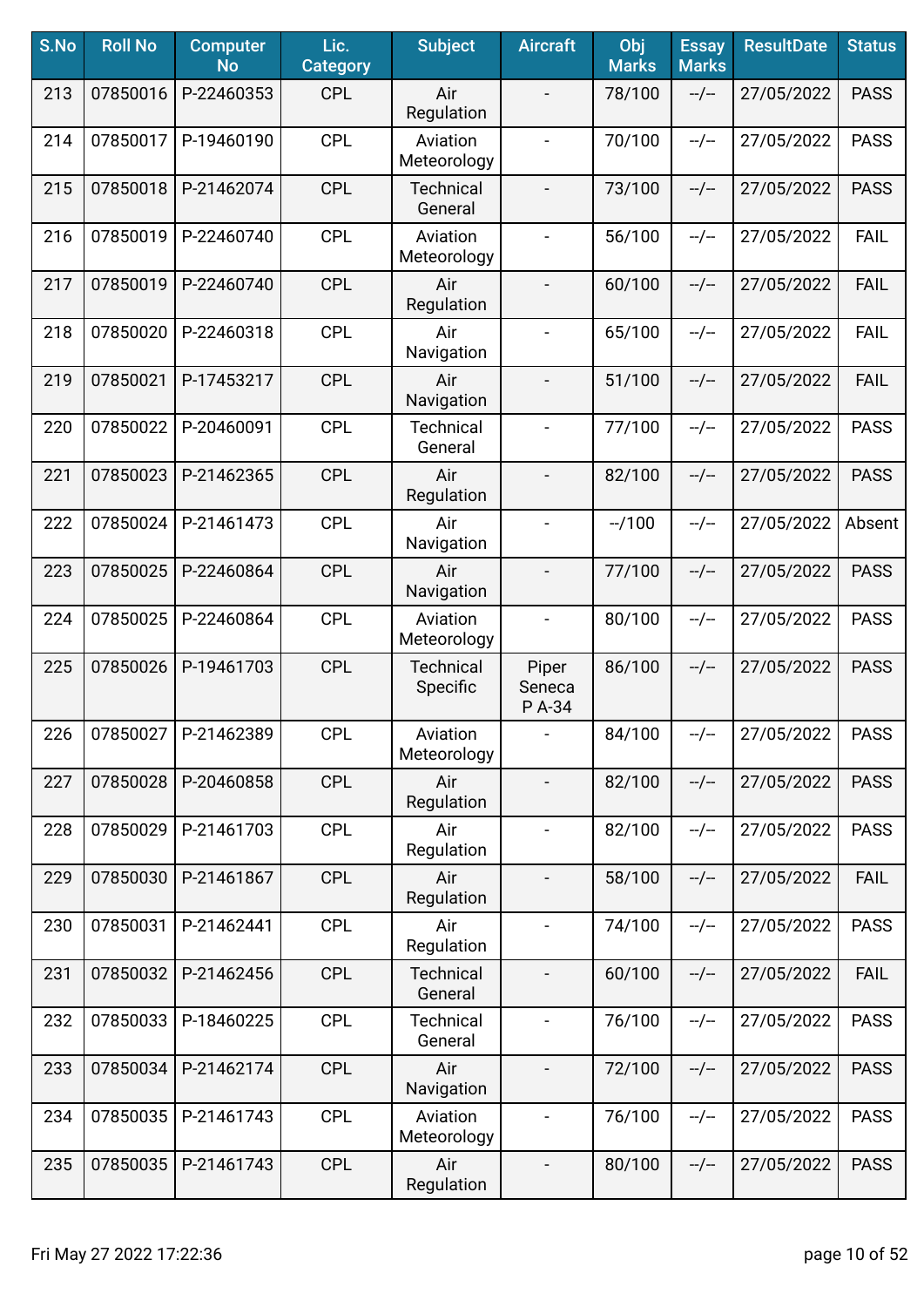| S.No | <b>Roll No</b> | <b>Computer</b><br><b>No</b> | Lic.<br><b>Category</b> | <b>Subject</b>               | <b>Aircraft</b>              | Obj<br><b>Marks</b> | <b>Essay</b><br><b>Marks</b> | <b>ResultDate</b> | <b>Status</b> |
|------|----------------|------------------------------|-------------------------|------------------------------|------------------------------|---------------------|------------------------------|-------------------|---------------|
| 236  | 07850036       | P-19461723                   | <b>CPL</b>              | Air<br>Regulation            | $\overline{a}$               | 84/100              | $-/-$                        | 27/05/2022        | <b>PASS</b>   |
| 237  | 07850037       | P-20461150                   | <b>CPL</b>              | Air<br>Navigation            | $\qquad \qquad \blacksquare$ | 70/100              | $-/-$                        | 27/05/2022        | <b>PASS</b>   |
| 238  | 07850038       | P-19460682                   | <b>CPL</b>              | Technical<br>Specific        | Diamond<br>D A 40<br>Lyco    | 78/100              | --/--                        | 27/05/2022        | <b>PASS</b>   |
| 239  | 07850039       | P-19462500                   | <b>CPL</b>              | Technical<br>Specific        | Cessna<br>172 R              | 84/100              | $-/-$                        | 27/05/2022        | <b>PASS</b>   |
| 240  | 07850040       | P-12448163                   | <b>CPL</b>              | <b>Technical</b><br>General  |                              | 66/100              | $-/-$                        | 27/05/2022        | <b>FAIL</b>   |
| 241  | 07850041       | P-21461968                   | <b>CPL</b>              | Air<br>Navigation            | $\qquad \qquad \blacksquare$ | 77/100              | $-/-$                        | 27/05/2022        | <b>PASS</b>   |
| 242  | 07850041       | P-21461968                   | <b>CPL</b>              | <b>Technical</b><br>General  | $\qquad \qquad \blacksquare$ | 75/100              | $-/-$                        | 27/05/2022        | <b>PASS</b>   |
| 243  | 07850042       | P-21461744                   | <b>CPL</b>              | <b>Technical</b><br>General  | $\qquad \qquad -$            | 55/100              | $-/-$                        | 27/05/2022        | <b>FAIL</b>   |
| 244  | 07850043       | P-22460907                   | <b>CPL</b>              | Aviation<br>Meteorology      | $\blacksquare$               | 60/100              | $-/-$                        | 27/05/2022        | <b>FAIL</b>   |
| 245  | 07850044       | P-22460788                   | <b>CPL</b>              | Air<br>Navigation            | $\overline{\phantom{a}}$     | 61/100              | $-/-$                        | 27/05/2022        | <b>FAIL</b>   |
| 246  | 07850044       | P-22460788                   | <b>CPL</b>              | Aviation<br>Meteorology      | $\overline{\phantom{0}}$     | 58/100              | $-/-$                        | 27/05/2022        | <b>FAIL</b>   |
| 247  | 07850045       | P-22460967                   | <b>CPL</b>              | Air<br>Navigation            |                              | 60/100              | $-/-$                        | 27/05/2022        | <b>FAIL</b>   |
| 248  | 07850045       | P-22460967                   | <b>CPL</b>              | Aviation<br>Meteorology      |                              | 48/100              | $-/-$                        | 27/05/2022        | <b>FAIL</b>   |
| 249  | 07850045       | P-22460967                   | <b>CPL</b>              | Air<br>Regulation            | $\overline{\phantom{a}}$     | 76/100              | --/--                        | 27/05/2022        | <b>PASS</b>   |
| 250  | 07850046       | P-19463015                   | <b>CPL</b>              | Air<br>Navigation            | $\overline{\phantom{0}}$     | 70/100              | $-/-$                        | 27/05/2022        | <b>PASS</b>   |
| 251  | 07850047       | P-19462186                   | <b>CPL</b>              | <b>Technical</b><br>Specific | Cessna<br>172 R              | 86/100              | $-/-$                        | 27/05/2022        | <b>PASS</b>   |
| 252  | 07850048       | P-16451852                   | <b>CPL</b>              | <b>Technical</b><br>Specific | Cessna<br>172 R              | 70/100              | --/--                        | 27/05/2022        | <b>PASS</b>   |
| 253  | 07850049       | P-20460753                   | <b>CPL</b>              | Aviation<br>Meteorology      |                              | 60/100              | $-/-$                        | 27/05/2022        | <b>FAIL</b>   |
| 254  | 07850050       | P-22460312                   | <b>CPL</b>              | Air<br>Regulation            |                              | 52/100              | $-/-$                        | 27/05/2022        | <b>FAIL</b>   |
| 255  | 07850051       | P-21461140                   | <b>CPL</b>              | Air<br>Navigation            |                              | 78/100              | $-/-$                        | 27/05/2022        | <b>PASS</b>   |
| 256  | 07850052       | P-19461998                   | <b>CPL</b>              | Air<br>Navigation            |                              | 57/100              | --/--                        | 27/05/2022        | <b>FAIL</b>   |
| 257  | 07850053       | P-21460561                   | <b>CPL</b>              | Air<br>Regulation            | $\overline{\phantom{0}}$     | 54/100              | $-/-$                        | 27/05/2022        | <b>FAIL</b>   |
| 258  | 07850054       | P-21460372                   | <b>CPL</b>              | Air<br>Regulation            | $\qquad \qquad \blacksquare$ | 70/100              | --/--                        | 27/05/2022        | <b>PASS</b>   |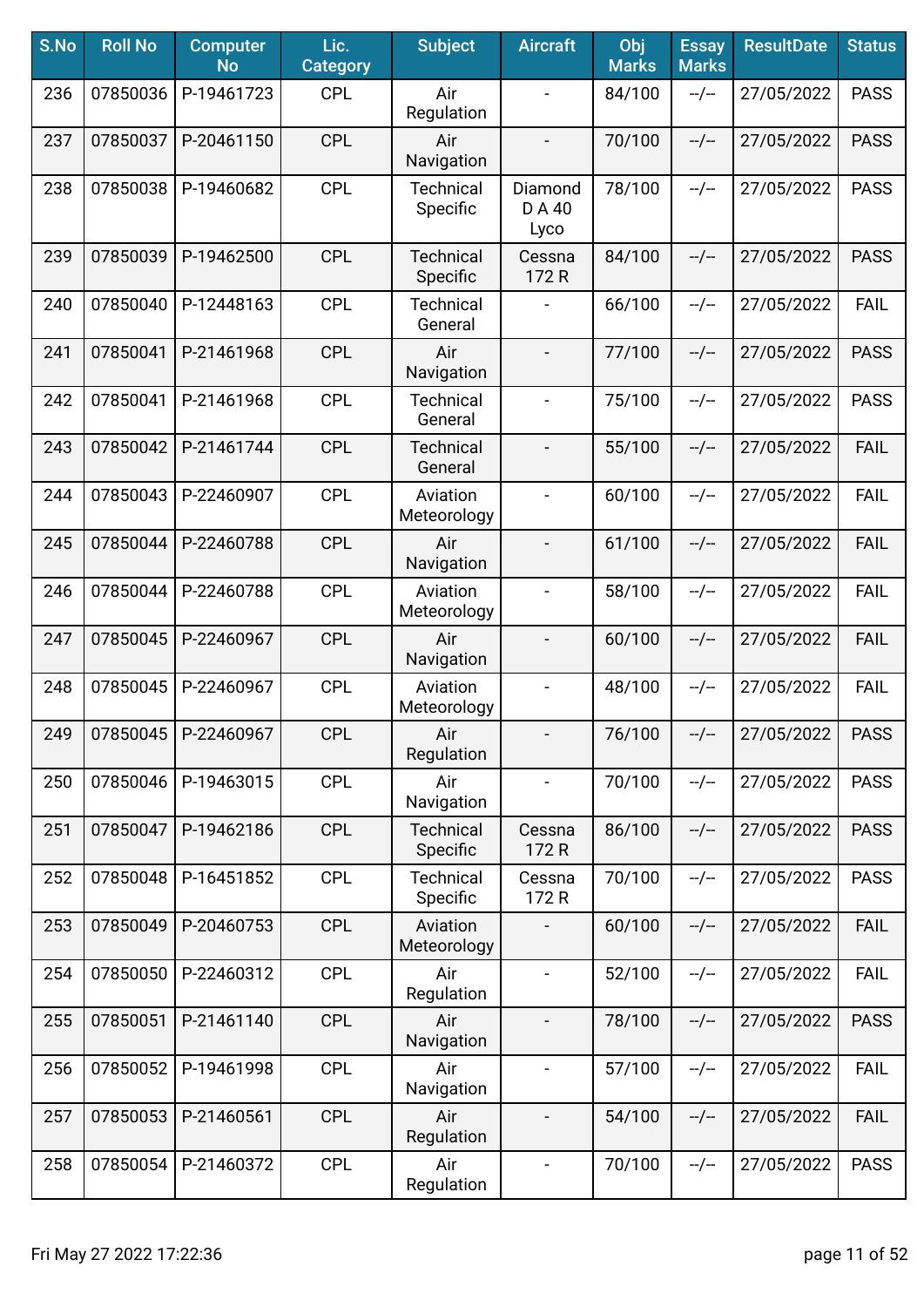| S.No | <b>Roll No</b> | <b>Computer</b><br><b>No</b> | Lic.<br><b>Category</b> | <b>Subject</b>               | <b>Aircraft</b>          | Obj<br><b>Marks</b> | <b>Essay</b><br><b>Marks</b> | <b>ResultDate</b> | <b>Status</b> |
|------|----------------|------------------------------|-------------------------|------------------------------|--------------------------|---------------------|------------------------------|-------------------|---------------|
| 259  | 07850055       | P-22460630                   | <b>CPL</b>              | Air<br>Navigation            |                          | 50/100              | $-/-$                        | 27/05/2022        | <b>FAIL</b>   |
| 260  | 07850056       | P-19462625                   | <b>CPL</b>              | Technical<br>General         | $\overline{\phantom{a}}$ | $-1100$             | $-/-$                        | 27/05/2022        | Absent        |
| 261  | 07850057       | P-21460600                   | <b>CPL</b>              | Air<br>Navigation            | $\overline{\phantom{a}}$ | 73/100              | $-/-$                        | 27/05/2022        | <b>PASS</b>   |
| 262  | 07850058       | P-21461672                   | <b>CPL</b>              | <b>Technical</b><br>General  | $\overline{\phantom{a}}$ | 81/100              | $-/-$                        | 27/05/2022        | <b>PASS</b>   |
| 263  | 07850059       | P-22460232                   | <b>CPL</b>              | Aviation<br>Meteorology      |                          | 84/100              | $-/-$                        | 27/05/2022        | <b>PASS</b>   |
| 264  | 07850060       | P-22460356                   | <b>CPL</b>              | Aviation<br>Meteorology      |                          | 58/100              | $-/-$                        | 27/05/2022        | <b>FAIL</b>   |
| 265  | 07850061       | P-21461428                   | <b>CPL</b>              | Air<br>Regulation            |                          | 74/100              | $-/-$                        | 27/05/2022        | <b>PASS</b>   |
| 266  | 07850062       | P-22460172                   | <b>CPL</b>              | Air<br>Navigation            | $\overline{\phantom{a}}$ | 66/100              | $-/-$                        | 27/05/2022        | <b>FAIL</b>   |
| 267  | 07850062       | P-22460172                   | <b>CPL</b>              | Aviation<br>Meteorology      | $\overline{\phantom{0}}$ | 64/100              | $-/-$                        | 27/05/2022        | <b>FAIL</b>   |
| 268  | 07850062       | P-22460172                   | <b>CPL</b>              | Air<br>Regulation            | $\blacksquare$           | 74/100              | $-/-$                        | 27/05/2022        | <b>PASS</b>   |
| 269  | 07850063       | P-21462223                   | <b>CPL</b>              | Air<br>Regulation            |                          | 60/100              | $-/-$                        | 27/05/2022        | FAIL          |
| 270  | 07850064       | P-18454539                   | <b>CPL</b>              | Aviation<br>Meteorology      |                          | 58/100              | $-/-$                        | 27/05/2022        | <b>FAIL</b>   |
| 271  | 07850065       | P-16451032                   | <b>CPL</b>              | <b>Technical</b><br>Specific | Tecnam<br>P2008 JC       | 90/100              | $-/-$                        | 27/05/2022        | <b>PASS</b>   |
| 272  | 07850066       | P-22460950                   | <b>CPL</b>              | Aviation<br>Meteorology      |                          | 68/100              | $-/-$                        | 27/05/2022        | <b>FAIL</b>   |
| 273  | 07850067       | P-21461859                   | <b>CPL</b>              | <b>Technical</b><br>General  |                          | 62/100              | $-/-$                        | 27/05/2022        | <b>FAIL</b>   |
| 274  | 07850067       | P-21461859                   | <b>CPL</b>              | <b>Technical</b><br>Specific | Tecnam<br>P2008 JC       | 92/100              | $-/-$                        | 27/05/2022        | <b>PASS</b>   |
| 275  | 07850068       | P-20460581                   | <b>CPL</b>              | Air<br>Navigation            |                          | 69/100              | $-/-$                        | 27/05/2022        | <b>FAIL</b>   |
| 276  | 07850069       | P-22460890                   | <b>CPL</b>              | Air<br>Navigation            | $\overline{\phantom{a}}$ | 63/100              | $-/-$                        | 27/05/2022        | <b>FAIL</b>   |
| 277  | 07850070       | P-21461895                   | <b>CPL</b>              | Air<br>Regulation            | $\overline{\phantom{a}}$ | 62/100              | $-/-$                        | 27/05/2022        | <b>FAIL</b>   |
| 278  | 07850071       | P-21461463                   | <b>CPL</b>              | Air<br>Regulation            | $\overline{\phantom{a}}$ | 70/100              | $-/-$                        | 27/05/2022        | <b>PASS</b>   |
| 279  | 07850072       | P-21461277                   | <b>CPL</b>              | Air<br>Navigation            |                          | 69/100              | $-/-$                        | 27/05/2022        | <b>FAIL</b>   |
| 280  | 07850072       | P-21461277                   | <b>CPL</b>              | Aviation<br>Meteorology      |                          | 54/100              | $-/-$                        | 27/05/2022        | <b>FAIL</b>   |
| 281  | 07850073       | P-21461769                   | <b>CPL</b>              | Aviation<br>Meteorology      | $\overline{\phantom{a}}$ | 48/100              | --/--                        | 27/05/2022        | <b>FAIL</b>   |
| 282  | 07850074       | P-21461996                   | <b>CPL</b>              | Air<br>Navigation            | $\overline{\phantom{a}}$ | 72/100              | $-/-$                        | 27/05/2022        | <b>PASS</b>   |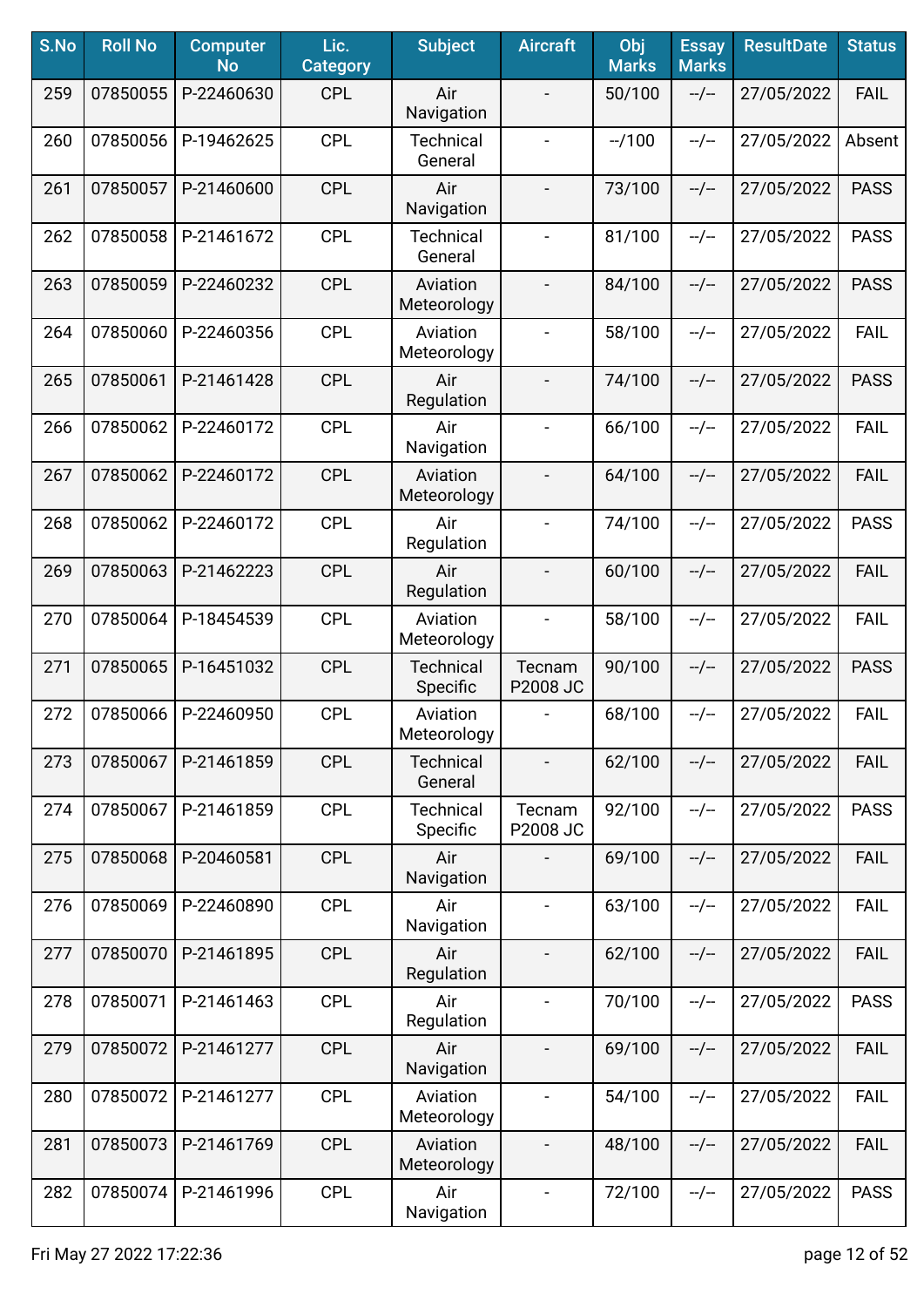| S.No | <b>Roll No</b> | <b>Computer</b><br><b>No</b> | Lic.<br><b>Category</b>      | <b>Subject</b>               | <b>Aircraft</b>               | Obj<br><b>Marks</b> | <b>Essay</b><br><b>Marks</b> | <b>ResultDate</b> | <b>Status</b> |
|------|----------------|------------------------------|------------------------------|------------------------------|-------------------------------|---------------------|------------------------------|-------------------|---------------|
| 283  | 07850075       | P-21460839                   | <b>CPL</b>                   | Air<br>Navigation            | $\blacksquare$                | 57/100              | $-/-$                        | 27/05/2022        | <b>FAIL</b>   |
| 284  | 07850075       | P-21460839                   | <b>CPL</b>                   | Air<br>Regulation            | $\overline{\phantom{a}}$      | 68/100              | $-/-$                        | 27/05/2022        | <b>FAIL</b>   |
| 285  | 07850076       | P-21461399                   | <b>CPL</b>                   | Air<br>Navigation            | $\overline{\phantom{a}}$      | 66/100              | $-/-$                        | 27/05/2022        | <b>FAIL</b>   |
| 286  | 07850077       | P-21461780                   | <b>CPL</b>                   | Air<br>Navigation            | $\overline{\phantom{a}}$      | 69/100              | $-/-$                        | 27/05/2022        | <b>FAIL</b>   |
| 287  | 07850078       | P-12448690                   | <b>CPL</b>                   | <b>Technical</b><br>General  | $\blacksquare$                | 56/100              | $-/-$                        | 27/05/2022        | <b>FAIL</b>   |
| 288  | 07850078       | P-12448690                   | CPL                          | <b>Technical</b><br>Specific | Diamond<br>D A 42<br>Lycoming | 74/100              | $-/-$                        | 27/05/2022        | <b>PASS</b>   |
| 289  | 07850079       | P-22460513                   | <b>CPL</b>                   | Aviation<br>Meteorology      |                               | 50/100              | $-/-$                        | 27/05/2022        | <b>FAIL</b>   |
| 290  | 07850079       | P-22460513                   | <b>CPL</b>                   | Air<br>Regulation            | $\blacksquare$                | 72/100              | $-/-$                        | 27/05/2022        | <b>PASS</b>   |
| 291  | 07850080       | P-21461527                   | <b>CPL</b>                   | Air<br>Navigation            | $\overline{\phantom{a}}$      | 71/100              | $-/-$                        | 27/05/2022        | <b>PASS</b>   |
| 292  | 07850080       | P-21461527                   | <b>CPL</b>                   | Air<br>Regulation            | $\overline{\phantom{a}}$      | 84/100              | $-/-$                        | 27/05/2022        | <b>PASS</b>   |
| 293  | 07850081       | P-21461439                   | <b>CPL</b>                   | Aviation<br>Meteorology      | $\blacksquare$                | 78/100              | $-/-$                        | 27/05/2022        | <b>PASS</b>   |
| 294  | 07850082       | P-21461650                   | <b>CPL</b>                   | Air<br>Navigation            |                               | 87/100              | $-/-$                        | 27/05/2022        | <b>PASS</b>   |
| 295  | 07850083       | P-22460807                   | <b>CPL</b>                   | Air<br>Navigation            |                               | 56/100              | $-/-$                        | 27/05/2022        | <b>FAIL</b>   |
| 296  | 07850083       | P-22460807                   | <b>CPL</b>                   | Aviation<br>Meteorology      | $\overline{\phantom{a}}$      | 84/100              | --/--                        | 27/05/2022        | <b>PASS</b>   |
| 297  | 07850084       | P-21461850                   | <b>CPL</b>                   | Air<br>Regulation            |                               | 68/100              | $-/-$                        | 27/05/2022        | <b>FAIL</b>   |
| 298  | 07850085       | P-22460081                   | <b>CPL</b>                   | Air<br>Navigation            | $\blacksquare$                | 61/100              | $-/-$                        | 27/05/2022        | <b>FAIL</b>   |
| 299  | 07850086       | P-19460101                   | <b>CPL</b>                   | Air<br>Navigation            | $\overline{\phantom{a}}$      | 60/100              | --/--                        | 27/05/2022        | <b>FAIL</b>   |
| 300  | 07850086       | P-19460101                   | <b>CPL</b>                   | Aviation<br>Meteorology      | $\qquad \qquad \blacksquare$  | 72/100              | $-/-$                        | 27/05/2022        | <b>PASS</b>   |
| 301  | 07850087       | P-21460949                   | <b>CPL</b>                   | Air<br>Navigation            |                               | 65/100              | $-/-$                        | 27/05/2022        | <b>FAIL</b>   |
| 302  | 07850088       | P-22460972                   | <b>CPL</b>                   | Air<br>Regulation            |                               | 68/100              | $-/-$                        | 27/05/2022        | <b>FAIL</b>   |
| 303  | 07850089       | P-17453641                   | <b>CPL</b>                   | Technical<br>Specific        | Cirrus S R<br>$-22$           | 86/100              | $-/-$                        | 27/05/2022        | <b>PASS</b>   |
| 304  | 07850090       | P-20460183                   | <b>CPLCG</b><br>(Conversion) | Air<br>Navigation<br>Comp    |                               | 50/100              | $-/-$                        | 27/05/2022        | <b>FAIL</b>   |
| 305  | 07850091       | P-22461204                   | <b>CPL</b>                   | Air<br>Regulation            | $\overline{\phantom{a}}$      | 62/100              | $-/-$                        | 27/05/2022        | <b>FAIL</b>   |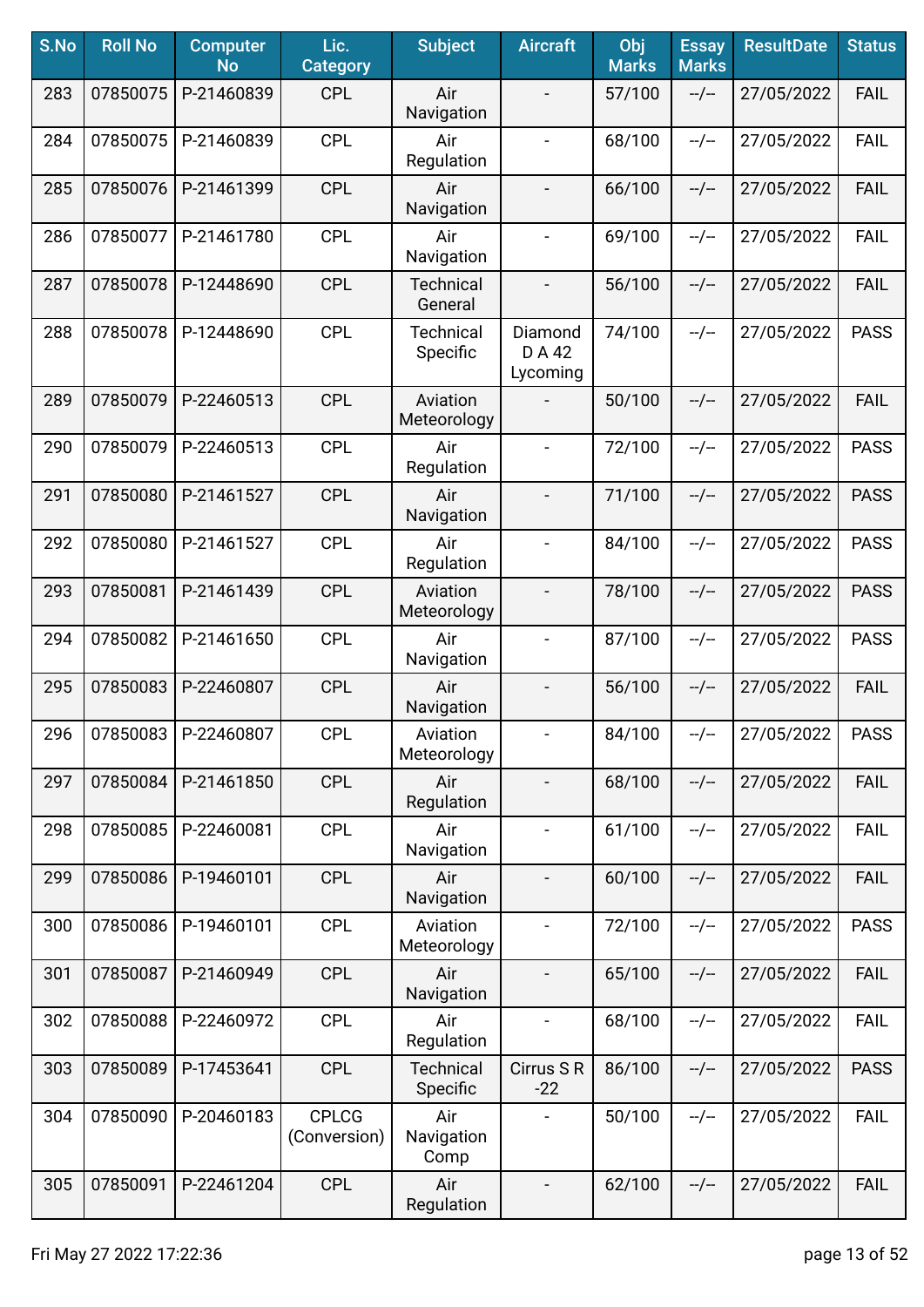| S.No | <b>Roll No</b> | <b>Computer</b><br><b>No</b> | Lic.<br><b>Category</b> | <b>Subject</b>               | <b>Aircraft</b>           | Obj<br><b>Marks</b> | <b>Essay</b><br><b>Marks</b> | <b>ResultDate</b> | <b>Status</b> |
|------|----------------|------------------------------|-------------------------|------------------------------|---------------------------|---------------------|------------------------------|-------------------|---------------|
| 306  | 07850092       | P-21462250                   | <b>CPL</b>              | Air<br>Navigation            |                           | 60/100              | $-/-$                        | 27/05/2022        | FAIL          |
| 307  | 07850093       | P-22460905                   | <b>CPL</b>              | Air<br>Navigation            | $\overline{\phantom{a}}$  | 64/100              | $-/-$                        | 27/05/2022        | <b>FAIL</b>   |
| 308  | 07850093       | P-22460905                   | <b>CPL</b>              | Air<br>Regulation            | $\blacksquare$            | 80/100              | $-/-$                        | 27/05/2022        | <b>PASS</b>   |
| 309  | 07850094       | P-22461107                   | <b>CPL</b>              | Air<br>Regulation            |                           | 68/100              | $-/-$                        | 27/05/2022        | <b>FAIL</b>   |
| 310  | 07850095       | P-21461575                   | <b>CPL</b>              | Air<br>Navigation            | $\blacksquare$            | 66/100              | $-/-$                        | 27/05/2022        | <b>FAIL</b>   |
| 311  | 07850096       | P-21461544                   | <b>CPL</b>              | Air<br>Navigation            | $\overline{\phantom{a}}$  | 67/100              | $-/-$                        | 27/05/2022        | <b>FAIL</b>   |
| 312  | 07850097       | P-22460326                   | <b>CPL</b>              | Air<br>Navigation            |                           | 60/100              | $-/-$                        | 27/05/2022        | <b>FAIL</b>   |
| 313  | 07850098       | P-22460360                   | <b>CPL</b>              | Aviation<br>Meteorology      |                           | 68/100              | $-/-$                        | 27/05/2022        | <b>FAIL</b>   |
| 314  | 07850099       | P-21460930                   | <b>CPL</b>              | Air<br>Navigation            | $\blacksquare$            | 71/100              | $-/-$                        | 27/05/2022        | <b>PASS</b>   |
| 315  | 07850100       | P-21461173                   | <b>CPL</b>              | Aviation<br>Meteorology      | $\blacksquare$            | 70/100              | $-/-$                        | 27/05/2022        | <b>PASS</b>   |
| 316  | 07850101       | P-21462191                   | <b>CPL</b>              | Air<br>Regulation            | $\blacksquare$            | 84/100              | $-/-$                        | 27/05/2022        | <b>PASS</b>   |
| 317  | 07850101       | P-21462191                   | <b>CPL</b>              | <b>Technical</b><br>Specific | Tecnam<br>P2008 JC        | 94/100              | $-/-$                        | 27/05/2022        | <b>PASS</b>   |
| 318  | 07850102       | P-21461139                   | <b>CPL</b>              | Air<br>Regulation            |                           | 38/100              | $-/-$                        | 27/05/2022        | <b>FAIL</b>   |
| 319  | 07850103       | P-18460251                   | <b>CPL</b>              | <b>Technical</b><br>Specific | Diamond<br>D A 40<br>Lyco | 82/100              | $-/-$                        | 27/05/2022        | <b>PASS</b>   |
| 320  | 07850104       | P-19462187                   | <b>CPL</b>              | Technical<br>General         |                           | 70/100              | $-/-$                        | 27/05/2022        | <b>PASS</b>   |
| 321  | 07850105       | P-22460224                   | <b>CPL</b>              | Air<br>Navigation            | $\overline{\phantom{a}}$  | 77/100              | $-/-$                        | 27/05/2022        | <b>PASS</b>   |
| 322  | 07850106       | P-22460752                   | <b>CPL</b>              | Air<br>Navigation            | $\overline{\phantom{a}}$  | 48/100              | $-/-$                        | 27/05/2022        | <b>FAIL</b>   |
| 323  | 07850106       | P-22460752                   | <b>CPL</b>              | Aviation<br>Meteorology      |                           | 38/100              | $-/-$                        | 27/05/2022        | <b>FAIL</b>   |
| 324  | 07850107       | P-22460542                   | <b>CPL</b>              | Aviation<br>Meteorology      |                           | 66/100              | $-/-$                        | 27/05/2022        | <b>FAIL</b>   |
| 325  | 07850108       | P-22460973                   | <b>PPL</b>              | <b>Technical</b><br>Specific | Cessna<br>172 R           | 82/100              | $-/-$                        | 27/05/2022        | <b>PASS</b>   |
| 326  | 07850109       | P-22460608                   | <b>CPL</b>              | Air<br>Regulation            |                           | 50/100              | $-/-$                        | 27/05/2022        | <b>FAIL</b>   |
| 327  | 07850110       | P-21460399                   | <b>CPL</b>              | Aviation<br>Meteorology      | $\overline{\phantom{a}}$  | 78/100              | $-/-$                        | 27/05/2022        | <b>PASS</b>   |
| 328  | 07850111       | P-19460998                   | <b>CPL</b>              | Air<br>Navigation            | $\blacksquare$            | 84/100              | --/--                        | 27/05/2022        | <b>PASS</b>   |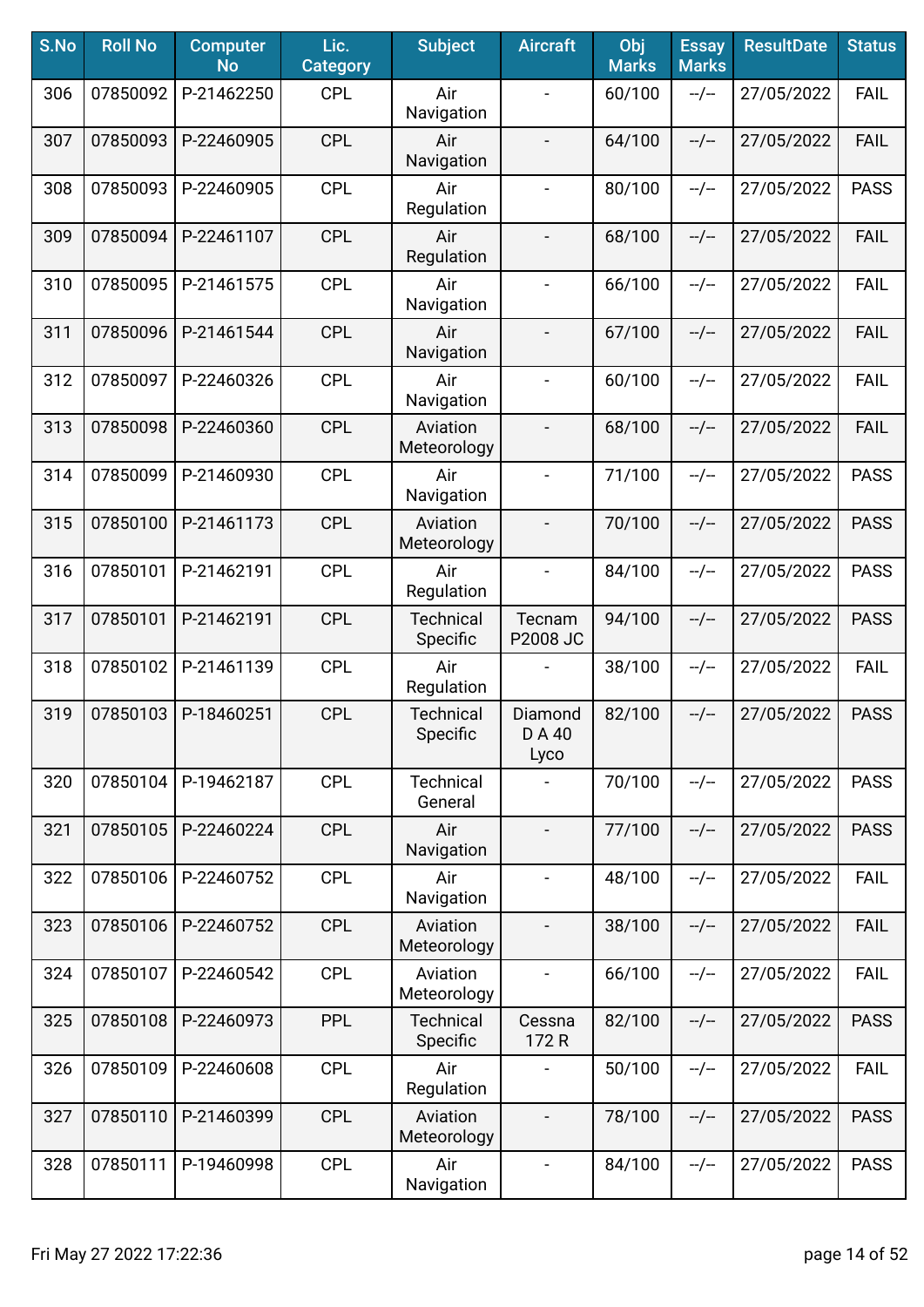| S.No | <b>Roll No</b> | <b>Computer</b><br><b>No</b> | Lic.<br><b>Category</b> | <b>Subject</b>               | <b>Aircraft</b>          | Obj<br><b>Marks</b> | <b>Essay</b><br><b>Marks</b> | <b>ResultDate</b> | <b>Status</b> |
|------|----------------|------------------------------|-------------------------|------------------------------|--------------------------|---------------------|------------------------------|-------------------|---------------|
| 329  | 07850111       | P-19460998                   | <b>CPL</b>              | <b>Technical</b><br>Specific | Cessna<br>172 R          | 74/100              | $-/-$                        | 27/05/2022        | <b>PASS</b>   |
| 330  | 07850112       | P-21460580                   | <b>CPL</b>              | Air<br>Regulation            |                          | 74/100              | $-/-$                        | 27/05/2022        | <b>PASS</b>   |
| 331  | 07850113       | P-21460348                   | <b>CPL</b>              | Air<br>Regulation            | $\overline{\phantom{a}}$ | 72/100              | $-/-$                        | 27/05/2022        | <b>PASS</b>   |
| 332  | 07850114       | P-21462400                   | <b>CPL</b>              | Air<br>Navigation            | $\blacksquare$           | 85/100              | $-/-$                        | 27/05/2022        | <b>PASS</b>   |
| 333  | 07850115       | P-10033126                   | <b>CPL</b>              | Air<br>Regulation            |                          | 70/100              | $-/-$                        | 27/05/2022        | <b>PASS</b>   |
| 334  | 07850116       | P-21462088                   | <b>CPL</b>              | Air<br>Regulation            |                          | 82/100              | $-/-$                        | 27/05/2022        | <b>PASS</b>   |
| 335  | 07850117       | P-21461509                   | <b>CPL</b>              | Air<br>Regulation            |                          | 84/100              | $-/-$                        | 27/05/2022        | <b>PASS</b>   |
| 336  | 07850118       | P-22460765                   | <b>CPL</b>              | Aviation<br>Meteorology      | $\overline{\phantom{a}}$ | 56/100              | $-/-$                        | 27/05/2022        | <b>FAIL</b>   |
| 337  | 07850119       | P-22460659                   | <b>CPL</b>              | Aviation<br>Meteorology      | $\overline{\phantom{a}}$ | 46/100              | $-/-$                        | 27/05/2022        | <b>FAIL</b>   |
| 338  | 07850120       | P-16452108                   | <b>CPL</b>              | Air<br>Regulation            | $\blacksquare$           | 68/100              | $-/-$                        | 27/05/2022        | <b>FAIL</b>   |
| 339  | 07850121       | P-19463134                   | <b>CPL</b>              | Air<br>Navigation            |                          | 68/100              | $-/-$                        | 27/05/2022        | FAIL          |
| 340  | 07850121       | P-19463134                   | <b>CPL</b>              | Air<br>Regulation            |                          | 68/100              | $-/-$                        | 27/05/2022        | <b>FAIL</b>   |
| 341  | 07850122       | P-21461860                   | <b>CPL</b>              | <b>Technical</b><br>Specific | Tecnam<br>P2008 JC       | 88/100              | $-/-$                        | 27/05/2022        | <b>PASS</b>   |
| 342  | 07850123       | P-20460233                   | <b>CPL</b>              | <b>Technical</b><br>General  |                          | 84/100              | $-/-$                        | 27/05/2022        | <b>PASS</b>   |
| 343  | 07850124       | P-21462302                   | <b>CPL</b>              | Air<br>Navigation            |                          | 66/100              | $-/-$                        | 27/05/2022        | <b>FAIL</b>   |
| 344  | 07850124       | P-21462302                   | <b>CPL</b>              | Aviation<br>Meteorology      | $\blacksquare$           | 68/100              | $-/-$                        | 27/05/2022        | <b>FAIL</b>   |
| 345  | 07850125       | P-22460534                   | <b>CPL</b>              | Aviation<br>Meteorology      | $\overline{\phantom{a}}$ | 80/100              | $-/-$                        | 27/05/2022        | <b>PASS</b>   |
| 346  | 07850126       | P-08027259                   | <b>CPL</b>              | <b>Technical</b><br>Specific | King Air<br>$C-90$       | 70/100              | $-/-$                        | 27/05/2022        | <b>PASS</b>   |
| 347  | 07850127       | P-14449413                   | <b>CPL</b>              | Air<br>Navigation            |                          | 53/100              | $-/-$                        | 27/05/2022        | <b>FAIL</b>   |
| 348  | 07850127       | P-14449413                   | <b>CPL</b>              | <b>Technical</b><br>Specific | Cessna<br>172 R          | 80/100              | $-/-$                        | 27/05/2022        | <b>PASS</b>   |
| 349  | 07850128       | P-20460978                   | <b>CPL</b>              | Air<br>Regulation            |                          | $-1100$             | $-/-$                        | 27/05/2022        | Absent        |
| 350  | 07850129       | P-21461827                   | <b>CPL</b>              | Air<br>Regulation            | $\blacksquare$           | 76/100              | $-/-$                        | 27/05/2022        | <b>PASS</b>   |
| 351  | 07850130       | P-21462330                   | <b>CPL</b>              | Aviation<br>Meteorology      |                          | 80/100              | $-/-$                        | 27/05/2022        | <b>PASS</b>   |
| 352  | 07850130       | P-21462330                   | <b>CPL</b>              | Air<br>Regulation            | $\blacksquare$           | 78/100              | $-/-$                        | 27/05/2022        | <b>PASS</b>   |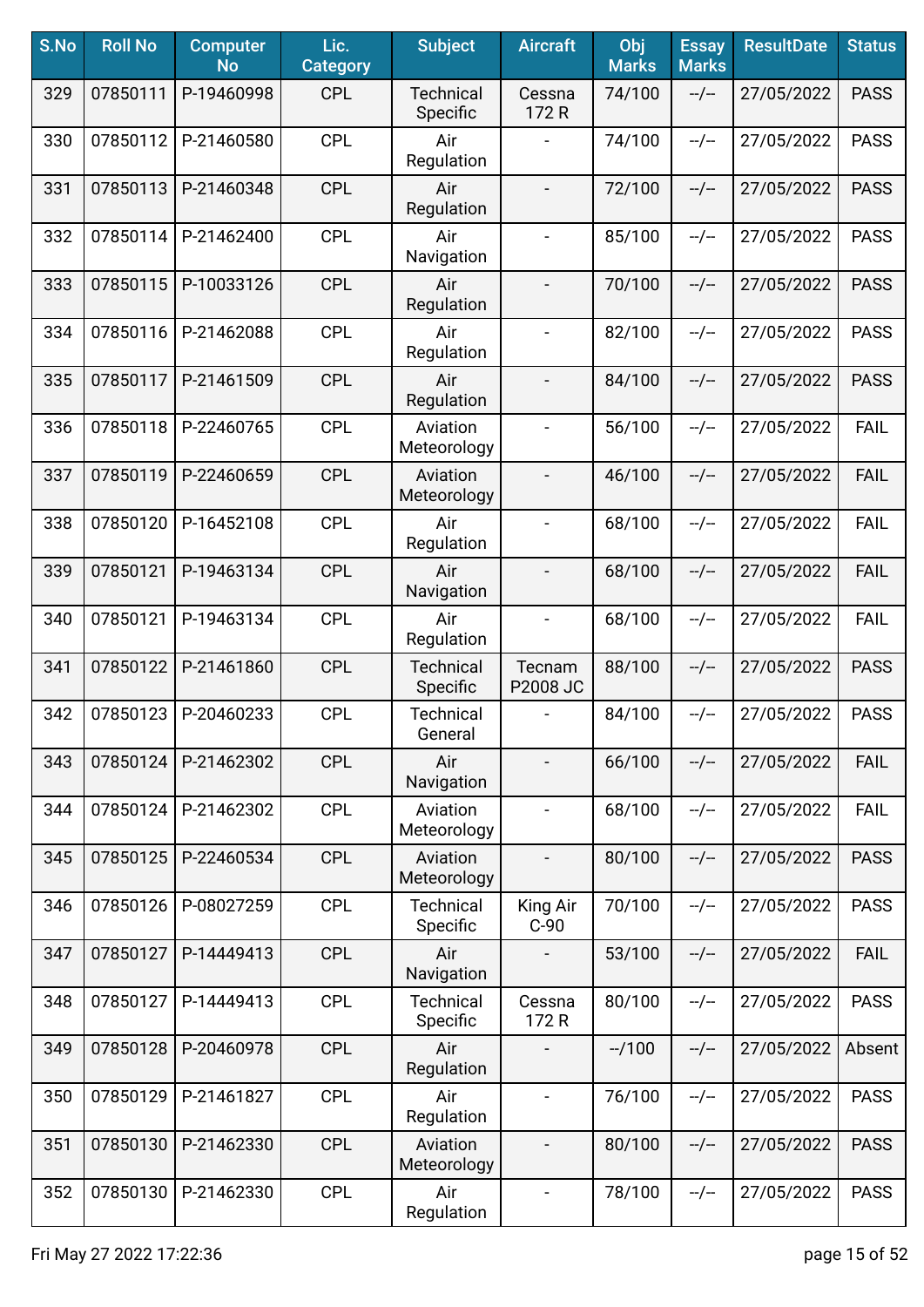| S.No | <b>Roll No</b> | <b>Computer</b><br><b>No</b> | Lic.<br><b>Category</b> | <b>Subject</b>              | <b>Aircraft</b>              | Obj<br><b>Marks</b> | <b>Essay</b><br><b>Marks</b> | <b>ResultDate</b> | <b>Status</b> |
|------|----------------|------------------------------|-------------------------|-----------------------------|------------------------------|---------------------|------------------------------|-------------------|---------------|
| 353  | 07850131       | P-22460482                   | <b>CPL</b>              | Aviation<br>Meteorology     |                              | 40/100              | $-/-$                        | 27/05/2022        | <b>FAIL</b>   |
| 354  | 07850132       | P-21460439                   | <b>CPL</b>              | Air<br>Regulation           | $\blacksquare$               | 90/100              | $-/-$                        | 27/05/2022        | <b>PASS</b>   |
| 355  | 07850133       | P-21460199                   | <b>CPL</b>              | Air<br>Navigation           | $\overline{\phantom{a}}$     | 68/100              | $-/-$                        | 27/05/2022        | <b>FAIL</b>   |
| 356  | 07850134       | P-21461425                   | <b>CPL</b>              | Air<br>Navigation           | $\blacksquare$               | 61/100              | $-/-$                        | 27/05/2022        | <b>FAIL</b>   |
| 357  | 07850135       | P-22460444                   | <b>CPL</b>              | Aviation<br>Meteorology     |                              | 62/100              | $-/-$                        | 27/05/2022        | <b>FAIL</b>   |
| 358  | 07850135       | P-22460444                   | <b>CPL</b>              | Air<br>Regulation           |                              | 76/100              | $-/-$                        | 27/05/2022        | <b>PASS</b>   |
| 359  | 07850136       | P-22461013                   | <b>CPL</b>              | Aviation<br>Meteorology     |                              | 78/100              | $-/-$                        | 27/05/2022        | <b>PASS</b>   |
| 360  | 07850137       | P-21461745                   | <b>CPL</b>              | Air<br>Navigation           | $\blacksquare$               | 74/100              | $-/-$                        | 27/05/2022        | <b>PASS</b>   |
| 361  | 07850138       | P-21460688                   | <b>CPL</b>              | Air<br>Navigation           | $\overline{\phantom{a}}$     | 46/100              | $-/-$                        | 27/05/2022        | <b>FAIL</b>   |
| 362  | 07850138       | P-21460688                   | <b>CPL</b>              | Aviation<br>Meteorology     | $\blacksquare$               | 34/100              | $-/-$                        | 27/05/2022        | <b>FAIL</b>   |
| 363  | 07850139       | P-22460118                   | <b>CPL</b>              | Air<br>Navigation           |                              | 62/100              | $-/-$                        | 27/05/2022        | <b>FAIL</b>   |
| 364  | 07850139       | P-22460118                   | <b>CPL</b>              | Aviation<br>Meteorology     |                              | 62/100              | $-/-$                        | 27/05/2022        | <b>FAIL</b>   |
| 365  | 07850139       | P-22460118                   | <b>CPL</b>              | Air<br>Regulation           |                              | 60/100              | $-/-$                        | 27/05/2022        | <b>FAIL</b>   |
| 366  | 07850140       | P-22461019                   | <b>CPL</b>              | Air<br>Navigation           | $\qquad \qquad \blacksquare$ | 71/100              | $-/-$                        | 27/05/2022        | <b>PASS</b>   |
| 367  | 07850141       | P-20460616                   | <b>CPL</b>              | Air<br>Navigation           |                              | 76/100              | $-/-$                        | 27/05/2022        | <b>PASS</b>   |
| 368  | 07850142       | P-21461787                   | <b>CPL</b>              | Air<br>Navigation           | $\blacksquare$               | 61/100              | --/--                        | 27/05/2022        | <b>FAIL</b>   |
| 369  | 07850142       | P-21461787                   | <b>CPL</b>              | Air<br>Regulation           | $\overline{\phantom{a}}$     | 70/100              | $-/-$                        | 27/05/2022        | <b>PASS</b>   |
| 370  | 07850143       | P-19461702                   | <b>CPL</b>              | Air<br>Navigation           | $\blacksquare$               | 68/100              | $-/-$                        | 27/05/2022        | <b>FAIL</b>   |
| 371  | 07850144       | P-21460947                   | <b>CPL</b>              | Air<br>Navigation           | $\overline{\phantom{a}}$     | 66/100              | $-/-$                        | 27/05/2022        | <b>FAIL</b>   |
| 372  | 07850145       | P-21460300                   | <b>CPL</b>              | Aviation<br>Meteorology     |                              | 48/100              | $-/-$                        | 27/05/2022        | <b>FAIL</b>   |
| 373  | 07850145       | P-21460300                   | <b>CPL</b>              | Air<br>Regulation           | $\overline{\phantom{a}}$     | 70/100              | $-/-$                        | 27/05/2022        | <b>PASS</b>   |
| 374  | 07850146       | P-21461967                   | <b>CPL</b>              | Air<br>Regulation           | $\blacksquare$               | 78/100              | $-/-$                        | 27/05/2022        | <b>PASS</b>   |
| 375  | 07850147       | P-22460106                   | <b>CPL</b>              | Air<br>Regulation           | $\overline{\phantom{a}}$     | 60/100              | $-/-$                        | 27/05/2022        | <b>FAIL</b>   |
| 376  | 07850148       | P-16451005                   | <b>PPL</b>              | <b>Technical</b><br>General | $\blacksquare$               | $-1100$             | --/--                        | 27/05/2022        | Absent        |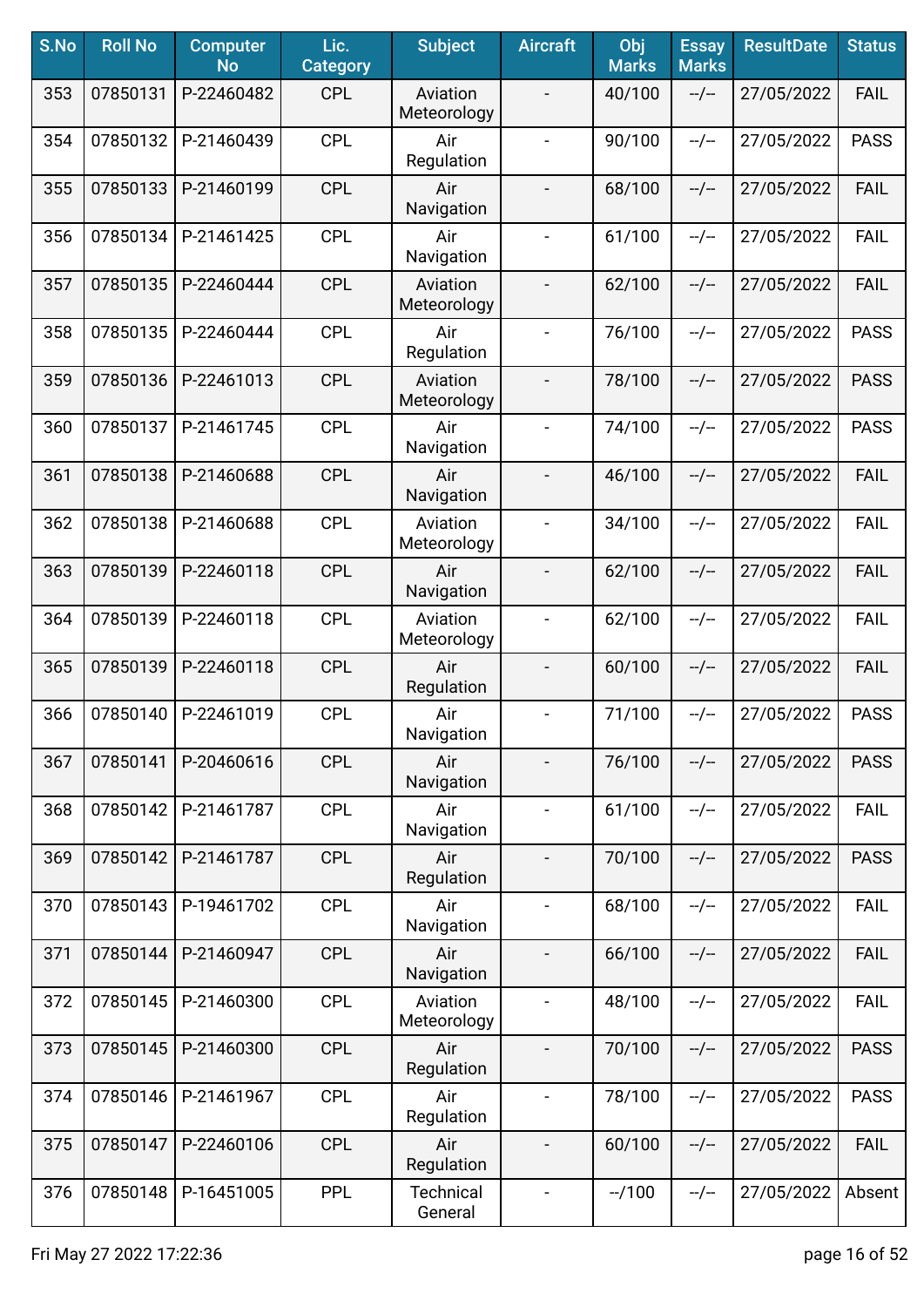| S.No | <b>Roll No</b> | <b>Computer</b><br><b>No</b> | Lic.<br><b>Category</b> | <b>Subject</b>               | <b>Aircraft</b>          | Obj<br><b>Marks</b> | <b>Essay</b><br><b>Marks</b> | <b>ResultDate</b> | <b>Status</b> |
|------|----------------|------------------------------|-------------------------|------------------------------|--------------------------|---------------------|------------------------------|-------------------|---------------|
| 377  | 07850148       | P-16451005                   | <b>PPL</b>              | <b>Technical</b><br>Specific | Cessna<br>172 R          | $-1100$             | $-/-$                        | 27/05/2022        | Absent        |
| 378  | 07850149       | P-21460873                   | <b>CPL</b>              | Air<br>Regulation            |                          | 80/100              | $-/-$                        | 27/05/2022        | <b>PASS</b>   |
| 379  | 07850150       | P-21461457                   | <b>CPL</b>              | Air<br>Regulation            | $\blacksquare$           | 80/100              | $-/-$                        | 27/05/2022        | <b>PASS</b>   |
| 380  | 07850151       | P-20460731                   | <b>CPL</b>              | <b>Technical</b><br>General  | $\blacksquare$           | 80/100              | $-/-$                        | 27/05/2022        | <b>PASS</b>   |
| 381  | 07850152       | P-19460556                   | <b>CPL</b>              | Air<br>Navigation            |                          | 59/100              | $-/-$                        | 27/05/2022        | <b>FAIL</b>   |
| 382  | 07850153       | P-22460777                   | <b>CPL</b>              | Air<br>Navigation            |                          | 88/100              | $-/-$                        | 27/05/2022        | <b>PASS</b>   |
| 383  | 07850153       | P-22460777                   | <b>CPL</b>              | Aviation<br>Meteorology      |                          | 92/100              | $-/-$                        | 27/05/2022        | <b>PASS</b>   |
| 384  | 07850154       | P-21462610                   | <b>CPL</b>              | Aviation<br>Meteorology      | $\overline{\phantom{a}}$ | 58/100              | $-/-$                        | 27/05/2022        | <b>FAIL</b>   |
| 385  | 07850154       | P-21462610                   | <b>CPL</b>              | Air<br>Regulation            | $\overline{\phantom{a}}$ | 66/100              | $-/-$                        | 27/05/2022        | <b>FAIL</b>   |
| 386  | 07850155       | P-17453100                   | <b>CPL</b>              | Technical<br>Specific        | <b>TECNAM</b><br>P2006T  | 72/100              | $-/-$                        | 27/05/2022        | <b>PASS</b>   |
| 387  | 07850156       | P-19461481                   | <b>CPL</b>              | Air<br>Navigation            |                          | 59/100              | $-/-$                        | 27/05/2022        | <b>FAIL</b>   |
| 388  | 07850157       | P-21462578                   | <b>CPL</b>              | Air<br>Navigation            |                          | 59/100              | $-/-$                        | 27/05/2022        | <b>FAIL</b>   |
| 389  | 07850158       | P-21462543                   | <b>CPL</b>              | Air<br>Navigation            |                          | 64/100              | $-/-$                        | 27/05/2022        | <b>FAIL</b>   |
| 390  | 07850158       | P-21462543                   | <b>CPL</b>              | Air<br>Regulation            | $\blacksquare$           | 72/100              | $-/-$                        | 27/05/2022        | <b>PASS</b>   |
| 391  | 07850159       | P-22460675                   | <b>CPL</b>              | Air<br>Regulation            |                          | 70/100              | $-/-$                        | 27/05/2022        | <b>PASS</b>   |
| 392  | 07850160       | P-22460417                   | <b>CPL</b>              | Air<br>Navigation            | $\blacksquare$           | 66/100              | $-/-$                        | 27/05/2022        | <b>FAIL</b>   |
| 393  | 07850160       | P-22460417                   | <b>CPL</b>              | Aviation<br>Meteorology      | $\overline{\phantom{a}}$ | 72/100              | $-/-$                        | 27/05/2022        | <b>PASS</b>   |
| 394  | 07850160       | P-22460417                   | <b>CPL</b>              | <b>Technical</b><br>General  | $\blacksquare$           | 53/100              | $-/-$                        | 27/05/2022        | <b>FAIL</b>   |
| 395  | 07850161       | P-19460240                   | <b>CPL</b>              | Air<br>Regulation            | $\overline{\phantom{a}}$ | 82/100              | $-/-$                        | 27/05/2022        | <b>PASS</b>   |
| 396  | 07850162       | P-22461028                   | <b>CPL</b>              | Aviation<br>Meteorology      |                          | 34/100              | $-/-$                        | 27/05/2022        | <b>FAIL</b>   |
| 397  | 07850163       | P-18460632                   | <b>CPL</b>              | Air<br>Navigation            |                          | 74/100              | $-/-$                        | 27/05/2022        | <b>PASS</b>   |
| 398  | 07850164       | P-22460449                   | <b>CPL</b>              | Air<br>Navigation            | $\blacksquare$           | 67/100              | $-/-$                        | 27/05/2022        | <b>FAIL</b>   |
| 399  | 07850165       | P-22460261                   | <b>CPL</b>              | Air<br>Navigation            | $\overline{\phantom{a}}$ | 61/100              | --/--                        | 27/05/2022        | <b>FAIL</b>   |
| 400  | 07850166       | P-21461613                   | <b>CPL</b>              | Air<br>Regulation            | $\blacksquare$           | 72/100              | $-/-$                        | 27/05/2022        | <b>PASS</b>   |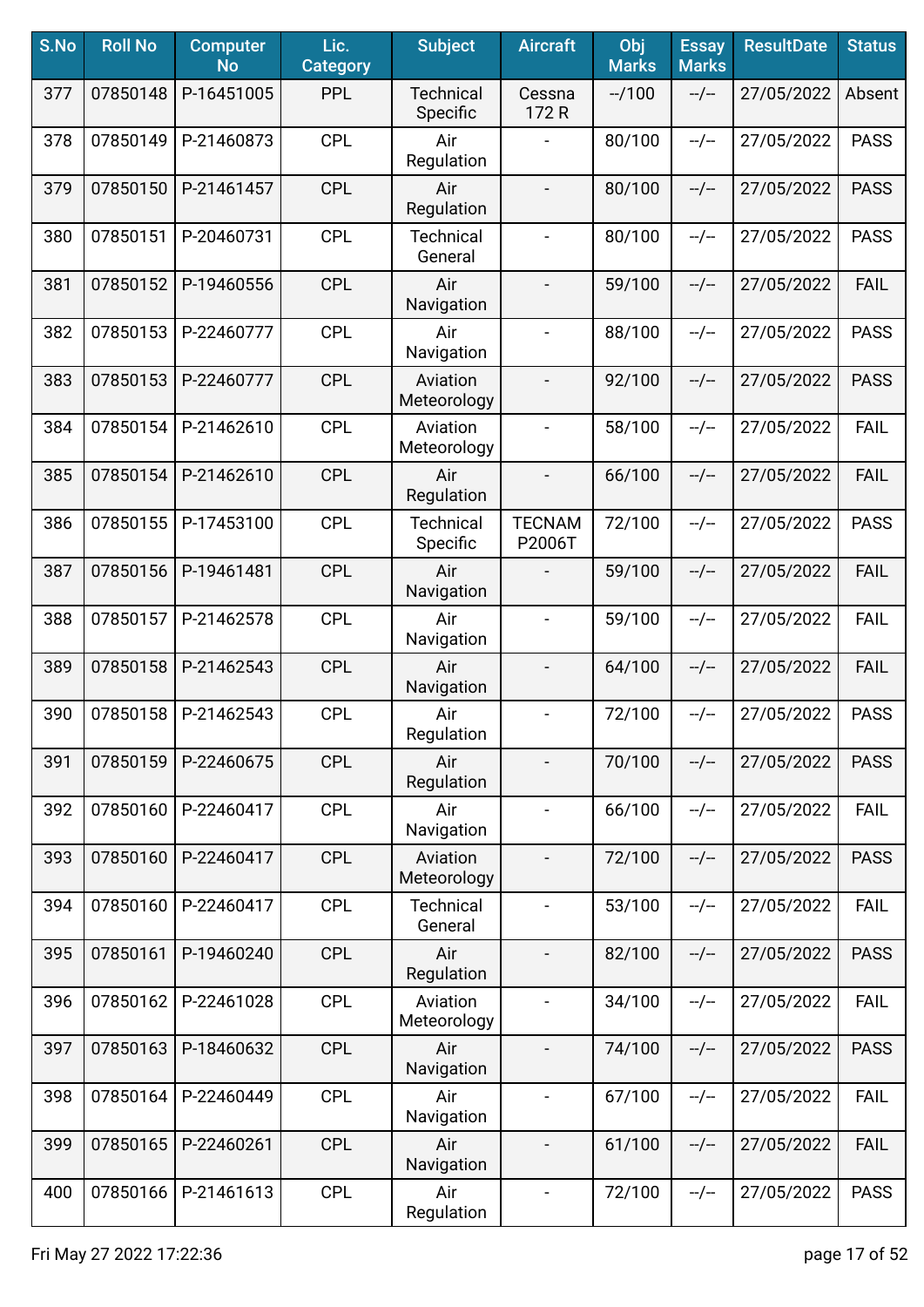| S.No | <b>Roll No</b> | <b>Computer</b><br><b>No</b> | Lic.<br><b>Category</b> | <b>Subject</b>               | <b>Aircraft</b>                     | Obj<br><b>Marks</b> | <b>Essay</b><br><b>Marks</b> | <b>ResultDate</b> | <b>Status</b> |
|------|----------------|------------------------------|-------------------------|------------------------------|-------------------------------------|---------------------|------------------------------|-------------------|---------------|
| 401  | 07850167       | P-21460700                   | <b>CPL</b>              | Air<br>Navigation            |                                     | 83/100              | $-/-$                        | 27/05/2022        | <b>PASS</b>   |
| 402  | 07850168       | P-21460780                   | <b>CPL</b>              | Air<br>Navigation            | $\overline{\phantom{a}}$            | 46/100              | $-/-$                        | 27/05/2022        | <b>FAIL</b>   |
| 403  | 07850168       | P-21460780                   | <b>CPL</b>              | Air<br>Regulation            | $\overline{\phantom{a}}$            | 56/100              | $-/-$                        | 27/05/2022        | <b>FAIL</b>   |
| 404  | 07850169       | P-21462377                   | <b>CPL</b>              | Aviation<br>Meteorology      | $\blacksquare$                      | 64/100              | $-/-$                        | 27/05/2022        | <b>FAIL</b>   |
| 405  | 07850169       | P-21462377                   | <b>CPL</b>              | Air<br>Regulation            | $\overline{\phantom{a}}$            | 78/100              | $-/-$                        | 27/05/2022        | <b>PASS</b>   |
| 406  | 07850170       | P-21462325                   | <b>CPL</b>              | Air<br>Navigation            | $\blacksquare$                      | 63/100              | $-/-$                        | 27/05/2022        | <b>FAIL</b>   |
| 407  | 07850170       | P-21462325                   | <b>CPL</b>              | Aviation<br>Meteorology      |                                     | 66/100              | $-/-$                        | 27/05/2022        | <b>FAIL</b>   |
| 408  | 07850170       | P-21462325                   | <b>CPL</b>              | Air<br>Regulation            | $\blacksquare$                      | 70/100              | $-/-$                        | 27/05/2022        | <b>PASS</b>   |
| 409  | 07850171       | P-21460500                   | <b>CPL</b>              | <b>Technical</b><br>Specific | Diamond<br>DA-42<br><b>Thielert</b> | 94/100              | $-/-$                        | 27/05/2022        | <b>PASS</b>   |
| 410  | 07850172       | P-22460288                   | <b>CPL</b>              | Aviation<br>Meteorology      |                                     | 76/100              | $-/-$                        | 27/05/2022        | <b>PASS</b>   |
| 411  | 07850173       | P-20460899                   | <b>CPL</b>              | Air<br>Regulation            |                                     | 76/100              | $-/-$                        | 27/05/2022        | <b>PASS</b>   |
| 412  | 07850174       | P-21460758                   | <b>CPL</b>              | <b>Technical</b><br>General  |                                     | 79/100              | $-/-$                        | 27/05/2022        | <b>PASS</b>   |
| 413  | 07850175       | P-21462501                   | <b>CPL</b>              | <b>Technical</b><br>General  |                                     | 84/100              | $-/-$                        | 27/05/2022        | <b>PASS</b>   |
| 414  | 07850176       | P-22460043                   | <b>CPL</b>              | Air<br>Navigation            | $\overline{\phantom{a}}$            | 69/100              | --/--                        | 27/05/2022        | <b>FAIL</b>   |
| 415  | 07850177       | P-19461575                   | <b>CPL</b>              | Air<br>Regulation            |                                     | 82/100              | $-/-$                        | 27/05/2022        | <b>PASS</b>   |
| 416  | 07850178       | P-19461409                   | <b>CPL</b>              | Air<br>Navigation            | $\overline{\phantom{a}}$            | 70/100              | $-/-$                        | 27/05/2022        | <b>PASS</b>   |
| 417  | 07850179       | P-18454417                   | <b>CPL</b>              | Air<br>Regulation            |                                     | 82/100              | $-/-$                        | 27/05/2022        | <b>PASS</b>   |
| 418  | 07850180       | P-19460027                   | <b>CPL</b>              | Air<br>Regulation            | $\blacksquare$                      | $-1100$             | $-/-$                        | 27/05/2022        | Absent        |
| 419  | 07850181       | P-21461134                   | <b>CPL</b>              | Air<br>Regulation            |                                     | 68/100              | $-/-$                        | 27/05/2022        | <b>FAIL</b>   |
| 420  | 07850182       | P-19462673                   | <b>CPL</b>              | Aviation<br>Meteorology      |                                     | 50/100              | $-/-$                        | 27/05/2022        | <b>FAIL</b>   |
| 421  | 07850182       | P-19462673                   | <b>CPL</b>              | Air<br>Regulation            |                                     | 62/100              | $-/-$                        | 27/05/2022        | <b>FAIL</b>   |
| 422  | 07850183       | P-21462438                   | <b>CPL</b>              | Aviation<br>Meteorology      | $\overline{\phantom{a}}$            | 76/100              | $-/-$                        | 27/05/2022        | <b>PASS</b>   |
| 423  | 07850184       | P-21462449                   | <b>CPL</b>              | Air<br>Regulation            | $\blacksquare$                      | 84/100              | --/--                        | 27/05/2022        | <b>PASS</b>   |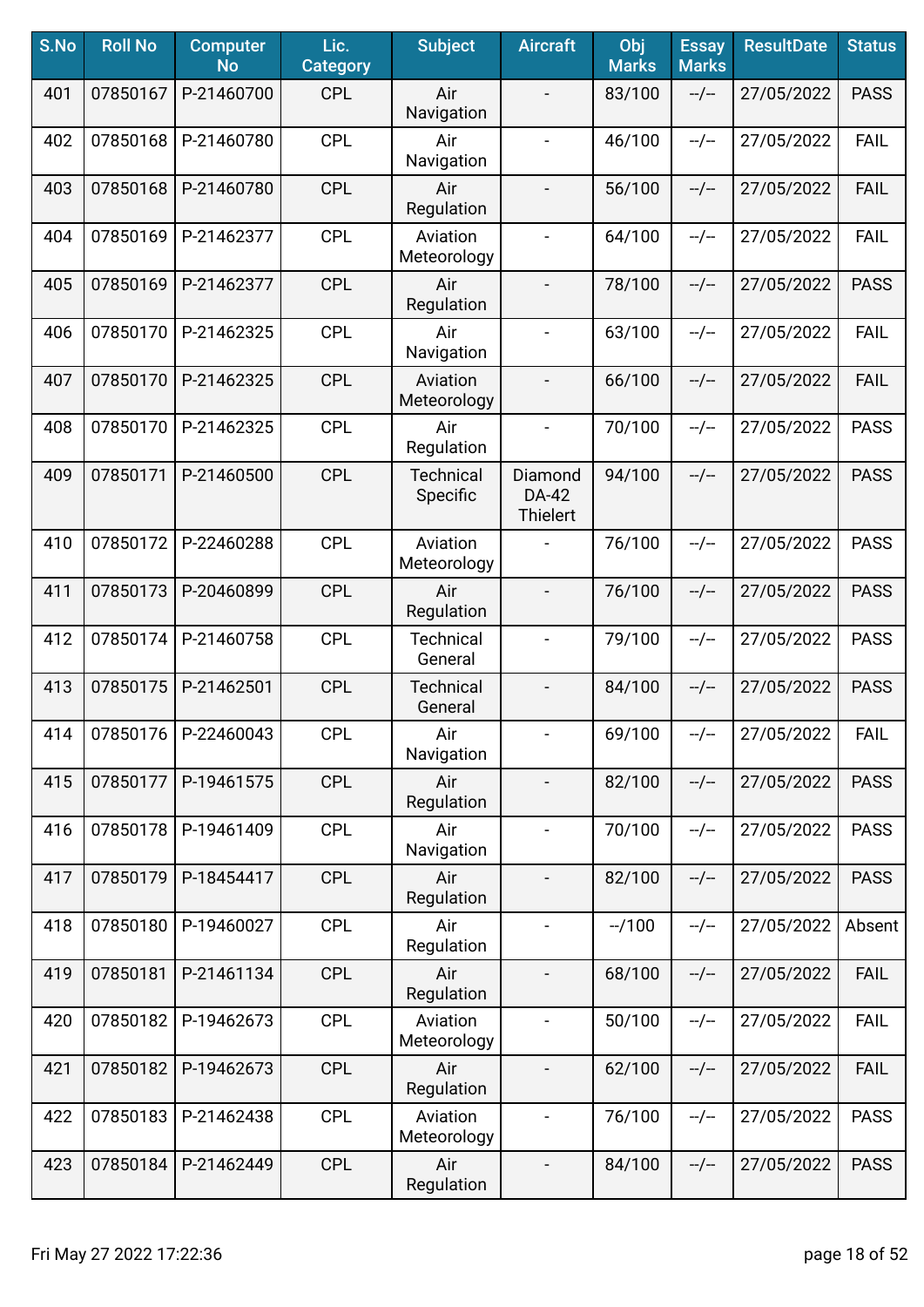| S.No | <b>Roll No</b> | <b>Computer</b><br><b>No</b> | Lic.<br><b>Category</b> | <b>Subject</b>              | <b>Aircraft</b>          | Obj<br><b>Marks</b> | <b>Essay</b><br><b>Marks</b> | <b>ResultDate</b> | <b>Status</b> |
|------|----------------|------------------------------|-------------------------|-----------------------------|--------------------------|---------------------|------------------------------|-------------------|---------------|
| 424  | 07850185       | P-22461103                   | <b>CPL</b>              | Aviation<br>Meteorology     |                          | 86/100              | $-/-$                        | 27/05/2022        | <b>PASS</b>   |
| 425  | 07850186       | P-21461092                   | <b>CPL</b>              | Air<br>Navigation           |                          | 47/100              | $-/-$                        | 27/05/2022        | <b>FAIL</b>   |
| 426  | 07850186       | P-21461092                   | <b>CPL</b>              | Aviation<br>Meteorology     | $\blacksquare$           | 48/100              | $-/-$                        | 27/05/2022        | <b>FAIL</b>   |
| 427  | 07850186       | P-21461092                   | <b>CPL</b>              | Air<br>Regulation           |                          | 66/100              | $-/-$                        | 27/05/2022        | <b>FAIL</b>   |
| 428  | 07850187       | P-21460982                   | <b>CPL</b>              | <b>Technical</b><br>General |                          | 65/100              | $-/-$                        | 27/05/2022        | <b>FAIL</b>   |
| 429  | 07850188       | P-21461763                   | <b>CPL</b>              | Air<br>Navigation           |                          | 39/100              | $-/-$                        | 27/05/2022        | <b>FAIL</b>   |
| 430  | 07850188       | P-21461763                   | <b>CPL</b>              | Aviation<br>Meteorology     |                          | 52/100              | $-/-$                        | 27/05/2022        | <b>FAIL</b>   |
| 431  | 07850189       | P-21460850                   | <b>CPL</b>              | Aviation<br>Meteorology     | $\overline{\phantom{a}}$ | 54/100              | $-/-$                        | 27/05/2022        | <b>FAIL</b>   |
| 432  | 07850189       | P-21460850                   | <b>CPL</b>              | Air<br>Regulation           | $\overline{\phantom{a}}$ | 66/100              | $-/-$                        | 27/05/2022        | FAIL          |
| 433  | 07850190       | P-22461010                   | <b>CPL</b>              | Air<br>Navigation           | $\overline{\phantom{a}}$ | 84/100              | $-/-$                        | 27/05/2022        | <b>PASS</b>   |
| 434  | 07850191       | P-22460895                   | <b>CPL</b>              | Aviation<br>Meteorology     | $\overline{\phantom{a}}$ | 64/100              | $-/-$                        | 27/05/2022        | <b>FAIL</b>   |
| 435  | 07850192       | P-20460251                   | <b>CPL</b>              | Air<br>Navigation           | $\blacksquare$           | 77/100              | $-/-$                        | 27/05/2022        | <b>PASS</b>   |
| 436  | 07850192       | P-20460251                   | <b>CPL</b>              | Air<br>Regulation           | $\blacksquare$           | 84/100              | $-/-$                        | 27/05/2022        | <b>PASS</b>   |
| 437  | 07850193       | P-22460955                   | <b>CPL</b>              | Air<br>Regulation           |                          | 70/100              | $-/-$                        | 27/05/2022        | <b>PASS</b>   |
| 438  | 07850194       | P-19461241                   | <b>CPL</b>              | Aviation<br>Meteorology     |                          | 72/100              | $-/-$                        | 27/05/2022        | <b>PASS</b>   |
| 439  | 07850194       | P-19461241                   | <b>CPL</b>              | Air<br>Regulation           | $\overline{\phantom{a}}$ | 72/100              | $-/-$                        | 27/05/2022        | <b>PASS</b>   |
| 440  | 07850195       | P-21462300                   | <b>CPL</b>              | Aviation<br>Meteorology     | $\blacksquare$           | 86/100              | $-/-$                        | 27/05/2022        | <b>PASS</b>   |
| 441  | 07850195       | P-21462300                   | <b>CPL</b>              | Air<br>Regulation           | $\overline{\phantom{a}}$ | 78/100              | $-/-$                        | 27/05/2022        | <b>PASS</b>   |
| 442  | 07850196       | P-18460072                   | <b>CPL</b>              | Air<br>Regulation           | $\overline{\phantom{a}}$ | 78/100              | $-/-$                        | 27/05/2022        | <b>PASS</b>   |
| 443  | 07850197       | P-22460092                   | <b>CPL</b>              | Air<br>Regulation           | $\blacksquare$           | 76/100              | $-/-$                        | 27/05/2022        | <b>PASS</b>   |
| 444  | 07850198       | P-18454746                   | <b>CPL</b>              | Air<br>Regulation           |                          | 66/100              | $-/-$                        | 27/05/2022        | <b>FAIL</b>   |
| 445  | 07850199       | P-20461224                   | <b>CPL</b>              | Aviation<br>Meteorology     |                          | 80/100              | $-/-$                        | 27/05/2022        | <b>PASS</b>   |
| 446  | 07850200       | P-22460541                   | <b>CPL</b>              | Aviation<br>Meteorology     | $\blacksquare$           | 74/100              | --/--                        | 27/05/2022        | <b>PASS</b>   |
| 447  | 07850201       | P-22460363                   | <b>CPL</b>              | Aviation<br>Meteorology     | $\overline{\phantom{a}}$ | 84/100              | --/--                        | 27/05/2022        | <b>PASS</b>   |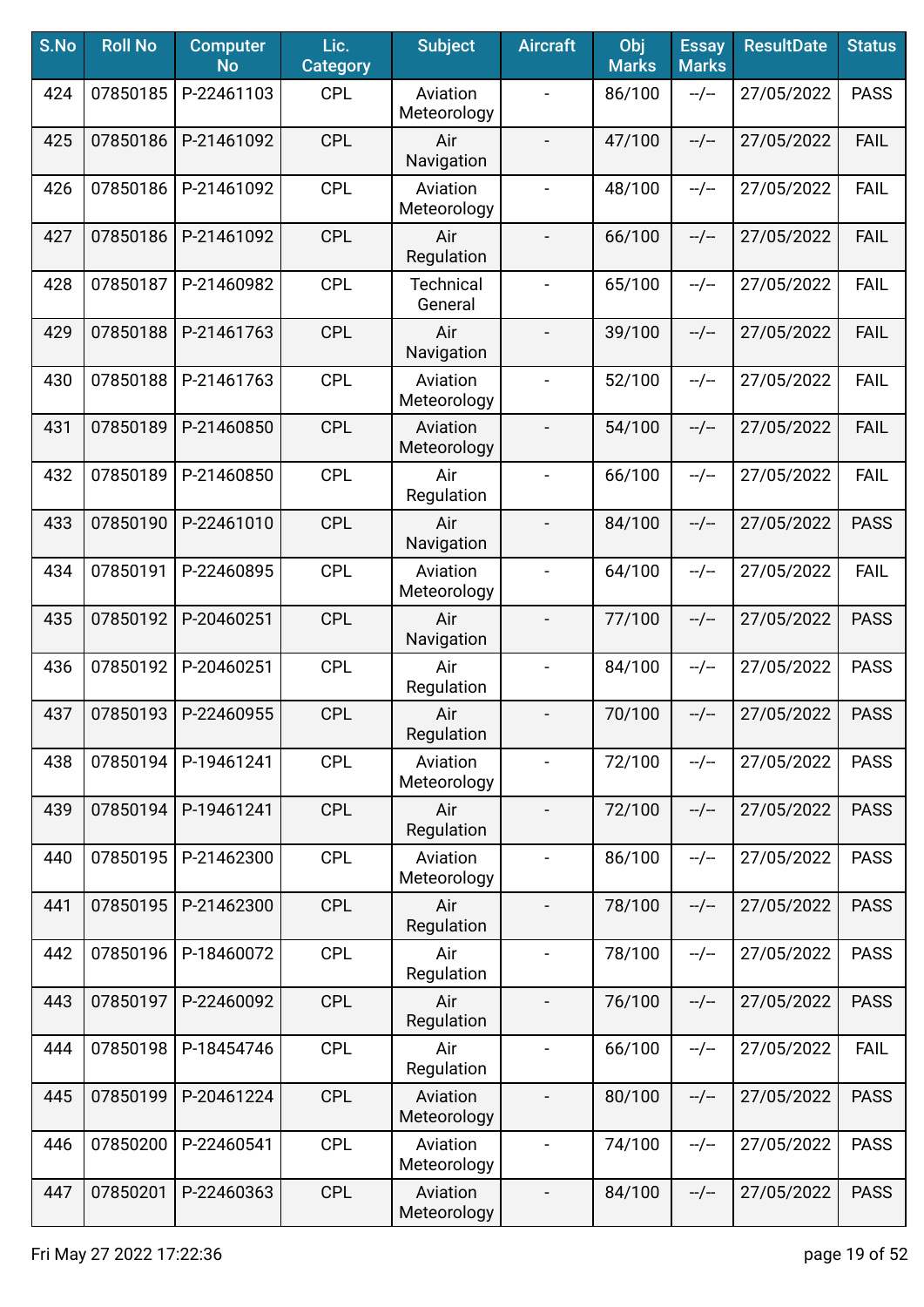| S.No | <b>Roll No</b> | <b>Computer</b><br><b>No</b> | Lic.<br><b>Category</b>      | <b>Subject</b>              | <b>Aircraft</b>          | Obj<br><b>Marks</b> | <b>Essay</b><br><b>Marks</b> | <b>ResultDate</b> | <b>Status</b> |
|------|----------------|------------------------------|------------------------------|-----------------------------|--------------------------|---------------------|------------------------------|-------------------|---------------|
| 448  | 07850201       | P-22460363                   | <b>CPL</b>                   | Air<br>Regulation           |                          | 88/100              | $-/-$                        | 27/05/2022        | <b>PASS</b>   |
| 449  | 07850202       | P-21462413                   | <b>CPL</b>                   | Air<br>Navigation           | $\overline{\phantom{a}}$ | 74/100              | $-/-$                        | 27/05/2022        | <b>PASS</b>   |
| 450  | 07850202       | P-21462413                   | <b>CPL</b>                   | Air<br>Regulation           | $\blacksquare$           | 84/100              | $-/-$                        | 27/05/2022        | <b>PASS</b>   |
| 451  | 07850203       | P-22460487                   | <b>CPL</b>                   | Aviation<br>Meteorology     |                          | 70/100              | $-/-$                        | 27/05/2022        | <b>PASS</b>   |
| 452  | 07850203       | P-22460487                   | <b>CPL</b>                   | Air<br>Regulation           | $\overline{\phantom{a}}$ | 76/100              | $-/-$                        | 27/05/2022        | <b>PASS</b>   |
| 453  | 07850204       | P-21462454                   | <b>CPL</b>                   | Air<br>Regulation           | $\overline{\phantom{a}}$ | 68/100              | $-/-$                        | 27/05/2022        | <b>FAIL</b>   |
| 454  | 07850205       | P-21461350                   | <b>CPL</b>                   | <b>Technical</b><br>General |                          | 66/100              | $-/-$                        | 27/05/2022        | <b>FAIL</b>   |
| 455  | 07850206       | P-22460661                   | <b>CPL</b>                   | Air<br>Regulation           |                          | 84/100              | $-/-$                        | 27/05/2022        | <b>PASS</b>   |
| 456  | 07850207       | P-20461125                   | <b>CPL</b>                   | Air<br>Navigation           | $\blacksquare$           | 55/100              | $-/-$                        | 27/05/2022        | <b>FAIL</b>   |
| 457  | 07850208       | P-21461908                   | <b>CPL</b>                   | Air<br>Regulation           | $\overline{\phantom{a}}$ | 62/100              | $-/-$                        | 27/05/2022        | <b>FAIL</b>   |
| 458  | 07850209       | P-21461979                   | <b>CPL</b>                   | Air<br>Regulation           | $\overline{\phantom{a}}$ | 92/100              | $-/-$                        | 27/05/2022        | <b>PASS</b>   |
| 459  | 07850210       | P-21461974                   | <b>CPL</b>                   | Aviation<br>Meteorology     |                          | 86/100              | $-/-$                        | 27/05/2022        | <b>PASS</b>   |
| 460  | 07850210       | P-21461974                   | <b>CPL</b>                   | Air<br>Regulation           | $\blacksquare$           | 76/100              | $-/-$                        | 27/05/2022        | <b>PASS</b>   |
| 461  | 07850211       | P-22460190                   | <b>CPL</b>                   | Air<br>Navigation           | $\overline{\phantom{a}}$ | 65/100              | $-/-$                        | 27/05/2022        | <b>FAIL</b>   |
| 462  | 07850212       | P-22460997                   | <b>CPL</b>                   | Air<br>Regulation           |                          | 76/100              | $-/-$                        | 27/05/2022        | <b>PASS</b>   |
| 463  | 07850213       | P-19461814                   | <b>CPL</b>                   | Air<br>Navigation           | $\overline{\phantom{a}}$ | 66/100              | $-/-$                        | 27/05/2022        | <b>FAIL</b>   |
| 464  | 07850213       | P-19461814                   | <b>CPL</b>                   | Air<br>Regulation           | $\blacksquare$           | 66/100              | $-/-$                        | 27/05/2022        | <b>FAIL</b>   |
| 465  | 07850214       | P-17453619                   | <b>CPLCG</b><br>(Conversion) | Air<br>Navigation<br>Comp   | $\overline{\phantom{a}}$ | 66/100              | $-/-$                        | 27/05/2022        | <b>FAIL</b>   |
| 466  | 07850215       | P-22460701                   | <b>CPL</b>                   | Aviation<br>Meteorology     |                          | 68/100              | $-/-$                        | 27/05/2022        | <b>FAIL</b>   |
| 467  | 07850216       | P-22460142                   | <b>CPL</b>                   | Aviation<br>Meteorology     |                          | 88/100              | $-/-$                        | 27/05/2022        | <b>PASS</b>   |
| 468  | 07850217       | P-21461964                   | <b>CPL</b>                   | Aviation<br>Meteorology     |                          | 72/100              | $-/-$                        | 27/05/2022        | <b>PASS</b>   |
| 469  | 07850218       | P-20461086                   | <b>CPL</b>                   | Air<br>Regulation           | $\overline{\phantom{a}}$ | 76/100              | $-/-$                        | 27/05/2022        | <b>PASS</b>   |
| 470  | 07850219       | P-21460837                   | <b>CPL</b>                   | Air<br>Regulation           | $\blacksquare$           | 50/100              | --/--                        | 27/05/2022        | <b>FAIL</b>   |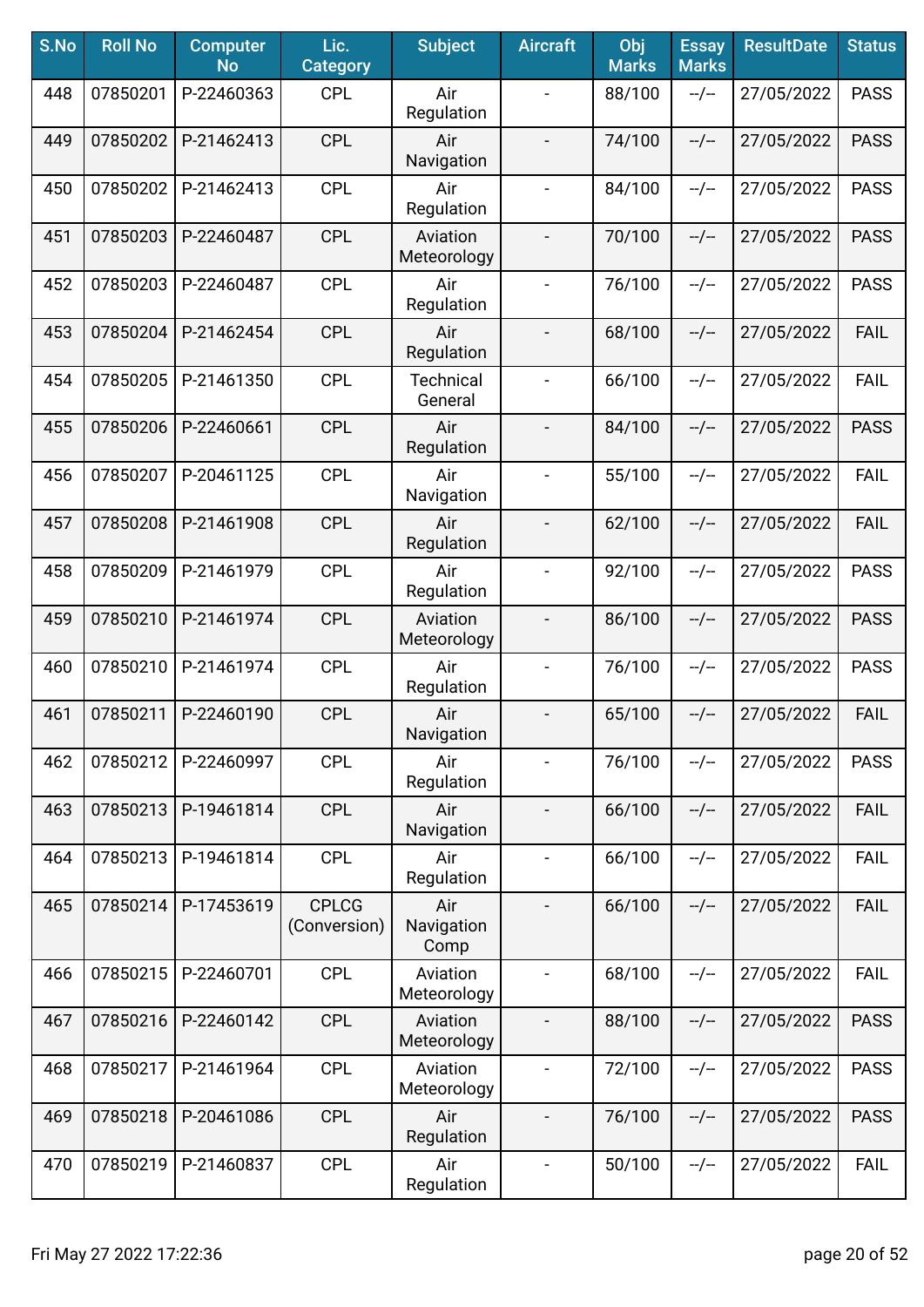| S.No | <b>Roll No</b> | <b>Computer</b><br><b>No</b> | Lic.<br><b>Category</b> | <b>Subject</b>               | <b>Aircraft</b>          | Obj<br><b>Marks</b> | <b>Essay</b><br><b>Marks</b> | <b>ResultDate</b> | <b>Status</b> |
|------|----------------|------------------------------|-------------------------|------------------------------|--------------------------|---------------------|------------------------------|-------------------|---------------|
| 471  | 07850220       | P-21461858                   | <b>CPL</b>              | Air<br>Regulation            | $\blacksquare$           | 70/100              | $-/-$                        | 27/05/2022        | <b>PASS</b>   |
| 472  | 07850221       | P-22460160                   | <b>CPL</b>              | Air<br>Navigation            | $\overline{\phantom{a}}$ | 72/100              | $-/-$                        | 27/05/2022        | <b>PASS</b>   |
| 473  | 07850222       | P-21462357                   | <b>CPL</b>              | Aviation<br>Meteorology      | $\overline{\phantom{a}}$ | 58/100              | $-/-$                        | 27/05/2022        | <b>FAIL</b>   |
| 474  | 07850222       | P-21462357                   | <b>CPL</b>              | <b>Technical</b><br>General  | $\overline{\phantom{a}}$ | 71/100              | $-/-$                        | 27/05/2022        | <b>PASS</b>   |
| 475  | 07850223       | P-19463164                   | <b>CPL</b>              | <b>Technical</b><br>General  | $\blacksquare$           | 81/100              | $-/-$                        | 27/05/2022        | <b>PASS</b>   |
| 476  | 07850223       | P-19463164                   | <b>CPL</b>              | <b>Technical</b><br>Specific | Tecnam<br>P2008 JC       | 100/100             | $-/-$                        | 27/05/2022        | <b>PASS</b>   |
| 477  | 07850224       | P-22460739                   | <b>CPL</b>              | Air<br>Navigation            |                          | 75/100              | $-/-$                        | 27/05/2022        | <b>PASS</b>   |
| 478  | 07850225       | P-19460233                   | <b>CPL</b>              | Air<br>Navigation            | $\overline{\phantom{a}}$ | 49/100              | $-/-$                        | 27/05/2022        | <b>FAIL</b>   |
| 479  | 07850226       | P-19460994                   | <b>CPL</b>              | <b>Technical</b><br>General  | $\blacksquare$           | 73/100              | $-/-$                        | 27/05/2022        | <b>PASS</b>   |
| 480  | 07850227       | P-17453665                   | <b>CPL</b>              | Air<br>Regulation            | $\blacksquare$           | 70/100              | $-/-$                        | 27/05/2022        | <b>PASS</b>   |
| 481  | 07850227       | P-17453665                   | <b>CPL</b>              | Technical<br>General         | $\blacksquare$           | 56/100              | $-/-$                        | 27/05/2022        | <b>FAIL</b>   |
| 482  | 07850228       | P-19462739                   | <b>CPL</b>              | Air<br>Regulation            | $\blacksquare$           | 74/100              | $-/-$                        | 27/05/2022        | <b>PASS</b>   |
| 483  | 07850229       | P-09030399                   | <b>CPL</b>              | Air<br>Navigation            | $\overline{\phantom{a}}$ | $-1100$             | $-/-$                        | 27/05/2022        | Absent        |
| 484  | 07850230       | P-22460968                   | <b>CPL</b>              | Air<br>Navigation            | $\overline{\phantom{a}}$ | 66/100              | $-/-$                        | 27/05/2022        | <b>FAIL</b>   |
| 485  | 07850230       | P-22460968                   | <b>CPL</b>              | Aviation<br>Meteorology      |                          | 64/100              | $-/-$                        | 27/05/2022        | <b>FAIL</b>   |
| 486  | 07850230       | P-22460968                   | <b>CPL</b>              | Air<br>Regulation            | $\blacksquare$           | 58/100              | $-/-$                        | 27/05/2022        | <b>FAIL</b>   |
| 487  | 07850231       | P-22460237                   | <b>CPL</b>              | Air<br>Navigation            | $\overline{\phantom{a}}$ | 46/100              | $-/-$                        | 27/05/2022        | <b>FAIL</b>   |
| 488  | 07850231       | P-22460237                   | <b>CPL</b>              | Aviation<br>Meteorology      | $\overline{\phantom{a}}$ | 60/100              | $-/-$                        | 27/05/2022        | <b>FAIL</b>   |
| 489  | 07850231       | P-22460237                   | <b>CPL</b>              | Air<br>Regulation            |                          | 48/100              | $-/-$                        | 27/05/2022        | <b>FAIL</b>   |
| 490  | 07850232       | P-21460672                   | <b>CPL</b>              | Air<br>Regulation            | $\overline{\phantom{a}}$ | 86/100              | $-/-$                        | 27/05/2022        | <b>PASS</b>   |
| 491  | 07850233       | P-22460550                   | <b>CPL</b>              | Aviation<br>Meteorology      |                          | 82/100              | $-/-$                        | 27/05/2022        | <b>PASS</b>   |
| 492  | 07850234       | P-22460283                   | <b>CPL</b>              | Air<br>Navigation            |                          | 70/100              | $-/-$                        | 27/05/2022        | <b>PASS</b>   |
| 493  | 07850235       | P-22460521                   | <b>CPL</b>              | Air<br>Regulation            | $\blacksquare$           | 82/100              | --/--                        | 27/05/2022        | <b>PASS</b>   |
| 494  | 07850236       | P-22460066                   | <b>CPL</b>              | Aviation<br>Meteorology      | $\blacksquare$           | $-1100$             | --/--                        | 27/05/2022        | Absent        |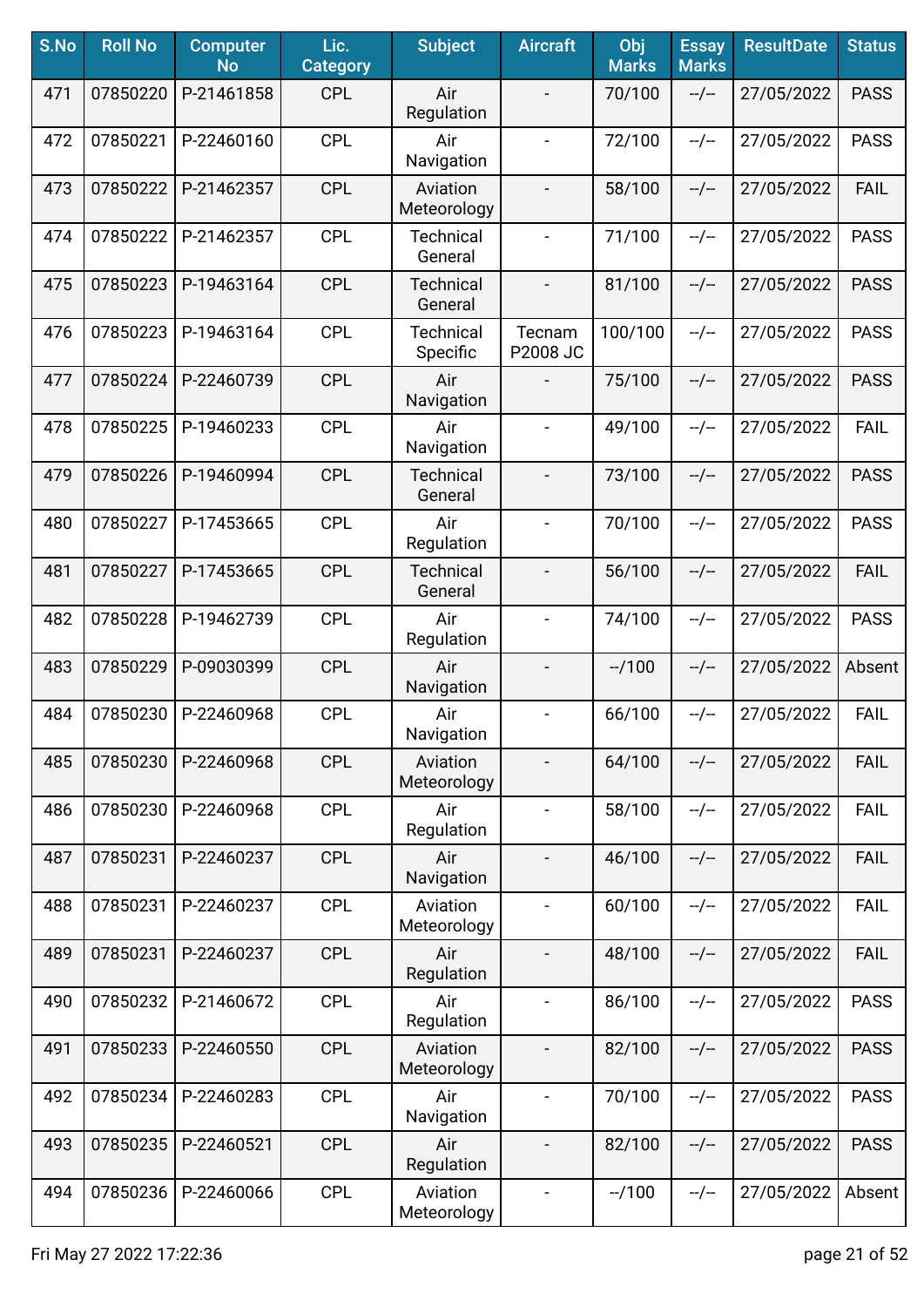| S.No | <b>Roll No</b> | <b>Computer</b><br><b>No</b> | Lic.<br><b>Category</b> | <b>Subject</b>          | <b>Aircraft</b>          | Obj<br><b>Marks</b> | <b>Essay</b><br><b>Marks</b> | <b>ResultDate</b> | <b>Status</b> |
|------|----------------|------------------------------|-------------------------|-------------------------|--------------------------|---------------------|------------------------------|-------------------|---------------|
| 495  | 07850237       | P-22460983                   | <b>CPL</b>              | Air<br>Navigation       |                          | 84/100              | $-/-$                        | 27/05/2022        | <b>PASS</b>   |
| 496  | 07850237       | P-22460983                   | <b>CPL</b>              | Aviation<br>Meteorology | $\overline{\phantom{a}}$ | 82/100              | $-/-$                        | 27/05/2022        | <b>PASS</b>   |
| 497  | 07850237       | P-22460983                   | <b>CPL</b>              | Air<br>Regulation       | $\blacksquare$           | 86/100              | $-/-$                        | 27/05/2022        | <b>PASS</b>   |
| 498  | 07850238       | P-21462385                   | <b>CPL</b>              | Air<br>Navigation       | $\blacksquare$           | 63/100              | $-/-$                        | 27/05/2022        | <b>FAIL</b>   |
| 499  | 07850238       | P-21462385                   | <b>CPL</b>              | Air<br>Regulation       |                          | 76/100              | $-/-$                        | 27/05/2022        | <b>PASS</b>   |
| 500  | 07850239       | P-22460922                   | <b>CPL</b>              | Air<br>Navigation       | $\overline{\phantom{a}}$ | 65/100              | $-/-$                        | 27/05/2022        | <b>FAIL</b>   |
| 501  | 07850240       | P-22460609                   | <b>CPL</b>              | Aviation<br>Meteorology |                          | 82/100              | $-/-$                        | 27/05/2022        | <b>PASS</b>   |
| 502  | 07850241       | P-21462576                   | <b>CPL</b>              | Aviation<br>Meteorology | $\overline{\phantom{a}}$ | 64/100              | $-/-$                        | 27/05/2022        | <b>FAIL</b>   |
| 503  | 07850242       | P-21460886                   | <b>CPL</b>              | Aviation<br>Meteorology | $\overline{\phantom{a}}$ | 88/100              | $-/-$                        | 27/05/2022        | <b>PASS</b>   |
| 504  | 07850242       | P-21460886                   | <b>CPL</b>              | Air<br>Regulation       | $\blacksquare$           | 82/100              | $-/-$                        | 27/05/2022        | <b>PASS</b>   |
| 505  | 07850243       | P-22460469                   | <b>CPL</b>              | Air<br>Navigation       |                          | 61/100              | $-/-$                        | 27/05/2022        | <b>FAIL</b>   |
| 506  | 07850243       | P-22460469                   | <b>CPL</b>              | Aviation<br>Meteorology | $\blacksquare$           | 44/100              | $-/-$                        | 27/05/2022        | <b>FAIL</b>   |
| 507  | 07850244       | P-21460779                   | <b>CPL</b>              | Air<br>Regulation       |                          | 76/100              | $-/-$                        | 27/05/2022        | <b>PASS</b>   |
| 508  | 07850245       | P-22460230                   | <b>CPL</b>              | Air<br>Navigation       |                          | 78/100              | $-/-$                        | 27/05/2022        | <b>PASS</b>   |
| 509  | 07850246       | P-21461932                   | <b>CPL</b>              | Aviation<br>Meteorology |                          | 78/100              | $-/-$                        | 27/05/2022        | <b>PASS</b>   |
| 510  | 07850247       | P-22460114                   | <b>CPL</b>              | Air<br>Regulation       | $\blacksquare$           | 46/100              | $-/-$                        | 27/05/2022        | <b>FAIL</b>   |
| 511  | 07850248       | P-22460289                   | <b>CPL</b>              | Aviation<br>Meteorology | $\overline{\phantom{a}}$ | 74/100              | $-/-$                        | 27/05/2022        | <b>PASS</b>   |
| 512  | 07850249       | P-18460680                   | <b>CPL</b>              | Air<br>Regulation       | $\blacksquare$           | 72/100              | $-/-$                        | 27/05/2022        | <b>PASS</b>   |
| 513  | 07850250       | P-21461119                   | <b>CPL</b>              | Air<br>Navigation       | $\overline{\phantom{a}}$ | 72/100              | $-/-$                        | 27/05/2022        | <b>PASS</b>   |
| 514  | 07850251       | P-22460462                   | <b>CPL</b>              | Air<br>Regulation       | $\blacksquare$           | 48/100              | $-/-$                        | 27/05/2022        | <b>FAIL</b>   |
| 515  | 07850252       | P-22461094                   | <b>CPL</b>              | Aviation<br>Meteorology |                          | 52/100              | $-/-$                        | 27/05/2022        | <b>FAIL</b>   |
| 516  | 07850252       | P-22461094                   | <b>CPL</b>              | Air<br>Regulation       | $\blacksquare$           | 52/100              | $-/-$                        | 27/05/2022        | <b>FAIL</b>   |
| 517  | 07850253       | P-21460548                   | <b>CPL</b>              | Air<br>Regulation       | $\overline{\phantom{a}}$ | $-1100$             | --/--                        | 27/05/2022        | Absent        |
| 518  | 07850254       | P-22460196                   | <b>CPL</b>              | Aviation<br>Meteorology | $\blacksquare$           | 60/100              | $-/-$                        | 27/05/2022        | <b>FAIL</b>   |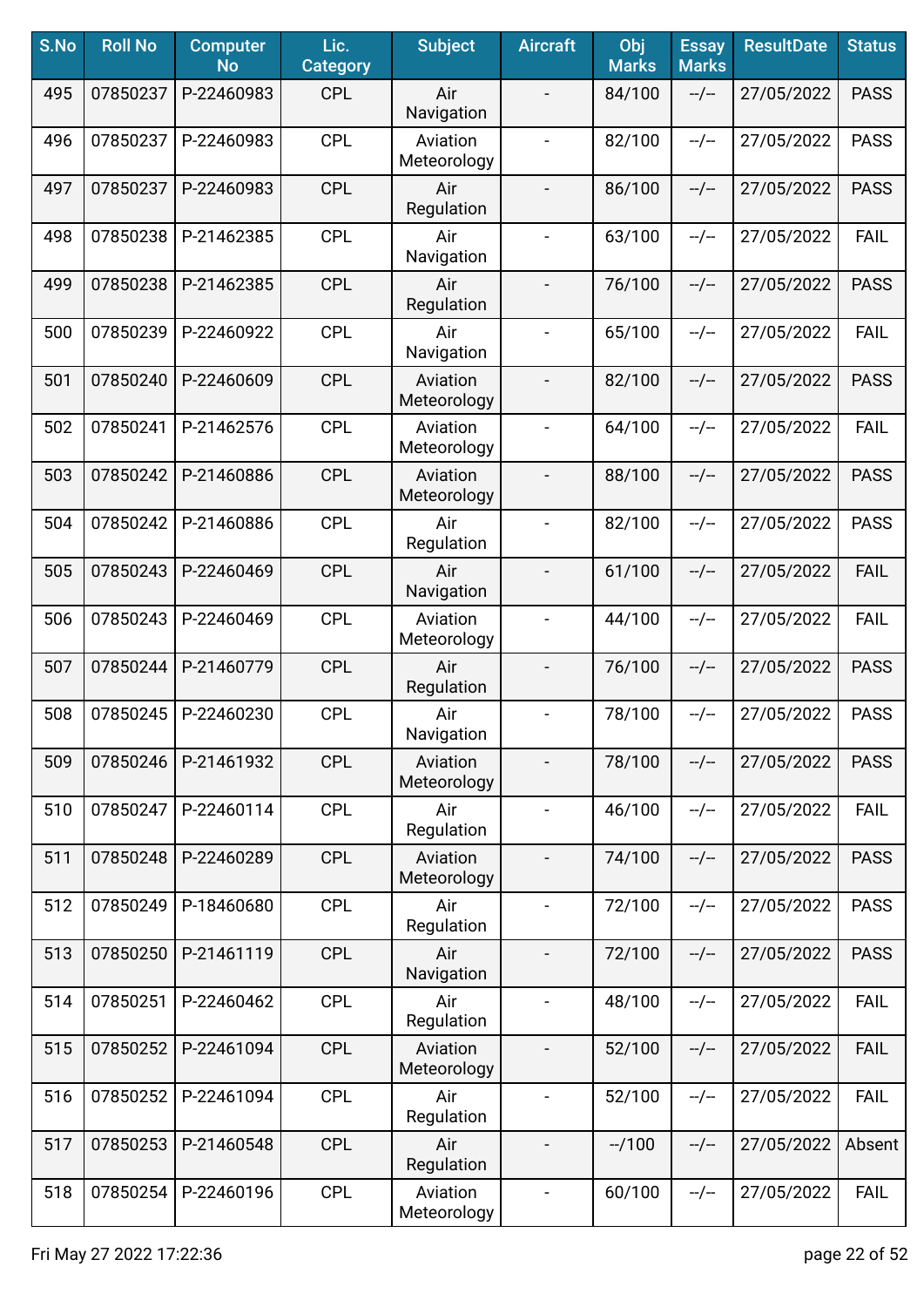| S.No | <b>Roll No</b> | <b>Computer</b><br><b>No</b> | Lic.<br><b>Category</b> | <b>Subject</b>               | <b>Aircraft</b>          | Obj<br><b>Marks</b> | <b>Essay</b><br><b>Marks</b> | <b>ResultDate</b> | <b>Status</b> |
|------|----------------|------------------------------|-------------------------|------------------------------|--------------------------|---------------------|------------------------------|-------------------|---------------|
| 519  | 07850255       | P-21460702                   | <b>CPL</b>              | Aviation<br>Meteorology      |                          | 50/100              | $-/-$                        | 27/05/2022        | <b>FAIL</b>   |
| 520  | 07850256       | P-22460738                   | <b>CPL</b>              | Air<br>Regulation            | $\overline{\phantom{a}}$ | 70/100              | $-/-$                        | 27/05/2022        | <b>PASS</b>   |
| 521  | 07850257       | P-16451870                   | <b>CPL</b>              | Air<br>Regulation            | $\overline{\phantom{a}}$ | 64/100              | $-/-$                        | 27/05/2022        | <b>FAIL</b>   |
| 522  | 07850258       | P-21461724                   | <b>CPL</b>              | Air<br>Navigation            | $\blacksquare$           | 63/100              | $-/-$                        | 27/05/2022        | <b>FAIL</b>   |
| 523  | 07850259       | P-11447773                   | <b>CPL</b>              | Air<br>Regulation            | $\overline{\phantom{a}}$ | 82/100              | $-/-$                        | 27/05/2022        | <b>PASS</b>   |
| 524  | 07850260       | P-22460400                   | <b>CPL</b>              | Air<br>Navigation            |                          | 66/100              | $-/-$                        | 27/05/2022        | <b>FAIL</b>   |
| 525  | 07850260       | P-22460400                   | <b>CPL</b>              | Aviation<br>Meteorology      |                          | 80/100              | $-/-$                        | 27/05/2022        | <b>PASS</b>   |
| 526  | 07850261       | P-22460244                   | <b>CPL</b>              | Air<br>Regulation            | $\blacksquare$           | 48/100              | $-/-$                        | 27/05/2022        | <b>FAIL</b>   |
| 527  | 07850262       | P-22460953                   | <b>CPL</b>              | Aviation<br>Meteorology      | $\overline{\phantom{a}}$ | 68/100              | $-/-$                        | 27/05/2022        | <b>FAIL</b>   |
| 528  | 07850263       | P-22460766                   | <b>CPL</b>              | Air<br>Regulation            | $\blacksquare$           | 74/100              | $-/-$                        | 27/05/2022        | <b>PASS</b>   |
| 529  | 07850264       | P-22460248                   | <b>CPL</b>              | Aviation<br>Meteorology      |                          | 86/100              | $-/-$                        | 27/05/2022        | <b>PASS</b>   |
| 530  | 07850265       | P-19461838                   | <b>CPL</b>              | Air<br>Regulation            | $\blacksquare$           | 82/100              | $-/-$                        | 27/05/2022        | <b>PASS</b>   |
| 531  | 07850266       | P-21462026                   | <b>CPL</b>              | Air<br>Regulation            |                          | 92/100              | $-/-$                        | 27/05/2022        | <b>PASS</b>   |
| 532  | 07850267       | P-21460786                   | <b>CPL</b>              | Air<br>Regulation            | $\overline{\phantom{a}}$ | 82/100              | $-/-$                        | 27/05/2022        | <b>PASS</b>   |
| 533  | 07850267       | P-21460786                   | <b>CPL</b>              | <b>Technical</b><br>Specific | P-68 C                   | 86/100              | $-/-$                        | 27/05/2022        | <b>PASS</b>   |
| 534  | 07850268       | P-21462392                   | <b>CPL</b>              | Air<br>Regulation            | $\blacksquare$           | 86/100              | --/--                        | 27/05/2022        | <b>PASS</b>   |
| 535  | 07850269       | P-21461842                   | <b>CPL</b>              | Air<br>Navigation            | $\overline{\phantom{a}}$ | 59/100              | $-/-$                        | 27/05/2022        | <b>FAIL</b>   |
| 536  | 07850269       | P-21461842                   | <b>CPL</b>              | Air<br>Regulation            | $\blacksquare$           | 76/100              | $-/-$                        | 27/05/2022        | <b>PASS</b>   |
| 537  | 07850270       | P-21460955                   | <b>CPL</b>              | Air<br>Regulation            | $\blacksquare$           | 74/100              | $-/-$                        | 27/05/2022        | <b>PASS</b>   |
| 538  | 07850271       | P-21461203                   | <b>CPL</b>              | Air<br>Navigation            | $\blacksquare$           | 59/100              | $-/-$                        | 27/05/2022        | <b>FAIL</b>   |
| 539  | 07850272       | P-21462580                   | <b>CPL</b>              | Air<br>Navigation            | $\overline{\phantom{a}}$ | 76/100              | $-/-$                        | 27/05/2022        | <b>PASS</b>   |
| 540  | 07850273       | P-21462348                   | <b>CPL</b>              | Air<br>Navigation            | $\blacksquare$           | 71/100              | $-/-$                        | 27/05/2022        | <b>PASS</b>   |
| 541  | 07850274       | P-18454306                   | <b>CPL</b>              | Air<br>Regulation            | $\overline{\phantom{a}}$ | 62/100              | $-/-$                        | 27/05/2022        | <b>FAIL</b>   |
| 542  | 07850275       | P-21462422                   | <b>CPL</b>              | Air<br>Navigation            | $\blacksquare$           | 64/100              | $-/-$                        | 27/05/2022        | <b>FAIL</b>   |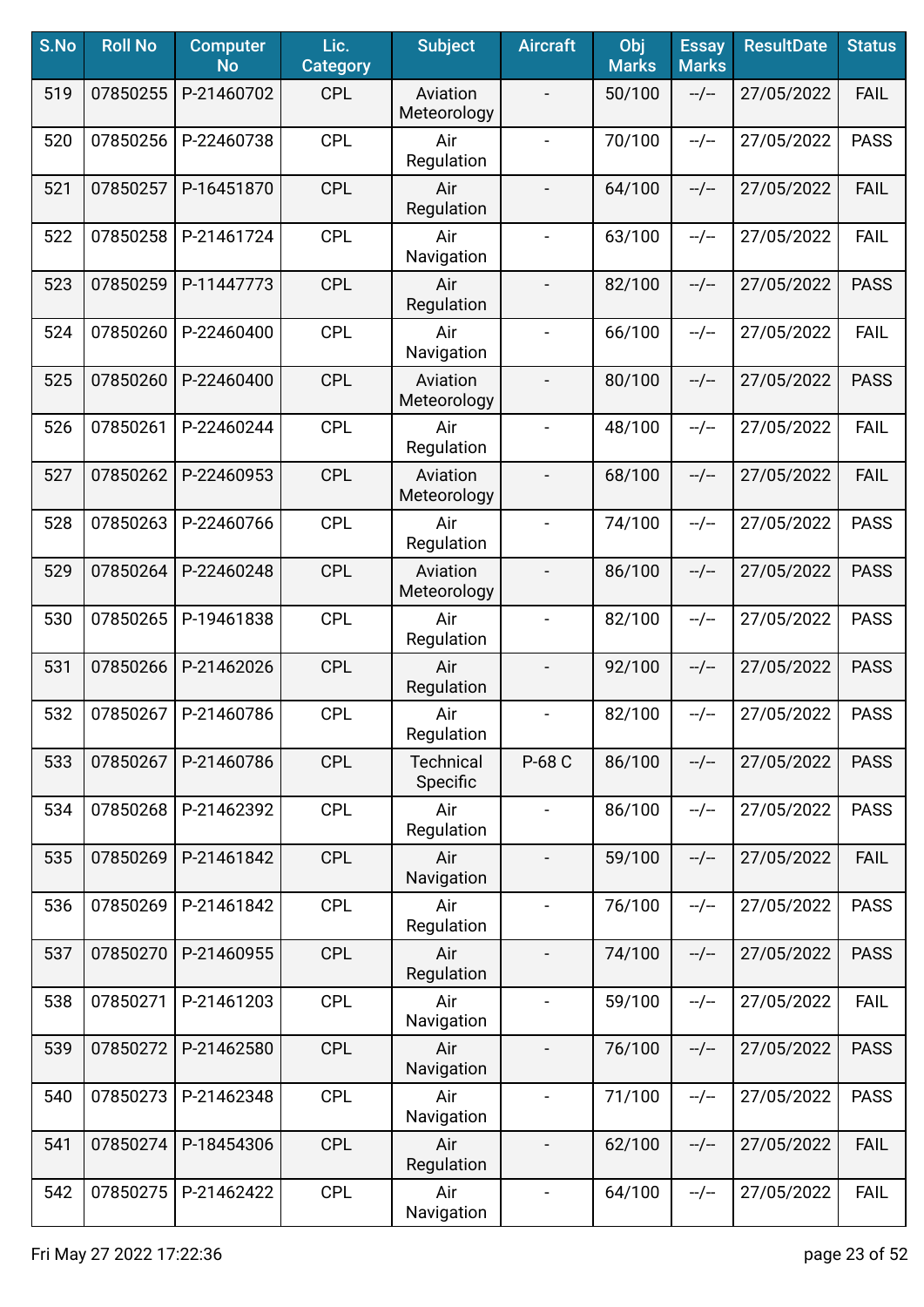| S.No | <b>Roll No</b> | <b>Computer</b><br><b>No</b> | Lic.<br><b>Category</b> | <b>Subject</b>               | <b>Aircraft</b>          | Obj<br><b>Marks</b> | <b>Essay</b><br><b>Marks</b> | <b>ResultDate</b> | <b>Status</b> |
|------|----------------|------------------------------|-------------------------|------------------------------|--------------------------|---------------------|------------------------------|-------------------|---------------|
| 543  | 07850276       | P-21462313                   | <b>CPL</b>              | Air<br>Navigation            |                          | 53/100              | $-/-$                        | 27/05/2022        | <b>FAIL</b>   |
| 544  | 07850276       | P-21462313                   | <b>CPL</b>              | Aviation<br>Meteorology      | $\overline{\phantom{a}}$ | 56/100              | $-/-$                        | 27/05/2022        | <b>FAIL</b>   |
| 545  | 07850277       | P-22460821                   | <b>CPL</b>              | Air<br>Regulation            | $\overline{\phantom{a}}$ | 58/100              | $-/-$                        | 27/05/2022        | <b>FAIL</b>   |
| 546  | 07850278       | P-18455533                   | <b>CPL</b>              | Air<br>Navigation            | $\overline{\phantom{a}}$ | $-1100$             | $-/-$                        | 27/05/2022        | Absent        |
| 547  | 07850279       | P-17452775                   | <b>CPL</b>              | <b>Technical</b><br>Specific | Cessna<br>172 R          | 68/100              | $-/-$                        | 27/05/2022        | <b>FAIL</b>   |
| 548  | 07850280       | P-21461270                   | <b>CPL</b>              | Air<br>Navigation            |                          | 77/100              | $-/-$                        | 27/05/2022        | <b>PASS</b>   |
| 549  | 07850280       | P-21461270                   | <b>CPL</b>              | Air<br>Regulation            | $\overline{\phantom{a}}$ | 70/100              | $-/-$                        | 27/05/2022        | <b>PASS</b>   |
| 550  | 07850281       | P-21461923                   | <b>CPL</b>              | Air<br>Navigation            | $\blacksquare$           | 52/100              | $-/-$                        | 27/05/2022        | <b>FAIL</b>   |
| 551  | 07850281       | P-21461923                   | <b>CPL</b>              | Air<br>Regulation            | $\overline{\phantom{a}}$ | $-1100$             | $-/-$                        | 27/05/2022        | Absent        |
| 552  | 07850282       | P-22460489                   | <b>CPL</b>              | Aviation<br>Meteorology      | $\blacksquare$           | 80/100              | $-/-$                        | 27/05/2022        | <b>PASS</b>   |
| 553  | 07850283       | P-21462399                   | <b>CPL</b>              | Aviation<br>Meteorology      |                          | 42/100              | $-/-$                        | 27/05/2022        | <b>FAIL</b>   |
| 554  | 07850283       | P-21462399                   | <b>CPL</b>              | Air<br>Regulation            | $\blacksquare$           | 44/100              | $-/-$                        | 27/05/2022        | <b>FAIL</b>   |
| 555  | 07850284       | P-21460975                   | <b>CPL</b>              | Air<br>Navigation            |                          | 60/100              | $-/-$                        | 27/05/2022        | <b>FAIL</b>   |
| 556  | 07850284       | P-21460975                   | <b>CPL</b>              | Air<br>Regulation            | $\overline{\phantom{a}}$ | 82/100              | $-/-$                        | 27/05/2022        | <b>PASS</b>   |
| 557  | 07850285       | P-12448634                   | <b>CPL</b>              | <b>Technical</b><br>Specific | P-68 C                   | 66/100              | $-/-$                        | 27/05/2022        | <b>FAIL</b>   |
| 558  | 07850286       | P-19462367                   | <b>CPL</b>              | Air<br>Navigation            | $\blacksquare$           | 69/100              | --/--                        | 27/05/2022        | <b>FAIL</b>   |
| 559  | 07850287       | P-20460369                   | <b>CPL</b>              | Air<br>Navigation            | $\overline{\phantom{a}}$ | 78/100              | $-/-$                        | 27/05/2022        | <b>PASS</b>   |
| 560  | 07850288       | P-21461593                   | <b>CPL</b>              | Air<br>Navigation            | $\blacksquare$           | 52/100              | $-/-$                        | 27/05/2022        | <b>FAIL</b>   |
| 561  | 07850288       | P-21461593                   | <b>CPL</b>              | Aviation<br>Meteorology      | $\overline{\phantom{a}}$ | $-1100$             | $-/-$                        | 27/05/2022        | Absent        |
| 562  | 07850288       | P-21461593                   | <b>CPL</b>              | Air<br>Regulation            | $\blacksquare$           | 60/100              | $-/-$                        | 27/05/2022        | <b>FAIL</b>   |
| 563  | 07850289       | P-19462678                   | <b>CPL</b>              | <b>Technical</b><br>General  | $\overline{\phantom{0}}$ | 83/100              | $-/-$                        | 27/05/2022        | <b>PASS</b>   |
| 564  | 07850290       | P-21462168                   | <b>CPL</b>              | Air<br>Navigation            | $\blacksquare$           | 78/100              | $-/-$                        | 27/05/2022        | <b>PASS</b>   |
| 565  | 07850291       | P-22460504                   | <b>CPL</b>              | Air<br>Regulation            | $\overline{\phantom{a}}$ | 76/100              | $-/-$                        | 27/05/2022        | <b>PASS</b>   |
| 566  | 07850292       | P-16451693                   | <b>CPL</b>              | Aviation<br>Meteorology      | $\blacksquare$           | 80/100              | $-/-$                        | 27/05/2022        | <b>PASS</b>   |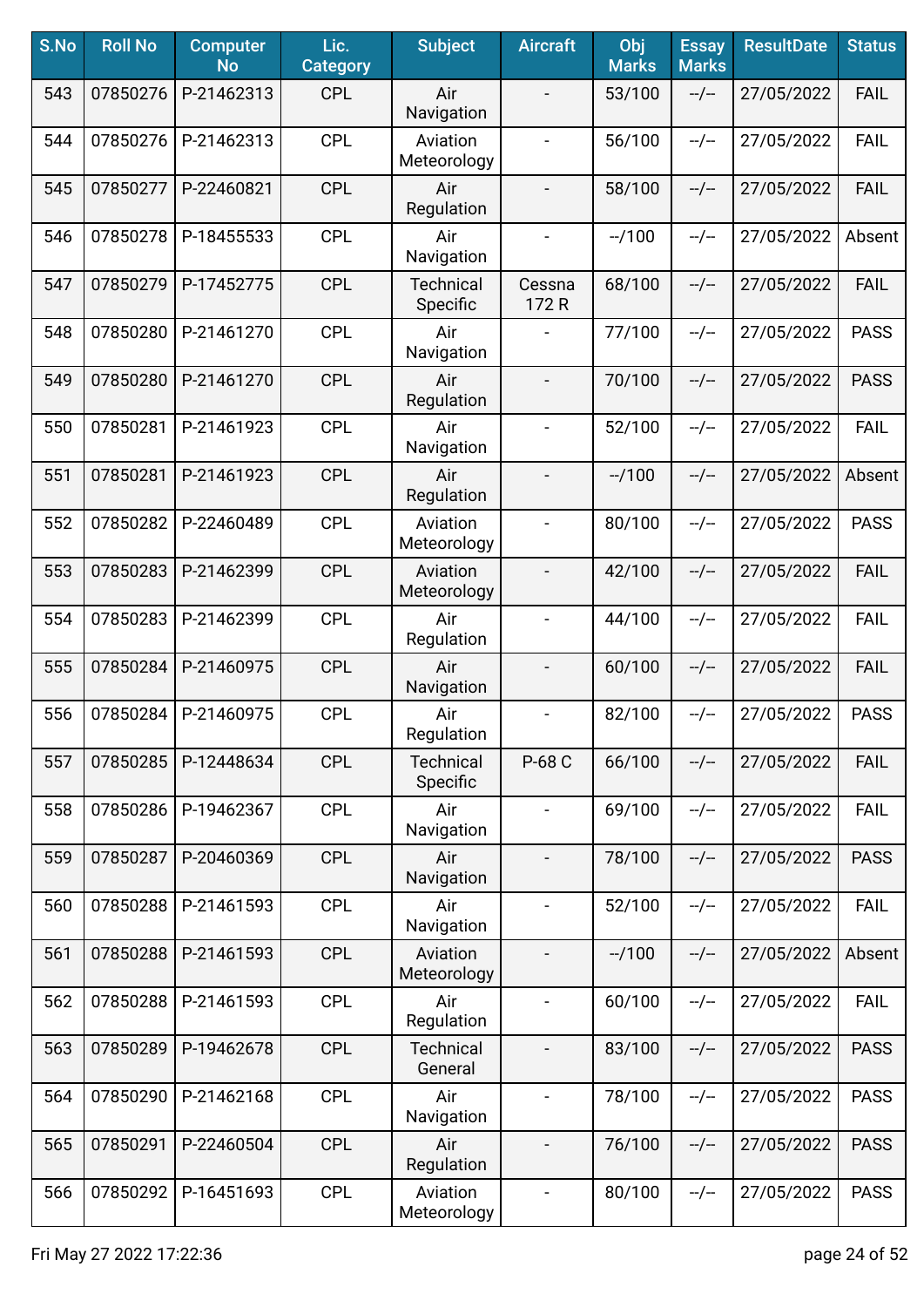| S.No | <b>Roll No</b> | <b>Computer</b><br><b>No</b> | Lic.<br><b>Category</b> | <b>Subject</b>          | <b>Aircraft</b>          | Obj<br><b>Marks</b> | <b>Essay</b><br><b>Marks</b> | <b>ResultDate</b> | <b>Status</b> |
|------|----------------|------------------------------|-------------------------|-------------------------|--------------------------|---------------------|------------------------------|-------------------|---------------|
| 567  | 07850293       | P-21462511                   | <b>CPL</b>              | Aviation<br>Meteorology |                          | 44/100              | $-/-$                        | 27/05/2022        | <b>FAIL</b>   |
| 568  | 07850294       | P-19461315                   | <b>CPL</b>              | Air<br>Regulation       | $\overline{\phantom{a}}$ | 60/100              | $-/-$                        | 27/05/2022        | <b>FAIL</b>   |
| 569  | 07850295       | P-21462603                   | <b>CPL</b>              | Air<br>Regulation       | $\overline{\phantom{a}}$ | 80/100              | $-/-$                        | 27/05/2022        | <b>PASS</b>   |
| 570  | 07850296       | P-21462536                   | <b>CPL</b>              | Air<br>Navigation       | $\blacksquare$           | 70/100              | $-/-$                        | 27/05/2022        | <b>PASS</b>   |
| 571  | 07850296       | P-21462536                   | <b>CPL</b>              | Air<br>Regulation       | $\overline{\phantom{a}}$ | 72/100              | $-/-$                        | 27/05/2022        | <b>PASS</b>   |
| 572  | 07850297       | P-21460974                   | <b>CPL</b>              | Air<br>Navigation       |                          | 70/100              | $-/-$                        | 27/05/2022        | <b>PASS</b>   |
| 573  | 07850298       | P-21461086                   | <b>CPL</b>              | Air<br>Navigation       | $\blacksquare$           | $-1100$             | $-/-$                        | 27/05/2022        | Absent        |
| 574  | 07850298       | P-21461086                   | <b>CPL</b>              | Air<br>Regulation       | $\blacksquare$           | 82/100              | $-/-$                        | 27/05/2022        | <b>PASS</b>   |
| 575  | 07850299       | P-20460789                   | <b>CPL</b>              | Air<br>Navigation       | $\overline{\phantom{a}}$ | 69/100              | $-/-$                        | 27/05/2022        | <b>FAIL</b>   |
| 576  | 07850300       | P-21462279                   | <b>CPL</b>              | Air<br>Regulation       | $\blacksquare$           | 72/100              | $-/-$                        | 27/05/2022        | <b>PASS</b>   |
| 577  | 07850301       | P-19462510                   | <b>CPL</b>              | Aviation<br>Meteorology |                          | 82/100              | $-/-$                        | 27/05/2022        | <b>PASS</b>   |
| 578  | 07850302       | P-18460791                   | <b>CPL</b>              | Air<br>Navigation       | $\blacksquare$           | 71/100              | $-/-$                        | 27/05/2022        | <b>PASS</b>   |
| 579  | 07850302       | P-18460791                   | <b>CPL</b>              | Air<br>Regulation       |                          | 76/100              | $-/-$                        | 27/05/2022        | <b>PASS</b>   |
| 580  | 07850303       | P-19462707                   | <b>CPL</b>              | Air<br>Regulation       | $\overline{\phantom{a}}$ | 76/100              | $-/-$                        | 27/05/2022        | <b>PASS</b>   |
| 581  | 07850304       | P-22460475                   | <b>CPL</b>              | Air<br>Navigation       |                          | 76/100              | $-/-$                        | 27/05/2022        | <b>PASS</b>   |
| 582  | 07850305       | P-21462368                   | <b>CPL</b>              | Air<br>Navigation       | $\blacksquare$           | 73/100              | $-/-$                        | 27/05/2022        | <b>PASS</b>   |
| 583  | 07850305       | P-21462368                   | <b>CPL</b>              | Aviation<br>Meteorology | $\overline{\phantom{a}}$ | 72/100              | $-/-$                        | 27/05/2022        | <b>PASS</b>   |
| 584  | 07850306       | P-22461060                   | <b>CPL</b>              | Air<br>Navigation       | $\blacksquare$           | 69/100              | $-/-$                        | 27/05/2022        | <b>FAIL</b>   |
| 585  | 07850306       | P-22461060                   | <b>CPL</b>              | Aviation<br>Meteorology | $\blacksquare$           | 64/100              | $-/-$                        | 27/05/2022        | <b>FAIL</b>   |
| 586  | 07850307       | P-22460115                   | <b>CPL</b>              | Air<br>Navigation       | $\blacksquare$           | 47/100              | $-/-$                        | 27/05/2022        | <b>FAIL</b>   |
| 587  | 07850307       | P-22460115                   | <b>CPL</b>              | Air<br>Regulation       | $\overline{\phantom{a}}$ | 74/100              | $-/-$                        | 27/05/2022        | <b>PASS</b>   |
| 588  | 07850308       | P-22460894                   | <b>CPL</b>              | Air<br>Regulation       | $\blacksquare$           | 70/100              | $-/-$                        | 27/05/2022        | <b>PASS</b>   |
| 589  | 07850309       | P-22460960                   | <b>CPL</b>              | Aviation<br>Meteorology |                          | 68/100              | $-/-$                        | 27/05/2022        | <b>FAIL</b>   |
| 590  | 07850309       | P-22460960                   | <b>CPL</b>              | Air<br>Regulation       | $\blacksquare$           | 86/100              | $-/-$                        | 27/05/2022        | <b>PASS</b>   |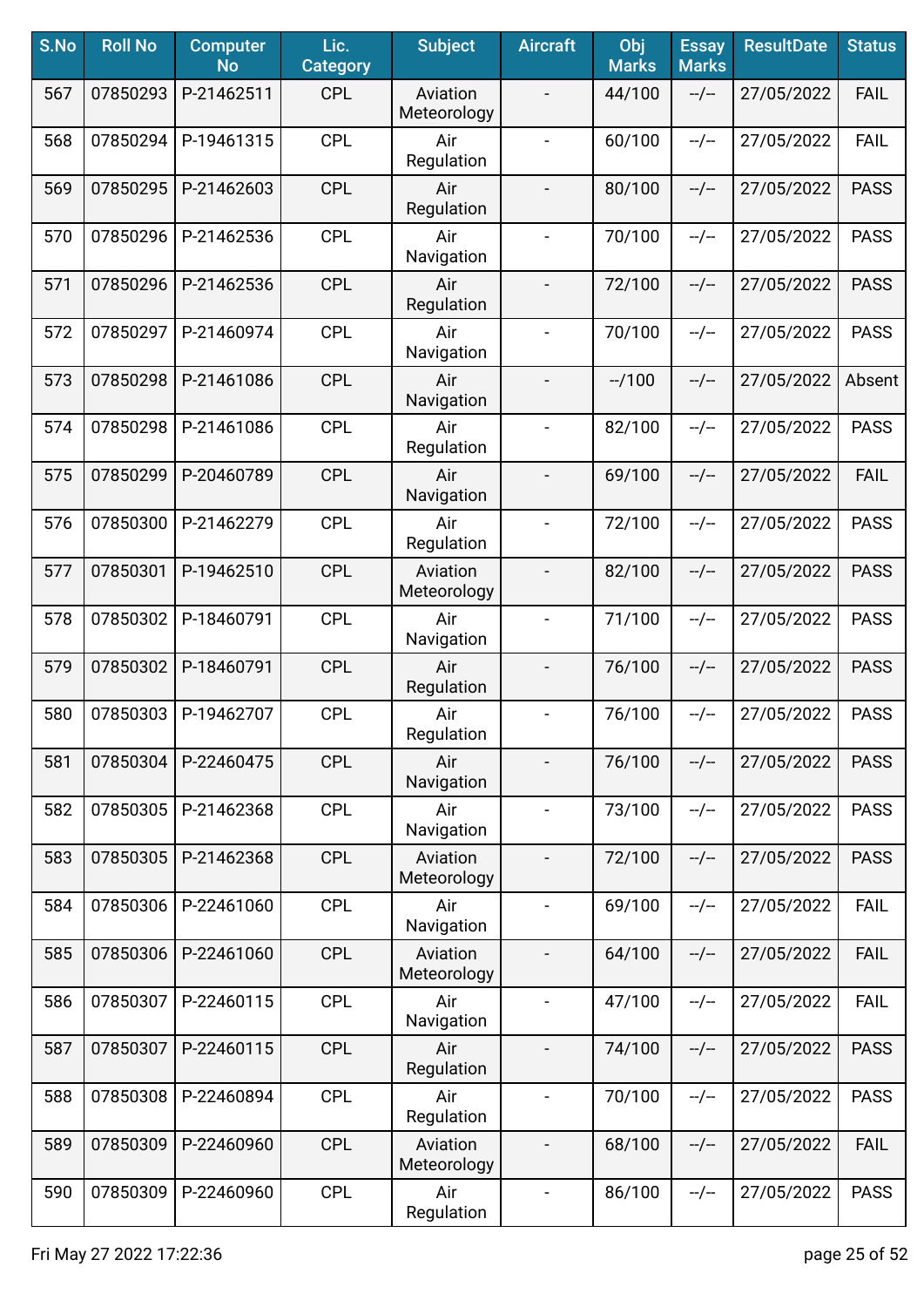| S.No | <b>Roll No</b> | <b>Computer</b><br><b>No</b> | Lic.<br><b>Category</b> | <b>Subject</b>          | <b>Aircraft</b>              | Obj<br><b>Marks</b> | <b>Essay</b><br><b>Marks</b> | <b>ResultDate</b> | <b>Status</b> |
|------|----------------|------------------------------|-------------------------|-------------------------|------------------------------|---------------------|------------------------------|-------------------|---------------|
| 591  | 07850310       | P-21460544                   | <b>CPL</b>              | Air<br>Navigation       |                              | 56/100              | $-/-$                        | 27/05/2022        | <b>FAIL</b>   |
| 592  | 07850311       | P-22460430                   | <b>CPL</b>              | Aviation<br>Meteorology | $\overline{\phantom{a}}$     | 76/100              | $-/-$                        | 27/05/2022        | <b>PASS</b>   |
| 593  | 07850311       | P-22460430                   | <b>CPL</b>              | Air<br>Regulation       | $\overline{\phantom{a}}$     | 70/100              | $-/-$                        | 27/05/2022        | <b>PASS</b>   |
| 594  | 07850312       | P-21460670                   | <b>CPL</b>              | Air<br>Regulation       | $\qquad \qquad \blacksquare$ | 72/100              | $-/-$                        | 27/05/2022        | <b>PASS</b>   |
| 595  | 07850313       | P-19462640                   | <b>CPL</b>              | Air<br>Navigation       | $\blacksquare$               | 49/100              | $-/-$                        | 27/05/2022        | <b>FAIL</b>   |
| 596  | 08850001       | P-21462477                   | <b>CPL</b>              | Air<br>Regulation       | $\overline{\phantom{a}}$     | 72/100              | $-/-$                        | 27/05/2022        | <b>PASS</b>   |
| 597  | 08850002       | P-22460455                   | <b>CPL</b>              | Aviation<br>Meteorology |                              | 80/100              | $-/-$                        | 27/05/2022        | <b>PASS</b>   |
| 598  | 08850003       | P-22460265                   | <b>CPL</b>              | Air<br>Regulation       | $\blacksquare$               | 66/100              | $-/-$                        | 27/05/2022        | <b>FAIL</b>   |
| 599  | 08850004       | P-21461786                   | <b>CPL</b>              | Air<br>Navigation       | $\blacksquare$               | 65/100              | $-/-$                        | 27/05/2022        | <b>FAIL</b>   |
| 600  | 08850005       | P-20460261                   | <b>CPL</b>              | Air<br>Navigation       | $\blacksquare$               | 47/100              | $-/-$                        | 27/05/2022        | <b>FAIL</b>   |
| 601  | 08850006       | P-21461812                   | <b>CPL</b>              | Aviation<br>Meteorology | $\blacksquare$               | 88/100              | $-/-$                        | 27/05/2022        | <b>PASS</b>   |
| 602  | 08850007       | P-21462049                   | <b>CPL</b>              | Air<br>Navigation       | $\blacksquare$               | 78/100              | $-/-$                        | 27/05/2022        | <b>PASS</b>   |
| 603  | 08850008       | P-22460891                   | <b>CPL</b>              | Air<br>Navigation       | $\overline{\phantom{a}}$     | 57/100              | $-/-$                        | 27/05/2022        | <b>FAIL</b>   |
| 604  | 08850009       | P-21462516                   | <b>CPL</b>              | Aviation<br>Meteorology | $\overline{\phantom{a}}$     | 72/100              | $-/-$                        | 27/05/2022        | <b>PASS</b>   |
| 605  | 08850010       | P-22460593                   | <b>CPL</b>              | Technical<br>General    |                              | 62/100              | $-/-$                        | 27/05/2022        | <b>FAIL</b>   |
| 606  | 08850011       | P-21462347                   | <b>CPL</b>              | Air<br>Regulation       | $\blacksquare$               | 78/100              | $-/-$                        | 27/05/2022        | <b>PASS</b>   |
| 607  | 08850012       | P-22460518                   | <b>CPL</b>              | Air<br>Navigation       | $\overline{\phantom{a}}$     | 68/100              | $-/-$                        | 27/05/2022        | <b>FAIL</b>   |
| 608  | 08850013       | P-21462384                   | <b>CPL</b>              | Air<br>Navigation       | $\overline{\phantom{a}}$     | 62/100              | $-/-$                        | 27/05/2022        | <b>FAIL</b>   |
| 609  | 08850014       | P-18460457                   | <b>CPL</b>              | Air<br>Regulation       | $\overline{\phantom{a}}$     | 68/100              | $-/-$                        | 27/05/2022        | <b>FAIL</b>   |
| 610  | 08850015       | P-21460178                   | <b>CPL</b>              | Air<br>Regulation       | $\overline{\phantom{a}}$     | 82/100              | $-/-$                        | 27/05/2022        | <b>PASS</b>   |
| 611  | 08850016       | P-21462525                   | <b>CPL</b>              | Air<br>Regulation       |                              | 64/100              | $-/-$                        | 27/05/2022        | <b>FAIL</b>   |
| 612  | 08850017       | P-21460511                   | <b>CPL</b>              | Air<br>Navigation       |                              | 78/100              | $-/-$                        | 27/05/2022        | <b>PASS</b>   |
| 613  | 08850018       | P-21461866                   | <b>CPL</b>              | Air<br>Regulation       | $\blacksquare$               | 80/100              | --/--                        | 27/05/2022        | <b>PASS</b>   |
| 614  | 08850019       | P-17453449                   | <b>CPL</b>              | Air<br>Regulation       | $\blacksquare$               | 70/100              | --/--                        | 27/05/2022        | <b>PASS</b>   |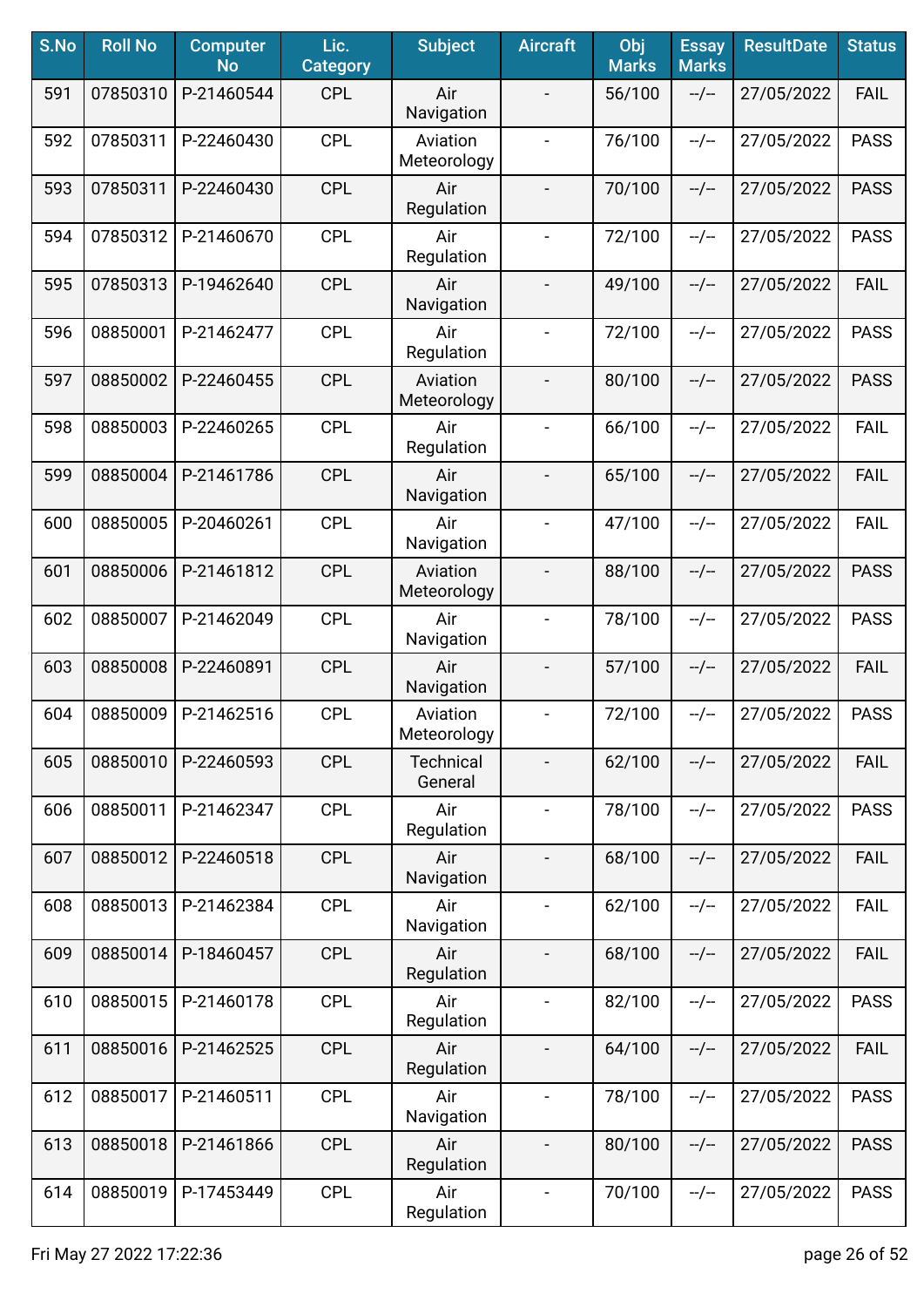| S.No | <b>Roll No</b> | <b>Computer</b><br><b>No</b> | Lic.<br><b>Category</b> | <b>Subject</b>               | <b>Aircraft</b>          | Obj<br><b>Marks</b> | <b>Essay</b><br><b>Marks</b> | <b>ResultDate</b> | <b>Status</b> |
|------|----------------|------------------------------|-------------------------|------------------------------|--------------------------|---------------------|------------------------------|-------------------|---------------|
| 615  | 08850020       | P-20461285                   | <b>CPL</b>              | Air<br>Regulation            |                          | 86/100              | $-/-$                        | 27/05/2022        | <b>PASS</b>   |
| 616  | 08850021       | P-21462570                   | <b>CPL</b>              | Air<br>Navigation            | $\overline{\phantom{a}}$ | 66/100              | $-/-$                        | 27/05/2022        | <b>FAIL</b>   |
| 617  | 08850022       | P-21460832                   | <b>CPL</b>              | Technical<br>Specific        | P-68 C                   | 82/100              | $-/-$                        | 27/05/2022        | <b>PASS</b>   |
| 618  | 08850023       | P-21462613                   | <b>CPL</b>              | Air<br>Regulation            |                          | 46/100              | $-/-$                        | 27/05/2022        | <b>FAIL</b>   |
| 619  | 08850024       | P-22460223                   | <b>CPL</b>              | Air<br>Regulation            | $\blacksquare$           | 78/100              | $-/-$                        | 27/05/2022        | <b>PASS</b>   |
| 620  | 08850025       | P-22460574                   | <b>CPL</b>              | Aviation<br>Meteorology      | $\overline{\phantom{a}}$ | 74/100              | $-/-$                        | 27/05/2022        | <b>PASS</b>   |
| 621  | 08850026       | P-21462486                   | <b>CPL</b>              | <b>Technical</b><br>Specific | Cessna<br>172R           | 60/100              | $-/-$                        | 27/05/2022        | <b>FAIL</b>   |
| 622  | 08850027       | P-22460295                   | <b>CPL</b>              | Aviation<br>Meteorology      |                          | 78/100              | $-/-$                        | 27/05/2022        | <b>PASS</b>   |
| 623  | 08850028       | P-22460130                   | <b>CPL</b>              | Aviation<br>Meteorology      | $\overline{\phantom{a}}$ | 86/100              | $-/-$                        | 27/05/2022        | <b>PASS</b>   |
| 624  | 08850028       | P-22460130                   | <b>CPL</b>              | Air<br>Regulation            | $\blacksquare$           | $-1100$             | $-/-$                        | 27/05/2022        | Absent        |
| 625  | 17850001       | P-22461007                   | <b>CPL</b>              | Aviation<br>Meteorology      | $\overline{\phantom{a}}$ | 82/100              | $-/-$                        | 27/05/2022        | <b>PASS</b>   |
| 626  | 17850002       | P-21460843                   | <b>CPL</b>              | Air<br>Navigation            | $\blacksquare$           | 47/100              | $-/-$                        | 27/05/2022        | <b>FAIL</b>   |
| 627  | 17850003       | P-21462097                   | <b>CPL</b>              | Air<br>Navigation            | $\overline{\phantom{a}}$ | 61/100              | $-/-$                        | 27/05/2022        | <b>FAIL</b>   |
| 628  | 17850004       | P-21461495                   | <b>CPL</b>              | Aviation<br>Meteorology      |                          | 86/100              | $-/-$                        | 27/05/2022        | <b>PASS</b>   |
| 629  | 17850005       | P-20460151                   | <b>CPL</b>              | Air<br>Navigation            |                          | 72/100              | $-/-$                        | 27/05/2022        | <b>PASS</b>   |
| 630  | 17850006       | P-22460966                   | <b>CPL</b>              | Air<br>Navigation            | $\blacksquare$           | 79/100              | $-/-$                        | 27/05/2022        | <b>PASS</b>   |
| 631  | 17850006       | P-22460966                   | <b>CPL</b>              | Aviation<br>Meteorology      | $\overline{\phantom{a}}$ | 86/100              | $-/-$                        | 27/05/2022        | <b>PASS</b>   |
| 632  | 17850007       | P-19460526                   | <b>CPL</b>              | Air<br>Regulation            | $\overline{\phantom{a}}$ | 70/100              | $-/-$                        | 27/05/2022        | <b>PASS</b>   |
| 633  | 17850008       | P-22460941                   | <b>CPL</b>              | Air<br>Navigation            |                          | 75/100              | $-/-$                        | 27/05/2022        | <b>PASS</b>   |
| 634  | 17850009       | P-18460383                   | <b>CPL</b>              | <b>Technical</b><br>General  | $\blacksquare$           | 55/100              | $-/-$                        | 27/05/2022        | <b>FAIL</b>   |
| 635  | 17850010       | P-21461137                   | <b>CPL</b>              | Aviation<br>Meteorology      |                          | 68/100              | $-/-$                        | 27/05/2022        | <b>FAIL</b>   |
| 636  | 17850010       | P-21461137                   | <b>CPL</b>              | <b>Technical</b><br>General  |                          | 71/100              | $-/-$                        | 27/05/2022        | <b>PASS</b>   |
| 637  | 17850011       | P-22460027                   | <b>CPL</b>              | Air<br>Navigation            |                          | 82/100              | --/--                        | 27/05/2022        | <b>PASS</b>   |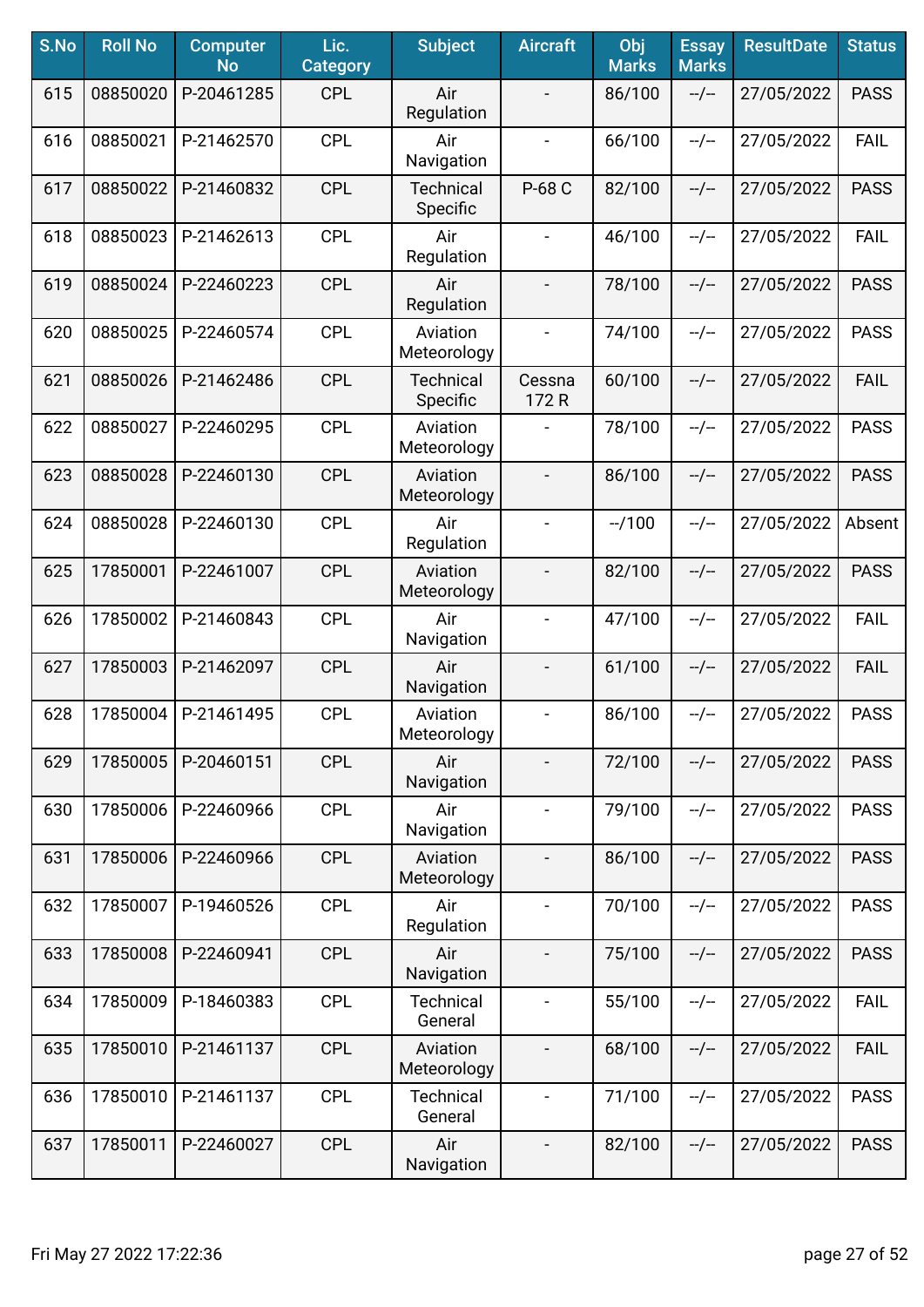| S.No | <b>Roll No</b> | <b>Computer</b><br><b>No</b> | Lic.<br><b>Category</b>      | <b>Subject</b>               | <b>Aircraft</b>          | Obj<br><b>Marks</b> | <b>Essay</b><br><b>Marks</b> | <b>ResultDate</b> | <b>Status</b> |
|------|----------------|------------------------------|------------------------------|------------------------------|--------------------------|---------------------|------------------------------|-------------------|---------------|
| 638  | 17850012       | P-19463056                   | <b>CPLCG</b><br>(Conversion) | Air<br>Navigation<br>Comp    |                          | 73/100              | $-/-$                        | 27/05/2022        | <b>PASS</b>   |
| 639  | 17850013       | P-22460815                   | <b>CPL</b>                   | Aviation<br>Meteorology      | $\overline{\phantom{a}}$ | 56/100              | $-/-$                        | 27/05/2022        | <b>FAIL</b>   |
| 640  | 17850014       | P-19460115                   | <b>CPL</b>                   | <b>Technical</b><br>General  | $\blacksquare$           | 70/100              | $-/-$                        | 27/05/2022        | <b>PASS</b>   |
| 641  | 17850015       | P-22460140                   | <b>CPL</b>                   | Aviation<br>Meteorology      |                          | 40/100              | $-/-$                        | 27/05/2022        | <b>FAIL</b>   |
| 642  | 17850015       | P-22460140                   | <b>CPL</b>                   | Air<br>Regulation            |                          | 58/100              | $-/-$                        | 27/05/2022        | <b>FAIL</b>   |
| 643  | 17850016       | P-21460111                   | <b>CPL</b>                   | Air<br>Regulation            |                          | 58/100              | $-/-$                        | 27/05/2022        | <b>FAIL</b>   |
| 644  | 17850017       | P-18454740                   | <b>CPL</b>                   | Aviation<br>Meteorology      | $\blacksquare$           | 68/100              | $-/-$                        | 27/05/2022        | <b>FAIL</b>   |
| 645  | 17850018       | P-22460688                   | <b>CPL</b>                   | Aviation<br>Meteorology      | $\overline{\phantom{a}}$ | 56/100              | $-/-$                        | 27/05/2022        | <b>FAIL</b>   |
| 646  | 17850019       | P-19460011                   | <b>CPL</b>                   | Air<br>Navigation            | $\blacksquare$           | 65/100              | $-/-$                        | 27/05/2022        | <b>FAIL</b>   |
| 647  | 17850020       | P-08026045                   | <b>CPL</b>                   | <b>Technical</b><br>General  | $\overline{\phantom{a}}$ | 80/100              | $-/-$                        | 27/05/2022        | <b>PASS</b>   |
| 648  | 17850021       | P-18455343                   | <b>CPL</b>                   | <b>Technical</b><br>General  | $\overline{\phantom{a}}$ | 70/100              | $-/-$                        | 27/05/2022        | <b>PASS</b>   |
| 649  | 17850022       | P-22460056                   | <b>CPL</b>                   | Air<br>Navigation            | $\overline{\phantom{a}}$ | 58/100              | $-/-$                        | 27/05/2022        | <b>FAIL</b>   |
| 650  | 17850023       | P-08027778                   | <b>CPL</b>                   | <b>Technical</b><br>Specific | P-68 C                   | 58/100              | $-/-$                        | 27/05/2022        | <b>FAIL</b>   |
| 651  | 17850024       | P-21462555                   | <b>CPL</b>                   | Air<br>Navigation            |                          | 72/100              | $-/-$                        | 27/05/2022        | <b>PASS</b>   |
| 652  | 17850025       | P-21460673                   | <b>CPL</b>                   | Air<br>Navigation            | $\blacksquare$           | 60/100              | $-/-$                        | 27/05/2022        | <b>FAIL</b>   |
| 653  | 17850025       | P-21460673                   | <b>CPL</b>                   | Aviation<br>Meteorology      | $\overline{\phantom{a}}$ | 56/100              | $-/-$                        | 27/05/2022        | <b>FAIL</b>   |
| 654  | 17850026       | P-21461659                   | <b>CPL</b>                   | Air<br>Navigation            | $\overline{\phantom{a}}$ | 88/100              | $-/-$                        | 27/05/2022        | <b>PASS</b>   |
| 655  | 17850027       | P-20460304                   | <b>CPL</b>                   | Air<br>Navigation            |                          | 45/100              | $-/-$                        | 27/05/2022        | <b>FAIL</b>   |
| 656  | 17850027       | P-20460304                   | <b>CPL</b>                   | Aviation<br>Meteorology      |                          | 70/100              | $-/-$                        | 27/05/2022        | <b>PASS</b>   |
| 657  | 17850028       | P-21462397                   | <b>CPL</b>                   | Aviation<br>Meteorology      |                          | 80/100              | $-/-$                        | 27/05/2022        | <b>PASS</b>   |
| 658  | 17850028       | P-21462397                   | <b>CPL</b>                   | Air<br>Regulation            |                          | 74/100              | $-/-$                        | 27/05/2022        | <b>PASS</b>   |
| 659  | 17850029       | P-22460470                   | <b>CPLCG</b><br>(Conversion) | Air<br>Navigation<br>Comp    |                          | 63/100              | --/--                        | 27/05/2022        | <b>FAIL</b>   |
| 660  | 17850030       | P-18460849                   | <b>CPL</b>                   | <b>Technical</b><br>General  | $\overline{\phantom{a}}$ | 55/100              | $-/-$                        | 27/05/2022        | <b>FAIL</b>   |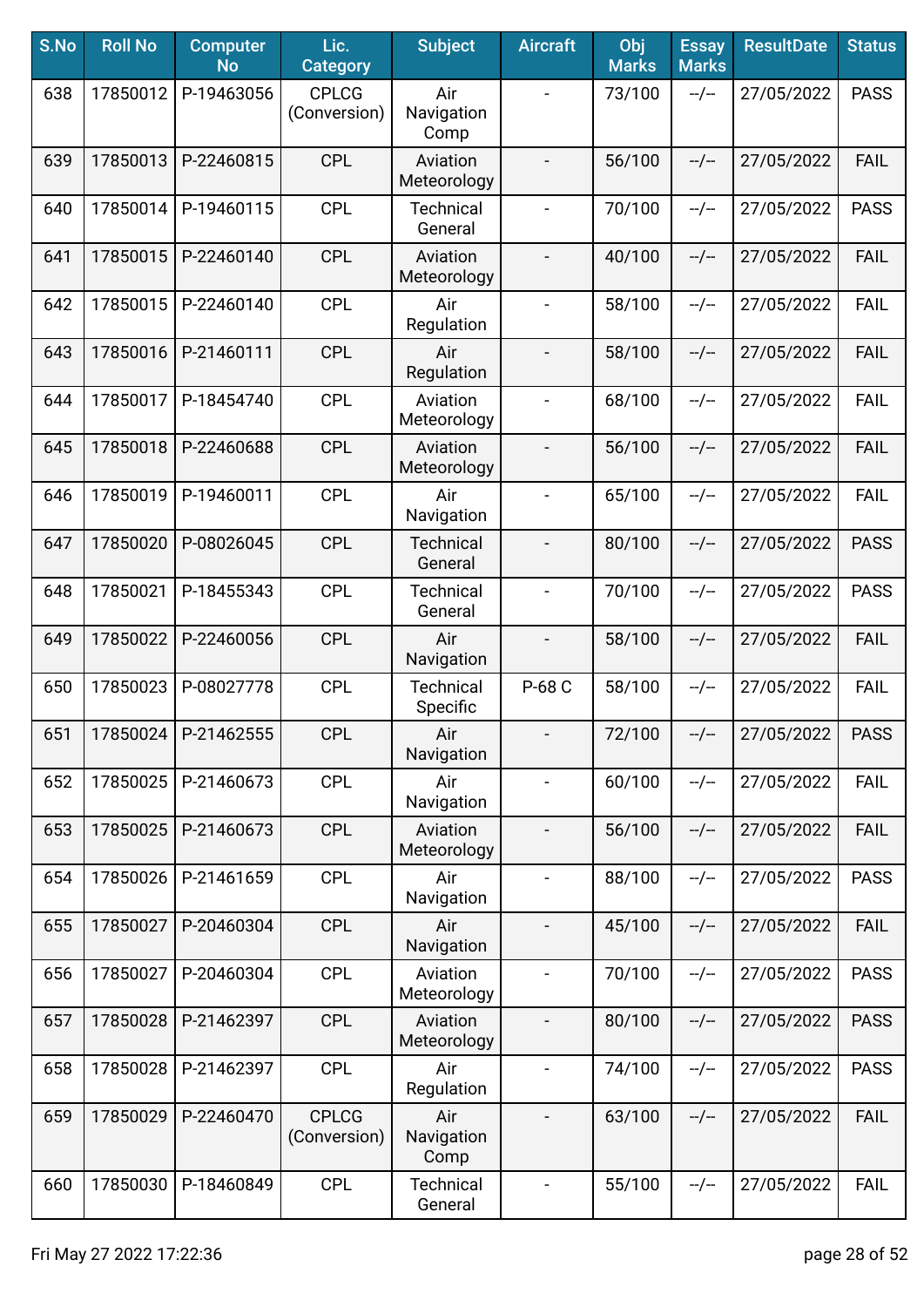| S.No | <b>Roll No</b> | <b>Computer</b><br><b>No</b> | Lic.<br><b>Category</b>      | <b>Subject</b>               | <b>Aircraft</b>          | Obj<br><b>Marks</b> | <b>Essay</b><br><b>Marks</b> | <b>ResultDate</b> | <b>Status</b> |
|------|----------------|------------------------------|------------------------------|------------------------------|--------------------------|---------------------|------------------------------|-------------------|---------------|
| 661  | 17850031       | P-22460005                   | <b>CPL</b>                   | Aviation<br>Meteorology      |                          | 66/100              | $-/-$                        | 27/05/2022        | <b>FAIL</b>   |
| 662  | 17850031       | P-22460005                   | <b>CPL</b>                   | Air<br>Regulation            | $\overline{\phantom{a}}$ | 60/100              | $-/-$                        | 27/05/2022        | <b>FAIL</b>   |
| 663  | 17850032       | P-19462624                   | <b>CPL</b>                   | Air<br>Navigation            | $\blacksquare$           | 65/100              | $-/-$                        | 27/05/2022        | <b>FAIL</b>   |
| 664  | 17850032       | P-19462624                   | <b>CPL</b>                   | Aviation<br>Meteorology      | $\blacksquare$           | 68/100              | $-/-$                        | 27/05/2022        | <b>FAIL</b>   |
| 665  | 17850033       | P-21462496                   | <b>CPL</b>                   | Aviation<br>Meteorology      | $\blacksquare$           | 72/100              | $-/-$                        | 27/05/2022        | <b>PASS</b>   |
| 666  | 17850034       | P-21462493                   | <b>CPL</b>                   | Air<br>Navigation            |                          | 70/100              | $-/-$                        | 27/05/2022        | <b>PASS</b>   |
| 667  | 17850035       | P-22460012                   | <b>CPL</b>                   | Air<br>Regulation            | $\overline{\phantom{a}}$ | 78/100              | $-/-$                        | 27/05/2022        | <b>PASS</b>   |
| 668  | 17850036       | P-11034047                   | <b>CPLCG</b><br>(Defence)    | Air<br>Navigation<br>Comp    | $\overline{\phantom{a}}$ | 57/100              | $-/-$                        | 27/05/2022        | <b>FAIL</b>   |
| 669  | 17850037       | P-21461903                   | <b>CPL</b>                   | Air<br>Regulation            |                          | 62/100              | $-/-$                        | 27/05/2022        | <b>FAIL</b>   |
| 670  | 17850038       | P-22460170                   | <b>CPL</b>                   | Air<br>Regulation            | $\overline{\phantom{a}}$ | 80/100              | $-/-$                        | 27/05/2022        | <b>PASS</b>   |
| 671  | 17850039       | P-22460519                   | <b>CPL</b>                   | Aviation<br>Meteorology      |                          | 74/100              | $-/-$                        | 27/05/2022        | <b>PASS</b>   |
| 672  | 17850040       | P-22460405                   | <b>CPL</b>                   | Aviation<br>Meteorology      |                          | 64/100              | $-/-$                        | 27/05/2022        | <b>FAIL</b>   |
| 673  | 17850041       | P-21461831                   | <b>CPL</b>                   | Aviation<br>Meteorology      |                          | 72/100              | $-/-$                        | 27/05/2022        | <b>PASS</b>   |
| 674  | 17850042       | P-22460924                   | <b>CPL</b>                   | Aviation<br>Meteorology      | $\blacksquare$           | 92/100              | $-/-$                        | 27/05/2022        | <b>PASS</b>   |
| 675  | 17850042       | P-22460924                   | <b>CPL</b>                   | Air<br>Regulation            |                          | 90/100              | $-/-$                        | 27/05/2022        | <b>PASS</b>   |
| 676  | 17850043       | P-21461199                   | <b>CPL</b>                   | Air<br>Navigation            | $\overline{\phantom{a}}$ | 50/100              | $-/-$                        | 27/05/2022        | <b>FAIL</b>   |
| 677  | 17850043       | P-21461199                   | <b>CPL</b>                   | Aviation<br>Meteorology      | $\overline{\phantom{a}}$ | 54/100              | $-/-$                        | 27/05/2022        | <b>FAIL</b>   |
| 678  | 17850044       | P-21462585                   | <b>CPL</b>                   | Air<br>Navigation            | $\overline{\phantom{a}}$ | 74/100              | $-/-$                        | 27/05/2022        | <b>PASS</b>   |
| 679  | 17850045       | P-21460211                   | <b>CPL</b>                   | Air<br>Navigation            |                          | 65/100              | $-/-$                        | 27/05/2022        | <b>FAIL</b>   |
| 680  | 17850046       | P-19463137                   | <b>CPLCG</b><br>(Conversion) | Air<br>Navigation<br>Comp    |                          | 67/100              | $-/-$                        | 27/05/2022        | <b>FAIL</b>   |
| 681  | 17850047       | P-19462826                   | <b>CPL</b>                   | Aviation<br>Meteorology      | $\overline{\phantom{a}}$ | 80/100              | $-/-$                        | 27/05/2022        | <b>PASS</b>   |
| 682  | 17850048       | P-15450122                   | <b>PPL</b>                   | <b>Technical</b><br>General  | $\blacksquare$           | 64/100              | $-/-$                        | 27/05/2022        | <b>FAIL</b>   |
| 683  | 17850048       | P-15450122                   | <b>PPL</b>                   | <b>Technical</b><br>Specific | Cessna<br>172 R          | 76/100              | --/--                        | 27/05/2022        | <b>PASS</b>   |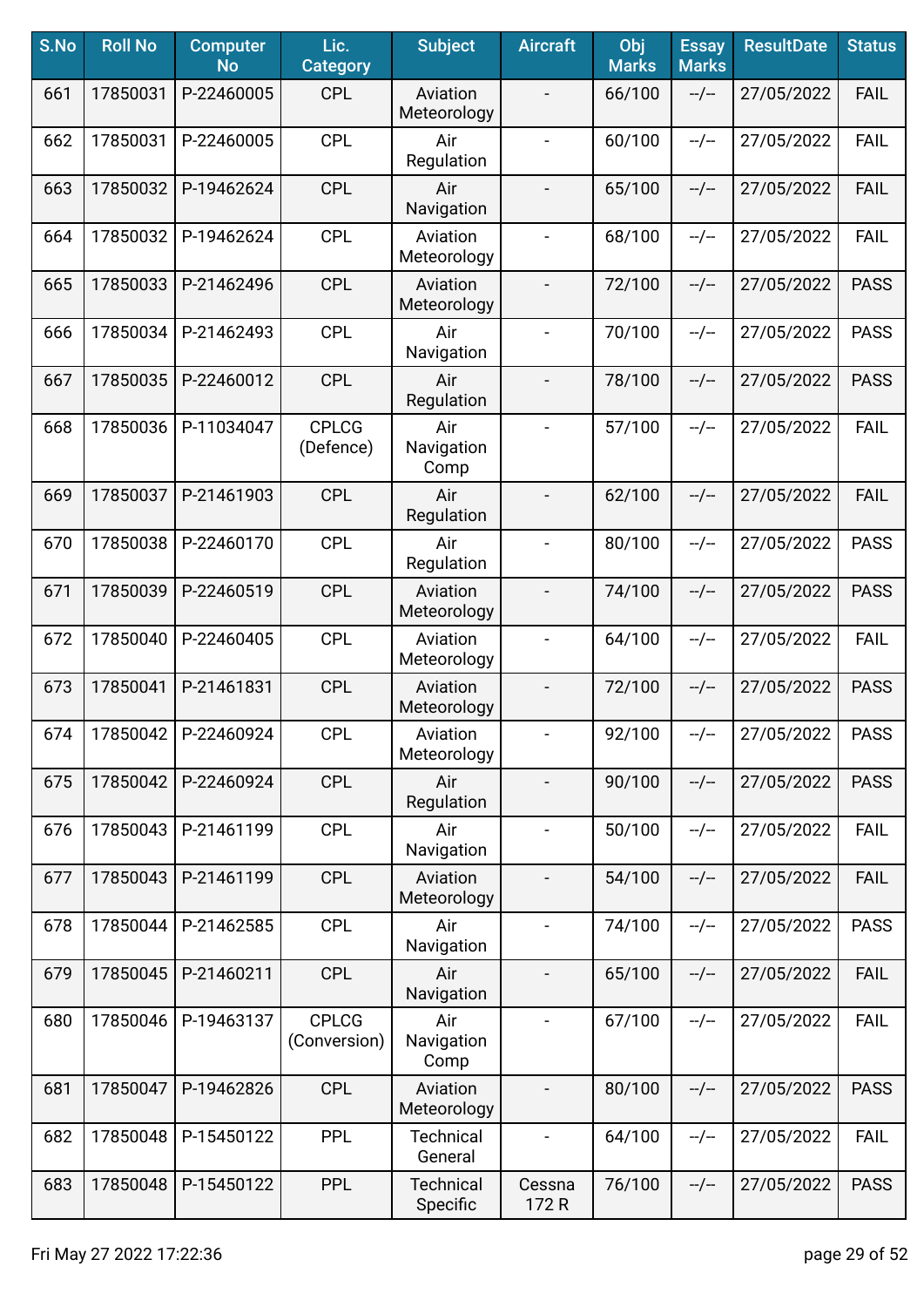| S.No | <b>Roll No</b> | <b>Computer</b><br><b>No</b> | Lic.<br><b>Category</b>      | <b>Subject</b>               | <b>Aircraft</b>              | Obj<br><b>Marks</b> | <b>Essay</b><br><b>Marks</b> | <b>ResultDate</b> | <b>Status</b> |
|------|----------------|------------------------------|------------------------------|------------------------------|------------------------------|---------------------|------------------------------|-------------------|---------------|
| 684  | 17850049       | P-22460978                   | <b>CPL</b>                   | Aviation<br>Meteorology      | $\qquad \qquad -$            | 80/100              | $-/-$                        | 27/05/2022        | <b>PASS</b>   |
| 685  | 17850049       | P-22460978                   | <b>CPL</b>                   | Air<br>Regulation            | $\qquad \qquad \blacksquare$ | 70/100              | $-/-$                        | 27/05/2022        | <b>PASS</b>   |
| 686  | 17850049       | P-22460978                   | <b>CPL</b>                   | <b>Technical</b><br>Specific | Diamond<br>D A 40<br>Lyco    | 84/100              | $-/-$                        | 27/05/2022        | <b>PASS</b>   |
| 687  | 17850050       | P-21460683                   | <b>CPL</b>                   | Aviation<br>Meteorology      |                              | 66/100              | $-/-$                        | 27/05/2022        | FAIL          |
| 688  | 17850051       | P-22460506                   | <b>CPLCG</b><br>(Conversion) | Air<br>Navigation<br>Comp    |                              | 60/100              | $-/-$                        | 27/05/2022        | <b>FAIL</b>   |
| 689  | 17850052       | P-15450124                   | <b>CPL</b>                   | Air<br>Navigation            |                              | 56/100              | $-/-$                        | 27/05/2022        | <b>FAIL</b>   |
| 690  | 17850052       | P-15450124                   | <b>CPL</b>                   | <b>Technical</b><br>Specific | Cessna<br>172 R              | 76/100              | $-/-$                        | 27/05/2022        | <b>PASS</b>   |
| 691  | 17850053       | P-16451249                   | <b>CPL</b>                   | Air<br>Navigation            |                              | $-1100$             | $-/-$                        | 27/05/2022        | Absent        |
| 692  | 17850053       | P-16451249                   | <b>CPL</b>                   | Aviation<br>Meteorology      | $\blacksquare$               | 70/100              | $-/-$                        | 27/05/2022        | <b>PASS</b>   |
| 693  | 17850054       | P-19461622                   | <b>CPL</b>                   | <b>Technical</b><br>General  | $\overline{\phantom{0}}$     | 69/100              | $-/-$                        | 27/05/2022        | <b>FAIL</b>   |
| 694  | 17850055       | P-19460723                   | <b>CPL</b>                   | Aviation<br>Meteorology      |                              | $-1100$             | $-/-$                        | 27/05/2022        | Absent        |
| 695  | 17850056       | P-21462084                   | <b>CPL</b>                   | Air<br>Navigation            |                              | 63/100              | $-/-$                        | 27/05/2022        | <b>FAIL</b>   |
| 696  | 17850057       | P-22461006                   | <b>CPL</b>                   | Aviation<br>Meteorology      | $\overline{\phantom{0}}$     | 76/100              | $-/-$                        | 27/05/2022        | <b>PASS</b>   |
| 697  | 17850058       | P-22460113                   | <b>CPL</b>                   | Aviation<br>Meteorology      |                              | 34/100              | $-/-$                        | 27/05/2022        | <b>FAIL</b>   |
| 698  | 17850059       | P-18454278                   | <b>CPL</b>                   | <b>Technical</b><br>General  | $\blacksquare$               | 69/100              | $-/-$                        | 27/05/2022        | <b>FAIL</b>   |
| 699  | 17850060       | P-22460586                   | <b>CPL</b>                   | <b>Technical</b><br>General  | $\overline{\phantom{a}}$     | 50/100              | $-/-$                        | 27/05/2022        | <b>FAIL</b>   |
| 700  | 17850060       | P-22460586                   | <b>CPL</b>                   | <b>Technical</b><br>Specific | Cessna<br>152 A              | 86/100              | $-/-$                        | 27/05/2022        | <b>PASS</b>   |
| 701  | 17850061       | P-21461269                   | <b>CPL</b>                   | Air<br>Regulation            |                              | 80/100              | $-/-$                        | 27/05/2022        | <b>PASS</b>   |
| 702  | 17850062       | P-21462072                   | <b>CPL</b>                   | Air<br>Navigation            | $\qquad \qquad -$            | 77/100              | $-/-$                        | 27/05/2022        | <b>PASS</b>   |
| 703  | 17850063       | P-21462102                   | <b>CPL</b>                   | Air<br>Regulation            |                              | 80/100              | $-/-$                        | 27/05/2022        | <b>PASS</b>   |
| 704  | 17850064       | P-19462788                   | <b>CPL</b>                   | Air<br>Navigation            | $\blacksquare$               | 74/100              | $-/-$                        | 27/05/2022        | <b>PASS</b>   |
| 705  | 17850064       | P-19462788                   | <b>CPL</b>                   | <b>Technical</b><br>General  | $\qquad \qquad \blacksquare$ | 66/100              | $-/-$                        | 27/05/2022        | <b>FAIL</b>   |
| 706  | 17850065       | P-21460815                   | <b>CPL</b>                   | Air<br>Navigation            | $\blacksquare$               | 77/100              | $-/-$                        | 27/05/2022        | <b>PASS</b>   |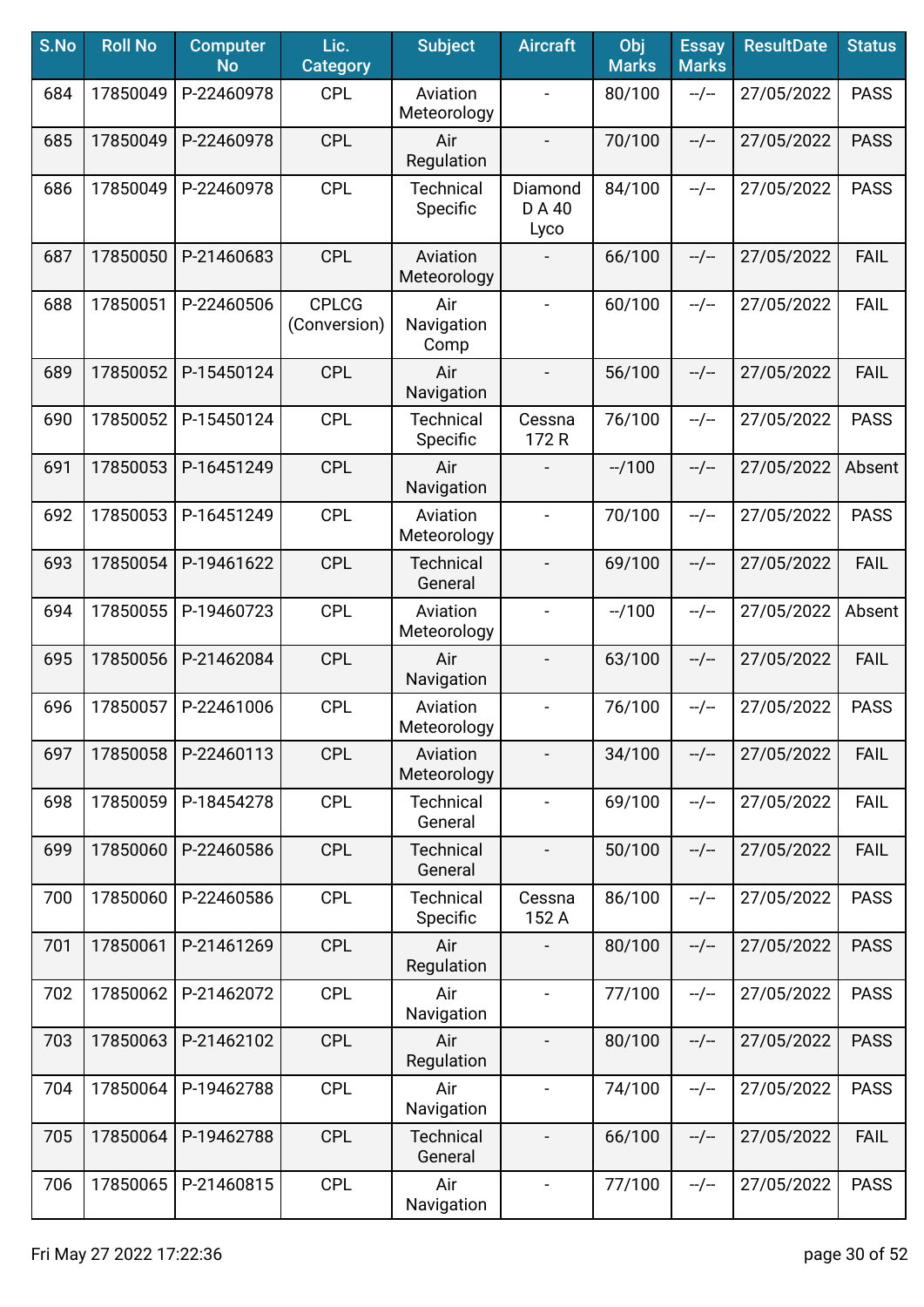| S.No | <b>Roll No</b> | <b>Computer</b><br><b>No</b> | Lic.<br><b>Category</b> | <b>Subject</b>               | <b>Aircraft</b>              | Obj<br><b>Marks</b> | <b>Essay</b><br><b>Marks</b> | <b>ResultDate</b> | <b>Status</b> |
|------|----------------|------------------------------|-------------------------|------------------------------|------------------------------|---------------------|------------------------------|-------------------|---------------|
| 707  | 17850066       | P-19462278                   | <b>CPL</b>              | <b>Technical</b><br>General  |                              | 72/100              | $-/-$                        | 27/05/2022        | <b>PASS</b>   |
| 708  | 17850067       | P-21460415                   | <b>CPL</b>              | Air<br>Regulation            | $\overline{\phantom{a}}$     | 76/100              | $-/-$                        | 27/05/2022        | <b>PASS</b>   |
| 709  | 17850067       | P-21460415                   | <b>CPL</b>              | <b>Technical</b><br>Specific | P-68 C                       | 80/100              | $-/-$                        | 27/05/2022        | <b>PASS</b>   |
| 710  | 17850068       | P-18460758                   | <b>CPL</b>              | Air<br>Navigation            |                              | 63/100              | $-/-$                        | 27/05/2022        | <b>FAIL</b>   |
| 711  | 17850069       | P-22460633                   | <b>CPL</b>              | Aviation<br>Meteorology      |                              | 88/100              | $-/-$                        | 27/05/2022        | <b>PASS</b>   |
| 712  | 17850069       | P-22460633                   | <b>CPL</b>              | Air<br>Regulation            |                              | 84/100              | $-/-$                        | 27/05/2022        | <b>PASS</b>   |
| 713  | 17850070       | P-21461217                   | <b>CPL</b>              | Air<br>Regulation            |                              | 80/100              | $-/-$                        | 27/05/2022        | <b>PASS</b>   |
| 714  | 17850071       | P-19462939                   | <b>CPL</b>              | Air<br>Navigation            | $\overline{\phantom{a}}$     | 55/100              | $-/-$                        | 27/05/2022        | <b>FAIL</b>   |
| 715  | 17850071       | P-19462939                   | <b>CPL</b>              | Air<br>Regulation            | $\overline{\phantom{a}}$     | 80/100              | $-/-$                        | 27/05/2022        | <b>PASS</b>   |
| 716  | 17850072       | P-21462246                   | <b>CPL</b>              | Air<br>Regulation            | $\blacksquare$               | 84/100              | $-/-$                        | 27/05/2022        | <b>PASS</b>   |
| 717  | 17850073       | P-22460001                   | <b>CPL</b>              | Air<br>Navigation            |                              | 45/100              | $-/-$                        | 27/05/2022        | FAIL          |
| 718  | 17850073       | P-22460001                   | <b>CPL</b>              | Aviation<br>Meteorology      |                              | 48/100              | $-/-$                        | 27/05/2022        | <b>FAIL</b>   |
| 719  | 17850073       | P-22460001                   | <b>CPL</b>              | Air<br>Regulation            |                              | 44/100              | $-/-$                        | 27/05/2022        | <b>FAIL</b>   |
| 720  | 17850074       | P-21461181                   | <b>CPL</b>              | Air<br>Navigation            | $\qquad \qquad \blacksquare$ | 62/100              | $-/-$                        | 27/05/2022        | <b>FAIL</b>   |
| 721  | 17850075       | P-19460052                   | <b>CPL</b>              | Aviation<br>Meteorology      |                              | 52/100              | $-/-$                        | 27/05/2022        | <b>FAIL</b>   |
| 722  | 17850076       | P-20460439                   | <b>CPL</b>              | Air<br>Navigation            | $\blacksquare$               | 70/100              | $-/-$                        | 27/05/2022        | <b>PASS</b>   |
| 723  | 17850077       | P-21460679                   | <b>CPL</b>              | Air<br>Navigation            | $\overline{\phantom{a}}$     | 77/100              | $-/-$                        | 27/05/2022        | <b>PASS</b>   |
| 724  | 19850001       | P-21461918                   | <b>CPL</b>              | Air<br>Navigation            | $\blacksquare$               | 79/100              | $-/-$                        | 27/05/2022        | <b>PASS</b>   |
| 725  | 19850002       | P-19461817                   | <b>CPL</b>              | Air<br>Regulation            | $\overline{\phantom{a}}$     | 68/100              | $-/-$                        | 27/05/2022        | <b>FAIL</b>   |
| 726  | 19850002       | P-19461817                   | <b>CPL</b>              | <b>Technical</b><br>Specific | Cessna<br>172 R              | 76/100              | $-/-$                        | 27/05/2022        | <b>PASS</b>   |
| 727  | 19850003       | P-19460600                   | <b>CPL</b>              | Air<br>Navigation            |                              | 82/100              | $-/-$                        | 27/05/2022        | <b>PASS</b>   |
| 728  | 19850003       | P-19460600                   | <b>CPL</b>              | Air<br>Regulation            | $\blacksquare$               | 80/100              | $-/-$                        | 27/05/2022        | <b>PASS</b>   |
| 729  | 19850004       | P-22460665                   | <b>CPL</b>              | Aviation<br>Meteorology      |                              | 86/100              | $-/-$                        | 27/05/2022        | <b>PASS</b>   |
| 730  | 19850005       | P-21461512                   | <b>CPL</b>              | Air<br>Regulation            | $\blacksquare$               | 84/100              | $-/-$                        | 27/05/2022        | <b>PASS</b>   |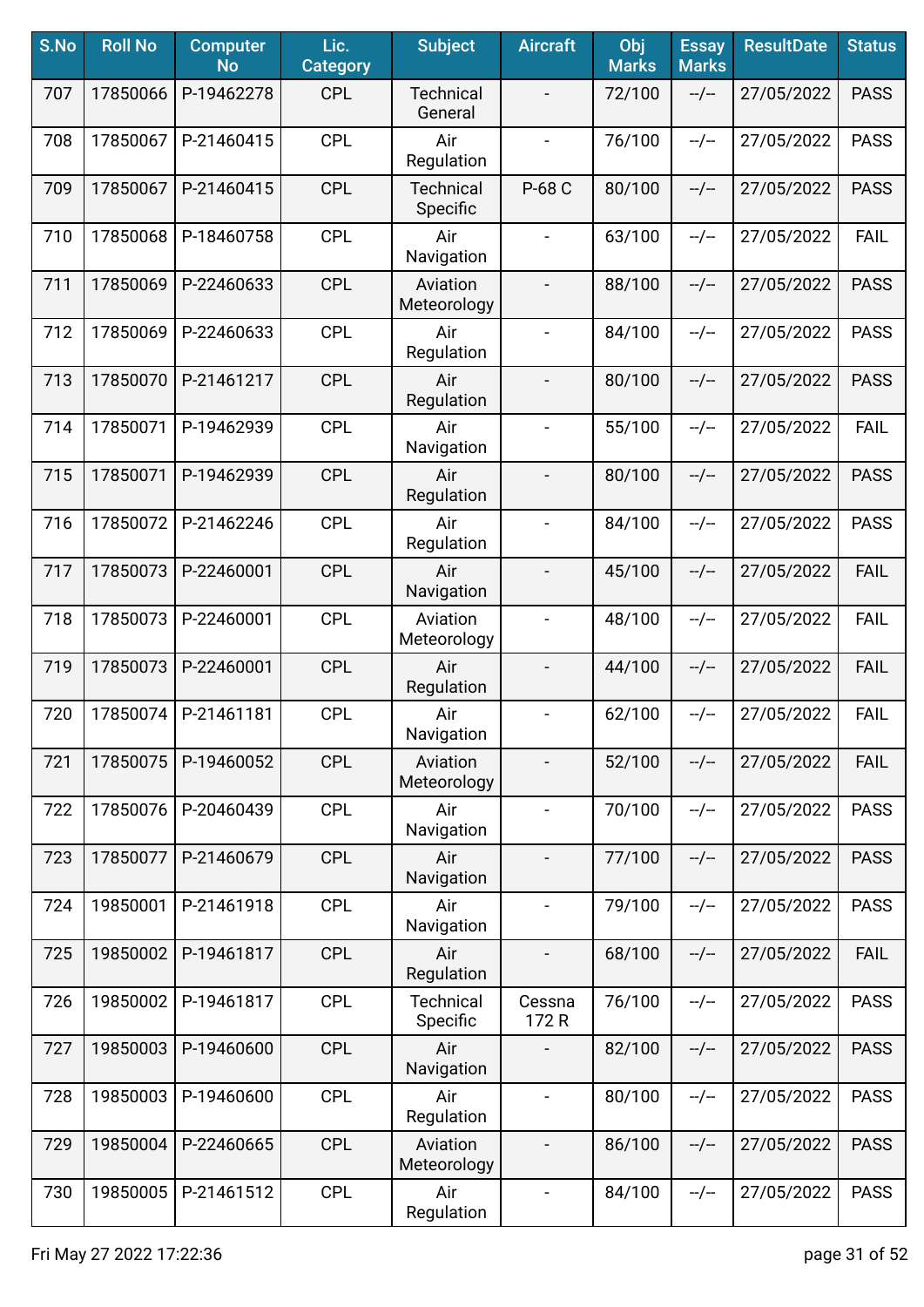| S.No | <b>Roll No</b> | <b>Computer</b><br><b>No</b> | Lic.<br><b>Category</b> | <b>Subject</b>               | <b>Aircraft</b>           | Obj<br><b>Marks</b> | <b>Essay</b><br><b>Marks</b> | <b>ResultDate</b> | <b>Status</b> |
|------|----------------|------------------------------|-------------------------|------------------------------|---------------------------|---------------------|------------------------------|-------------------|---------------|
| 731  | 19850006       | P-21461902                   | <b>CPL</b>              | <b>Technical</b><br>General  |                           | 65/100              | $-/-$                        | 27/05/2022        | <b>FAIL</b>   |
| 732  | 19850007       | P-21462466                   | <b>CPL</b>              | Air<br>Regulation            | $\blacksquare$            | 64/100              | $-/-$                        | 27/05/2022        | <b>FAIL</b>   |
| 733  | 19850008       | P-21460392                   | <b>CPL</b>              | Air<br>Navigation            | $\overline{\phantom{a}}$  | 63/100              | $-/-$                        | 27/05/2022        | <b>FAIL</b>   |
| 734  | 19850009       | P-21460406                   | <b>CPL</b>              | Aviation<br>Meteorology      | $\overline{\phantom{a}}$  | 88/100              | $-/-$                        | 27/05/2022        | <b>PASS</b>   |
| 735  | 19850010       | P-21461238                   | <b>CPL</b>              | Air<br>Regulation            | $\overline{\phantom{a}}$  | 80/100              | $-/-$                        | 27/05/2022        | <b>PASS</b>   |
| 736  | 19850011       | P-22460913                   | <b>CPL</b>              | Aviation<br>Meteorology      | $\overline{\phantom{a}}$  | 76/100              | $-/-$                        | 27/05/2022        | <b>PASS</b>   |
| 737  | 19850011       | P-22460913                   | <b>CPL</b>              | Air<br>Regulation            | $\overline{\phantom{a}}$  | 88/100              | $-/-$                        | 27/05/2022        | <b>PASS</b>   |
| 738  | 19850011       | P-22460913                   | <b>CPL</b>              | <b>Technical</b><br>Specific | Cessna<br>172R            | 68/100              | $-/-$                        | 27/05/2022        | <b>FAIL</b>   |
| 739  | 19850012       | P-19460580                   | <b>CPL</b>              | Air<br>Regulation            |                           | 66/100              | $-/-$                        | 27/05/2022        | <b>FAIL</b>   |
| 740  | 19850013       | P-21462390                   | <b>CPL</b>              | Air<br>Regulation            | $\blacksquare$            | 82/100              | $-/-$                        | 27/05/2022        | <b>PASS</b>   |
| 741  | 19850014       | P-21462218                   | <b>CPL</b>              | Air<br>Regulation            | $\overline{\phantom{a}}$  | 80/100              | $-/-$                        | 27/05/2022        | <b>PASS</b>   |
| 742  | 19850015       | P-22460678                   | <b>CPL</b>              | Aviation<br>Meteorology      | $\blacksquare$            | 82/100              | $-/-$                        | 27/05/2022        | <b>PASS</b>   |
| 743  | 19850016       | P-21461337                   | <b>CPL</b>              | Air<br>Regulation            | $\overline{\phantom{a}}$  | 80/100              | $-/-$                        | 27/05/2022        | <b>PASS</b>   |
| 744  | 19850017       | P-19460320                   | <b>CPL</b>              | Air<br>Navigation            | $\overline{\phantom{a}}$  | 53/100              | $-/-$                        | 27/05/2022        | <b>FAIL</b>   |
| 745  | 19850018       | P-21461877                   | <b>CPL</b>              | Air<br>Navigation            |                           | 67/100              | $-/-$                        | 27/05/2022        | <b>FAIL</b>   |
| 746  | 19850019       | P-19463177                   | <b>CPL</b>              | Aviation<br>Meteorology      | $\overline{\phantom{a}}$  | 58/100              | $-/-$                        | 27/05/2022        | <b>FAIL</b>   |
| 747  | 19850020       | P-22460258                   | <b>CPL</b>              | Air<br>Regulation            | $\overline{\phantom{a}}$  | 54/100              | $-/-$                        | 27/05/2022        | <b>FAIL</b>   |
| 748  | 19850021       | P-18460730                   | <b>CPL</b>              | Air<br>Navigation            | $\overline{\phantom{a}}$  | 79/100              | $-/-$                        | 27/05/2022        | <b>PASS</b>   |
| 749  | 19850022       | P-22460627                   | <b>CPL</b>              | Air<br>Regulation            | $\overline{\phantom{a}}$  | 50/100              | $-/-$                        | 27/05/2022        | <b>FAIL</b>   |
| 750  | 19850022       | P-22460627                   | <b>CPL</b>              | <b>Technical</b><br>Specific | Diamond<br>D A 40<br>Lyco | 64/100              | $-/-$                        | 27/05/2022        | <b>FAIL</b>   |
| 751  | 19850023       | P-21461520                   | <b>CPL</b>              | <b>Technical</b><br>General  |                           | 81/100              | $-/-$                        | 27/05/2022        | <b>PASS</b>   |
| 752  | 19850024       | P-22460841                   | <b>CPL</b>              | Air<br>Regulation            | $\blacksquare$            | 92/100              | $-/-$                        | 27/05/2022        | <b>PASS</b>   |
| 753  | 19850025       | P-21461935                   | <b>CPL</b>              | Air<br>Regulation            | $\overline{\phantom{a}}$  | 76/100              | --/--                        | 27/05/2022        | <b>PASS</b>   |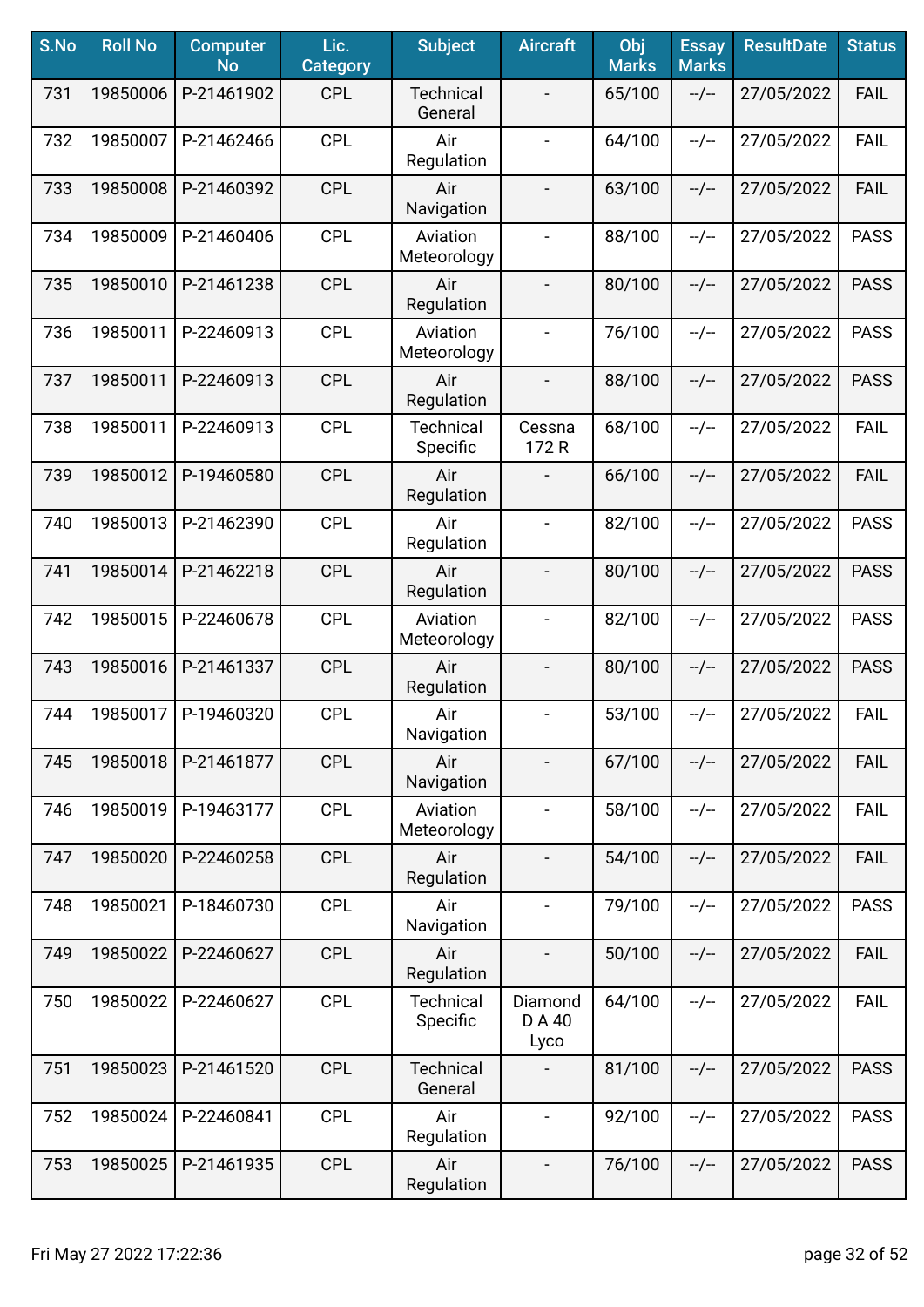| S.No | <b>Roll No</b> | <b>Computer</b><br><b>No</b> | Lic.<br><b>Category</b>   | <b>Subject</b>               | <b>Aircraft</b>          | Obj<br><b>Marks</b> | <b>Essay</b><br><b>Marks</b> | <b>ResultDate</b> | <b>Status</b> |
|------|----------------|------------------------------|---------------------------|------------------------------|--------------------------|---------------------|------------------------------|-------------------|---------------|
| 754  | 19850026       | P-22460437                   | <b>CPL</b>                | Air<br>Regulation            |                          | 80/100              | $-/-$                        | 27/05/2022        | <b>PASS</b>   |
| 755  | 19850027       | P-21462380                   | <b>CPL</b>                | Air<br>Regulation            | $\overline{\phantom{a}}$ | 74/100              | $-/-$                        | 27/05/2022        | <b>PASS</b>   |
| 756  | 19850028       | P-22460278                   | <b>CPL</b>                | Air<br>Navigation            | $\blacksquare$           | 55/100              | $-/-$                        | 27/05/2022        | <b>FAIL</b>   |
| 757  | 19850028       | P-22460278                   | <b>CPL</b>                | Aviation<br>Meteorology      |                          | 52/100              | $-/-$                        | 27/05/2022        | <b>FAIL</b>   |
| 758  | 19850029       | P-22461126                   | <b>CPL</b>                | Air<br>Regulation            | $\overline{\phantom{a}}$ | 62/100              | $-/-$                        | 27/05/2022        | <b>FAIL</b>   |
| 759  | 19850030       | P-21462205                   | <b>CPL</b>                | Aviation<br>Meteorology      | $\overline{a}$           | 78/100              | $-/-$                        | 27/05/2022        | <b>PASS</b>   |
| 760  | 19850031       | P-19460066                   | <b>CPL</b>                | Air<br>Navigation            |                          | 66/100              | $-/-$                        | 27/05/2022        | <b>FAIL</b>   |
| 761  | 19850032       | P-21461966                   | <b>CPL</b>                | Air<br>Regulation            | $\overline{\phantom{a}}$ | 90/100              | $-/-$                        | 27/05/2022        | <b>PASS</b>   |
| 762  | 19850033       | P-21461372                   | <b>CPL</b>                | Air<br>Regulation            | $\overline{\phantom{a}}$ | 80/100              | $-/-$                        | 27/05/2022        | <b>PASS</b>   |
| 763  | 19850034       | P-20460349                   | <b>CPL</b>                | Technical<br>Specific        | Cessna<br>172R           | 94/100              | $-/-$                        | 27/05/2022        | <b>PASS</b>   |
| 764  | 19850035       | P-21461060                   | <b>CPL</b>                | Air<br>Regulation            |                          | 44/100              | $-/-$                        | 27/05/2022        | <b>FAIL</b>   |
| 765  | 19850035       | P-21461060                   | <b>CPL</b>                | <b>Technical</b><br>Specific | Cessna<br>172R           | 66/100              | $-/-$                        | 27/05/2022        | <b>FAIL</b>   |
| 766  | 19850036       | P-22460077                   | <b>CPL</b>                | Air<br>Regulation            |                          | 70/100              | $-/-$                        | 27/05/2022        | <b>PASS</b>   |
| 767  | 19850037       | P-18455563                   | <b>CPL</b>                | <b>Technical</b><br>General  |                          | 74/100              | $-/-$                        | 27/05/2022        | <b>PASS</b>   |
| 768  | 19850038       | P-20461306                   | <b>CPL</b>                | Air<br>Regulation            |                          | $-1100$             | $-/-$                        | 27/05/2022        | Absent        |
| 769  | 19850039       | P-17453051                   | <b>CPL</b>                | Air<br>Regulation            | $\overline{\phantom{a}}$ | 84/100              | $-/-$                        | 27/05/2022        | <b>PASS</b>   |
| 770  | 19850040       | P-21462568                   | <b>CPL</b>                | Air<br>Regulation            | $\overline{\phantom{a}}$ | 82/100              | $-/-$                        | 27/05/2022        | <b>PASS</b>   |
| 771  | 19850041       | P-22460969                   | <b>CPL</b>                | Air<br>Regulation            | $\overline{a}$           | 84/100              | $-/-$                        | 27/05/2022        | <b>PASS</b>   |
| 772  | 19850042       | P-20460101                   | <b>CPLCG</b><br>(Defence) | Air<br>Navigation<br>Comp    |                          | 71/100              | $-/-$                        | 27/05/2022        | <b>PASS</b>   |
| 773  | 19850043       | P-22460498                   | <b>CPL</b>                | Aviation<br>Meteorology      |                          | 74/100              | $-/-$                        | 27/05/2022        | <b>PASS</b>   |
| 774  | 19850043       | P-22460498                   | <b>CPL</b>                | <b>Technical</b><br>General  |                          | 74/100              | $-/-$                        | 27/05/2022        | <b>PASS</b>   |
| 775  | 19850044       | P-19462555                   | <b>CPL</b>                | Air<br>Navigation            | $\overline{\phantom{a}}$ | 76/100              | $-/-$                        | 27/05/2022        | <b>PASS</b>   |
| 776  | 19850045       | P-22460023                   | <b>CPL</b>                | Aviation<br>Meteorology      | $\blacksquare$           | 66/100              | --/--                        | 27/05/2022        | <b>FAIL</b>   |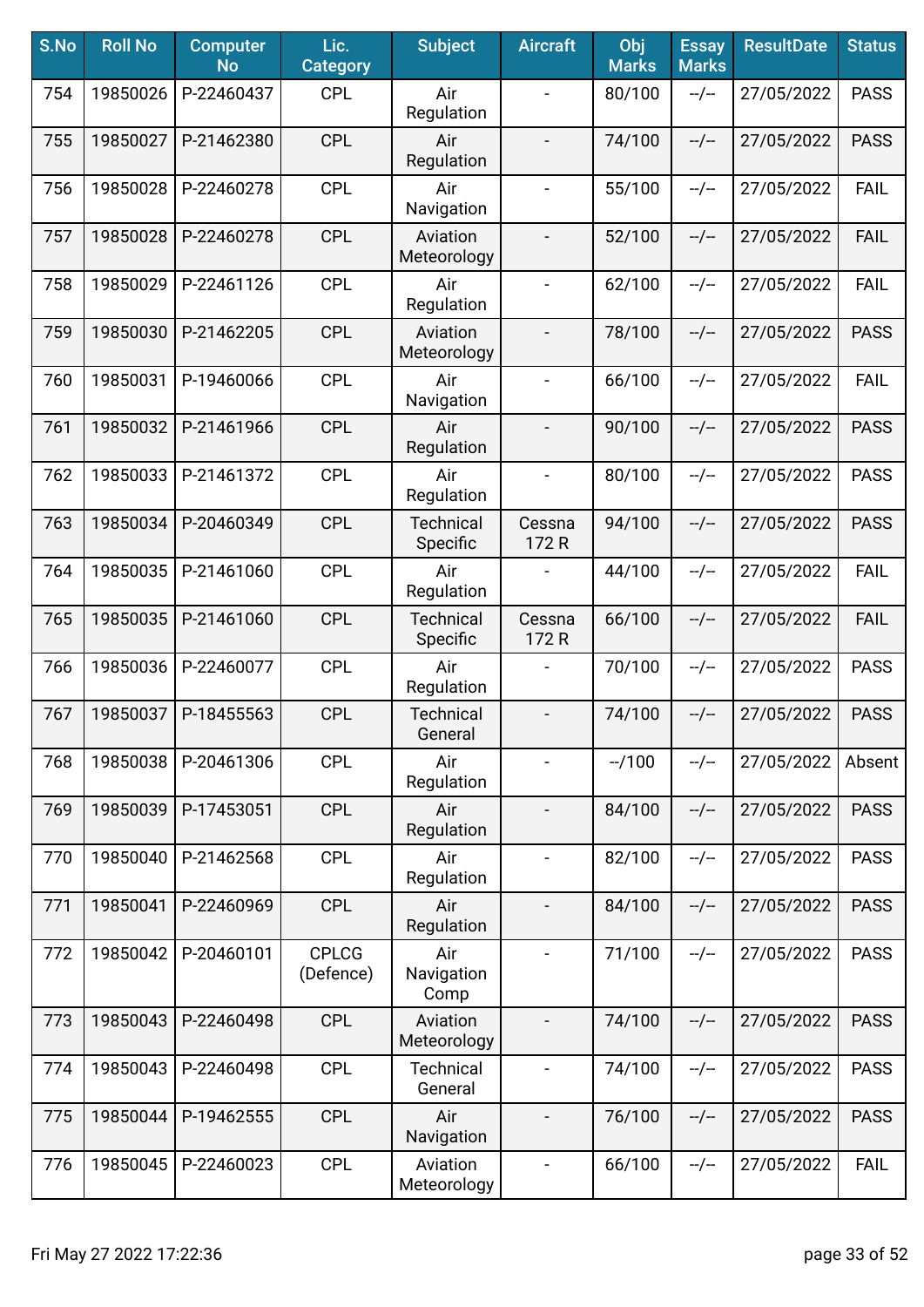| S.No | <b>Roll No</b> | <b>Computer</b><br><b>No</b> | Lic.<br><b>Category</b>      | <b>Subject</b>              | <b>Aircraft</b>          | Obj<br><b>Marks</b> | <b>Essay</b><br><b>Marks</b> | <b>ResultDate</b> | <b>Status</b> |
|------|----------------|------------------------------|------------------------------|-----------------------------|--------------------------|---------------------|------------------------------|-------------------|---------------|
| 777  | 19850045       | P-22460023                   | <b>CPL</b>                   | <b>Technical</b><br>General |                          | 73/100              | $-/-$                        | 27/05/2022        | <b>PASS</b>   |
| 778  | 19850046       | P-21460719                   | <b>CPL</b>                   | Air<br>Navigation           |                          | 74/100              | $-/-$                        | 27/05/2022        | <b>PASS</b>   |
| 779  | 19850047       | P-22460767                   | <b>CPL</b>                   | Aviation<br>Meteorology     | $\overline{\phantom{a}}$ | 40/100              | $-/-$                        | 27/05/2022        | <b>FAIL</b>   |
| 780  | 19850048       | P-21462474                   | <b>CPL</b>                   | Air<br>Regulation           | $\blacksquare$           | 54/100              | $-/-$                        | 27/05/2022        | <b>FAIL</b>   |
| 781  | 19850049       | P-22460045                   | <b>CPL</b>                   | Air<br>Regulation           |                          | 54/100              | $-/-$                        | 27/05/2022        | <b>FAIL</b>   |
| 782  | 19850050       | P-21462564                   | <b>CPL</b>                   | Air<br>Navigation           |                          | 75/100              | $-/-$                        | 27/05/2022        | <b>PASS</b>   |
| 783  | 19850050       | P-21462564                   | <b>CPL</b>                   | Aviation<br>Meteorology     |                          | 88/100              | $-/-$                        | 27/05/2022        | <b>PASS</b>   |
| 784  | 19850051       | P-21462154                   | <b>CPL</b>                   | Air<br>Regulation           | $\overline{\phantom{a}}$ | 72/100              | $-/-$                        | 27/05/2022        | <b>PASS</b>   |
| 785  | 19850052       | P-21462197                   | <b>CPL</b>                   | Air<br>Regulation           | $\overline{\phantom{0}}$ | 60/100              | $-/-$                        | 27/05/2022        | <b>FAIL</b>   |
| 786  | 19850053       | P-21462563                   | <b>CPL</b>                   | Air<br>Regulation           | $\blacksquare$           | 60/100              | $-/-$                        | 27/05/2022        | <b>FAIL</b>   |
| 787  | 19850054       | P-21461315                   | <b>CPL</b>                   | Air<br>Navigation           |                          | 70/100              | $-/-$                        | 27/05/2022        | <b>PASS</b>   |
| 788  | 19850055       | P-19463260                   | <b>CPL</b>                   | Aviation<br>Meteorology     |                          | 66/100              | $-/-$                        | 27/05/2022        | <b>FAIL</b>   |
| 789  | 19850055       | P-19463260                   | <b>CPL</b>                   | Air<br>Regulation           |                          | 68/100              | $-/-$                        | 27/05/2022        | <b>FAIL</b>   |
| 790  | 19850056       | P-21462273                   | <b>CPL</b>                   | Air<br>Navigation           | $\blacksquare$           | 77/100              | $-/-$                        | 27/05/2022        | <b>PASS</b>   |
| 791  | 19850057       | P-21460928                   | <b>CPL</b>                   | Air<br>Regulation           |                          | 44/100              | $-/-$                        | 27/05/2022        | <b>FAIL</b>   |
| 792  | 19850058       | P-21461064                   | <b>CPL</b>                   | <b>Technical</b><br>General | $\blacksquare$           | 79/100              | $-/-$                        | 27/05/2022        | <b>PASS</b>   |
| 793  | 19850059       | P-09029546                   | <b>CPLCG</b><br>(Conversion) | Air<br>Regulation           | $\overline{\phantom{a}}$ | 68/100              | $-/-$                        | 27/05/2022        | <b>FAIL</b>   |
| 794  | 19850060       | P-22460770                   | <b>CPL</b>                   | Air<br>Navigation           | $\blacksquare$           | 42/100              | $-/-$                        | 27/05/2022        | <b>FAIL</b>   |
| 795  | 19850060       | P-22460770                   | <b>CPL</b>                   | Aviation<br>Meteorology     | $\overline{\phantom{a}}$ | 64/100              | $-/-$                        | 27/05/2022        | <b>FAIL</b>   |
| 796  | 19850061       | P-21461933                   | <b>CPL</b>                   | Air<br>Navigation           | $\overline{\phantom{a}}$ | 82/100              | $-/-$                        | 27/05/2022        | <b>PASS</b>   |
| 797  | 19850062       | P-22460957                   | <b>CPL</b>                   | Air<br>Navigation           |                          | 52/100              | $-/-$                        | 27/05/2022        | <b>FAIL</b>   |
| 798  | 19850063       | P-21460858                   | <b>CPL</b>                   | Air<br>Regulation           | $\overline{\phantom{a}}$ | 70/100              | $-/-$                        | 27/05/2022        | <b>PASS</b>   |
| 799  | 19850064       | P-22460876                   | <b>CPL</b>                   | Aviation<br>Meteorology     |                          | 72/100              | --/--                        | 27/05/2022        | <b>PASS</b>   |
| 800  | 19850064       | P-22460876                   | <b>CPL</b>                   | <b>Technical</b><br>General | $\overline{\phantom{a}}$ | 67/100              | $-/-$                        | 27/05/2022        | <b>FAIL</b>   |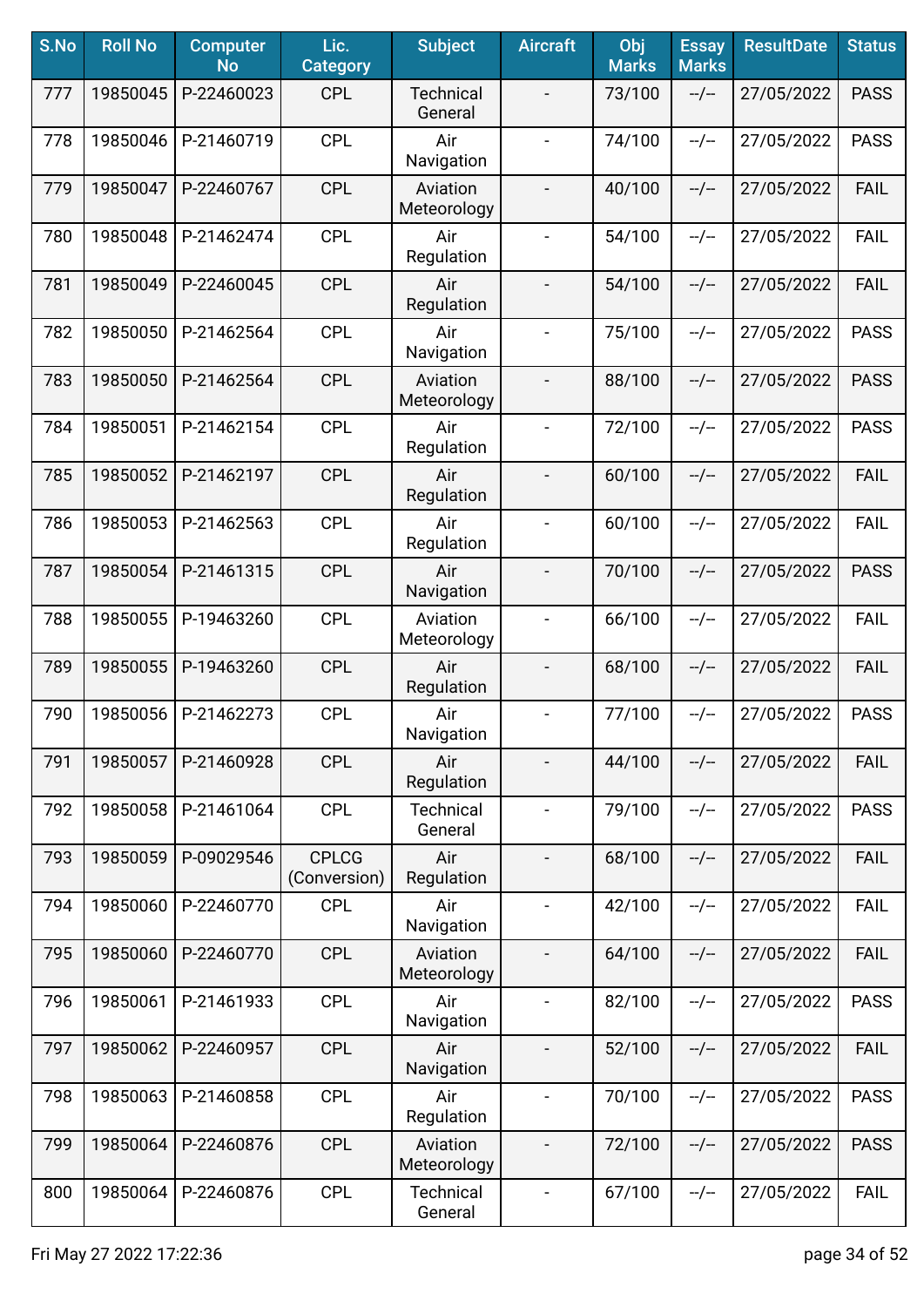| S.No | <b>Roll No</b> | <b>Computer</b><br><b>No</b> | Lic.<br><b>Category</b> | <b>Subject</b>               | <b>Aircraft</b>              | Obj<br><b>Marks</b> | <b>Essay</b><br><b>Marks</b> | <b>ResultDate</b> | <b>Status</b> |
|------|----------------|------------------------------|-------------------------|------------------------------|------------------------------|---------------------|------------------------------|-------------------|---------------|
| 801  | 19850065       | P-22460624                   | <b>CPL</b>              | Air<br>Regulation            |                              | 68/100              | $-/-$                        | 27/05/2022        | <b>FAIL</b>   |
| 802  | 19850066       | P-21460321                   | <b>CPL</b>              | Air<br>Regulation            | $\overline{\phantom{a}}$     | 64/100              | $-/-$                        | 27/05/2022        | <b>FAIL</b>   |
| 803  | 19850067       | P-20461116                   | <b>CPL</b>              | Aviation<br>Meteorology      | $\overline{\phantom{a}}$     | 44/100              | $-/-$                        | 27/05/2022        | <b>FAIL</b>   |
| 804  | 19850068       | P-21462483                   | <b>CPL</b>              | Aviation<br>Meteorology      | $\overline{\phantom{a}}$     | 62/100              | $-/-$                        | 27/05/2022        | <b>FAIL</b>   |
| 805  | 19850068       | P-21462483                   | <b>CPL</b>              | <b>Technical</b><br>General  | $\overline{\phantom{a}}$     | 70/100              | $-/-$                        | 27/05/2022        | <b>PASS</b>   |
| 806  | 19850069       | P-19460783                   | <b>CPL</b>              | Air<br>Navigation            | $\overline{\phantom{a}}$     | 58/100              | $-/-$                        | 27/05/2022        | <b>FAIL</b>   |
| 807  | 19850070       | P-21462552                   | <b>CPL</b>              | Air<br>Navigation            |                              | 54/100              | $-/-$                        | 27/05/2022        | <b>FAIL</b>   |
| 808  | 19850071       | P-19462455                   | <b>CPL</b>              | Air<br>Navigation            | $\overline{\phantom{a}}$     | 62/100              | $-/-$                        | 27/05/2022        | <b>FAIL</b>   |
| 809  | 19850072       | P-22460933                   | <b>CPL</b>              | Aviation<br>Meteorology      | $\overline{\phantom{a}}$     | 84/100              | $-/-$                        | 27/05/2022        | <b>PASS</b>   |
| 810  | 19850073       | P-21460642                   | <b>CPL</b>              | Air<br>Regulation            | $\blacksquare$               | 70/100              | $-/-$                        | 27/05/2022        | <b>PASS</b>   |
| 811  | 19850074       | P-15450920                   | <b>CPL</b>              | Air<br>Navigation            | $\blacksquare$               | 77/100              | $-/-$                        | 27/05/2022        | <b>PASS</b>   |
| 812  | 19850075       | P-22460073                   | <b>CPL</b>              | Air<br>Regulation            | $\blacksquare$               | 82/100              | $-/-$                        | 27/05/2022        | <b>PASS</b>   |
| 813  | 19850076       | P-22460975                   | <b>CPL</b>              | Air<br>Regulation            | $\overline{\phantom{a}}$     | 86/100              | $-/-$                        | 27/05/2022        | <b>PASS</b>   |
| 814  | 19850077       | P-22460579                   | <b>CPL</b>              | Air<br>Navigation            | $\overline{\phantom{a}}$     | 73/100              | $-/-$                        | 27/05/2022        | <b>PASS</b>   |
| 815  | 19850077       | P-22460579                   | <b>CPL</b>              | Aviation<br>Meteorology      |                              | 60/100              | $-/-$                        | 27/05/2022        | <b>FAIL</b>   |
| 816  | 19850077       | P-22460579                   | <b>CPL</b>              | Air<br>Regulation            | $\blacksquare$               | 72/100              | $-/-$                        | 27/05/2022        | <b>PASS</b>   |
| 817  | 19850078       | P-22460938                   | <b>CPL</b>              | Air<br>Regulation            | $\overline{\phantom{a}}$     | 80/100              | $-/-$                        | 27/05/2022        | <b>PASS</b>   |
| 818  | 19850079       | P-21460227                   | <b>CPL</b>              | Air<br>Regulation            | $\overline{\phantom{a}}$     | 60/100              | $-/-$                        | 27/05/2022        | <b>FAIL</b>   |
| 819  | 19850080       | P-22460790                   | <b>CPL</b>              | Air<br>Regulation            |                              | 64/100              | $-/-$                        | 27/05/2022        | <b>FAIL</b>   |
| 820  | 19850081       | P-21461517                   | <b>CPL</b>              | Air<br>Navigation            | $\overline{\phantom{a}}$     | 82/100              | $-/-$                        | 27/05/2022        | <b>PASS</b>   |
| 821  | 19850082       | P-22460074                   | <b>CPL</b>              | Aviation<br>Meteorology      |                              | 46/100              | $-/-$                        | 27/05/2022        | <b>FAIL</b>   |
| 822  | 19850083       | P-22460522                   | <b>CPL</b>              | Air<br>Regulation            | $\qquad \qquad \blacksquare$ | 68/100              | $-/-$                        | 27/05/2022        | <b>FAIL</b>   |
| 823  | 19850084       | P-11033700                   | <b>CPL</b>              | <b>Technical</b><br>Specific | <b>TECNAM</b><br>P2006T      | 74/100              | --/--                        | 27/05/2022        | <b>PASS</b>   |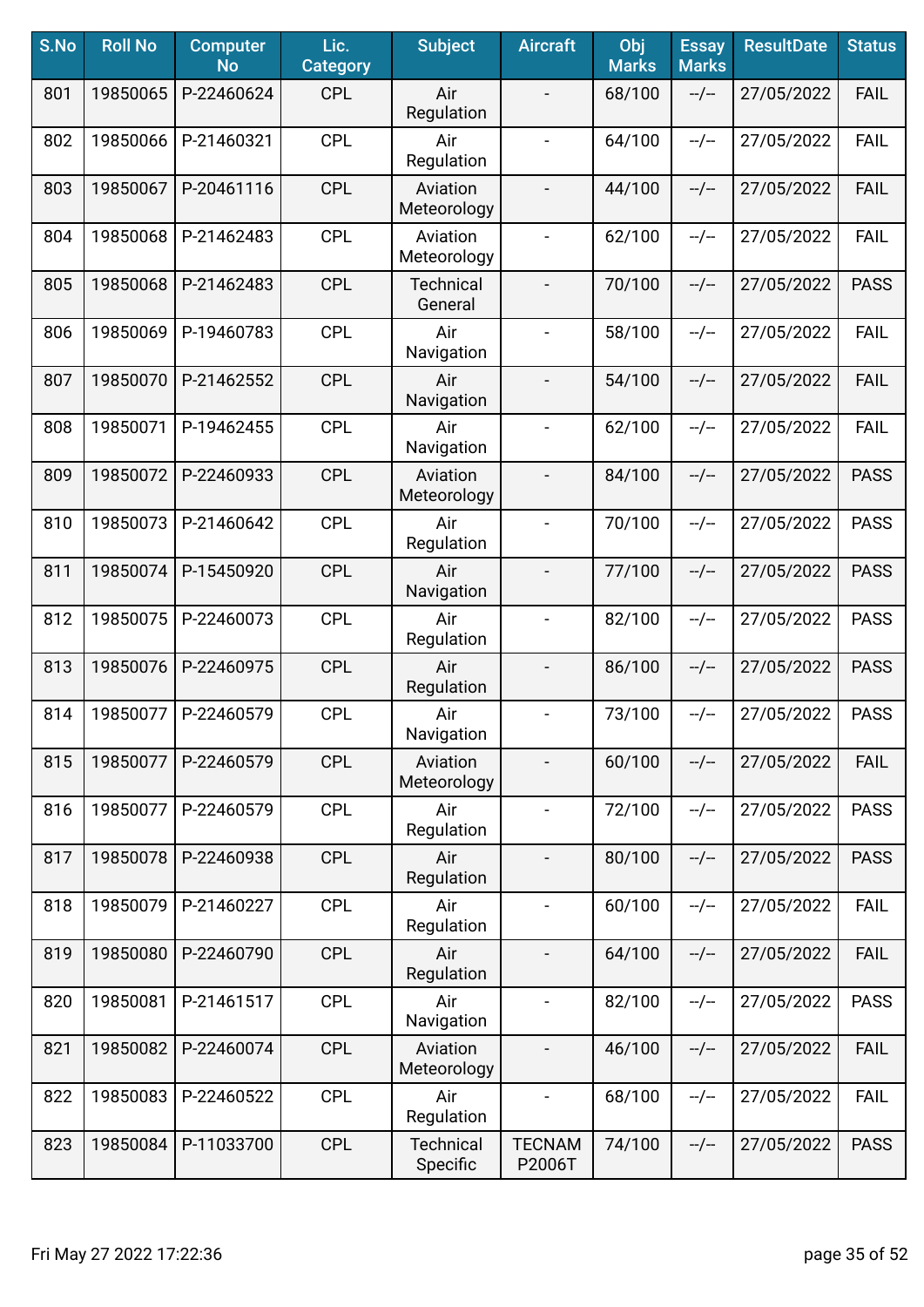| S.No | <b>Roll No</b> | <b>Computer</b><br><b>No</b> | Lic.<br><b>Category</b> | <b>Subject</b>               | <b>Aircraft</b>                     | Obj<br><b>Marks</b> | <b>Essay</b><br><b>Marks</b> | <b>ResultDate</b> | <b>Status</b> |
|------|----------------|------------------------------|-------------------------|------------------------------|-------------------------------------|---------------------|------------------------------|-------------------|---------------|
| 824  | 19850085       | P-19460230                   | <b>CPL</b>              | <b>Technical</b><br>Specific | Diamond<br>DA-42<br><b>Thielert</b> | 88/100              | $-/-$                        | 27/05/2022        | <b>PASS</b>   |
| 825  | 19850086       | P-22460791                   | <b>CPL</b>              | Air<br>Navigation            |                                     | 83/100              | $-/-$                        | 27/05/2022        | <b>PASS</b>   |
| 826  | 19850087       | P-21461856                   | <b>CPL</b>              | Air<br>Navigation            | $\blacksquare$                      | 71/100              | $-/-$                        | 27/05/2022        | <b>PASS</b>   |
| 827  | 19850087       | P-21461856                   | <b>CPL</b>              | Aviation<br>Meteorology      |                                     | 74/100              | $-/-$                        | 27/05/2022        | <b>PASS</b>   |
| 828  | 19850088       | P-22460645                   | <b>CPL</b>              | Air<br>Navigation            |                                     | 73/100              | $-/-$                        | 27/05/2022        | <b>PASS</b>   |
| 829  | 19850089       | P-18455043                   | <b>CPL</b>              | <b>Technical</b><br>General  |                                     | 67/100              | $-/-$                        | 27/05/2022        | <b>FAIL</b>   |
| 830  | 19850090       | P-22460912                   | <b>CPL</b>              | Air<br>Navigation            | $\overline{\phantom{a}}$            | 67/100              | $-/-$                        | 27/05/2022        | <b>FAIL</b>   |
| 831  | 19850090       | P-22460912                   | <b>CPL</b>              | Aviation<br>Meteorology      | $\overline{\phantom{a}}$            | 52/100              | $-/-$                        | 27/05/2022        | <b>FAIL</b>   |
| 832  | 19850091       | P-21462082                   | <b>CPL</b>              | Air<br>Regulation            | $\frac{1}{2}$                       | 70/100              | $-/-$                        | 27/05/2022        | <b>PASS</b>   |
| 833  | 19850092       | P-22460852                   | <b>CPL</b>              | Air<br>Navigation            |                                     | 82/100              | $-/-$                        | 27/05/2022        | <b>PASS</b>   |
| 834  | 19850092       | P-22460852                   | <b>CPL</b>              | Aviation<br>Meteorology      |                                     | 94/100              | $-/-$                        | 27/05/2022        | <b>PASS</b>   |
| 835  | 19850093       | P-21462170                   | <b>CPL</b>              | Air<br>Regulation            |                                     | 84/100              | $-/-$                        | 27/05/2022        | <b>PASS</b>   |
| 836  | 19850094       | P-21460871                   | <b>CPL</b>              | Air<br>Regulation            | $\overline{\phantom{a}}$            | 76/100              | $-/-$                        | 27/05/2022        | <b>PASS</b>   |
| 837  | 19850095       | P-22460112                   | <b>CPL</b>              | Technical<br>General         | $\overline{\phantom{0}}$            | 67/100              | --/--                        | 27/05/2022        | <b>FAIL</b>   |
| 838  | 19850096       | P-19462556                   | <b>CPL</b>              | Air<br>Regulation            | $\overline{\phantom{a}}$            | 62/100              | $-/-$                        | 27/05/2022        | <b>FAIL</b>   |
| 839  | 19850097       | P-21462567                   | <b>CPL</b>              | Air<br>Navigation            | $\blacksquare$                      | 77/100              | $-/-$                        | 27/05/2022        | <b>PASS</b>   |
| 840  | 19850097       | P-21462567                   | <b>CPL</b>              | Aviation<br>Meteorology      | $\blacksquare$                      | 80/100              | $-/-$                        | 27/05/2022        | <b>PASS</b>   |
| 841  | 19850097       | P-21462567                   | <b>CPL</b>              | Air<br>Regulation            | $\blacksquare$                      | 78/100              | $-/-$                        | 27/05/2022        | <b>PASS</b>   |
| 842  | 19850098       | P-21462549                   | <b>CPL</b>              | Air<br>Regulation            | $\overline{\phantom{a}}$            | 72/100              | $-/-$                        | 27/05/2022        | <b>PASS</b>   |
| 843  | 19850099       | P-19463154                   | <b>CPL</b>              | <b>Technical</b><br>General  |                                     | 75/100              | $-/-$                        | 27/05/2022        | <b>PASS</b>   |
| 844  | 19850100       | P-21462207                   | <b>CPL</b>              | Air<br>Regulation            | $\blacksquare$                      | 76/100              | --/--                        | 27/05/2022        | <b>PASS</b>   |
| 845  | 19850101       | P-21462034                   | <b>CPL</b>              | Air<br>Regulation            | $\overline{\phantom{a}}$            | 92/100              | $-/-$                        | 27/05/2022        | <b>PASS</b>   |
| 846  | 19850102       | P-21460188                   | <b>CPL</b>              | Air<br>Regulation            | $\blacksquare$                      | 72/100              | --/--                        | 27/05/2022        | <b>PASS</b>   |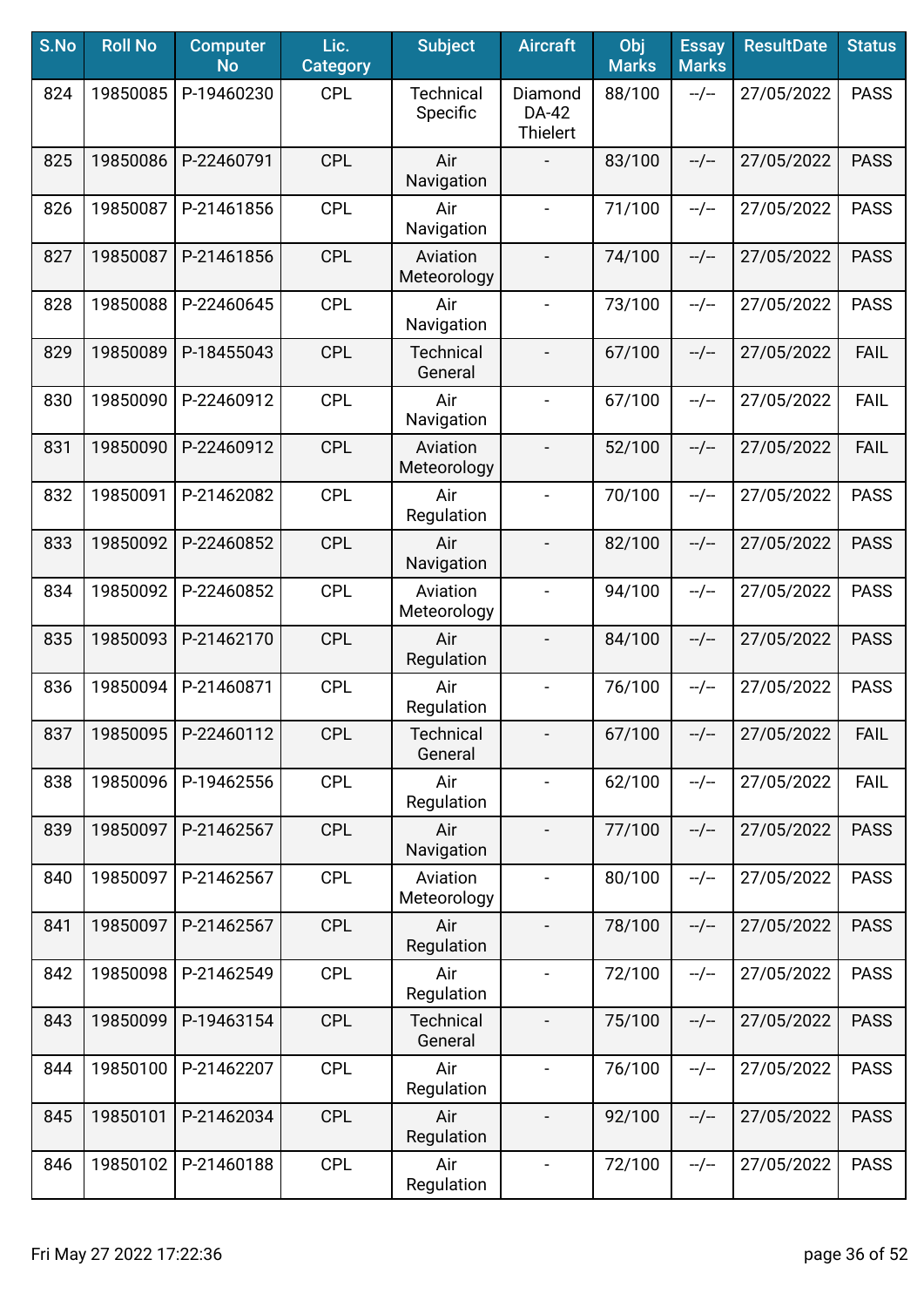| S.No | <b>Roll No</b> | <b>Computer</b><br><b>No</b> | Lic.<br><b>Category</b>      | <b>Subject</b>               | <b>Aircraft</b>                     | Obj<br><b>Marks</b> | <b>Essay</b><br><b>Marks</b> | <b>ResultDate</b> | <b>Status</b> |
|------|----------------|------------------------------|------------------------------|------------------------------|-------------------------------------|---------------------|------------------------------|-------------------|---------------|
| 847  | 19850102       | P-21460188                   | <b>CPL</b>                   | <b>Technical</b><br>Specific | Diamond<br>D A 42<br>Lycoming       | 82/100              | $-/-$                        | 27/05/2022        | <b>PASS</b>   |
| 848  | 19850103       | P-21461924                   | <b>CPL</b>                   | Air<br>Regulation            |                                     | 76/100              | $-/-$                        | 27/05/2022        | <b>PASS</b>   |
| 849  | 19850104       | P-22460831                   | <b>CPLCG</b><br>(Conversion) | Air<br>Regulation            | $\overline{\phantom{a}}$            | 72/100              | $-/-$                        | 27/05/2022        | <b>PASS</b>   |
| 850  | 19850105       | P-21461718                   | <b>CPL</b>                   | <b>Technical</b><br>Specific | Cessna<br>172R                      | 72/100              | $-/-$                        | 27/05/2022        | <b>PASS</b>   |
| 851  | 19850106       | P-22460892                   | <b>CPL</b>                   | Air<br>Regulation            |                                     | 74/100              | $-/-$                        | 27/05/2022        | <b>PASS</b>   |
| 852  | 19850107       | P-21460463                   | <b>CPL</b>                   | <b>Technical</b><br>General  |                                     | 70/100              | $-/-$                        | 27/05/2022        | <b>PASS</b>   |
| 853  | 19850108       | P-22460497                   | <b>CPL</b>                   | Air<br>Regulation            | $\overline{\phantom{a}}$            | 74/100              | $-/-$                        | 27/05/2022        | <b>PASS</b>   |
| 854  | 19850109       | P-18454522                   | <b>CPL</b>                   | Air<br>Navigation            | $\blacksquare$                      | 79/100              | $-/-$                        | 27/05/2022        | <b>PASS</b>   |
| 855  | 19850110       | P-17453703                   | <b>CPL</b>                   | Air<br>Navigation            | $\blacksquare$                      | 41/100              | $-/-$                        | 27/05/2022        | <b>FAIL</b>   |
| 856  | 19850111       | P-16452134                   | <b>CPL</b>                   | <b>Technical</b><br>Specific | <b>Beech</b><br>Baron<br>G 58       | 60/100              | $-/-$                        | 27/05/2022        | <b>FAIL</b>   |
| 857  | 19850112       | P-21460952                   | <b>CPL</b>                   | Air<br>Regulation            |                                     | 76/100              | $-/-$                        | 27/05/2022        | <b>PASS</b>   |
| 858  | 19850112       | P-21460952                   | <b>CPL</b>                   | <b>Technical</b><br>Specific | Diamond<br>DA 40<br><b>Thielert</b> | $-1100$             | $-/-$                        | 27/05/2022        | Absent        |
| 859  | 19850113       | P-21461237                   | <b>CPL</b>                   | Air<br>Regulation            |                                     | 74/100              | $-/-$                        | 27/05/2022        | <b>PASS</b>   |
| 860  | 19850114       | P-18455390                   | <b>CPL</b>                   | Air<br>Regulation            | $\blacksquare$                      | 70/100              | $-/-$                        | 27/05/2022        | <b>PASS</b>   |
| 861  | 19850115       | P-08027908                   | <b>CPL</b>                   | Air<br>Regulation            |                                     | $-1100$             | $-/-$                        | 27/05/2022        | Absent        |
| 862  | 19850116       | P-21462203                   | <b>CPL</b>                   | Air<br>Regulation            | $\blacksquare$                      | 68/100              | $-/-$                        | 27/05/2022        | <b>FAIL</b>   |
| 863  | 19850117       | P-19462815                   | <b>CPL</b>                   | Aviation<br>Meteorology      |                                     | $-1/100$            | $-/-$                        | 27/05/2022        | Absent        |
| 864  | 19850118       | P-21461919                   | <b>CPL</b>                   | <b>Technical</b><br>General  |                                     | 63/100              | $-/-$                        | 27/05/2022        | <b>FAIL</b>   |
| 865  | 19850119       | P-21462005                   | <b>CPL</b>                   | Air<br>Regulation            |                                     | 66/100              | $-/-$                        | 27/05/2022        | <b>FAIL</b>   |
| 866  | 19850120       | P-21461879                   | <b>CPL</b>                   | Air<br>Regulation            | $\blacksquare$                      | 72/100              | $-/-$                        | 27/05/2022        | <b>PASS</b>   |
| 867  | 19850121       | P-21460907                   | <b>PPL</b>                   | <b>Technical</b><br>General  | $\overline{\phantom{a}}$            | 54/100              | $-/-$                        | 27/05/2022        | <b>FAIL</b>   |
| 868  | 19850122       | P-20460396                   | <b>CPL</b>                   | Air<br>Regulation            | $\blacksquare$                      | 70/100              | $-/-$                        | 27/05/2022        | <b>PASS</b>   |
| 869  | 19850123       | P-20460227                   | <b>CPL</b>                   | <b>Technical</b><br>Specific | P-68 C                              | 88/100              | $-/-$                        | 27/05/2022        | <b>PASS</b>   |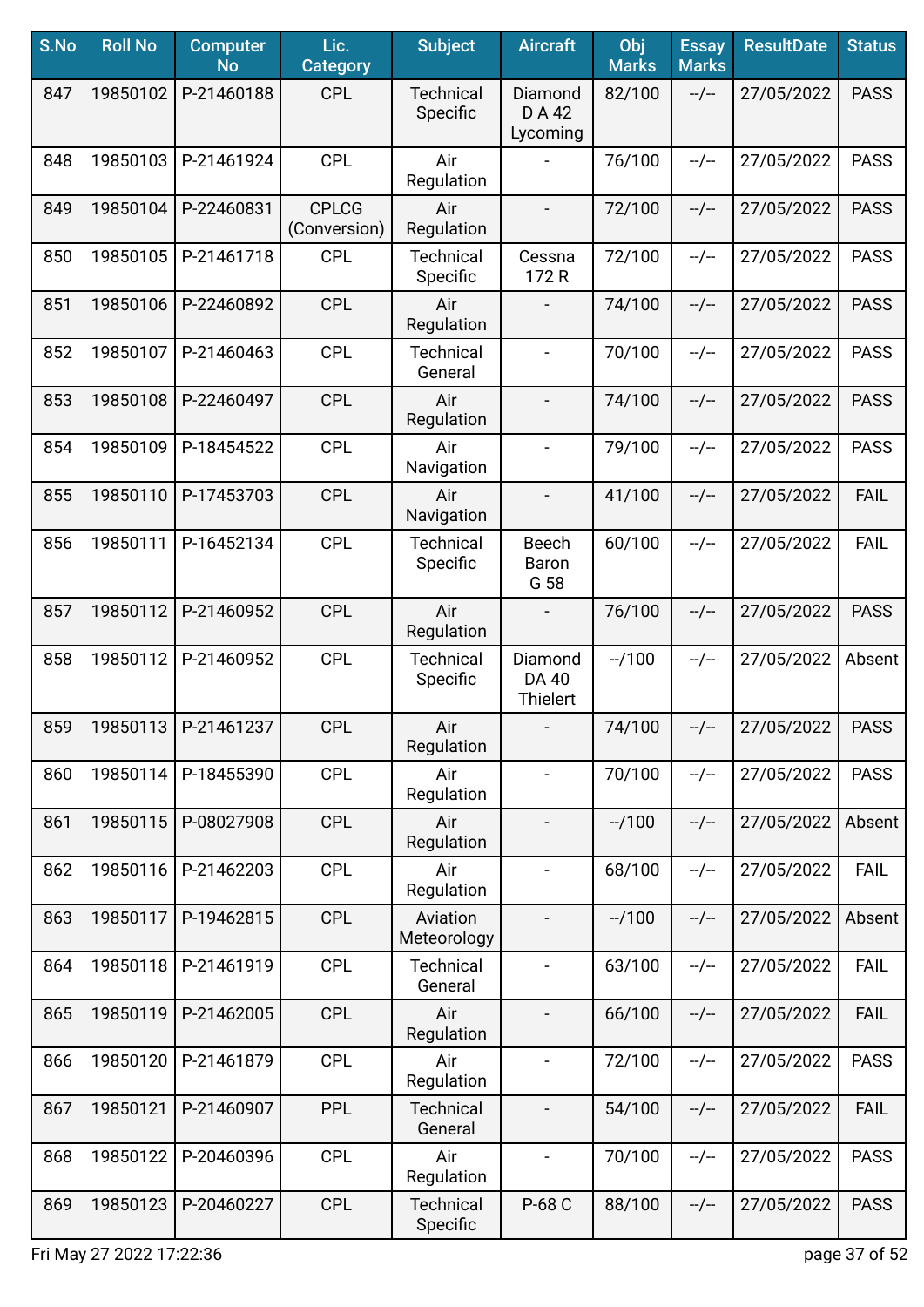| S.No | <b>Roll No</b> | <b>Computer</b><br><b>No</b> | Lic.<br><b>Category</b> | <b>Subject</b>               | <b>Aircraft</b>           | Obj<br><b>Marks</b> | <b>Essay</b><br><b>Marks</b> | <b>ResultDate</b> | <b>Status</b> |
|------|----------------|------------------------------|-------------------------|------------------------------|---------------------------|---------------------|------------------------------|-------------------|---------------|
| 870  | 19850124       | P-22460834                   | <b>CPL</b>              | Aviation<br>Meteorology      |                           | 92/100              | $-/-$                        | 27/05/2022        | <b>PASS</b>   |
| 871  | 19850125       | P-22460865                   | <b>CPL</b>              | Air<br>Regulation            | $\overline{\phantom{a}}$  | 72/100              | $-/-$                        | 27/05/2022        | <b>PASS</b>   |
| 872  | 19850126       | P-21462155                   | <b>CPL</b>              | Air<br>Regulation            | $\blacksquare$            | 70/100              | $-/-$                        | 27/05/2022        | <b>PASS</b>   |
| 873  | 19850127       | P-19460513                   | <b>CPL</b>              | Air<br>Regulation            |                           | 56/100              | $-/-$                        | 27/05/2022        | <b>FAIL</b>   |
| 874  | 19850128       | P-20460253                   | <b>CPL</b>              | <b>Technical</b><br>General  | $\overline{\phantom{a}}$  | 82/100              | $-/-$                        | 27/05/2022        | <b>PASS</b>   |
| 875  | 19850129       | P-22460758                   | <b>CPL</b>              | Air<br>Navigation            | $\overline{\phantom{a}}$  | $-1100$             | $-/-$                        | 27/05/2022        | Absent        |
| 876  | 19850129       | P-22460758                   | <b>CPL</b>              | Aviation<br>Meteorology      |                           | $-1100$             | $-/-$                        | 27/05/2022        | Absent        |
| 877  | 19850130       | P-21462429                   | <b>CPL</b>              | Air<br>Navigation            | $\overline{\phantom{a}}$  | 47/100              | $-/-$                        | 27/05/2022        | <b>FAIL</b>   |
| 878  | 19850131       | P-18455590                   | <b>CPL</b>              | Air<br>Navigation            | $\blacksquare$            | 79/100              | $-/-$                        | 27/05/2022        | <b>PASS</b>   |
| 879  | 19850132       | P-22460120                   | <b>CPL</b>              | Air<br>Regulation            | $\overline{\phantom{a}}$  | 76/100              | $-/-$                        | 27/05/2022        | <b>PASS</b>   |
| 880  | 19850133       | P-19462905                   | <b>CPL</b>              | Air<br>Regulation            | $\overline{\phantom{a}}$  | 68/100              | $-/-$                        | 27/05/2022        | <b>FAIL</b>   |
| 881  | 19850134       | P-21462323                   | <b>CPL</b>              | Air<br>Navigation            | $\blacksquare$            | 69/100              | $-/-$                        | 27/05/2022        | <b>FAIL</b>   |
| 882  | 19850135       | P-21461753                   | <b>CPL</b>              | Air<br>Navigation            | $\blacksquare$            | 74/100              | $-/-$                        | 27/05/2022        | <b>PASS</b>   |
| 883  | 19850136       | P-18454859                   | <b>CPL</b>              | <b>Technical</b><br>Specific | Dornier D<br>0<br>228-201 | $-1100$             | $-/-$                        | 27/05/2022        | Absent        |
| 884  | 19850137       | P-21462369                   | <b>CPL</b>              | Air<br>Regulation            |                           | 78/100              | $-/-$                        | 27/05/2022        | <b>PASS</b>   |
| 885  | 19850138       | P-22460583                   | <b>CPL</b>              | Air<br>Navigation            | $\overline{\phantom{a}}$  | 80/100              | $-/-$                        | 27/05/2022        | <b>PASS</b>   |
| 886  | 19850138       | P-22460583                   | <b>CPL</b>              | Aviation<br>Meteorology      | $\overline{\phantom{a}}$  | 84/100              | $-/-$                        | 27/05/2022        | <b>PASS</b>   |
| 887  | 19850138       | P-22460583                   | <b>CPL</b>              | Air<br>Regulation            |                           | 78/100              | $-/-$                        | 27/05/2022        | <b>PASS</b>   |
| 888  | 19850139       | P-21461146                   | <b>CPL</b>              | <b>Technical</b><br>Specific | Tecnam<br>P2008 JC        | 86/100              | $-/-$                        | 27/05/2022        | <b>PASS</b>   |
| 889  | 19850140       | P-21461123                   | <b>CPL</b>              | Aviation<br>Meteorology      |                           | 70/100              | $-/-$                        | 27/05/2022        | <b>PASS</b>   |
| 890  | 19850141       | P-22460639                   | <b>CPL</b>              | Aviation<br>Meteorology      |                           | 82/100              | $-/-$                        | 27/05/2022        | <b>PASS</b>   |
| 891  | 19850141       | P-22460639                   | <b>CPL</b>              | <b>Technical</b><br>General  | $\overline{\phantom{a}}$  | 78/100              | $-/-$                        | 27/05/2022        | <b>PASS</b>   |
| 892  | 19850142       | P-22460908                   | <b>CPL</b>              | Aviation<br>Meteorology      | $\blacksquare$            | 78/100              | --/--                        | 27/05/2022        | <b>PASS</b>   |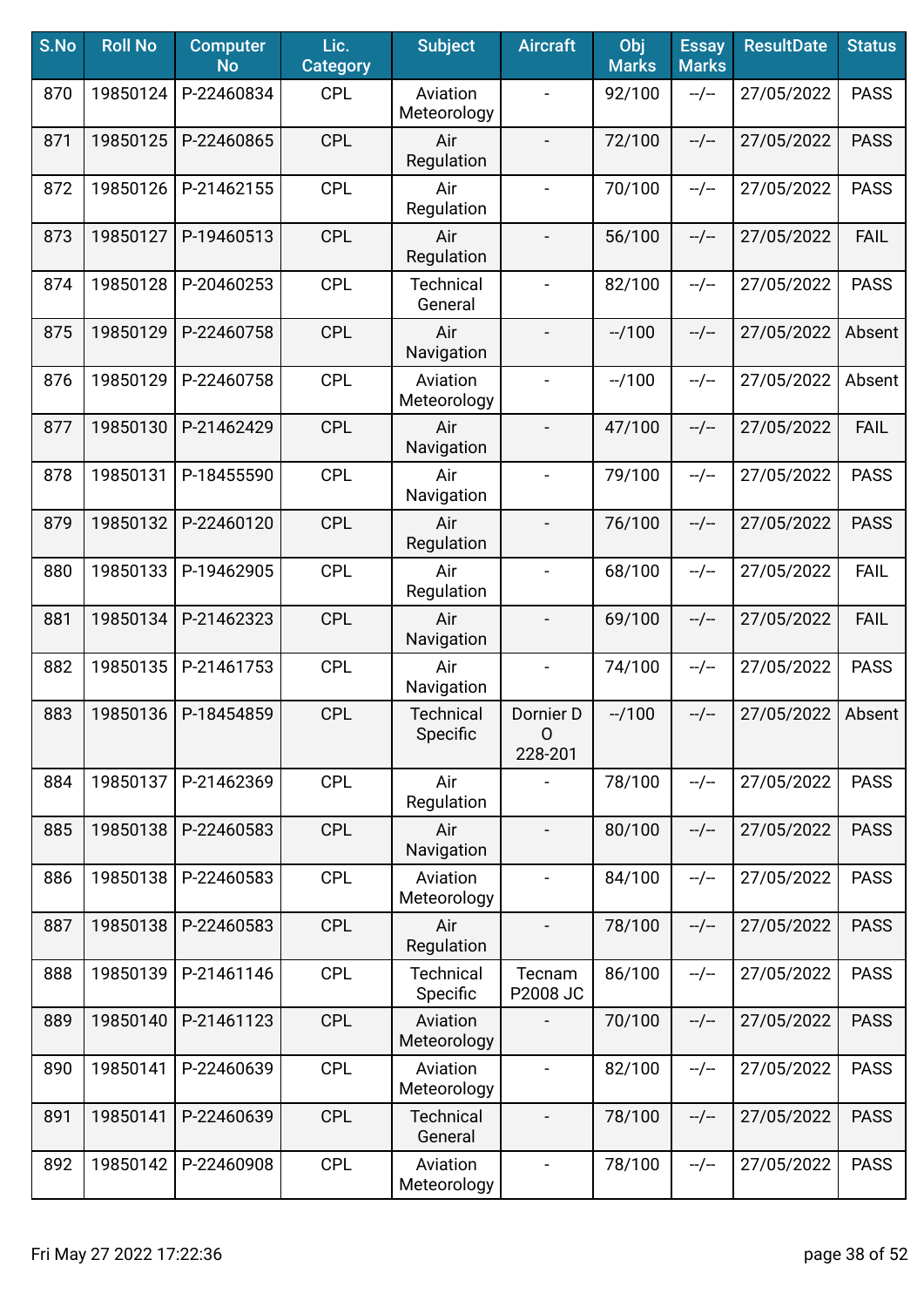| S.No | <b>Roll No</b> | <b>Computer</b><br><b>No</b> | Lic.<br><b>Category</b> | <b>Subject</b>               | <b>Aircraft</b>          | Obj<br><b>Marks</b> | <b>Essay</b><br><b>Marks</b> | <b>ResultDate</b> | <b>Status</b> |
|------|----------------|------------------------------|-------------------------|------------------------------|--------------------------|---------------------|------------------------------|-------------------|---------------|
| 893  | 19850142       | P-22460908                   | <b>CPL</b>              | <b>Technical</b><br>General  |                          | 82/100              | $-/-$                        | 27/05/2022        | <b>PASS</b>   |
| 894  | 19850143       | P-21462266                   | <b>CPL</b>              | Air<br>Navigation            | $\blacksquare$           | 77/100              | $-/-$                        | 27/05/2022        | <b>PASS</b>   |
| 895  | 19850144       | P-21461461                   | <b>CPL</b>              | Aviation<br>Meteorology      | $\blacksquare$           | 82/100              | $-/-$                        | 27/05/2022        | <b>PASS</b>   |
| 896  | 19850145       | P-21462329                   | <b>CPL</b>              | Air<br>Regulation            | $\blacksquare$           | 84/100              | $-/-$                        | 27/05/2022        | <b>PASS</b>   |
| 897  | 19850146       | P-22460699                   | <b>CPL</b>              | Air<br>Navigation            | $\overline{\phantom{a}}$ | 77/100              | $-/-$                        | 27/05/2022        | <b>PASS</b>   |
| 898  | 19850147       | P-21462110                   | <b>CPL</b>              | Aviation<br>Meteorology      |                          | 88/100              | $-/-$                        | 27/05/2022        | <b>PASS</b>   |
| 899  | 19850148       | P-21461848                   | <b>CPL</b>              | <b>Technical</b><br>General  |                          | 60/100              | $-/-$                        | 27/05/2022        | <b>FAIL</b>   |
| 900  | 19850149       | P-21462583                   | <b>CPL</b>              | Aviation<br>Meteorology      | $\blacksquare$           | 68/100              | $-/-$                        | 27/05/2022        | <b>FAIL</b>   |
| 901  | 19850150       | P-22460381                   | <b>CPL</b>              | Air<br>Navigation            | $\overline{\phantom{a}}$ | 58/100              | $-/-$                        | 27/05/2022        | <b>FAIL</b>   |
| 902  | 19850151       | P-22460485                   | <b>CPL</b>              | Air<br>Regulation            | $\blacksquare$           | 84/100              | $-/-$                        | 27/05/2022        | <b>PASS</b>   |
| 903  | 19850152       | P-22460157                   | <b>CPL</b>              | Aviation<br>Meteorology      |                          | 38/100              | $-/-$                        | 27/05/2022        | <b>FAIL</b>   |
| 904  | 19850153       | P-21462526                   | <b>CPL</b>              | Air<br>Navigation            | $\blacksquare$           | 44/100              | $-/-$                        | 27/05/2022        | <b>FAIL</b>   |
| 905  | 19850153       | P-21462526                   | <b>CPL</b>              | <b>Technical</b><br>Specific | T B-20                   | 68/100              | $-/-$                        | 27/05/2022        | <b>FAIL</b>   |
| 906  | 19850154       | P-21462446                   | <b>CPL</b>              | Air<br>Navigation            | $\overline{\phantom{a}}$ | 63/100              | $-/-$                        | 27/05/2022        | <b>FAIL</b>   |
| 907  | 19850155       | P-21462175                   | <b>CPL</b>              | Air<br>Navigation            |                          | 70/100              | $-/-$                        | 27/05/2022        | <b>PASS</b>   |
| 908  | 19850156       | P-21462239                   | <b>CPL</b>              | Air<br>Navigation            | $\blacksquare$           | 80/100              | --/--                        | 27/05/2022        | <b>PASS</b>   |
| 909  | 19850156       | P-21462239                   | <b>CPL</b>              | Air<br>Regulation            | $\overline{\phantom{a}}$ | $-1100$             | $-/-$                        | 27/05/2022        | Absent        |
| 910  | 19850157       | P-21462305                   | <b>CPL</b>              | Air<br>Regulation            | $\blacksquare$           | 72/100              | $-/-$                        | 27/05/2022        | <b>PASS</b>   |
| 911  | 19850158       | P-22460064                   | <b>CPL</b>              | Air<br>Regulation            | $\overline{\phantom{a}}$ | 56/100              | $-/-$                        | 27/05/2022        | <b>FAIL</b>   |
| 912  | 19850159       | P-22460236                   | <b>CPL</b>              | Air<br>Regulation            | $\blacksquare$           | 80/100              | $-/-$                        | 27/05/2022        | <b>PASS</b>   |
| 913  | 19850160       | P-22460240                   | <b>CPL</b>              | Air<br>Regulation            | $\overline{\phantom{a}}$ | 50/100              | $-/-$                        | 27/05/2022        | <b>FAIL</b>   |
| 914  | 19850161       | P-21462497                   | <b>CPL</b>              | Air<br>Navigation            | $\blacksquare$           | $-1100$             | $-/-$                        | 27/05/2022        | Absent        |
| 915  | 19850162       | P-22460418                   | <b>CPL</b>              | Air<br>Navigation            | $\overline{\phantom{a}}$ | 86/100              | $-/-$                        | 27/05/2022        | <b>PASS</b>   |
| 916  | 19850162       | P-22460418                   | <b>CPL</b>              | Aviation<br>Meteorology      | $\blacksquare$           | 92/100              | $-/-$                        | 27/05/2022        | <b>PASS</b>   |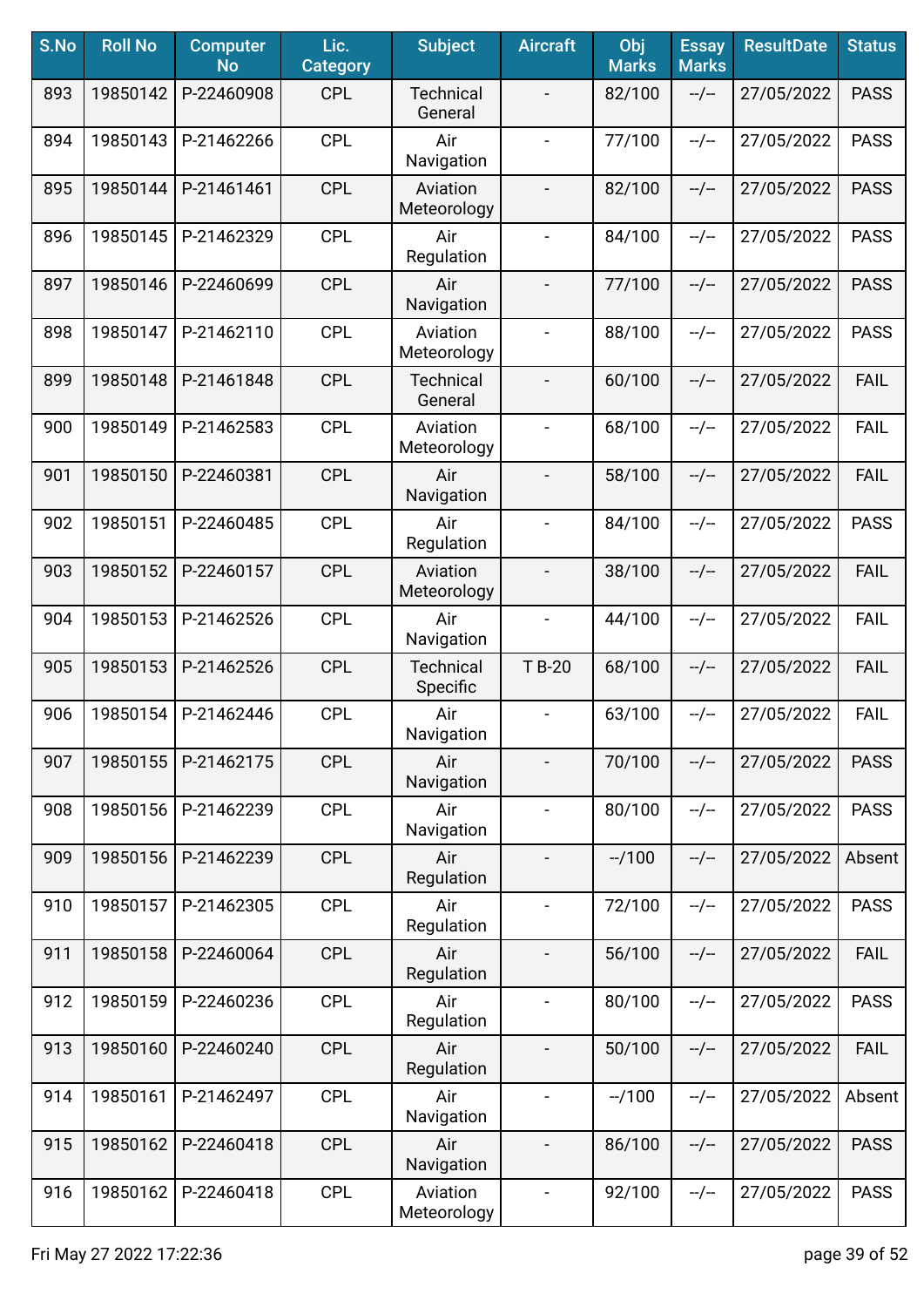| S.No | <b>Roll No</b> | <b>Computer</b><br><b>No</b> | Lic.<br><b>Category</b> | <b>Subject</b>               | <b>Aircraft</b>              | Obj<br><b>Marks</b> | <b>Essay</b><br><b>Marks</b> | <b>ResultDate</b> | <b>Status</b> |
|------|----------------|------------------------------|-------------------------|------------------------------|------------------------------|---------------------|------------------------------|-------------------|---------------|
| 917  | 19850163       | P-22460350                   | <b>CPL</b>              | Air<br>Regulation            |                              | 66/100              | $-/-$                        | 27/05/2022        | <b>FAIL</b>   |
| 918  | 19850163       | P-22460350                   | CPL                     | <b>Technical</b><br>Specific | Cessna<br>172 R              | 78/100              | $-/-$                        | 27/05/2022        | <b>PASS</b>   |
| 919  | 19850164       | P-22460853                   | <b>CPL</b>              | Aviation<br>Meteorology      |                              | 50/100              | $-/-$                        | 27/05/2022        | <b>FAIL</b>   |
| 920  | 19850165       | P-21462417                   | <b>CPL</b>              | Air<br>Regulation            | $\overline{\phantom{0}}$     | $-1100$             | $-/-$                        | 27/05/2022        | Absent        |
| 921  | 19850166       | P-22460126                   | <b>CPL</b>              | <b>Technical</b><br>General  | $\overline{\phantom{0}}$     | 79/100              | $-/-$                        | 27/05/2022        | <b>PASS</b>   |
| 922  | 19850167       | P-20461078                   | CPL                     | Air<br>Regulation            | $\qquad \qquad -$            | 72/100              | $-/-$                        | 27/05/2022        | <b>PASS</b>   |
| 923  | 19850168       | P-21460852                   | <b>CPL</b>              | Air<br>Regulation            |                              | 62/100              | $-/-$                        | 27/05/2022        | <b>FAIL</b>   |
| 924  | 19850169       | P-18454203                   | <b>CPL</b>              | <b>Technical</b><br>Specific | <b>TECNAM</b><br>P2006T      | $-1100$             | $-/-$                        | 27/05/2022        | Absent        |
| 925  | 19850170       | P-16452031                   | <b>CPL</b>              | Air<br>Navigation            |                              | 48/100              | $-/-$                        | 27/05/2022        | <b>FAIL</b>   |
| 926  | 19850171       | P-22460169                   | <b>CPL</b>              | Air<br>Navigation            | $\blacksquare$               | 69/100              | $-/-$                        | 27/05/2022        | <b>FAIL</b>   |
| 927  | 19850172       | P-21462112                   | <b>CPL</b>              | Air<br>Regulation            | $\blacksquare$               | 82/100              | $-/-$                        | 27/05/2022        | <b>PASS</b>   |
| 928  | 19850173       | P-21460386                   | <b>CPL</b>              | Technical<br>Specific        | Diamond<br>DA-42<br>Thielert | 94/100              | $-/-$                        | 27/05/2022        | <b>PASS</b>   |
| 929  | 19850174       | P-21461951                   | <b>CPL</b>              | Air<br>Navigation            |                              | 47/100              | $-/-$                        | 27/05/2022        | <b>FAIL</b>   |
| 930  | 19850175       | P-22460801                   | <b>CPL</b>              | Aviation<br>Meteorology      | $\blacksquare$               | 74/100              | --/--                        | 27/05/2022        | <b>PASS</b>   |
| 931  | 19850175       | P-22460801                   | <b>CPL</b>              | Air<br>Regulation            |                              | 64/100              | $-/-$                        | 27/05/2022        | <b>FAIL</b>   |
| 932  | 19850176       | P-14449975                   | <b>CPL</b>              | <b>Technical</b><br>Specific | Cirrus S R<br>$-22$          | 80/100              | $-/-$                        | 27/05/2022        | <b>PASS</b>   |
| 933  | 19850177       | P-21462447                   | <b>CPL</b>              | Air<br>Regulation            |                              | 74/100              | $-/-$                        | 27/05/2022        | <b>PASS</b>   |
| 934  | 19850177       | P-21462447                   | <b>CPL</b>              | <b>Technical</b><br>Specific | <b>TECNAM</b><br>P2006T      | 92/100              | $-/-$                        | 27/05/2022        | <b>PASS</b>   |
| 935  | 19850178       | P-21461275                   | <b>CPL</b>              | <b>Technical</b><br>General  |                              | 70/100              | $-/-$                        | 27/05/2022        | <b>PASS</b>   |
| 936  | 19850179       | P-18455165                   | <b>CPL</b>              | <b>Technical</b><br>Specific | <b>TECNAM</b><br>P2006T      | 96/100              | $-/-$                        | 27/05/2022        | <b>PASS</b>   |
| 937  | 19850180       | P-19461230                   | <b>CPL</b>              | Air<br>Regulation            |                              | 80/100              | $-/-$                        | 27/05/2022        | <b>PASS</b>   |
| 938  | 19850181       | P-22460904                   | <b>CPL</b>              | Aviation<br>Meteorology      | $\qquad \qquad \blacksquare$ | 72/100              | $-/-$                        | 27/05/2022        | <b>PASS</b>   |
| 939  | 19850182       | P-22461098                   | <b>CPL</b>              | Air<br>Regulation            | $\overline{\phantom{a}}$     | 86/100              | --/--                        | 27/05/2022        | <b>PASS</b>   |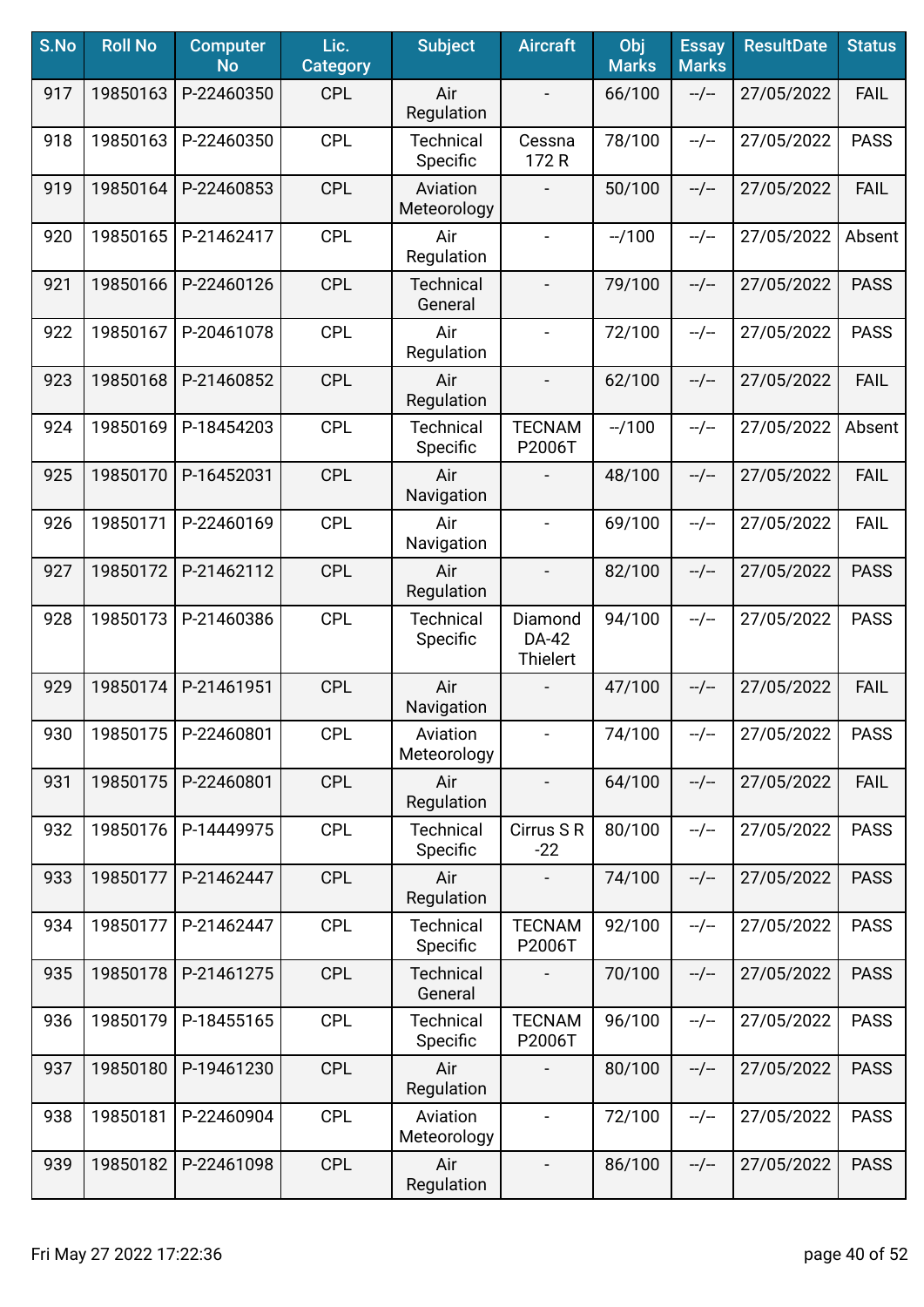| S.No | <b>Roll No</b> | <b>Computer</b><br><b>No</b> | Lic.<br><b>Category</b> | <b>Subject</b>               | <b>Aircraft</b>               | Obj<br><b>Marks</b> | <b>Essay</b><br><b>Marks</b> | <b>ResultDate</b> | <b>Status</b> |
|------|----------------|------------------------------|-------------------------|------------------------------|-------------------------------|---------------------|------------------------------|-------------------|---------------|
| 940  | 19850183       | P-21461462                   | <b>CPL</b>              | Air<br>Regulation            |                               | 72/100              | $-/-$                        | 27/05/2022        | <b>PASS</b>   |
| 941  | 19850184       | P-19461451                   | <b>CPL</b>              | Air<br>Regulation            | $\overline{\phantom{a}}$      | 76/100              | $-/-$                        | 27/05/2022        | <b>PASS</b>   |
| 942  | 19850185       | P-20461230                   | <b>CPL</b>              | Technical<br>Specific        | Cessna<br>172 R               | 86/100              | $-/-$                        | 27/05/2022        | <b>PASS</b>   |
| 943  | 19850186       | P-22460809                   | <b>CPL</b>              | Aviation<br>Meteorology      |                               | 66/100              | $-/-$                        | 27/05/2022        | <b>FAIL</b>   |
| 944  | 19850186       | P-22460809                   | <b>CPL</b>              | <b>Technical</b><br>General  | $\blacksquare$                | 66/100              | $-/-$                        | 27/05/2022        | <b>FAIL</b>   |
| 945  | 19850187       | P-22460846                   | <b>CPL</b>              | Air<br>Regulation            | $\overline{\phantom{a}}$      | 62/100              | $-/-$                        | 27/05/2022        | <b>FAIL</b>   |
| 946  | 19850188       | P-22460642                   | <b>CPL</b>              | Aviation<br>Meteorology      |                               | 90/100              | $-/-$                        | 27/05/2022        | <b>PASS</b>   |
| 947  | 19850189       | P-21460681                   | <b>CPL</b>              | Air<br>Regulation            | $\overline{\phantom{a}}$      | 74/100              | $-/-$                        | 27/05/2022        | <b>PASS</b>   |
| 948  | 19850190       | P-21461688                   | <b>CPL</b>              | Air<br>Regulation            | $\blacksquare$                | 50/100              | $-/-$                        | 27/05/2022        | <b>FAIL</b>   |
| 949  | 19850191       | P-21461767                   | <b>CPL</b>              | Air<br>Regulation            | $\overline{\phantom{a}}$      | 82/100              | $-/-$                        | 27/05/2022        | <b>PASS</b>   |
| 950  | 19850192       | P-21462052                   | <b>CPL</b>              | Aviation<br>Meteorology      | $\overline{\phantom{a}}$      | 78/100              | $-/-$                        | 27/05/2022        | <b>PASS</b>   |
| 951  | 19850193       | P-21462216                   | <b>CPL</b>              | Air<br>Regulation            | $\blacksquare$                | 70/100              | $-/-$                        | 27/05/2022        | <b>PASS</b>   |
| 952  | 19850194       | P-21461912                   | <b>CPL</b>              | Air<br>Regulation            | $\blacksquare$                | 76/100              | $-/-$                        | 27/05/2022        | <b>PASS</b>   |
| 953  | 19850195       | P-19462139                   | <b>CPL</b>              | Aviation<br>Meteorology      | $\qquad \qquad \blacksquare$  | 76/100              | $-/-$                        | 27/05/2022        | <b>PASS</b>   |
| 954  | 19850196       | P-18454614                   | <b>CPL</b>              | Air<br>Navigation            |                               | 77/100              | $-/-$                        | 27/05/2022        | <b>PASS</b>   |
| 955  | 19850197       | P-21462010                   | <b>CPL</b>              | Air<br>Navigation            | $\overline{\phantom{a}}$      | 75/100              | $-/-$                        | 27/05/2022        | <b>PASS</b>   |
| 956  | 19850198       | P-22460137                   | <b>CPL</b>              | Air<br>Regulation            | $\blacksquare$                | 62/100              | $-/-$                        | 27/05/2022        | <b>FAIL</b>   |
| 957  | 19850199       | P-21460230                   | <b>CPL</b>              | Air<br>Navigation            | $\overline{\phantom{a}}$      | 60/100              | $-/-$                        | 27/05/2022        | <b>FAIL</b>   |
| 958  | 19850200       | P-21461500                   | <b>CPL</b>              | Air<br>Navigation            |                               | 60/100              | $-/-$                        | 27/05/2022        | <b>FAIL</b>   |
| 959  | 19850200       | P-21461500                   | <b>CPL</b>              | Aviation<br>Meteorology      |                               | 62/100              | $-/-$                        | 27/05/2022        | <b>FAIL</b>   |
| 960  | 19850201       | P-19463337                   | <b>CPL</b>              | <b>Technical</b><br>Specific | Diamond<br>D A 42<br>Lycoming | 74/100              | $-/-$                        | 27/05/2022        | <b>PASS</b>   |
| 961  | 19850202       | P-21460540                   | <b>CPL</b>              | Air<br>Navigation            |                               | 76/100              | $-/-$                        | 27/05/2022        | <b>PASS</b>   |
| 962  | 19850203       | P-22460545                   | <b>CPL</b>              | Aviation<br>Meteorology      | $\blacksquare$                | 74/100              | --/--                        | 27/05/2022        | <b>PASS</b>   |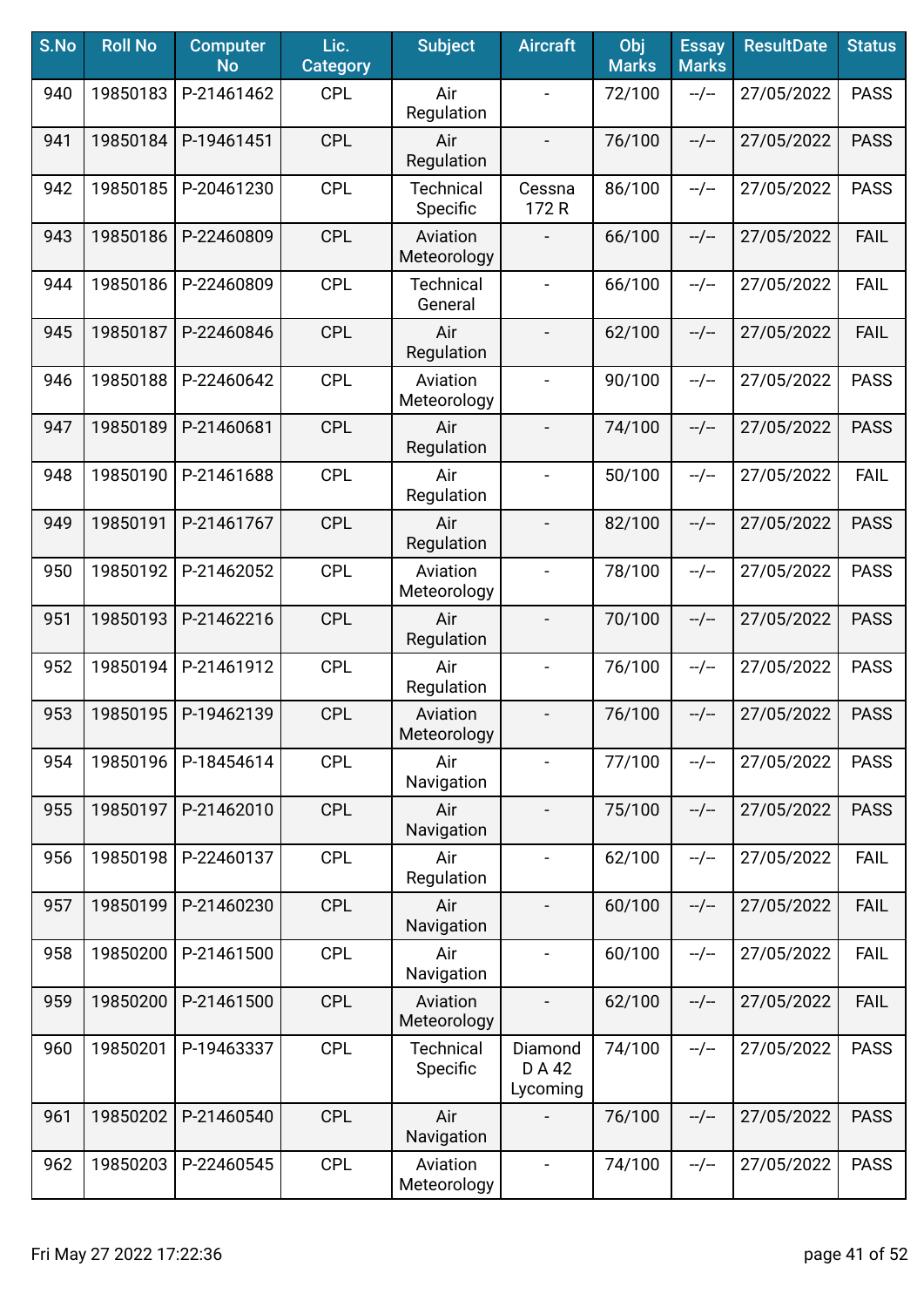| S.No | <b>Roll No</b> | <b>Computer</b><br><b>No</b> | Lic.<br><b>Category</b> | <b>Subject</b>               | <b>Aircraft</b>                   | Obj<br><b>Marks</b> | <b>Essay</b><br><b>Marks</b> | <b>ResultDate</b> | <b>Status</b> |
|------|----------------|------------------------------|-------------------------|------------------------------|-----------------------------------|---------------------|------------------------------|-------------------|---------------|
| 963  | 19850203       | P-22460545                   | <b>CPL</b>              | <b>Technical</b><br>General  |                                   | 72/100              | $-/-$                        | 27/05/2022        | <b>PASS</b>   |
| 964  | 19850204       | P-22460297                   | <b>CPL</b>              | Air<br>Regulation            | $\blacksquare$                    | 68/100              | $-/-$                        | 27/05/2022        | <b>FAIL</b>   |
| 965  | 19850205       | P-21461631                   | <b>CPL</b>              | Air<br>Regulation            | $\overline{\phantom{a}}$          | 86/100              | $-/-$                        | 27/05/2022        | <b>PASS</b>   |
| 966  | 19850206       | P-21461102                   | <b>CPL</b>              | Air<br>Navigation            | $\blacksquare$                    | 83/100              | $-/-$                        | 27/05/2022        | <b>PASS</b>   |
| 967  | 19850207       | P-19462677                   | <b>CPL</b>              | Air<br>Regulation            | $\blacksquare$                    | 60/100              | $-/-$                        | 27/05/2022        | <b>FAIL</b>   |
| 968  | 19850208       | P-19462292                   | <b>CPL</b>              | Air<br>Regulation            | $\blacksquare$                    | 76/100              | $-/-$                        | 27/05/2022        | <b>PASS</b>   |
| 969  | 19850209       | P-21461847                   | <b>CPL</b>              | <b>Technical</b><br>Specific | Piper<br>Seneca<br>P A-34         | 58/100              | $-/-$                        | 27/05/2022        | <b>FAIL</b>   |
| 970  | 19850210       | P-22460679                   | <b>CPL</b>              | Aviation<br>Meteorology      | $\overline{\phantom{a}}$          | 56/100              | $-/-$                        | 27/05/2022        | FAIL          |
| 971  | 19850211       | P-21460518                   | <b>CPL</b>              | Air<br>Regulation            |                                   | 82/100              | $-/-$                        | 27/05/2022        | <b>PASS</b>   |
| 972  | 19850212       | P-21460889                   | <b>CPL</b>              | Air<br>Regulation            | $\qquad \qquad -$                 | 72/100              | $-/-$                        | 27/05/2022        | <b>PASS</b>   |
| 973  | 19850213       | P-20460004                   | <b>CPL</b>              | Air<br>Regulation            | $\overline{\phantom{a}}$          | 74/100              | $-/-$                        | 27/05/2022        | <b>PASS</b>   |
| 974  | 19850214       | P-22460197                   | <b>CPL</b>              | Air<br>Navigation            |                                   | $-1100$             | $-/-$                        | 27/05/2022        | Absent        |
| 975  | 19850214       | P-22460197                   | <b>CPL</b>              | Aviation<br>Meteorology      |                                   | 68/100              | $-/-$                        | 27/05/2022        | <b>FAIL</b>   |
| 976  | 19850214       | P-22460197                   | <b>CPL</b>              | Air<br>Regulation            |                                   | 80/100              | --/--                        | 27/05/2022        | <b>PASS</b>   |
| 977  | 19850215       | P-19462303                   | <b>CPL</b>              | Air<br>Navigation            |                                   | 72/100              | $-/-$                        | 27/05/2022        | <b>PASS</b>   |
| 978  | 19850216       | P-21462360                   | <b>CPL</b>              | Air<br>Regulation            | $\blacksquare$                    | 80/100              | $-/-$                        | 27/05/2022        | <b>PASS</b>   |
| 979  | 19850216       | P-21462360                   | <b>CPL</b>              | <b>Technical</b><br>Specific | Cessna<br>172R<br><b>Thielert</b> | 84/100              | $-/-$                        | 27/05/2022        | <b>PASS</b>   |
| 980  | 19850217       | P-21462556                   | <b>CPL</b>              | Air<br>Navigation            |                                   | 58/100              | $-/-$                        | 27/05/2022        | <b>FAIL</b>   |
| 981  | 19850217       | P-21462556                   | <b>CPL</b>              | Aviation<br>Meteorology      |                                   | 78/100              | $-/-$                        | 27/05/2022        | <b>PASS</b>   |
| 982  | 19850218       | P-21460608                   | <b>CPL</b>              | <b>Technical</b><br>General  |                                   | 72/100              | $-/-$                        | 27/05/2022        | <b>PASS</b>   |
| 983  | 19850218       | P-21460608                   | <b>CPL</b>              | <b>Technical</b><br>Specific | Diamond<br>DA40<br>Lyco           | 84/100              | $-/-$                        | 27/05/2022        | <b>PASS</b>   |
| 984  | 19850219       | P-19463138                   | <b>CPL</b>              | <b>Technical</b><br>Specific | Cessna<br>172 R                   | 82/100              | $-/-$                        | 27/05/2022        | <b>PASS</b>   |
| 985  | 19850220       | P-21462509                   | <b>CPL</b>              | Aviation<br>Meteorology      |                                   | 46/100              | $-/-$                        | 27/05/2022        | <b>FAIL</b>   |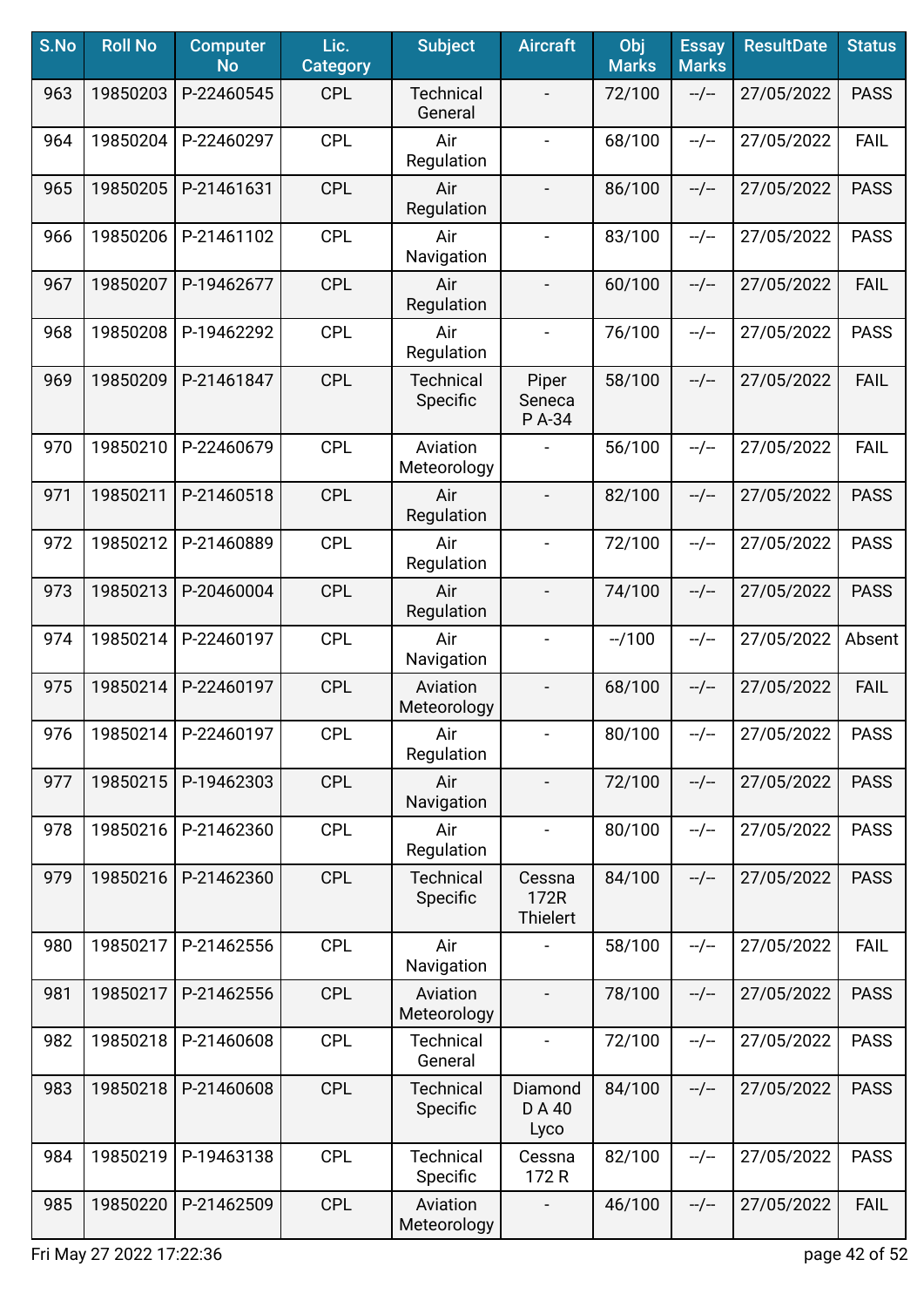| S.No | <b>Roll No</b> | <b>Computer</b><br><b>No</b> | Lic.<br><b>Category</b> | <b>Subject</b>              | <b>Aircraft</b>          | Obj<br><b>Marks</b> | <b>Essay</b><br><b>Marks</b> | <b>ResultDate</b> | <b>Status</b> |
|------|----------------|------------------------------|-------------------------|-----------------------------|--------------------------|---------------------|------------------------------|-------------------|---------------|
| 986  | 19850221       | P-21462590                   | <b>CPL</b>              | Air<br>Navigation           |                          | 54/100              | $-/-$                        | 27/05/2022        | <b>FAIL</b>   |
| 987  | 19850222       | P-19461415                   | <b>CPL</b>              | <b>Technical</b><br>General |                          | 75/100              | $-/-$                        | 27/05/2022        | <b>PASS</b>   |
| 988  | 19850223       | P-21461484                   | <b>CPL</b>              | Air<br>Navigation           | $\blacksquare$           | 71/100              | $-/-$                        | 27/05/2022        | <b>PASS</b>   |
| 989  | 19850224       | P-22460792                   | <b>CPL</b>              | Air<br>Navigation           |                          | 86/100              | $-/-$                        | 27/05/2022        | <b>PASS</b>   |
| 990  | 19850224       | P-22460792                   | <b>CPL</b>              | Aviation<br>Meteorology     |                          | 86/100              | $-/-$                        | 27/05/2022        | <b>PASS</b>   |
| 991  | 19850225       | P-22460771                   | <b>CPL</b>              | Air<br>Navigation           |                          | 57/100              | $-/-$                        | 27/05/2022        | <b>FAIL</b>   |
| 992  | 19850226       | P-21462531                   | <b>CPL</b>              | Aviation<br>Meteorology     |                          | 60/100              | $-/-$                        | 27/05/2022        | FAIL          |
| 993  | 19850226       | P-21462531                   | <b>CPL</b>              | Air<br>Regulation           | $\overline{\phantom{a}}$ | 52/100              | $-/-$                        | 27/05/2022        | <b>FAIL</b>   |
| 994  | 19850227       | P-21462201                   | <b>CPL</b>              | Aviation<br>Meteorology     | $\blacksquare$           | 42/100              | $-/-$                        | 27/05/2022        | <b>FAIL</b>   |
| 995  | 19850228       | P-22460597                   | <b>CPL</b>              | Aviation<br>Meteorology     | $\blacksquare$           | 52/100              | $-/-$                        | 27/05/2022        | <b>FAIL</b>   |
| 996  | 19850229       | P-22460415                   | <b>CPL</b>              | Air<br>Regulation           | $\blacksquare$           | 84/100              | $-/-$                        | 27/05/2022        | <b>PASS</b>   |
| 997  | 19850230       | P-20461166                   | <b>CPL</b>              | Air<br>Regulation           |                          | 66/100              | $-/-$                        | 27/05/2022        | <b>FAIL</b>   |
| 998  | 19850231       | P-22460631                   | <b>CPL</b>              | Aviation<br>Meteorology     |                          | 52/100              | $-/-$                        | 27/05/2022        | <b>FAIL</b>   |
| 999  | 19850231       | P-22460631                   | <b>CPL</b>              | Air<br>Regulation           |                          | 60/100              | $-/-$                        | 27/05/2022        | <b>FAIL</b>   |
| 1000 | 19850232       | P-11034214                   | <b>CPL</b>              | <b>Technical</b><br>General |                          | $-1100$             | $-/-$                        | 27/05/2022        | Absent        |
| 1001 | 19850233       | P-21460583                   | <b>CPL</b>              | Air<br>Regulation           | $\overline{\phantom{a}}$ | 72/100              | $-/-$                        | 27/05/2022        | <b>PASS</b>   |
| 1002 | 19850234       | P-21462163                   | <b>CPL</b>              | Air<br>Regulation           | $\overline{\phantom{a}}$ | 60/100              | $-/-$                        | 27/05/2022        | <b>FAIL</b>   |
| 1003 | 19850235       | P-18460359                   | <b>CPL</b>              | Technical<br>Specific       | <b>TECNAM</b><br>P2006T  | 80/100              | $-/-$                        | 27/05/2022        | <b>PASS</b>   |
| 1004 | 19850236       | P-17453536                   | <b>CPL</b>              | Air<br>Regulation           |                          | 84/100              | $-/-$                        | 27/05/2022        | <b>PASS</b>   |
| 1005 | 19850237       | P-21461464                   | <b>CPL</b>              | Air<br>Regulation           |                          | 70/100              | $-/-$                        | 27/05/2022        | <b>PASS</b>   |
| 1006 | 19850238       | P-22460897                   | <b>CPL</b>              | Air<br>Navigation           |                          | 46/100              | $-/-$                        | 27/05/2022        | <b>FAIL</b>   |
| 1007 | 19850238       | P-22460897                   | <b>CPL</b>              | Aviation<br>Meteorology     |                          | 38/100              | $-/-$                        | 27/05/2022        | <b>FAIL</b>   |
| 1008 | 19850239       | P-21461836                   | <b>CPL</b>              | Air<br>Regulation           | $\overline{\phantom{a}}$ | 70/100              | $-/-$                        | 27/05/2022        | <b>PASS</b>   |
| 1009 | 19850240       | P-19460124                   | <b>CPL</b>              | Air<br>Navigation           | $\overline{\phantom{a}}$ | 79/100              | $-/-$                        | 27/05/2022        | <b>PASS</b>   |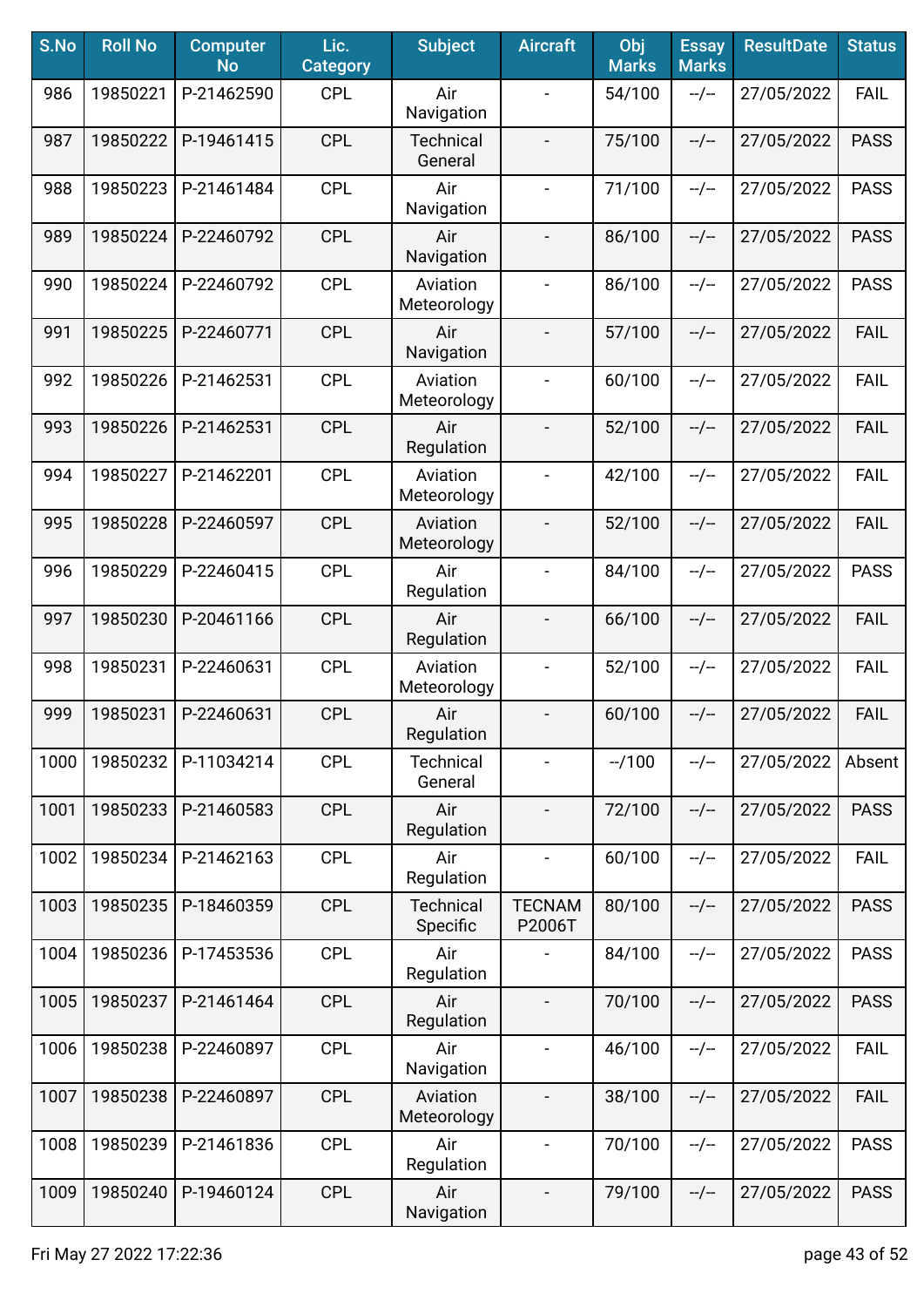| S.No | <b>Roll No</b> | <b>Computer</b><br><b>No</b> | Lic.<br><b>Category</b> | <b>Subject</b>               | <b>Aircraft</b>           | Obj<br><b>Marks</b> | <b>Essay</b><br><b>Marks</b> | <b>ResultDate</b> | <b>Status</b> |
|------|----------------|------------------------------|-------------------------|------------------------------|---------------------------|---------------------|------------------------------|-------------------|---------------|
| 1010 | 19850241       | P-21461841                   | <b>CPL</b>              | Air<br>Regulation            |                           | 62/100              | $-/-$                        | 27/05/2022        | FAIL          |
| 1011 | 19850242       | P-21462057                   | <b>CPL</b>              | Air<br>Regulation            |                           | 64/100              | $-/-$                        | 27/05/2022        | <b>FAIL</b>   |
| 1012 | 19850243       | P-21462551                   | <b>CPL</b>              | Air<br>Regulation            | $\blacksquare$            | 70/100              | $-/-$                        | 27/05/2022        | <b>PASS</b>   |
| 1013 | 19850244       | P-22460233                   | <b>CPL</b>              | Aviation<br>Meteorology      |                           | 66/100              | $-/-$                        | 27/05/2022        | <b>FAIL</b>   |
| 1014 | 19850245       | P-21462053                   | <b>CPL</b>              | Air<br>Regulation            | $\blacksquare$            | 88/100              | $-/-$                        | 27/05/2022        | <b>PASS</b>   |
| 1015 | 19850245       | P-21462053                   | <b>CPL</b>              | <b>Technical</b><br>General  | $\overline{a}$            | 71/100              | $-/-$                        | 27/05/2022        | <b>PASS</b>   |
| 1016 | 19850246       | P-22460879                   | <b>CPL</b>              | Air<br>Navigation            |                           | 63/100              | $-/-$                        | 27/05/2022        | <b>FAIL</b>   |
| 1017 | 19850247       | P-20460289                   | <b>CPL</b>              | Air<br>Regulation            | $\overline{\phantom{a}}$  | 64/100              | $-/-$                        | 27/05/2022        | <b>FAIL</b>   |
| 1018 | 19850248       | P-07024505                   | <b>CPL</b>              | <b>Technical</b><br>Specific | King Air<br>$C-90$        | 82/100              | $-/-$                        | 27/05/2022        | <b>PASS</b>   |
| 1019 | 19850249       | P-22460962                   | <b>CPL</b>              | Air<br>Regulation            | $\blacksquare$            | 80/100              | $-/-$                        | 27/05/2022        | <b>PASS</b>   |
| 1020 | 19850250       | P-22460147                   | <b>CPL</b>              | Aviation<br>Meteorology      | $\overline{\phantom{a}}$  | 66/100              | $-/-$                        | 27/05/2022        | <b>FAIL</b>   |
| 1021 | 19850251       | P-18455238                   | <b>CPL</b>              | <b>Technical</b><br>Specific | Piper<br>Seneca<br>P A-34 | 84/100              | $-/-$                        | 27/05/2022        | <b>PASS</b>   |
| 1022 | 19850252       | P-22460493                   | <b>CPL</b>              | Aviation<br>Meteorology      |                           | 84/100              | $-/-$                        | 27/05/2022        | <b>PASS</b>   |
| 1023 | 19850253       | P-22460959                   | <b>CPL</b>              | Air<br>Regulation            | $\overline{\phantom{a}}$  | 80/100              | --/--                        | 27/05/2022        | <b>PASS</b>   |
| 1024 | 19850254       | P-19460601                   | <b>CPL</b>              | <b>Technical</b><br>General  | $\blacksquare$            | 50/100              | $-/-$                        | 27/05/2022        | <b>FAIL</b>   |
| 1025 | 19850255       | P-22460133                   | <b>CPL</b>              | Air<br>Navigation            | $\overline{\phantom{a}}$  | 39/100              | --/--                        | 27/05/2022        | <b>FAIL</b>   |
| 1026 | 19850255       | P-22460133                   | <b>CPL</b>              | Aviation<br>Meteorology      | $\frac{1}{2}$             | 58/100              | $-/-$                        | 27/05/2022        | <b>FAIL</b>   |
| 1027 | 19850256       | P-22460366                   | <b>CPL</b>              | Aviation<br>Meteorology      |                           | 82/100              | $-/-$                        | 27/05/2022        | <b>PASS</b>   |
| 1028 | 19850257       | P-22460998                   | <b>CPL</b>              | Air<br>Regulation            |                           | 80/100              | $-/-$                        | 27/05/2022        | <b>PASS</b>   |
| 1029 | 19850258       | P-20460483                   | <b>CPL</b>              | Air<br>Regulation            |                           | 50/100              | $-/-$                        | 27/05/2022        | <b>FAIL</b>   |
| 1030 | 19850258       | P-20460483                   | <b>CPL</b>              | <b>Technical</b><br>Specific | Cessna<br>172 R           | 58/100              | $-/-$                        | 27/05/2022        | <b>FAIL</b>   |
| 1031 | 19850259       | P-20460117                   | <b>CPL</b>              | Air<br>Regulation            |                           | 82/100              | $-/-$                        | 27/05/2022        | <b>PASS</b>   |
| 1032 | 19850260       | P-22460651                   | <b>CPL</b>              | Air<br>Navigation            | $\blacksquare$            | 51/100              | --/--                        | 27/05/2022        | <b>FAIL</b>   |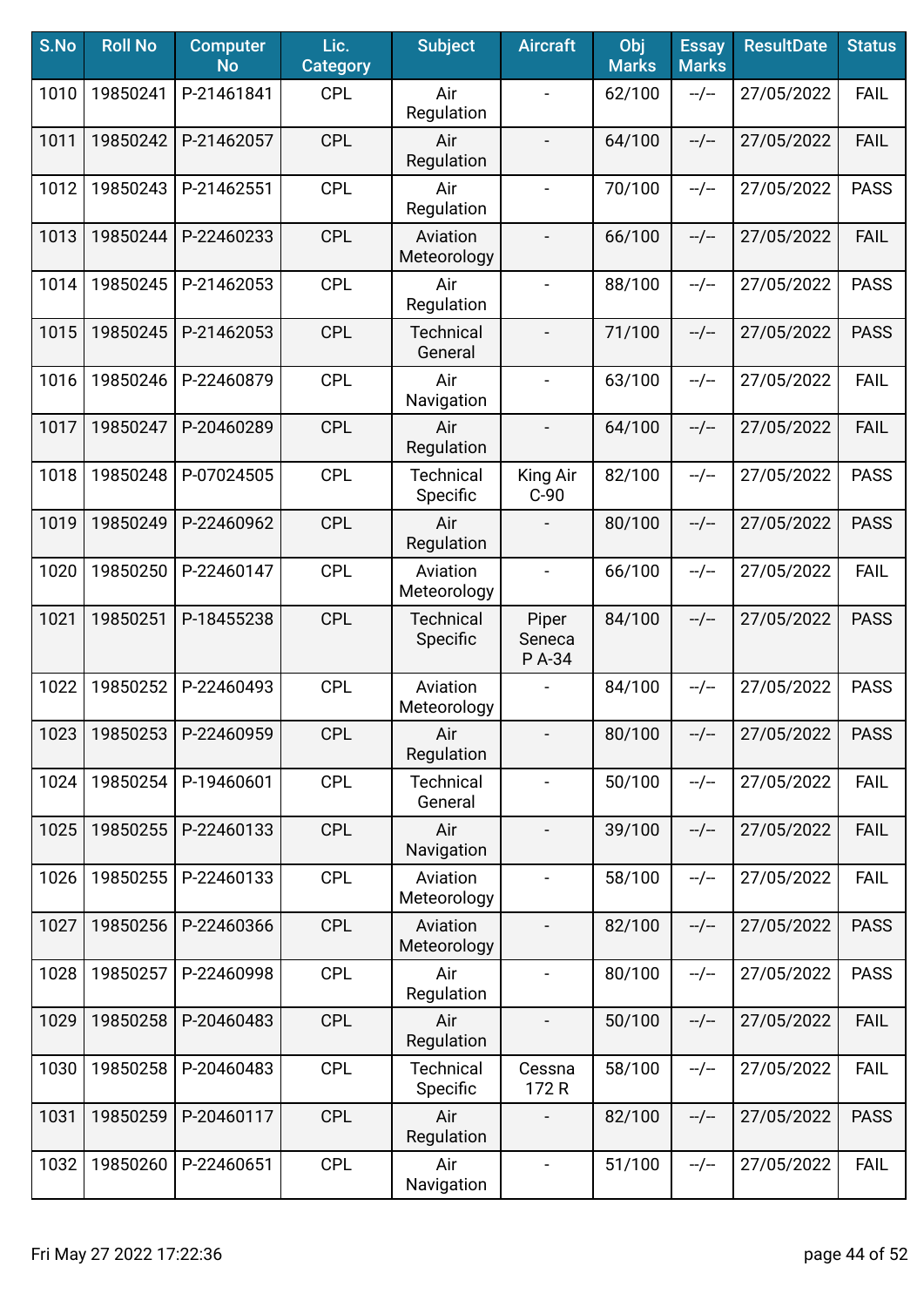| S.No | <b>Roll No</b> | <b>Computer</b><br><b>No</b> | Lic.<br><b>Category</b> | <b>Subject</b>               | <b>Aircraft</b>              | Obj<br><b>Marks</b> | <b>Essay</b><br><b>Marks</b> | <b>ResultDate</b> | <b>Status</b> |
|------|----------------|------------------------------|-------------------------|------------------------------|------------------------------|---------------------|------------------------------|-------------------|---------------|
| 1033 | 19850260       | P-22460651                   | <b>CPL</b>              | Aviation<br>Meteorology      |                              | 78/100              | $-/-$                        | 27/05/2022        | <b>PASS</b>   |
| 1034 | 19850261       | P-21462148                   | <b>CPL</b>              | Air<br>Regulation            | $\overline{\phantom{a}}$     | 84/100              | $-/-$                        | 27/05/2022        | <b>PASS</b>   |
| 1035 | 19850262       | P-19461217                   | <b>CPL</b>              | Air<br>Navigation            | $\overline{\phantom{a}}$     | 68/100              | $-/-$                        | 27/05/2022        | <b>FAIL</b>   |
| 1036 | 19850263       | P-22460328                   | <b>CPL</b>              | Air<br>Navigation            | $\blacksquare$               | 73/100              | $-/-$                        | 27/05/2022        | <b>PASS</b>   |
| 1037 | 19850263       | P-22460328                   | <b>CPL</b>              | Aviation<br>Meteorology      |                              | 70/100              | $-/-$                        | 27/05/2022        | <b>PASS</b>   |
| 1038 | 19850264       | P-11033416                   | <b>CPL</b>              | <b>Technical</b><br>Specific | <b>TECNAM</b><br>P2006T      | 98/100              | $-/-$                        | 27/05/2022        | <b>PASS</b>   |
| 1039 | 19850265       | P-22460123                   | <b>CPL</b>              | Air<br>Navigation            |                              | 69/100              | $-/-$                        | 27/05/2022        | <b>FAIL</b>   |
| 1040 | 19850265       | P-22460123                   | <b>CPL</b>              | Aviation<br>Meteorology      | $\blacksquare$               | 70/100              | $-/-$                        | 27/05/2022        | <b>PASS</b>   |
| 1041 | 19850266       | P-21462524                   | <b>CPL</b>              | Aviation<br>Meteorology      | $\overline{\phantom{a}}$     | 52/100              | $-/-$                        | 27/05/2022        | <b>FAIL</b>   |
| 1042 | 19850267       | P-21462605                   | <b>CPL</b>              | Air<br>Regulation            | $\blacksquare$               | 80/100              | $-/-$                        | 27/05/2022        | <b>PASS</b>   |
| 1043 | 19850268       | P-22460458                   | <b>CPL</b>              | <b>Technical</b><br>General  |                              | 64/100              | $-/-$                        | 27/05/2022        | <b>FAIL</b>   |
| 1044 | 19850269       | P-21461616                   | <b>CPL</b>              | Air<br>Navigation            | $\blacksquare$               | 82/100              | $-/-$                        | 27/05/2022        | <b>PASS</b>   |
| 1045 | 19850270       | P-22460737                   | <b>CPL</b>              | Aviation<br>Meteorology      |                              | 90/100              | $-/-$                        | 27/05/2022        | <b>PASS</b>   |
| 1046 | 19850271       | P-22460956                   | <b>CPL</b>              | Air<br>Navigation            | $\qquad \qquad \blacksquare$ | 54/100              | $-/-$                        | 27/05/2022        | <b>FAIL</b>   |
| 1047 | 19850272       | P-21462162                   | <b>CPL</b>              | Aviation<br>Meteorology      |                              | 56/100              | $-/-$                        | 27/05/2022        | <b>FAIL</b>   |
| 1048 | 19850273       | P-20460955                   | <b>CPL</b>              | <b>Technical</b><br>General  | $\blacksquare$               | 80/100              | $-/-$                        | 27/05/2022        | <b>PASS</b>   |
| 1049 | 19850274       | P-17452925                   | <b>CPL</b>              | <b>Technical</b><br>Specific | <b>TECNAM</b><br>P2006T      | 82/100              | $-/-$                        | 27/05/2022        | <b>PASS</b>   |
| 1050 | 19850275       | P-22460018                   | <b>CPL</b>              | Air<br>Navigation            |                              | 65/100              | $-/-$                        | 27/05/2022        | <b>FAIL</b>   |
| 1051 | 19850275       | P-22460018                   | <b>CPL</b>              | Aviation<br>Meteorology      | $\overline{\phantom{a}}$     | 60/100              | $-/-$                        | 27/05/2022        | <b>FAIL</b>   |
| 1052 | 19850275       | P-22460018                   | <b>CPL</b>              | Air<br>Regulation            | $\blacksquare$               | 72/100              | $-/-$                        | 27/05/2022        | <b>PASS</b>   |
| 1053 | 19850276       | P-20461292                   | <b>CPL</b>              | Air<br>Regulation            | $\overline{\phantom{a}}$     | 88/100              | $-/-$                        | 27/05/2022        | <b>PASS</b>   |
| 1054 | 19850277       | P-21461569                   | <b>CPL</b>              | Air<br>Navigation            | $\blacksquare$               | 67/100              | $-/-$                        | 27/05/2022        | <b>FAIL</b>   |
| 1055 | 19850278       | P-18454789                   | <b>CPL</b>              | Air<br>Regulation            | $\overline{\phantom{a}}$     | 64/100              | $-/-$                        | 27/05/2022        | <b>FAIL</b>   |
| 1056 | 19850278       | P-18454789                   | <b>CPL</b>              | <b>Technical</b><br>Specific | Cessna<br>172 R              | 76/100              | $-/-$                        | 27/05/2022        | <b>PASS</b>   |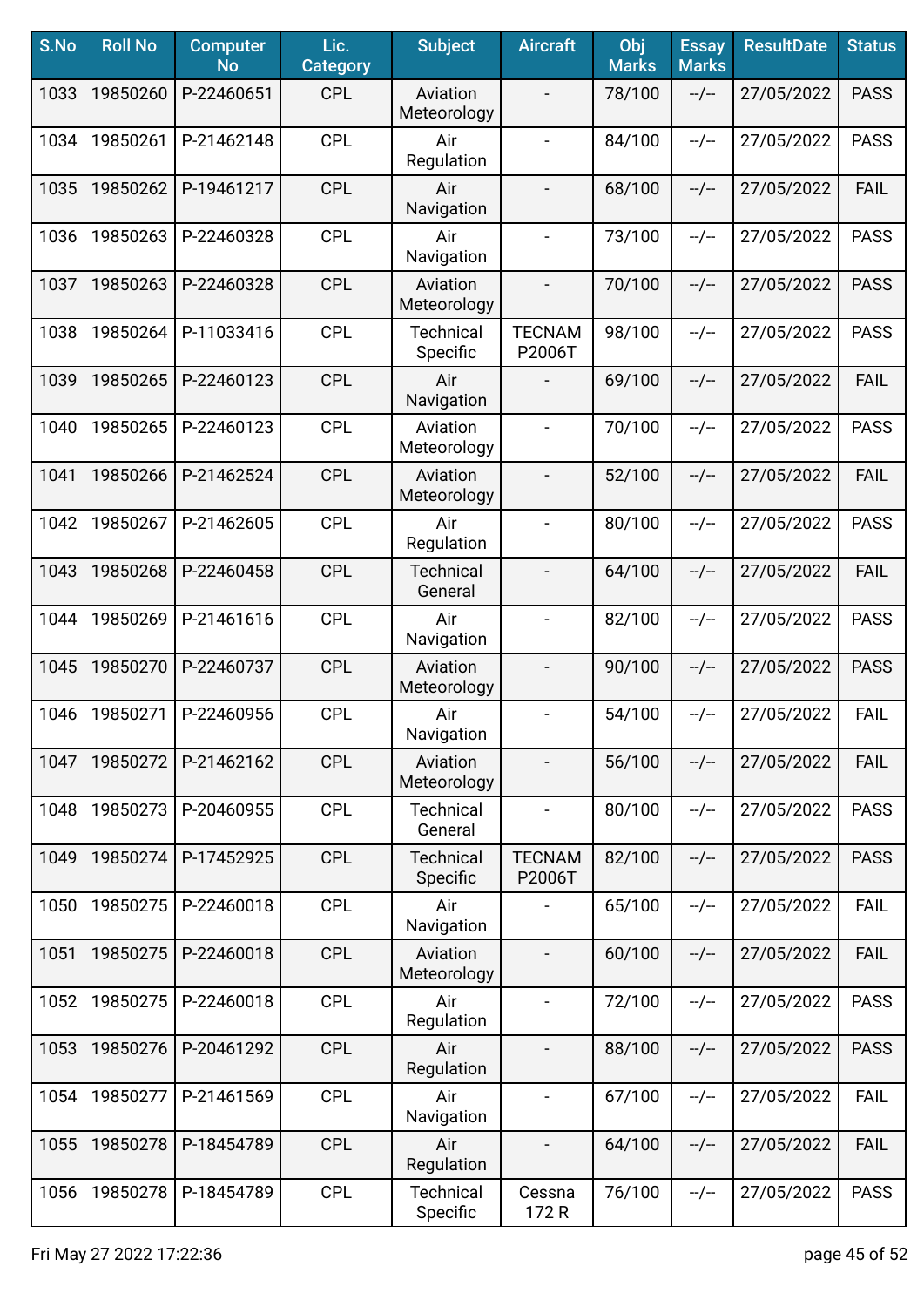| S.No | <b>Roll No</b> | <b>Computer</b><br><b>No</b> | Lic.<br><b>Category</b> | <b>Subject</b>               | <b>Aircraft</b>          | Obj<br><b>Marks</b> | <b>Essay</b><br><b>Marks</b> | <b>ResultDate</b> | <b>Status</b> |
|------|----------------|------------------------------|-------------------------|------------------------------|--------------------------|---------------------|------------------------------|-------------------|---------------|
| 1057 | 19850279       | P-19463120                   | <b>CPL</b>              | <b>Technical</b><br>General  |                          | 58/100              | $-/-$                        | 27/05/2022        | <b>FAIL</b>   |
| 1058 | 19850280       | P-18460769                   | <b>CPL</b>              | <b>Technical</b><br>Specific | Cessna<br>172 R          | 46/100              | $-/-$                        | 27/05/2022        | <b>FAIL</b>   |
| 1059 | 19850281       | P-21460497                   | <b>CPL</b>              | Air<br>Regulation            |                          | 64/100              | $-/-$                        | 27/05/2022        | <b>FAIL</b>   |
| 1060 | 19850282       | P-19460369                   | <b>CPL</b>              | Aviation<br>Meteorology      | $\blacksquare$           | 48/100              | $-/-$                        | 27/05/2022        | <b>FAIL</b>   |
| 1061 | 19850283       | P-21461023                   | <b>CPL</b>              | <b>Technical</b><br>General  | $\overline{\phantom{a}}$ | 53/100              | $-/-$                        | 27/05/2022        | <b>FAIL</b>   |
| 1062 | 19850284       | P-22460709                   | <b>CPL</b>              | Air<br>Navigation            |                          | 63/100              | $-/-$                        | 27/05/2022        | <b>FAIL</b>   |
| 1063 | 19850285       | P-22460753                   | <b>CPL</b>              | Air<br>Regulation            | $\overline{\phantom{a}}$ | 80/100              | $-/-$                        | 27/05/2022        | <b>PASS</b>   |
| 1064 | 19850286       | P-19461935                   | <b>CPL</b>              | <b>Technical</b><br>Specific | King Air<br>$C-90$       | 72/100              | $-/-$                        | 27/05/2022        | <b>PASS</b>   |
| 1065 | 19850287       | P-22460367                   | <b>CPL</b>              | Aviation<br>Meteorology      |                          | 72/100              | $-/-$                        | 27/05/2022        | <b>PASS</b>   |
| 1066 | 19850288       | P-21460289                   | <b>CPL</b>              | Air<br>Regulation            | $\blacksquare$           | 78/100              | $-/-$                        | 27/05/2022        | <b>PASS</b>   |
| 1067 | 19850289       | P-19462763                   | <b>CPL</b>              | <b>Technical</b><br>Specific | Cessna<br>172 R          | 78/100              | $-/-$                        | 27/05/2022        | <b>PASS</b>   |
| 1068 | 19850290       | P-21461714                   | <b>CPL</b>              | Air<br>Regulation            |                          | 70/100              | $-/-$                        | 27/05/2022        | <b>PASS</b>   |
| 1069 | 19850291       | P-21462027                   | <b>CPL</b>              | Air<br>Regulation            |                          | 74/100              | $-/-$                        | 27/05/2022        | <b>PASS</b>   |
| 1070 | 19850292       | P-21461261                   | <b>CPL</b>              | Air<br>Navigation            | $\overline{\phantom{a}}$ | 41/100              | $-/-$                        | 27/05/2022        | <b>FAIL</b>   |
| 1071 | 19850293       | P-21460643                   | <b>CPL</b>              | <b>Technical</b><br>Specific | Tecnam<br>P2008 JC       | 92/100              | $-/-$                        | 27/05/2022        | <b>PASS</b>   |
| 1072 | 19850294       | P-21461168                   | <b>CPL</b>              | Air<br>Navigation            | $\overline{\phantom{a}}$ | 68/100              | --/--                        | 27/05/2022        | <b>FAIL</b>   |
| 1073 | 19850295       | P-21462545                   | <b>CPL</b>              | Air<br>Navigation            | $\overline{\phantom{a}}$ | 84/100              | $-/-$                        | 27/05/2022        | <b>PASS</b>   |
| 1074 | 19850295       | P-21462545                   | <b>CPL</b>              | Technical<br>General         | $\blacksquare$           | 84/100              | $-/-$                        | 27/05/2022        | <b>PASS</b>   |
| 1075 | 19850296       | P-21460687                   | <b>CPL</b>              | <b>Technical</b><br>General  | $\blacksquare$           | 60/100              | $-/-$                        | 27/05/2022        | <b>FAIL</b>   |
| 1076 | 19850297       | P-22460827                   | <b>CPL</b>              | Air<br>Navigation            | $\overline{\phantom{a}}$ | 56/100              | $-/-$                        | 27/05/2022        | <b>FAIL</b>   |
| 1077 | 19850297       | P-22460827                   | <b>CPL</b>              | Aviation<br>Meteorology      |                          | 48/100              | $-/-$                        | 27/05/2022        | <b>FAIL</b>   |
| 1078 | 19850297       | P-22460827                   | <b>CPL</b>              | Air<br>Regulation            | $\blacksquare$           | 56/100              | $-/-$                        | 27/05/2022        | <b>FAIL</b>   |
| 1079 | 19850298       | P-21462600                   | <b>CPL</b>              | Aviation<br>Meteorology      |                          | 62/100              | $-/-$                        | 27/05/2022        | <b>FAIL</b>   |
| 1080 | 19850298       | P-21462600                   | <b>CPL</b>              | Air<br>Regulation            | $\blacksquare$           | 74/100              | $-/-$                        | 27/05/2022        | <b>PASS</b>   |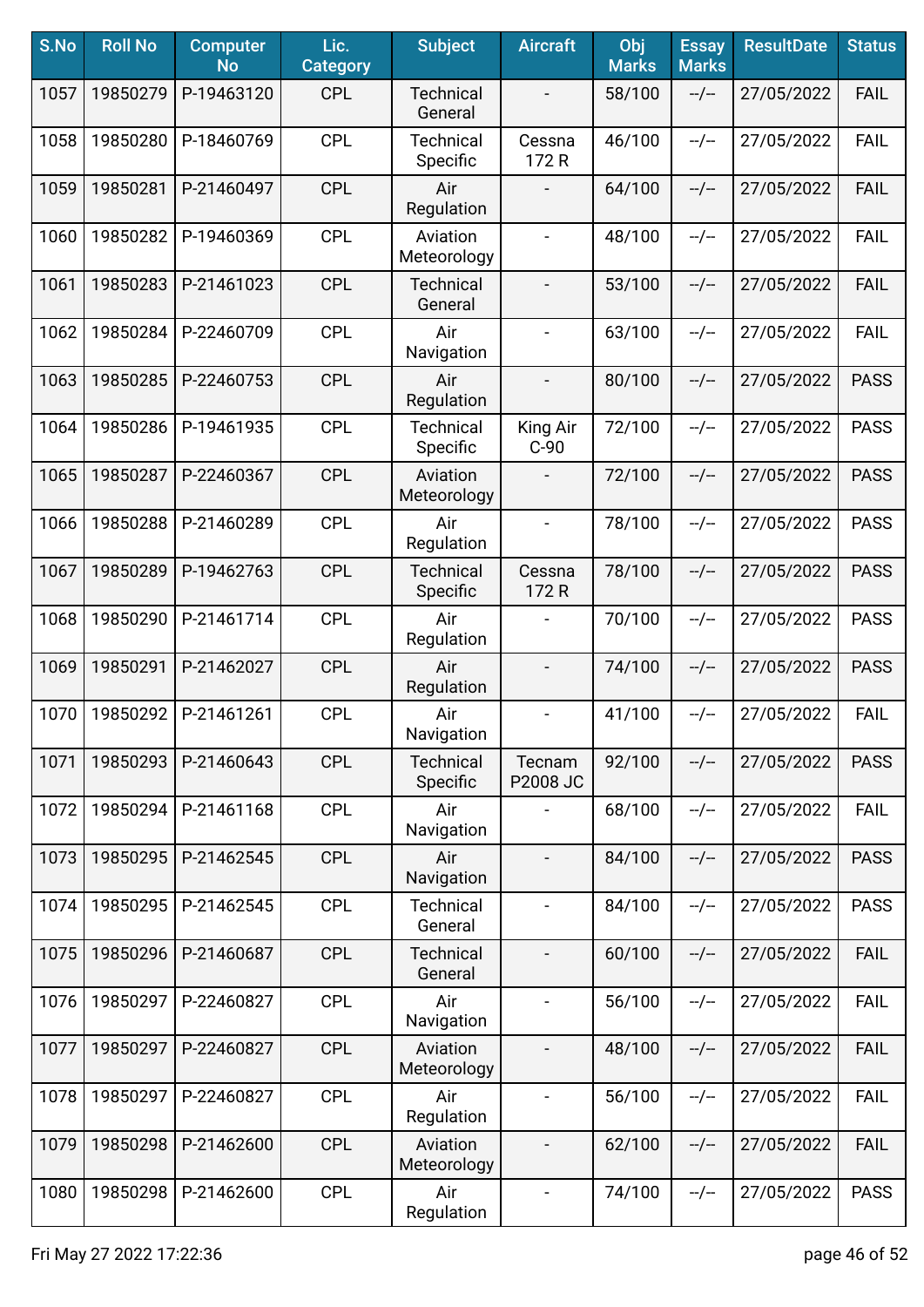| S.No | <b>Roll No</b> | <b>Computer</b><br><b>No</b> | Lic.<br><b>Category</b> | <b>Subject</b>               | <b>Aircraft</b>          | Obj<br><b>Marks</b> | <b>Essay</b><br><b>Marks</b> | <b>ResultDate</b> | <b>Status</b> |
|------|----------------|------------------------------|-------------------------|------------------------------|--------------------------|---------------------|------------------------------|-------------------|---------------|
| 1081 | 19850299       | P-22460185                   | <b>CPL</b>              | Air<br>Regulation            | $\overline{\phantom{a}}$ | 68/100              | $-/-$                        | 27/05/2022        | <b>FAIL</b>   |
| 1082 | 19850300       | P-22460510                   | <b>CPL</b>              | Air<br>Regulation            | $\overline{\phantom{a}}$ | 76/100              | $-/-$                        | 27/05/2022        | <b>PASS</b>   |
| 1083 | 19850301       | P-22460026                   | <b>CPL</b>              | Air<br>Regulation            | $\overline{\phantom{a}}$ | 76/100              | $-/-$                        | 27/05/2022        | <b>PASS</b>   |
| 1084 | 19850302       | P-09029372                   | <b>CPL</b>              | Aviation<br>Meteorology      | $\overline{\phantom{a}}$ | 84/100              | $-/-$                        | 27/05/2022        | <b>PASS</b>   |
| 1085 | 19850303       | P-20460722                   | <b>CPL</b>              | <b>Technical</b><br>General  | $\overline{\phantom{a}}$ | 73/100              | $-/-$                        | 27/05/2022        | <b>PASS</b>   |
| 1086 | 19850304       | P-19463256                   | <b>CPL</b>              | <b>Technical</b><br>Specific | Cessna<br>310            | $-1100$             | $-/-$                        | 27/05/2022        | Absent        |
| 1087 | 19850305       | P-22460868                   | <b>CPL</b>              | Air<br>Navigation            |                          | 88/100              | $-/-$                        | 27/05/2022        | <b>PASS</b>   |
| 1088 | 19850306       | P-21461418                   | <b>CPL</b>              | <b>Technical</b><br>General  | $\overline{\phantom{a}}$ | 81/100              | $-/-$                        | 27/05/2022        | <b>PASS</b>   |
| 1089 | 19850307       | P-22460495                   | <b>CPL</b>              | Air<br>Regulation            | $\overline{\phantom{a}}$ | 80/100              | $-/-$                        | 27/05/2022        | <b>PASS</b>   |
| 1090 | 19850308       | P-22460325                   | <b>PPL</b>              | Composite                    | $\blacksquare$           | $-1100$             | $-/-$                        | 27/05/2022        | Absent        |
| 1091 | 19850308       | P-22460325                   | <b>PPL</b>              | <b>Technical</b><br>Specific | Cessna<br>172 R          | $-1100$             | $-/-$                        | 27/05/2022        | Absent        |
| 1092 | 19850309       | P-22460991                   | <b>CPL</b>              | Air<br>Regulation            |                          | 90/100              | $-/-$                        | 27/05/2022        | <b>PASS</b>   |
| 1093 | 19850310       | P-22460653                   | <b>CPL</b>              | Air<br>Navigation            | $\blacksquare$           | 78/100              | $-/-$                        | 27/05/2022        | <b>PASS</b>   |
| 1094 | 19850310       | P-22460653                   | <b>CPL</b>              | Aviation<br>Meteorology      |                          | 64/100              | $-/-$                        | 27/05/2022        | <b>FAIL</b>   |
| 1095 | 19850310       | P-22460653                   | <b>CPL</b>              | <b>Technical</b><br>General  |                          | 78/100              | $-/-$                        | 27/05/2022        | <b>PASS</b>   |
| 1096 | 19850311       | P-11034551                   | <b>CPL</b>              | Air<br>Regulation            |                          | $-1100$             | $-/-$                        | 27/05/2022        | Absent        |
| 1097 | 19850312       | P-21461604                   | <b>CPL</b>              | Air<br>Regulation            | $\overline{\phantom{a}}$ | 78/100              | $-/-$                        | 27/05/2022        | <b>PASS</b>   |
| 1098 | 19850313       | P-22460704                   | <b>CPL</b>              | Air<br>Regulation            | $\blacksquare$           | 78/100              | --/--                        | 27/05/2022        | <b>PASS</b>   |
| 1099 | 19850314       | P-20460403                   | <b>CPL</b>              | Air<br>Regulation            | $\overline{\phantom{a}}$ | 68/100              | $-/-$                        | 27/05/2022        | <b>FAIL</b>   |
| 1100 | 19850315       | P-22460784                   | <b>CPL</b>              | Aviation<br>Meteorology      | $\overline{\phantom{a}}$ | 82/100              | $-/-$                        | 27/05/2022        | <b>PASS</b>   |
| 1101 | 19850316       | P-21460782                   | <b>CPL</b>              | Air<br>Regulation            | $\overline{\phantom{a}}$ | 72/100              | $-/-$                        | 27/05/2022        | <b>PASS</b>   |
| 1102 | 19850317       | P-21462044                   | <b>CPL</b>              | Air<br>Regulation            |                          | 56/100              | $-/-$                        | 27/05/2022        | <b>FAIL</b>   |
| 1103 | 19850318       | P-21462478                   | <b>CPL</b>              | Air<br>Regulation            |                          | 66/100              | $-/-$                        | 27/05/2022        | <b>FAIL</b>   |
| 1104 | 19850319       | P-21460710                   | <b>CPL</b>              | Air<br>Navigation            | $\blacksquare$           | $-1100$             | --/--                        | 27/05/2022        | Absent        |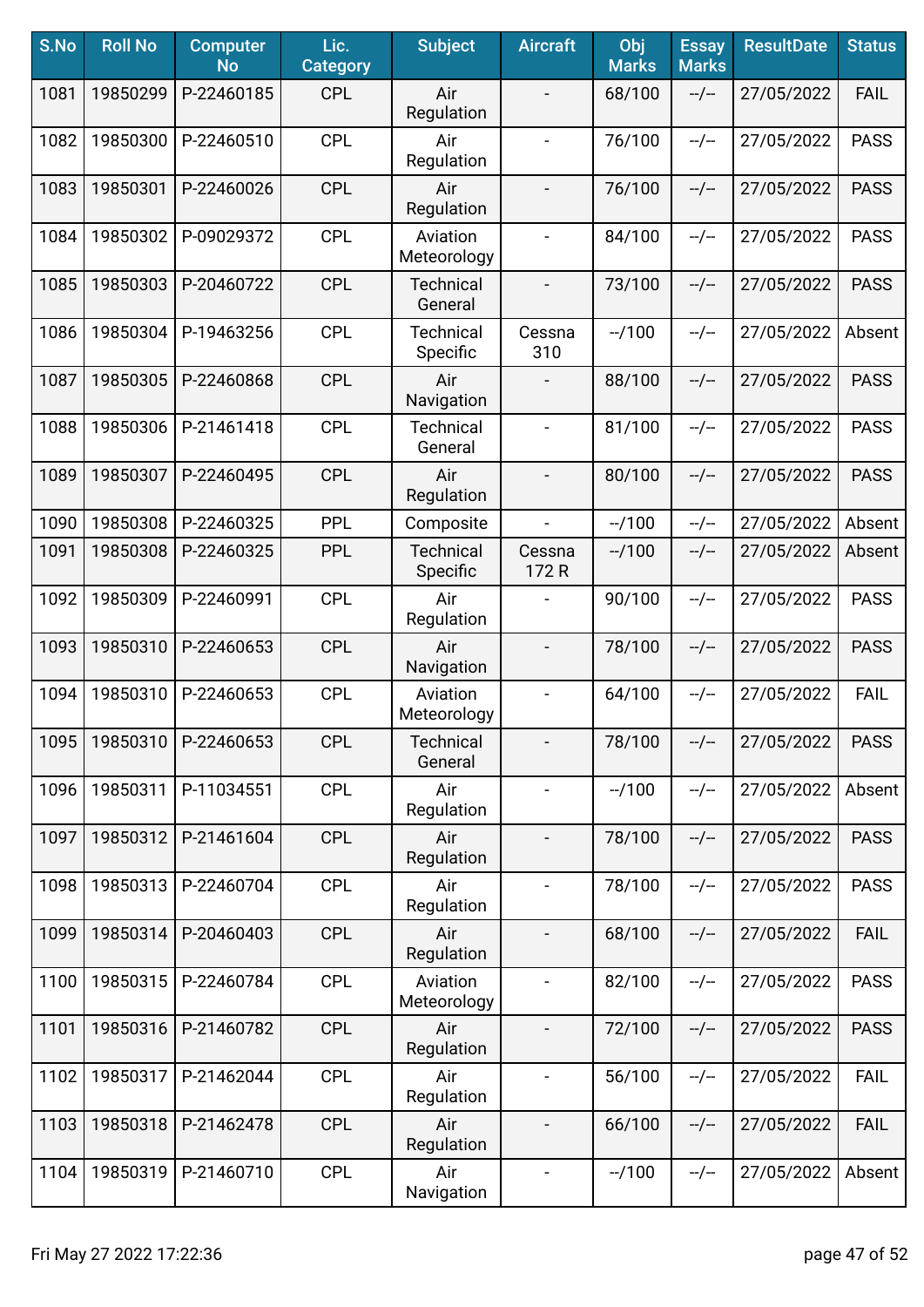| S.No | <b>Roll No</b> | <b>Computer</b><br><b>No</b> | Lic.<br><b>Category</b>      | <b>Subject</b>              | <b>Aircraft</b>          | Obj<br><b>Marks</b> | <b>Essay</b><br><b>Marks</b> | <b>ResultDate</b> | <b>Status</b> |
|------|----------------|------------------------------|------------------------------|-----------------------------|--------------------------|---------------------|------------------------------|-------------------|---------------|
| 1105 | 19850319       | P-21460710                   | <b>CPL</b>                   | Aviation<br>Meteorology     | $\blacksquare$           | $-1100$             | $-/-$                        | 27/05/2022        | Absent        |
| 1106 | 19850319       | P-21460710                   | <b>CPL</b>                   | Air<br>Regulation           | $\overline{\phantom{a}}$ | $-1100$             | $-/-$                        | 27/05/2022        | Absent        |
| 1107 | 19850320       | P-21462442                   | <b>CPL</b>                   | Air<br>Regulation           | $\overline{\phantom{a}}$ | 48/100              | $-/-$                        | 27/05/2022        | <b>FAIL</b>   |
| 1108 | 19850321       | P-21461450                   | <b>CPL</b>                   | Air<br>Navigation           |                          | $-1100$             | $-/-$                        | 27/05/2022        | Absent        |
| 1109 | 19850322       | P-22460963                   | <b>CPL</b>                   | Air<br>Regulation           | $\overline{\phantom{a}}$ | 66/100              | $-/-$                        | 27/05/2022        | <b>FAIL</b>   |
| 1110 | 19850323       | P-21462602                   | <b>CPL</b>                   | Air<br>Regulation           | $\overline{\phantom{a}}$ | 88/100              | $-/-$                        | 27/05/2022        | <b>PASS</b>   |
| 1111 | 19850324       | P-22460406                   | <b>CPL</b>                   | Air<br>Regulation           | $\blacksquare$           | 76/100              | $-/-$                        | 27/05/2022        | <b>PASS</b>   |
| 1112 | 19850325       | P-21462337                   | <b>CPL</b>                   | Air<br>Navigation           | $\overline{\phantom{a}}$ | 71/100              | $-/-$                        | 27/05/2022        | <b>PASS</b>   |
| 1113 | 19850326       | P-22460818                   | <b>CPL</b>                   | Aviation<br>Meteorology     | $\overline{\phantom{a}}$ | 64/100              | $-/-$                        | 27/05/2022        | <b>FAIL</b>   |
| 1114 | 19850327       | P-22460348                   | <b>CPL</b>                   | Air<br>Navigation           | $\blacksquare$           | 76/100              | $-/-$                        | 27/05/2022        | <b>PASS</b>   |
| 1115 | 19850327       | P-22460348                   | <b>CPL</b>                   | Aviation<br>Meteorology     | $\overline{\phantom{a}}$ | 68/100              | $-/-$                        | 27/05/2022        | <b>FAIL</b>   |
| 1116 | 19850327       | P-22460348                   | <b>CPL</b>                   | Air<br>Regulation           | $\blacksquare$           | 72/100              | $-/-$                        | 27/05/2022        | <b>PASS</b>   |
| 1117 | 19850328       | P-21462427                   | <b>CPL</b>                   | Air<br>Regulation           | $\overline{\phantom{a}}$ | 74/100              | $-/-$                        | 27/05/2022        | <b>PASS</b>   |
| 1118 | 19850329       | P-21462310                   | <b>CPL</b>                   | Air<br>Navigation           | $\overline{\phantom{a}}$ | 76/100              | $-/-$                        | 27/05/2022        | <b>PASS</b>   |
| 1119 | 19850330       | P-20460773                   | <b>CPL</b>                   | Air<br>Regulation           |                          | 62/100              | $-/-$                        | 27/05/2022        | <b>FAIL</b>   |
| 1120 | 19850331       | P-21462349                   | <b>CPL</b>                   | Air<br>Regulation           | $\overline{\phantom{a}}$ | 84/100              | $-/-$                        | 27/05/2022        | <b>PASS</b>   |
| 1121 | 19850332       | P-22460015                   | <b>CPL</b>                   | Air<br>Navigation           | $\overline{\phantom{a}}$ | 74/100              | $-/-$                        | 27/05/2022        | <b>PASS</b>   |
| 1122 | 19850333       | P-21462416                   | <b>CPL</b>                   | Air<br>Regulation           | $\overline{\phantom{a}}$ | 76/100              | $-/-$                        | 27/05/2022        | <b>PASS</b>   |
| 1123 | 19850334       | P-17453029                   | <b>CPLCG</b><br>(Conversion) | Air<br>Navigation<br>Comp   |                          | 40/100              | $-/-$                        | 27/05/2022        | <b>FAIL</b>   |
| 1124 | 19850335       | P-17452726                   | <b>CPL</b>                   | <b>Technical</b><br>General |                          | 66/100              | $-/-$                        | 27/05/2022        | <b>FAIL</b>   |
| 1125 | 19850336       | P-13449312                   | <b>CPL</b>                   | Air<br>Regulation           |                          | 74/100              | $-/-$                        | 27/05/2022        | <b>PASS</b>   |
| 1126 | 19850337       | P-22460995                   | <b>CPLCG</b><br>(Conversion) | Air<br>Regulation           | $\blacksquare$           | 78/100              | $-/-$                        | 27/05/2022        | <b>PASS</b>   |
| 1127 | 19850338       | P-20460415                   | <b>CPL</b>                   | <b>Technical</b><br>General | $\blacksquare$           | 63/100              | $-/-$                        | 27/05/2022        | <b>FAIL</b>   |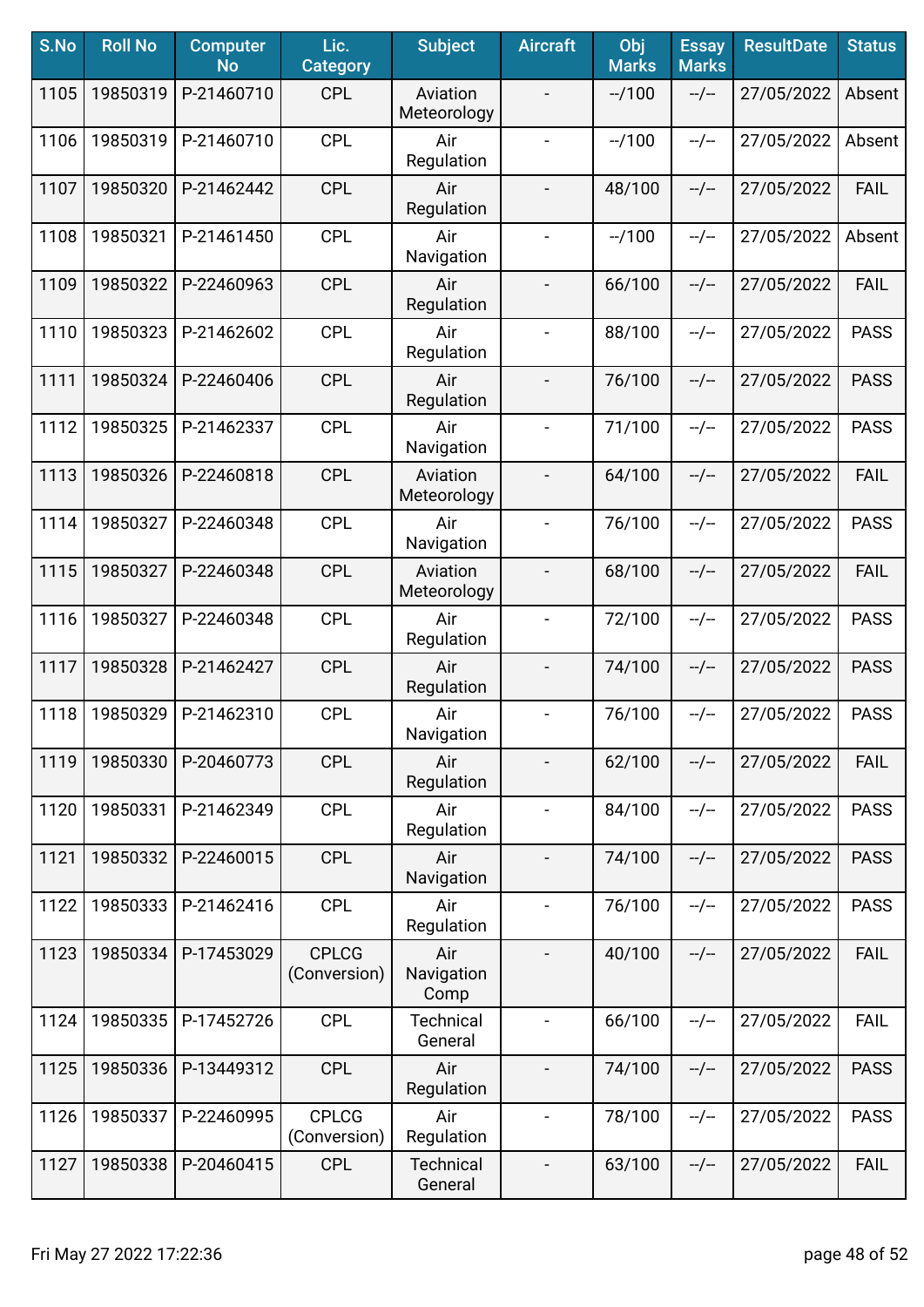| S.No | <b>Roll No</b> | <b>Computer</b><br><b>No</b> | Lic.<br><b>Category</b> | <b>Subject</b>               | <b>Aircraft</b>              | Obj<br><b>Marks</b> | <b>Essay</b><br><b>Marks</b> | <b>ResultDate</b> | <b>Status</b> |
|------|----------------|------------------------------|-------------------------|------------------------------|------------------------------|---------------------|------------------------------|-------------------|---------------|
| 1128 | 19850339       | P-21461348                   | <b>CPL</b>              | Air<br>Regulation            |                              | 84/100              | $-/-$                        | 27/05/2022        | <b>PASS</b>   |
| 1129 | 19850340       | P-21462521                   | <b>CPL</b>              | Aviation<br>Meteorology      | $\overline{\phantom{a}}$     | 72/100              | $-/-$                        | 27/05/2022        | <b>PASS</b>   |
| 1130 | 19850341       | P-21461485                   | <b>CPL</b>              | Aviation<br>Meteorology      | $\blacksquare$               | 78/100              | $-/-$                        | 27/05/2022        | <b>PASS</b>   |
| 1131 | 19850341       | P-21461485                   | <b>CPL</b>              | Air<br>Regulation            | $\blacksquare$               | 76/100              | $-/-$                        | 27/05/2022        | <b>PASS</b>   |
| 1132 | 19850342       | P-22460837                   | <b>CPL</b>              | Air<br>Navigation            | $\blacksquare$               | 79/100              | $-/-$                        | 27/05/2022        | <b>PASS</b>   |
| 1133 | 19850342       | P-22460837                   | <b>CPL</b>              | Aviation<br>Meteorology      |                              | 70/100              | $-/-$                        | 27/05/2022        | <b>PASS</b>   |
| 1134 | 19850343       | P-10031820                   | <b>CPL</b>              | <b>Technical</b><br>Specific | Cessna<br>172 R              | 60/100              | $-/-$                        | 27/05/2022        | <b>FAIL</b>   |
| 1135 | 19850344       | P-22460958                   | <b>CPL</b>              | Air<br>Regulation            |                              | 80/100              | $-/-$                        | 27/05/2022        | <b>PASS</b>   |
| 1136 | 19850345       | P-15450578                   | <b>CPL</b>              | Air<br>Regulation            | $\overline{\phantom{a}}$     | $-1100$             | $-/-$                        | 27/05/2022        | Absent        |
| 1137 | 19850346       | P-21460711                   | <b>CPL</b>              | Air<br>Regulation            | $\overline{\phantom{a}}$     | 74/100              | $-/-$                        | 27/05/2022        | <b>PASS</b>   |
| 1138 | 19850347       | P-21461029                   | <b>CPL</b>              | Air<br>Regulation            |                              | 80/100              | $-/-$                        | 27/05/2022        | <b>PASS</b>   |
| 1139 | 19850348       | P-21460282                   | <b>CPL</b>              | Air<br>Navigation            |                              | 71/100              | $-/-$                        | 27/05/2022        | <b>PASS</b>   |
| 1140 | 19850349       | P-21461894                   | <b>CPL</b>              | Air<br>Navigation            | $\blacksquare$               | 76/100              | $-/-$                        | 27/05/2022        | <b>PASS</b>   |
| 1141 | 19850350       | P-21461030                   | <b>CPL</b>              | Air<br>Regulation            |                              | 46/100              | $-/-$                        | 27/05/2022        | <b>FAIL</b>   |
| 1142 | 19850351       | P-21462158                   | <b>CPL</b>              | Air<br>Regulation            |                              | 82/100              | $-/-$                        | 27/05/2022        | <b>PASS</b>   |
| 1143 | 19850352       | P-22461106                   | <b>CPL</b>              | Air<br>Regulation            | $\overline{\phantom{a}}$     | 84/100              | --/--                        | 27/05/2022        | <b>PASS</b>   |
| 1144 | 19850353       | P-21462428                   | <b>CPL</b>              | Air<br>Regulation            | $\blacksquare$               | 82/100              | $-/-$                        | 27/05/2022        | <b>PASS</b>   |
| 1145 | 19850354       | P-19462889                   | <b>CPL</b>              | <b>Technical</b><br>Specific | Diamond<br>DA-42<br>Thielert | 94/100              | $-/-$                        | 27/05/2022        | <b>PASS</b>   |
| 1146 | 19850355       | P-21461668                   | <b>CPL</b>              | Air<br>Navigation            |                              | 77/100              | $-/-$                        | 27/05/2022        | <b>PASS</b>   |
| 1147 | 19850356       | P-21462051                   | <b>CPL</b>              | Air<br>Navigation            |                              | 61/100              | $-/-$                        | 27/05/2022        | <b>FAIL</b>   |
| 1148 | 19850356       | P-21462051                   | <b>CPL</b>              | Aviation<br>Meteorology      |                              | 58/100              | $-/-$                        | 27/05/2022        | <b>FAIL</b>   |
| 1149 | 19850357       | P-22460856                   | <b>CPL</b>              | Air<br>Navigation            | $\overline{\phantom{a}}$     | 53/100              | $-/-$                        | 27/05/2022        | <b>FAIL</b>   |
| 1150 | 19850357       | P-22460856                   | <b>CPL</b>              | Aviation<br>Meteorology      | $\blacksquare$               | 52/100              | --/--                        | 27/05/2022        | <b>FAIL</b>   |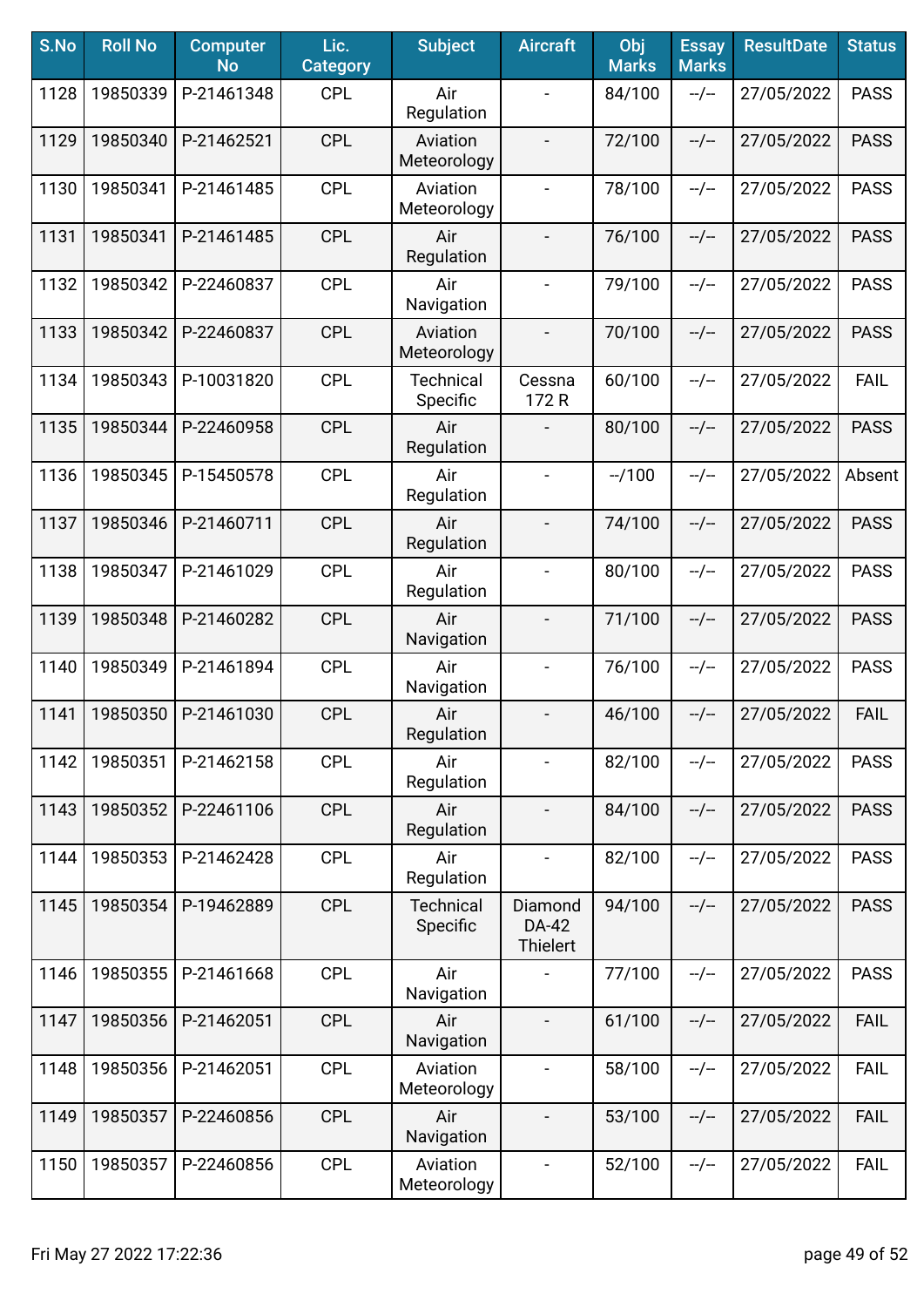| S.No | <b>Roll No</b> | <b>Computer</b><br><b>No</b> | Lic.<br><b>Category</b> | <b>Subject</b>               | <b>Aircraft</b>                                              | Obj<br><b>Marks</b> | <b>Essay</b><br><b>Marks</b> | <b>ResultDate</b> | <b>Status</b> |
|------|----------------|------------------------------|-------------------------|------------------------------|--------------------------------------------------------------|---------------------|------------------------------|-------------------|---------------|
| 1151 | 19850358       | P-22460205                   | <b>CPL</b>              | Air<br>Navigation            |                                                              | 69/100              | $-/-$                        | 27/05/2022        | <b>FAIL</b>   |
| 1152 | 19850359       | P-22460433                   | <b>CPL</b>              | Air<br>Navigation            | $\blacksquare$                                               | 69/100              | $-/-$                        | 27/05/2022        | <b>FAIL</b>   |
| 1153 | 19850360       | P-18460729                   | <b>CPL</b>              | Air<br>Regulation            | $\overline{\phantom{a}}$                                     | 80/100              | $-/-$                        | 27/05/2022        | <b>PASS</b>   |
| 1154 | 19850361       | P-21461474                   | <b>CPL</b>              | Air<br>Navigation            | $\overline{\phantom{a}}$                                     | 66/100              | $-/-$                        | 27/05/2022        | <b>FAIL</b>   |
| 1155 | 19850362       | P-16451749                   | <b>CPL</b>              | <b>Technical</b><br>Specific | Piper<br>PA-28-181<br>Archer III<br><b>TAE-125</b><br>Engine | 70/100              | $-/-$                        | 27/05/2022        | <b>PASS</b>   |
| 1156 | 19850363       | P-21461687                   | <b>CPL</b>              | Air<br>Navigation            |                                                              | 64/100              | $-/-$                        | 27/05/2022        | <b>FAIL</b>   |
| 1157 | 19850363       | P-21461687                   | <b>CPL</b>              | Air<br>Regulation            | $\overline{\phantom{a}}$                                     | 74/100              | $-/-$                        | 27/05/2022        | <b>PASS</b>   |
| 1158 | 19850364       | P-22460775                   | <b>CPL</b>              | Air<br>Regulation            | $\overline{\phantom{a}}$                                     | 50/100              | $-/-$                        | 27/05/2022        | <b>FAIL</b>   |
| 1159 | 19850365       | P-22460052                   | <b>CPL</b>              | Air<br>Regulation            | $\blacksquare$                                               | 74/100              | $-/-$                        | 27/05/2022        | <b>PASS</b>   |
| 1160 | 19850366       | P-19462032                   | <b>CPL</b>              | <b>Technical</b><br>Specific | Piper<br>Seneca<br>P A-34                                    | 62/100              | $-/-$                        | 27/05/2022        | <b>FAIL</b>   |
| 1161 | 19850367       | P-22460828                   | <b>CPL</b>              | Air<br>Regulation            |                                                              | 48/100              | $-/-$                        | 27/05/2022        | <b>FAIL</b>   |
| 1162 | 19850368       | P-19461902                   | <b>CPL</b>              | Air<br>Navigation            | $\overline{\phantom{a}}$                                     | 57/100              | $-/-$                        | 27/05/2022        | <b>FAIL</b>   |
| 1163 | 19850369       | P-22460970                   | <b>CPL</b>              | Air<br>Navigation            | $\overline{\phantom{a}}$                                     | 82/100              | $-/-$                        | 27/05/2022        | <b>PASS</b>   |
| 1164 | 19850369       | P-22460970                   | <b>CPL</b>              | Aviation<br>Meteorology      | $\overline{\phantom{a}}$                                     | 88/100              | $-/-$                        | 27/05/2022        | <b>PASS</b>   |
| 1165 | 19850370       | P-21460161                   | <b>CPL</b>              | Air<br>Regulation            | $\overline{\phantom{a}}$                                     | 68/100              | $-/-$                        | 27/05/2022        | <b>FAIL</b>   |
| 1166 | 19850371       | P-18454168                   | <b>CPL</b>              | <b>Technical</b><br>Specific | <b>TECNAM</b><br>P2006T                                      | 78/100              | $-/-$                        | 27/05/2022        | <b>PASS</b>   |
| 1167 | 19850372       | P-21461009                   | <b>CPL</b>              | Air<br>Regulation            |                                                              | 88/100              | $-/-$                        | 27/05/2022        | <b>PASS</b>   |
| 1168 | 19850373       | P-19462341                   | <b>CPL</b>              | <b>Technical</b><br>General  |                                                              | 54/100              | $-/-$                        | 27/05/2022        | <b>FAIL</b>   |
| 1169 | 19850374       | P-19462095                   | <b>CPL</b>              | Aviation<br>Meteorology      |                                                              | $-1100$             | --/--                        | 27/05/2022        | Absent        |
| 1170 | 19850375       | P-21460804                   | <b>CPL</b>              | Air<br>Navigation            | $\blacksquare$                                               | 70/100              | $-/-$                        | 27/05/2022        | <b>PASS</b>   |
| 1171 | 19850376       | P-22460334                   | <b>CPL</b>              | Air<br>Navigation            | $\overline{\phantom{a}}$                                     | 65/100              | $-/-$                        | 27/05/2022        | <b>FAIL</b>   |
| 1172 | 19850376       | P-22460334                   | <b>CPL</b>              | Aviation<br>Meteorology      | $\blacksquare$                                               | 60/100              | $-/-$                        | 27/05/2022        | <b>FAIL</b>   |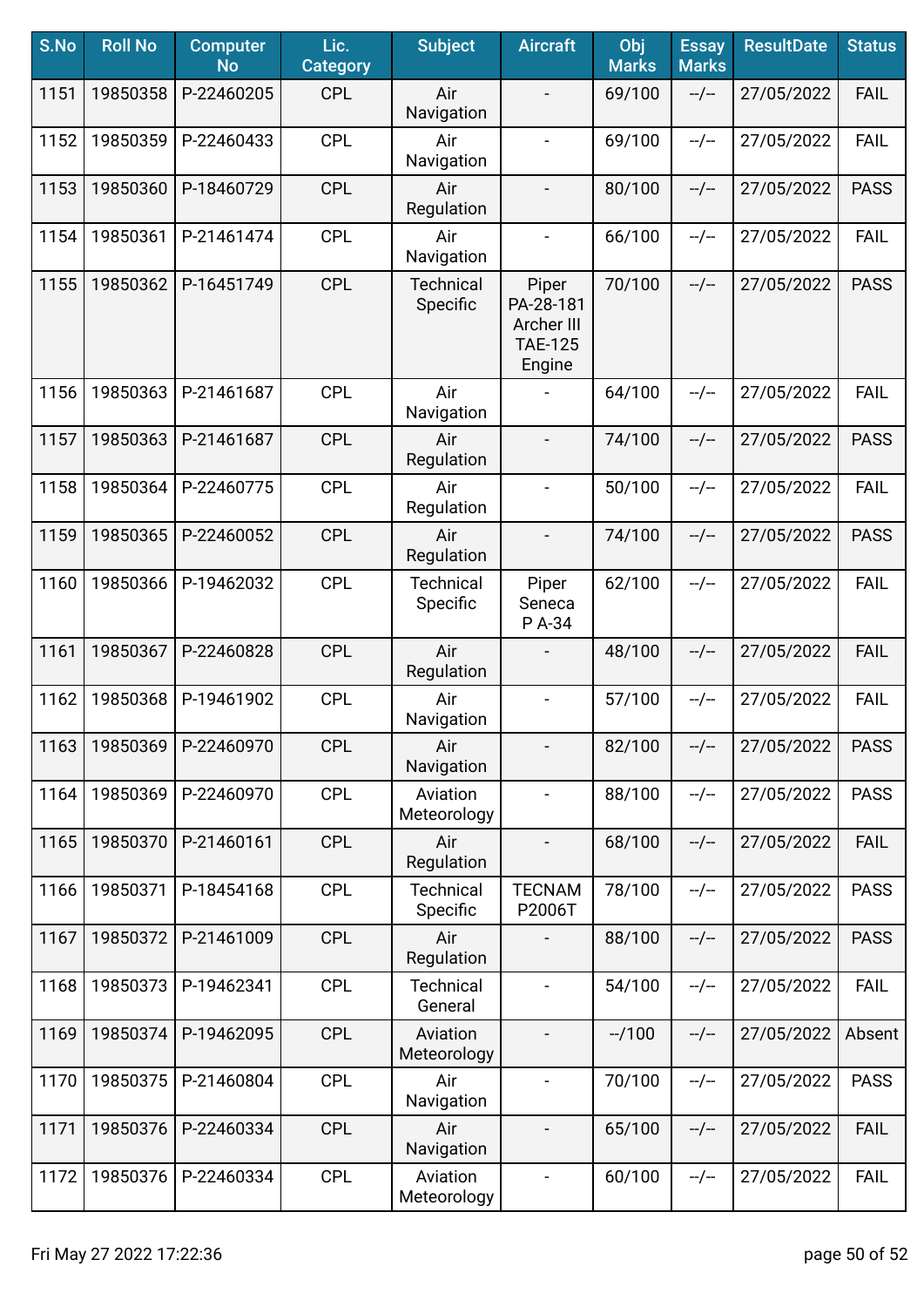| S.No | <b>Roll No</b> | <b>Computer</b><br><b>No</b> | Lic.<br><b>Category</b>      | <b>Subject</b>               | <b>Aircraft</b>              | Obj<br><b>Marks</b> | <b>Essay</b><br><b>Marks</b> | <b>ResultDate</b> | <b>Status</b> |
|------|----------------|------------------------------|------------------------------|------------------------------|------------------------------|---------------------|------------------------------|-------------------|---------------|
| 1173 | 19850376       | P-22460334                   | <b>CPL</b>                   | <b>Technical</b><br>General  |                              | 43/100              | $-/-$                        | 27/05/2022        | <b>FAIL</b>   |
| 1174 | 19850377       | P-21460091                   | <b>CPL</b>                   | Aviation<br>Meteorology      | $\overline{\phantom{a}}$     | 62/100              | $-/-$                        | 27/05/2022        | <b>FAIL</b>   |
| 1175 | 19850378       | P-10032352                   | <b>CPLCG</b><br>(Conversion) | Air<br>Regulation            | $\overline{\phantom{a}}$     | 78/100              | $-/-$                        | 27/05/2022        | <b>PASS</b>   |
| 1176 | 19850379       | P-19463061                   | <b>CPL</b>                   | <b>Technical</b><br>Specific | <b>TECNAM</b><br>P2006T      | 88/100              | $-/-$                        | 27/05/2022        | <b>PASS</b>   |
| 1177 | 19850380       | P-22460459                   | <b>CPL</b>                   | Aviation<br>Meteorology      |                              | 58/100              | $-/-$                        | 27/05/2022        | <b>FAIL</b>   |
| 1178 | 19850380       | P-22460459                   | <b>CPL</b>                   | Air<br>Regulation            |                              | 48/100              | $-/-$                        | 27/05/2022        | <b>FAIL</b>   |
| 1179 | 19850381       | P-19462682                   | <b>CPL</b>                   | Air<br>Regulation            |                              | 82/100              | $-/-$                        | 27/05/2022        | <b>PASS</b>   |
| 1180 | 19850382       | P-21461666                   | <b>CPL</b>                   | Air<br>Regulation            | $\qquad \qquad \blacksquare$ | 74/100              | $-/-$                        | 27/05/2022        | <b>PASS</b>   |
| 1181 | 19850383       | P-21461331                   | <b>CPL</b>                   | <b>Technical</b><br>General  | $\blacksquare$               | 70/100              | $-/-$                        | 27/05/2022        | <b>PASS</b>   |
| 1182 | 19850384       | P-22460989                   | <b>CPL</b>                   | Air<br>Regulation            | $\blacksquare$               | 76/100              | $-/-$                        | 27/05/2022        | <b>PASS</b>   |
| 1183 | 19850385       | P-22460352                   | <b>CPL</b>                   | Air<br>Regulation            | $\overline{\phantom{a}}$     | 64/100              | $-/-$                        | 27/05/2022        | <b>FAIL</b>   |
| 1184 | 19850386       | P-21460096                   | <b>CPL</b>                   | Air<br>Navigation            | $\blacksquare$               | 61/100              | $-/-$                        | 27/05/2022        | <b>FAIL</b>   |
| 1185 | 19850387       | P-21461596                   | <b>CPL</b>                   | Aviation<br>Meteorology      |                              | 40/100              | $-/-$                        | 27/05/2022        | <b>FAIL</b>   |
| 1186 | 19850388       | P-22460340                   | <b>CPL</b>                   | Air<br>Regulation            | $\overline{\phantom{a}}$     | 52/100              | $-/-$                        | 27/05/2022        | <b>FAIL</b>   |
| 1187 | 19850389       | P-19460959                   | <b>CPL</b>                   | Air<br>Navigation            |                              | 54/100              | $-/-$                        | 27/05/2022        | <b>FAIL</b>   |
| 1188 | 19850390       | P-19462875                   | <b>CPL</b>                   | Aviation<br>Meteorology      | $\overline{\phantom{a}}$     | 70/100              | $-/-$                        | 27/05/2022        | <b>PASS</b>   |
| 1189 | 19850391       | P-21462425                   | <b>CPL</b>                   | Air<br>Regulation            | $\overline{\phantom{a}}$     | 80/100              | $-/-$                        | 27/05/2022        | <b>PASS</b>   |
| 1190 | 19850392       | P-21462160                   | <b>CPL</b>                   | Aviation<br>Meteorology      | $\overline{\phantom{a}}$     | 66/100              | $-/-$                        | 27/05/2022        | <b>FAIL</b>   |
| 1191 | 19850393       | P-21462328                   | <b>CPL</b>                   | Air<br>Regulation            | $\overline{\phantom{a}}$     | 72/100              | $-/-$                        | 27/05/2022        | <b>PASS</b>   |
| 1192 | 19850394       | P-21460181                   | <b>CPL</b>                   | <b>Technical</b><br>Specific | Cessna<br>172R               | 84/100              | $-/-$                        | 27/05/2022        | <b>PASS</b>   |
| 1193 | 19850395       | P-22460866                   | <b>CPL</b>                   | Aviation<br>Meteorology      |                              | 66/100              | $-/-$                        | 27/05/2022        | <b>FAIL</b>   |
| 1194 | 19850395       | P-22460866                   | <b>CPL</b>                   | <b>Technical</b><br>General  |                              | 74/100              | $-/-$                        | 27/05/2022        | <b>PASS</b>   |
| 1195 | 19850396       | P-17452231                   | <b>CPL</b>                   | Air<br>Navigation            |                              | $-1100$             | --/--                        | 27/05/2022        | Absent        |
| 1196 | 19850397       | P-21461313                   | <b>CPL</b>                   | Air<br>Regulation            | $\blacksquare$               | 74/100              | $-/-$                        | 27/05/2022        | <b>PASS</b>   |